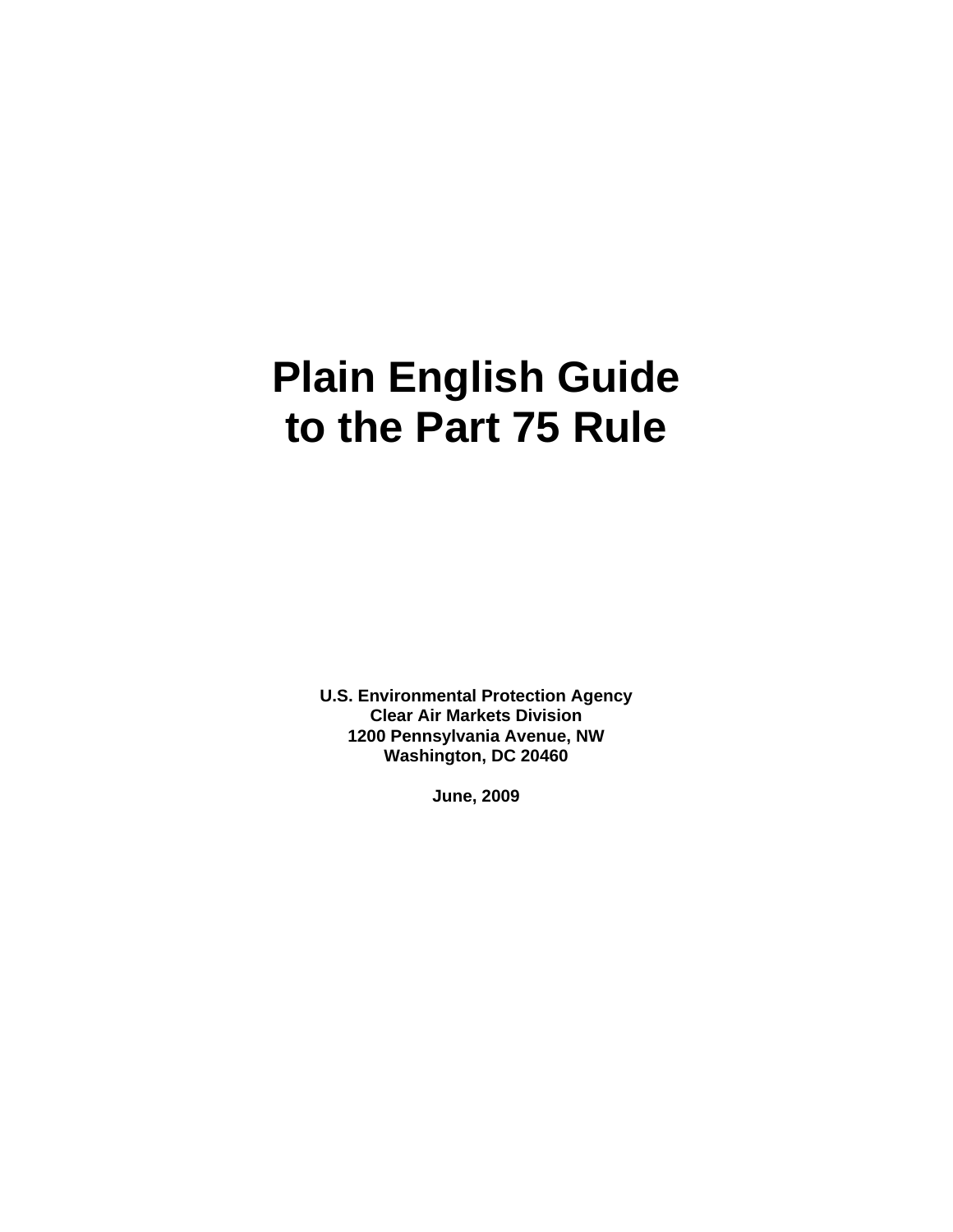# **TABLE of CONTENTS**

| <b>SECTION 1.0:</b> |                                                                          |  |
|---------------------|--------------------------------------------------------------------------|--|
| 1.1                 |                                                                          |  |
| 1.2                 |                                                                          |  |
| 1.3                 |                                                                          |  |
| 1.4                 |                                                                          |  |
| 1.5                 |                                                                          |  |
| 1.6                 |                                                                          |  |
| <b>SECTION 2.0:</b> | <b>OVERVIEW OF PART 75 MONITORING</b>                                    |  |
|                     |                                                                          |  |
| 2.1                 |                                                                          |  |
| 2.2                 |                                                                          |  |
| 2.3                 |                                                                          |  |
| 2.4                 |                                                                          |  |
| 2.5                 |                                                                          |  |
| 2.6                 |                                                                          |  |
| 2.7                 |                                                                          |  |
| <b>SECTION 3.0:</b> | <b>BASIC CONTINUOUS MONITORING</b>                                       |  |
|                     |                                                                          |  |
| 3.1                 |                                                                          |  |
| 3.2                 |                                                                          |  |
| 3.3                 |                                                                          |  |
| 3.4                 | How are emissions and heat input rates determined from CEMS data?22      |  |
| 3.5                 |                                                                          |  |
| 3.6                 | What if a unit has multiple stacks or shares a stack with other units?26 |  |
| 3.7                 |                                                                          |  |
| <b>SECTION 4.0:</b> | APPENDIX D METHODOLOGY FOR GAS-FIRED                                     |  |
|                     |                                                                          |  |
| 4.1                 |                                                                          |  |
| 4.2                 |                                                                          |  |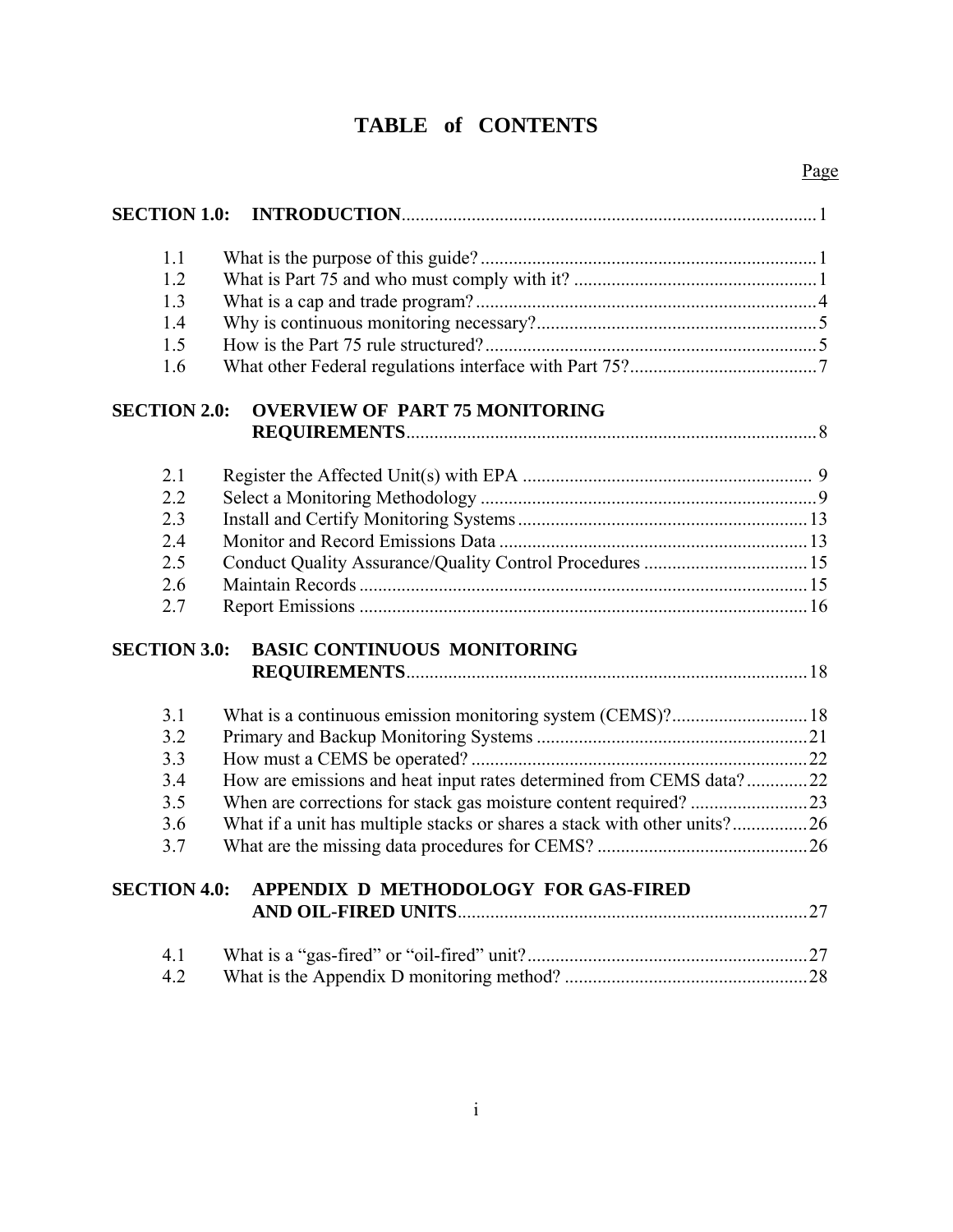#### <u>Page</u>

| 4.3                 |                                                                               |  |
|---------------------|-------------------------------------------------------------------------------|--|
| 4.4                 |                                                                               |  |
| 4.5                 |                                                                               |  |
| 4.6                 |                                                                               |  |
| 4.7                 | Which sulfur content, GCV and density values are used in the calculations?32  |  |
| 4.8                 | What are the on-going quality-assurance requirements of Appendix D? 34        |  |
| 4.9                 |                                                                               |  |
| <b>SECTION 5.0:</b> | APPENDIX E METHODOLOGY FOR GAS-FIRED                                          |  |
|                     |                                                                               |  |
| 5.1                 |                                                                               |  |
| 5.2                 |                                                                               |  |
| 5.3                 |                                                                               |  |
| 5.4                 |                                                                               |  |
| 5.5                 | What are the on-going quality-assurance requirements of Appendix E?39         |  |
| 5.6                 |                                                                               |  |
| 5.7                 |                                                                               |  |
| <b>SECTION 6.0:</b> |                                                                               |  |
| 6.1                 |                                                                               |  |
| 6.2                 |                                                                               |  |
| 6.3                 |                                                                               |  |
| 6.4                 |                                                                               |  |
| 6.5                 | How are site-specific default $NOx$ emission rates determined                 |  |
|                     |                                                                               |  |
| 6.6                 | Which site-specific default $NO_x$ emission rates are used for reporting?  49 |  |
| 6.7                 | What are the recordkeeping and reporting requirements for LME units? 50       |  |
| 6.8                 |                                                                               |  |
| 6.9                 | What happens if a low mass emissions unit loses its LME status?52             |  |
| <b>SECTION 7.0:</b> | PART 75 MONITORING SYSTEM CERTIFICATION                                       |  |
|                     |                                                                               |  |
| 7.1                 |                                                                               |  |
| 7.2                 |                                                                               |  |
| 7.3                 |                                                                               |  |
| 7.4                 |                                                                               |  |
| 7.5                 |                                                                               |  |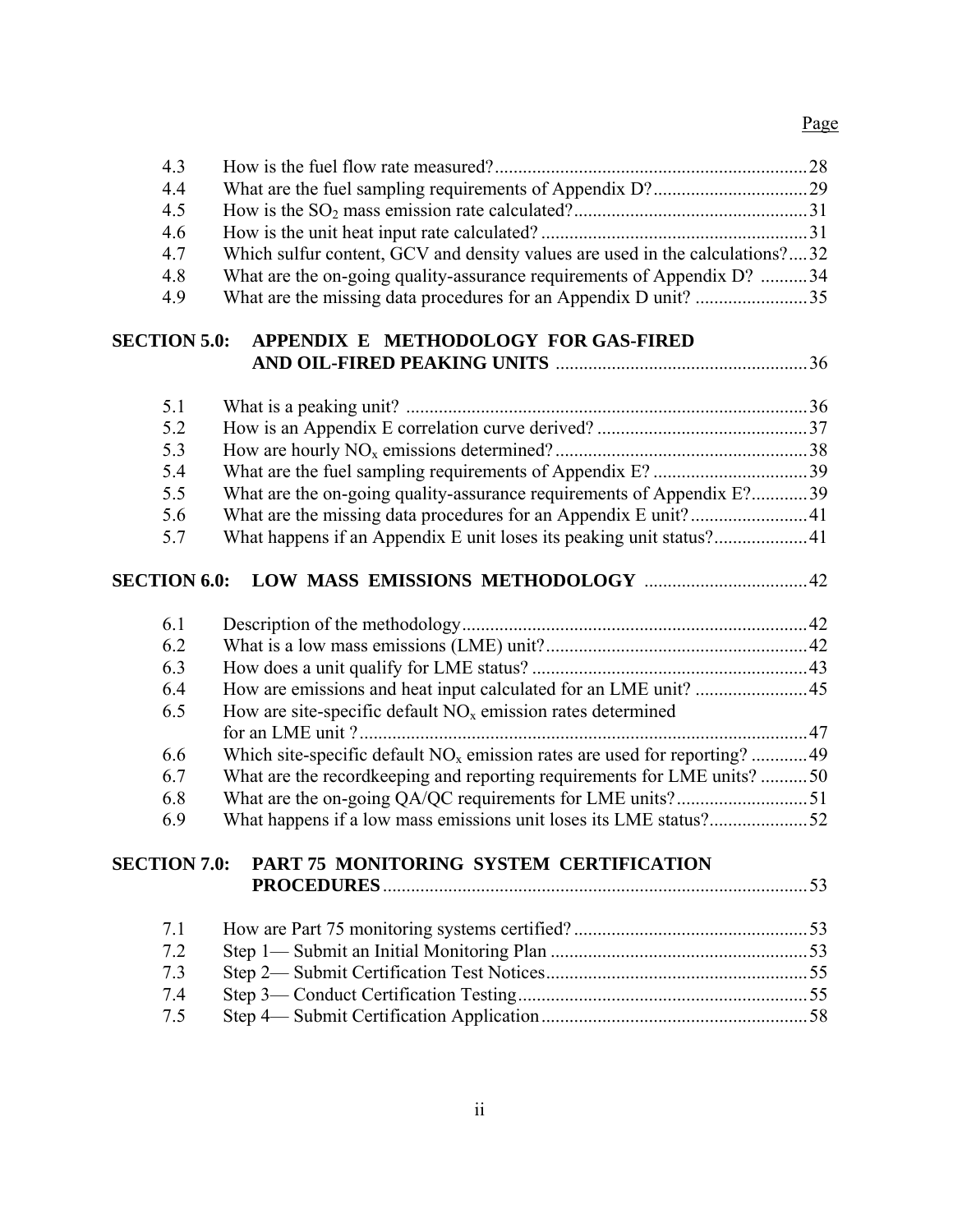#### Page **Page**

| 7.6<br>7.7          | What reference test methods and standards are used                        |  |
|---------------------|---------------------------------------------------------------------------|--|
|                     |                                                                           |  |
| 7.8                 |                                                                           |  |
| 7.9                 |                                                                           |  |
| 7.10                |                                                                           |  |
| <b>SECTION 8.0:</b> | QUALITY ASSURANCE AND QUALITY CONTROL                                     |  |
|                     |                                                                           |  |
| 8.1                 | Does Part 75 require periodic quality QA/QC testing after a monitoring    |  |
| 8.2                 | What are the on-going QA test requirements in Part 75 for units reporting |  |
| 8.3                 |                                                                           |  |
| 8.4                 | Are there any special considerations when performing these                |  |
|                     |                                                                           |  |
| 8.5                 | What are the on-going QA test requirements for                            |  |
|                     |                                                                           |  |
| 8.6                 | What performance specifications must be met for the routine QA tests      |  |
| 8.7                 |                                                                           |  |
| 8.8                 |                                                                           |  |
| <b>SECTION 9.0:</b> |                                                                           |  |
| 9.1                 | Does Part 75 require emissions to be reported for                         |  |
|                     |                                                                           |  |
| 9.2                 | How are emissions data reported when a monitoring system                  |  |
|                     |                                                                           |  |
| 9.3                 |                                                                           |  |
| 9.4                 |                                                                           |  |
| 9.5                 |                                                                           |  |
|                     |                                                                           |  |
| 10.1                |                                                                           |  |
| 10.2                |                                                                           |  |
| 10.3                |                                                                           |  |

*Page*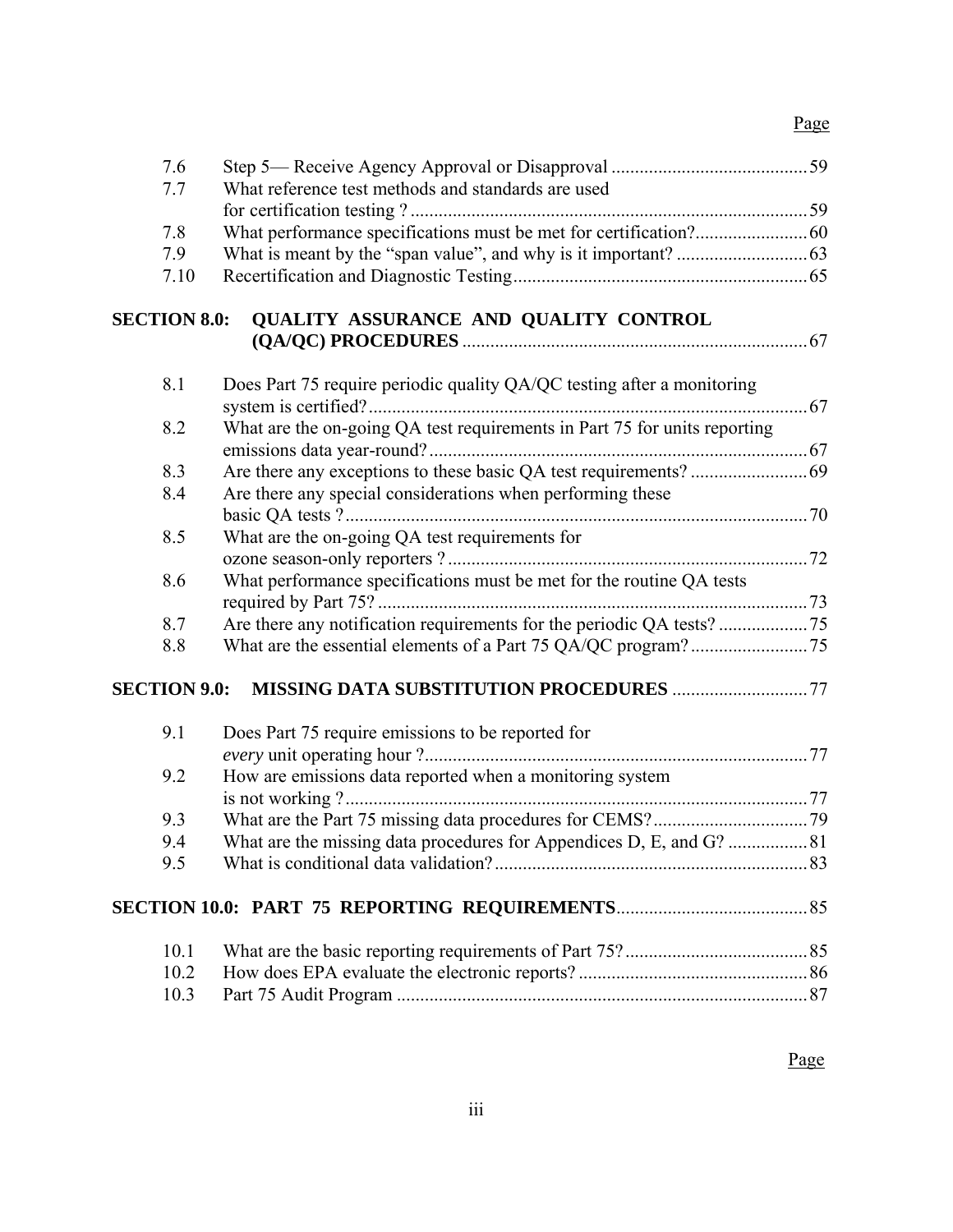|  | <b>APPENDIX A:</b> Part 75 Monitoring Requirements for Common Stack and Multiple Stack |  |
|--|----------------------------------------------------------------------------------------|--|
|  | <b>APPENDIX B:</b> On-Going QA Test Requirements for                                   |  |
|  |                                                                                        |  |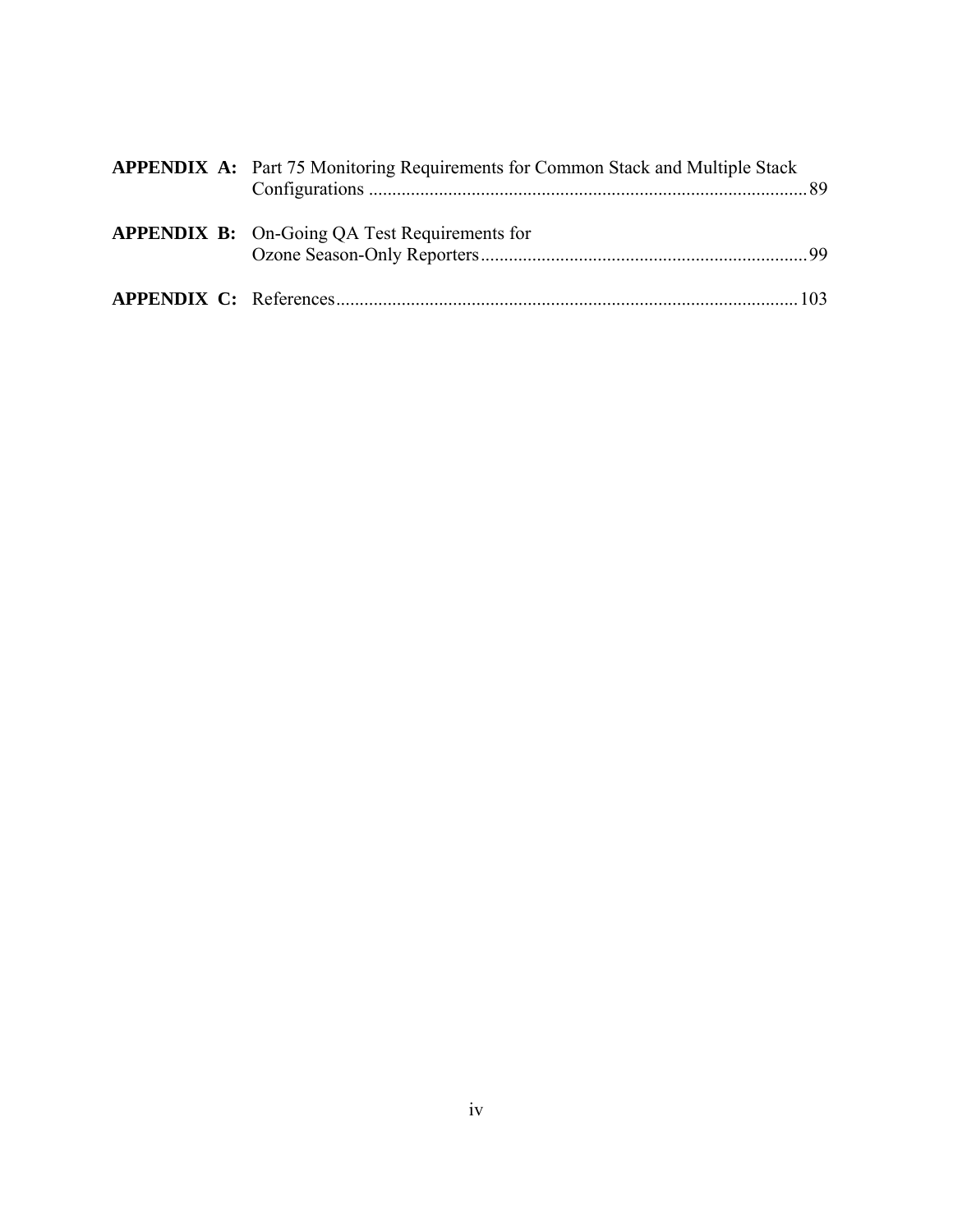## **ACRONYMS**

- AGA American Gas Association
- API American Petroleum Institute
- ARP Acid Rain Program
- ASME American Society of Mechanical Engineers
- ASTM American Society of Testing and Materials
- BAF Bias Adjustment Factor
- CAIR Clean Air Interstate Regulation
- CAMD Clean Air Markets Division
- CAMR Clean Air Mercury Regulation
- CDV Conditional Data Validation
- CEM Continuous Emission Monitoring
- CEMS Continuous Emission Monitoring System
- CFR Code of Federal Regulations
- CO2 Carbon Dioxide
- DAHS Data Acquisition and Handling System
- DP Differential Pressure
- DR Designated Representative
- ECMPS Emissions Collection and Monitoring Plan System
- EDR Electronic Data Reporting
- EGU Electric Generating Unit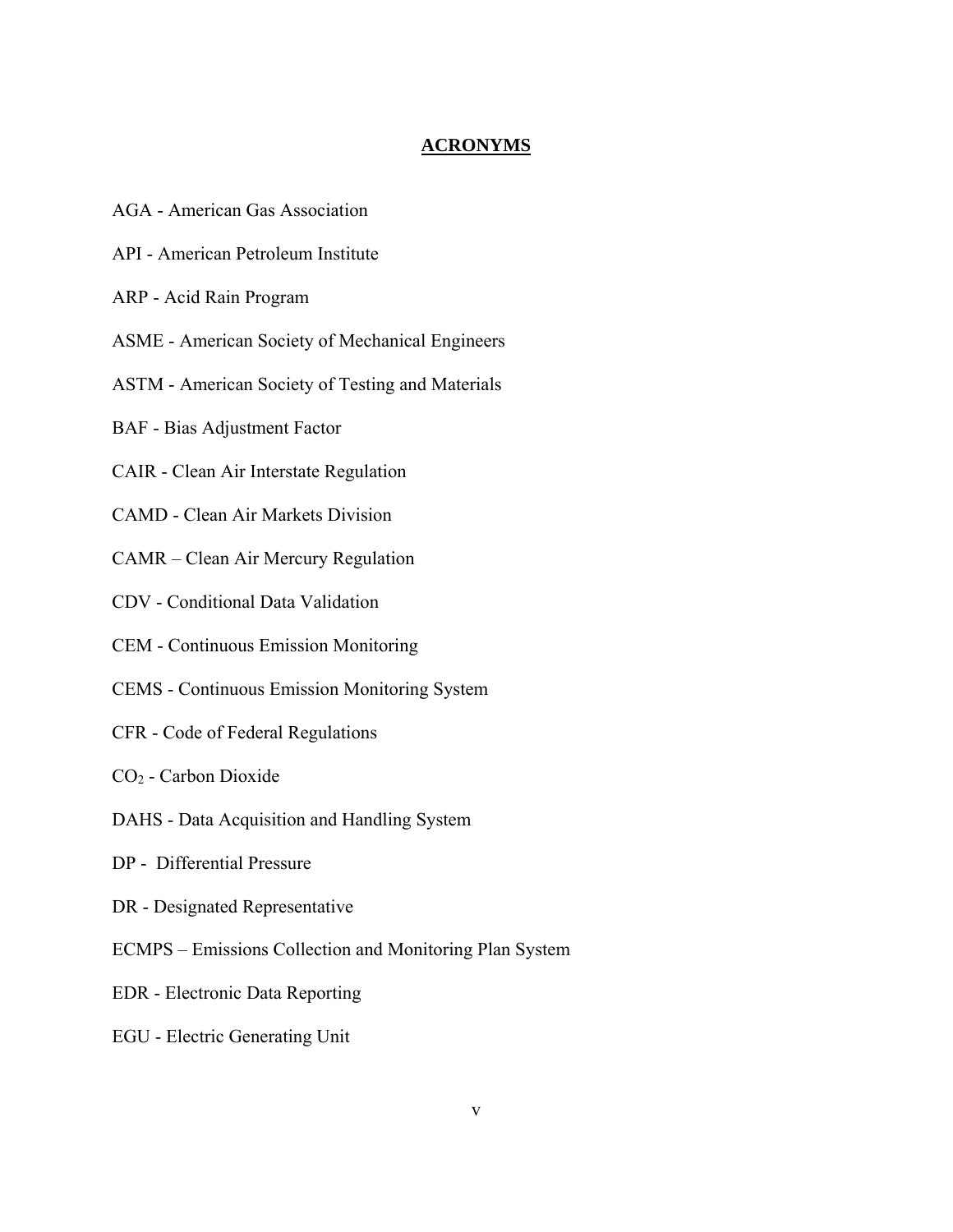- EPA Environmental Protection Agency
- ETS Emissions Tracking System
- GCV Gross Calorific Value
- GHR Gross heat Rate
- GPA Gas Processors Association
- Hg Mercury
- ISO International Organization for Standardization
- LME Low Mass Emissions
- MCR Maximum Controlled Emission Rate
- MDC Monitoring Data Checking
- MER Maximum Potential Emission Rate (MER)
- MPC Maximum Potential Concentration
- NBP NOx Budget Trading Program
- NIST National Institute of Standards and Technology
- NSPS New Source Performance Standards
- NOx Nitrogen Oxides
- $O_2$  Oxygen
- OOC Out-of-Control
- PLC Programmable Logic Controller
- PMA Percent Monitor Data Availability
- PNG Pipeline Natural Gas
- QA/QC Quality Assurance/Quality Control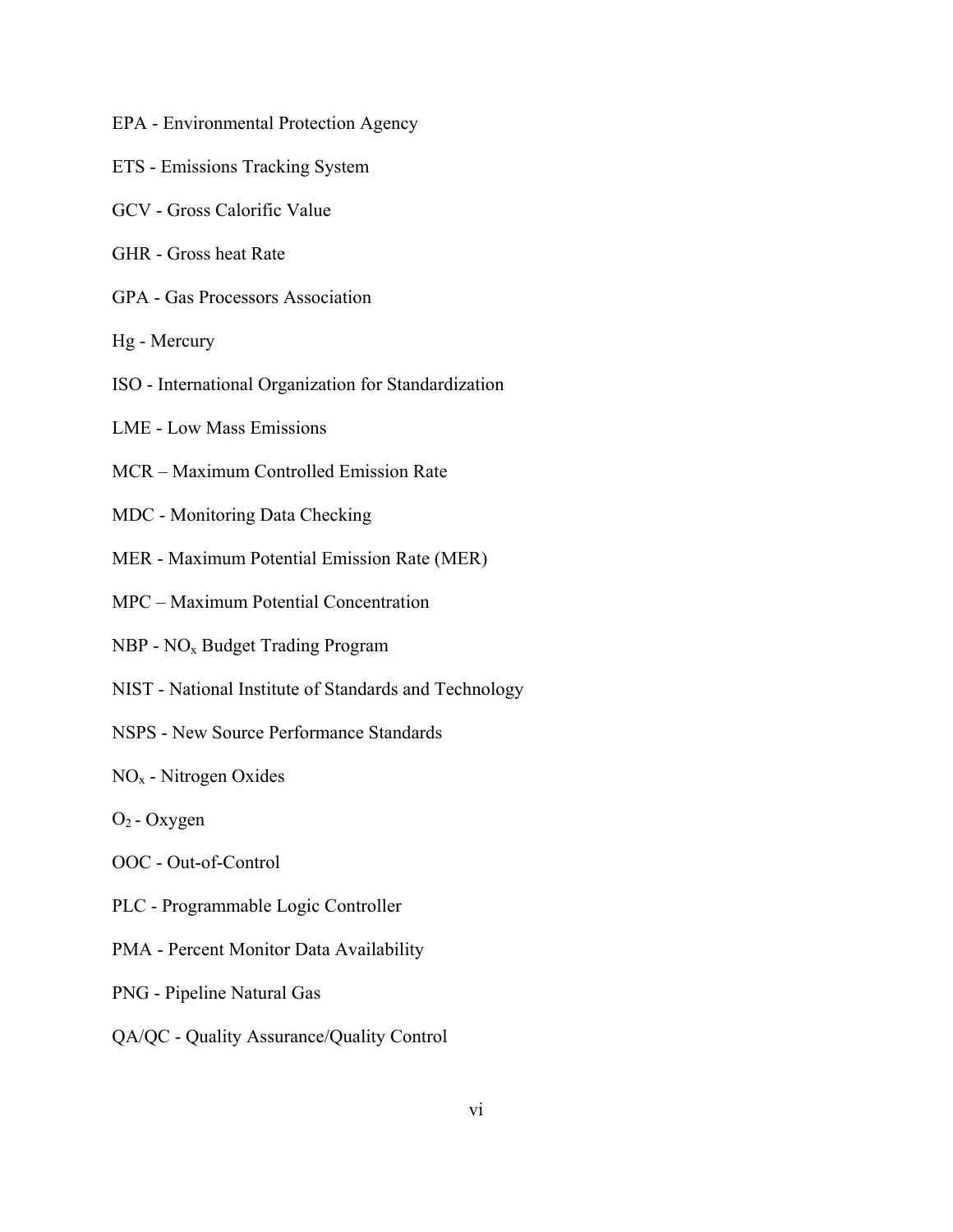- RA Relative Accuracy RATA - Relative Accuracy Test Audit RM - Reference method SIP - State Implementation Plan SO2 - Sulfur Dioxide TTFA - Targeting Tool for Field Audits
- WAF Wall Effects Adjustment Factor

#### **UNITS of MEASURE**

- Btu British thermal unit
- dscfh Dry standard cubic feet per hour
- dscf/mmBtu Dry standard cubic feet per million Btu
- lb/hr Pounds per hour
- lb/mmBtu Pounds per million Btu
- lb/scf Pounds per standard cubic foot
- mmBtu/hr Million Btu per hour
- ppmv Parts per million by volume
- scfh Standard cubic feet per hour
- scf  $CO_2$ /mmBtu Standard cubic feet of  $CO_2$  per million Btu

tons/hr - Tons per hour

tons/scf - Tons per standard cubic foot **1.0 INTRODUCTION**

**1.1 What is the purpose of this guide?**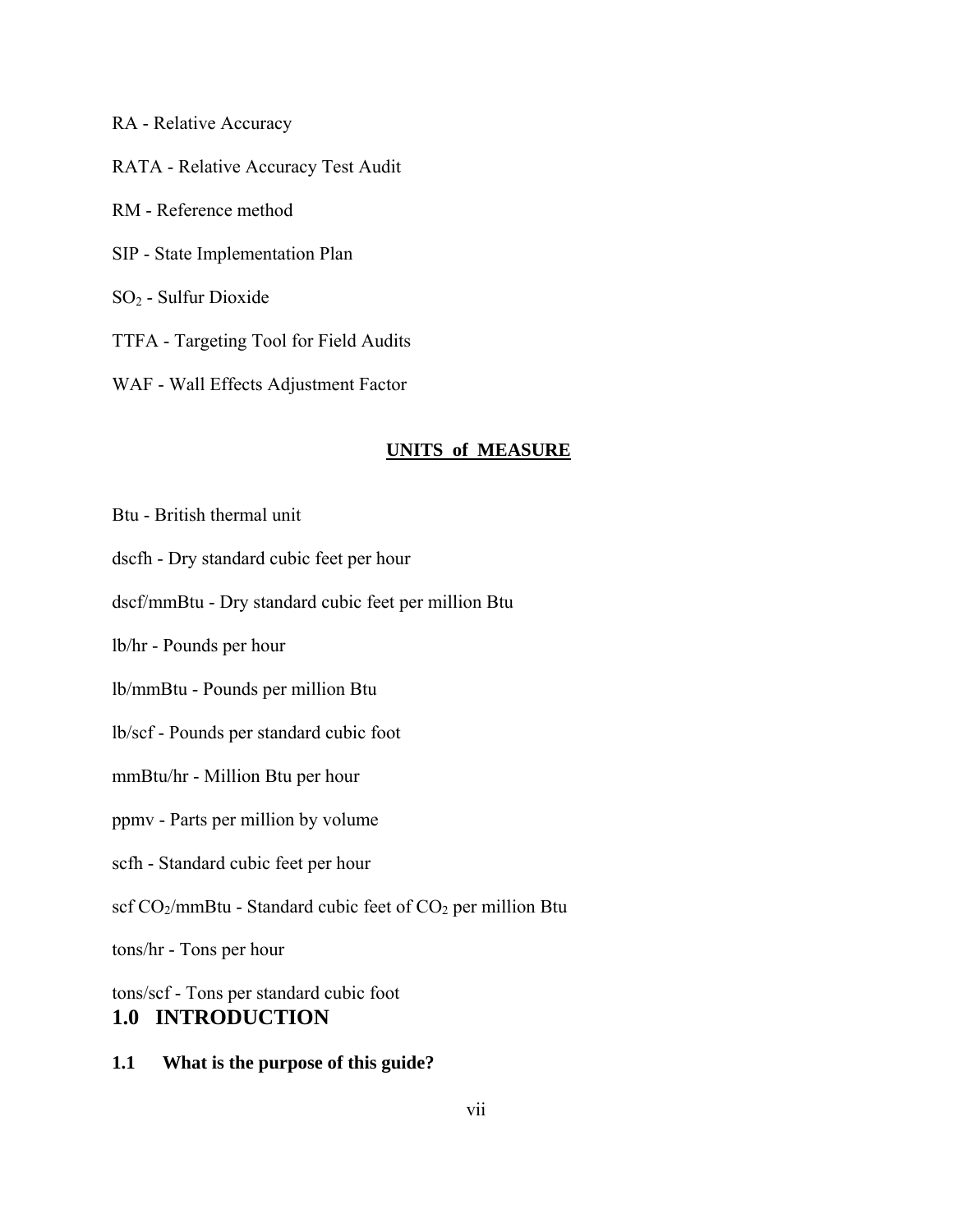EPA has developed this plain-English guide as a "road map" to help interested parties navigate through the complex Part 75 continuous emission monitoring rule. This guide may be useful to people responsible for complying with the rule, regulatory agencies assessing compliance with the rule, and others who want a general understanding of the emissions monitoring approach used in emissions trading programs.

This guide, although quite comprehensive, does not replace the Part 75 rule. Rather, it provides a general overview of Part 75 and is intended to clarify the regulation. To gain a more complete understanding of the rule, it is necessary to carefully read and study Part 75, as well as the associated guidance documents issued by EPA, such as the "Part 75 Emissions Monitoring Policy Manual", "Part 75 Administrative Processes", and the "ECMPS Reporting Instructions").

For further information on EPA's emissions trading programs, continuous emissions monitoring, Part 75, and related topics, visit the EPA Clean Air Markets Division (CAMD) website at: www.epa.gov/airmarkets

#### **1.2 What is Part 75 and who must comply with it ?**

The Part 75 rule, which is found in Volume 40 of the Code of Federal Regulations (CFR), was originally published in January, 1993. The purpose of the regulation was to establish continuous emission monitoring (CEM) and reporting requirements in support of EPA's Acid Rain Program (ARP), which was instituted in 1990 under Title IV of the Clean Air Act. The Acid Rain Program regulates electric generating units (EGUs) that burn fossil fuels such as coal, oil and natural gas and that serve a generator  $> 25$  megawatts. For these units, Part 75 requires continuous monitoring and reporting of sulfur dioxide  $(SO<sub>2</sub>)$  mass emissions, carbon dioxide  $(CO<sub>2</sub>)$  mass emissions, nitrogen oxides  $(NO<sub>x</sub>)$  emission rate, and heat input. The  $SO<sub>2</sub>$  component of the ARP is a "cap and trade" program, designed to reduce acid deposition by limiting  $SO_2$ emission levels in the "lower 48" states of the U.S.A.

In October, 1998, EPA added Subpart H to Part 75, which provides a blueprint for the monitoring and reporting of  $NO_x$  mass emissions and heat input under a State or Federal  $NO_x$ emissions reduction program. The Agency anticipated that such programs were likely to come into existence, due to growing concern over health hazards associated with  $NO<sub>x</sub>$  emissions from power plants and large industrial sources.  $NO<sub>x</sub>$  is a precursor to ozone and fine particulate matter formation. Subpart H was first adopted as the required monitoring methodology for  $NO<sub>x</sub>$  mass emissions and heat input under the  $NO<sub>x</sub>$  Budget Trading Program (NBP).

The NBP began in 2002 and ended in 2008. It was a  $NO<sub>x</sub>$  cap and trade program, designed to limit ground-level ozone formation during the ozone season (from May  $1<sup>st</sup>$  through September  $30<sup>th</sup>$ ) in 19 states in the Eastern U.S. and the District of Columbia. The state regulations for the NBP applied mainly to large EGUs and industrial boilers, although certain states included other categories of  $NO<sub>x</sub>$ -emitting sources, such as cement kilns and refinery process heaters. The state rules were patterned after a model regulation developed by EPA (40 CFR Part 96), and required  $NO<sub>x</sub>$  mass emissions and heat input to be monitored and reported according to Subpart H of Part 75. The Program assigned a total  $NO<sub>x</sub>$  emissions budget (tons per ozone season) to each state, and was administered jointly by the states and EPA's Clean Air Markets Division (CAMD). The NBP was effective; it resulted in significant reductions of  $NO<sub>x</sub>$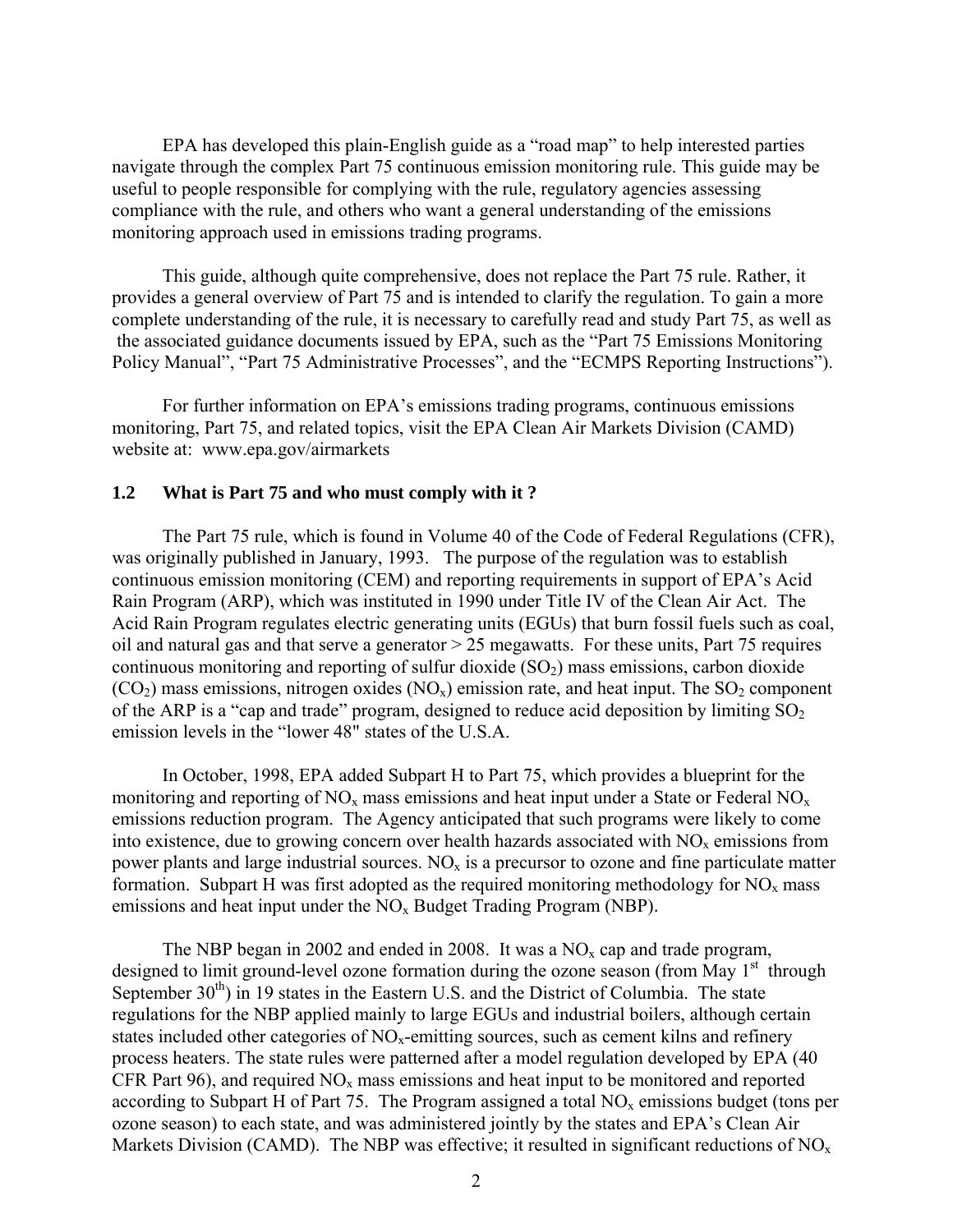emissions.

 $\overline{a}$ 

On May 12 and May 18, 2005, EPA published two new air regulations, the Clean Air Interstate Rule (CAIR) and the Clean Air Mercury Rule (CAMR). These regulations provided model rules for cap and trade programs to be adopted by the States. The CAIR rule was designed to reduce fine particulate and ozone emissions by imposing tight emission caps on  $SO<sub>2</sub>$ and NOx mass emissions from EGUs in 28 states and the District of Columbia. CAIR included annual  $SO_2$  and  $NO_x$  emissions caps for all but three of the affected States and an ozone season cap on  $NO_x$  emissions in all but three States.<sup>[1](#page-9-0)</sup> The objective of CAMR rule was to achieve substantial reductions in mercury (Hg) mass emissions from coal-fired EGUs in all 50 states.

Both CAIR and CAMR required Part 75 monitoring. Under CAIR, monitoring systems for  $NO<sub>x</sub>$  mass emissions and heat input were to be installed and certified by January 1, 2008, and monitoring systems for  $SO_2$  mass emissions were to be certified by January 1, 2009. Under CAMR, Part 75-compliant monitoring systems for Hg mass emissions and, if required, heat input were to be installed and certified by January 1, 2009.

The CAIR and CAMR rules were challenged by various petitioners, and in 2008, both rules were vacated by the D.C. Court of Appeals. The Part 75 mercury monitoring provisions, which had been published in support of CAMR, were vacated along with the rule.<sup>[2](#page-9-1)</sup> EPA appealed these two court decisions, requesting that the judges reconsider. The CAMR appeal was denied, and the D.C. Court issued a mandate, effectively terminating the regulation. However, in December 2008, the Court reversed its decision on CAIR, allowing it to temporarily remain in effect, while requiring EPA to propose and publish amendments to the regulation in a reasonable amount of time, to correct what the Court perceived to be "fatal flaws" in the rule.

Table 1, below, summarizes the active programs that currently require Part 75 monitoring. Each of these programs requires certain parameters to be monitored over specified time periods. For each affected unit, the specific parameters that must be monitored, the units of measure, and the averaging (or accounting) periods depend on which program(s) apply. Note that the ARP and CAIR programs are Federally-enforceable, but the Regional Greenhouse Gas Initiative (RGGI), which is the first mandatory cap and trade program in the U.S. for  $CO<sub>2</sub>$ , is exclusively a State program, consisting of ten northeastern and mid-Atlantic States.

<span id="page-9-0"></span>The three States with annual  $SO_2$  and  $NO_x$  caps but no ozone season  $NO_x$  cap are TX, GA and MN---although based on a December 2008 ruling by the D.C. Court of Appeals, MN is likely to be removed from the program. The three States with only an ozone season  $NO<sub>x</sub>$  cap are MA, CT and AR.

<span id="page-9-1"></span><sup>&</sup>lt;sup>2</sup> The essence of the vacated Part 75 Hg monitoring provisions has been compiled in three protocols, dated September 25, 2008, which are available on the Northeast States for Coordinated Air Use Management (NESCAUM) web site, at: [www.nescaum.org](http://www.nescaum.org/) . These protocols are intended to provide guidance to State agencies that have either established or are interested in developing Hg emissions reduction programs. To access the protocols, click on "Topics", and select "Mercury".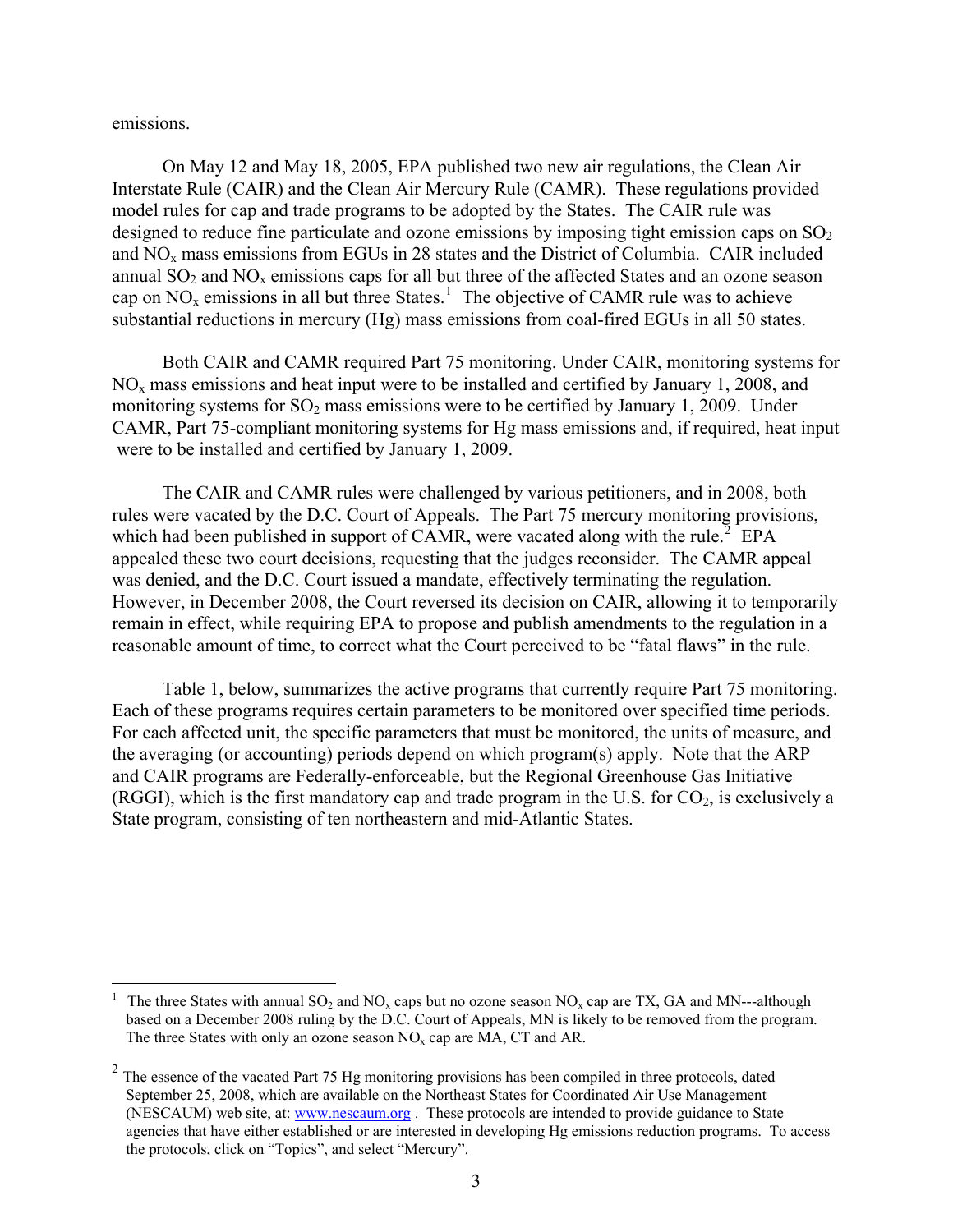| Program                                                            | <b>Affected Sources</b>                                                      | Parameter(s)<br><b>Measured</b><br>(units) | <b>Accounting or</b><br><b>Averaging Period</b>        | Data Used for<br>Program<br><b>Compliance?</b> |
|--------------------------------------------------------------------|------------------------------------------------------------------------------|--------------------------------------------|--------------------------------------------------------|------------------------------------------------|
|                                                                    |                                                                              | $SO2$ (tons)                               | Annual (cumulative)                                    | Yes <sup>a</sup>                               |
| Acid Rain                                                          | EGUs and other<br>combustion sources                                         | $CO2$ (tons)                               | Annual (cumulative)                                    | No <sup>b</sup>                                |
| Program                                                            | that opt-in to the $SO_2$<br>cap and trade program                           | $NOx$ (lbs/mmBtu)                          | Annual (average)                                       | Certain units only <sup>c</sup>                |
|                                                                    | (48 States)                                                                  | Heat input (mmBtu)                         | Annual (cumulative)                                    | In some cases <sup>d</sup>                     |
|                                                                    |                                                                              | Opacity <sup>f</sup> $(\%)$                | Varies <sup>g</sup>                                    | No                                             |
| Clean Air<br>Interstate<br>Rule                                    | <b>EGUs</b><br>and certain non-EGUs<br>(if States elect to bring<br>them in) | $SO_2$ and $NO_x$ (tons)                   | Annual (cumulative)<br>25 states                       | Yes <sup>a</sup>                               |
| $(CAIR)^h$                                                         |                                                                              | $NOx$ (tons)                               | Ozone season <sup>e</sup><br>(cumulative)<br>25 states | Yes <sup>a</sup>                               |
| Regional<br>Greenhouse<br>Gas<br>Initiative <sup>1</sup><br>(RGGI) | <b>EGUs</b><br>$(10 \text{ States})$                                         | $CO2$ (tons)                               | Annual (cumulative)                                    | Yes <sup>a</sup>                               |

## **Table 1: Active Programs That Require Part 75 Monitoring**

<sup>a</sup> The cumulative annual tons of SO<sub>2</sub>, or CO<sub>2</sub> (for RGGI), and the cumulative annual or ozone season tons of NO<sub>x</sub> emitted must be less than or equal to the number of emission credits (allowances) held

 $\beta$  At present, CO<sub>2</sub> is not a Federally regulated pollutant, although Congressional action to regulate CO<sub>2</sub> emissions is expected in the near future. Title IV of the Clean Air Act requires only an estimate of annual CO<sub>2</sub> mass emissions from electrical generating units.

- $d$  If a unit exceeds its annual NO<sub>x</sub> emission rate limit under Part 76, the cumulative annual heat input is used to calculate the excess emission penalty
- $e^{\text{e}}$  The ozone season extends from May 1<sup>st</sup> through September 30<sup>th</sup>
- f Required only for coal-fired units and certain oil-fired units in the Acid Rain Program.
- <sup>g</sup> Varies according to State and/or other Federal requirements
- <sup>h</sup> Implementation dates: January 1, 2008 for CAIR NO<sub>x</sub> rules, and January 1, 2009 for CAIR SO<sub>2</sub> rule
- <sup>I</sup> The RGGI is exclusively a State program

 $\rm c$  Under 40 CFR Part 76, certain coal-fired units are required to meet an annual NO<sub>x</sub> emission limit.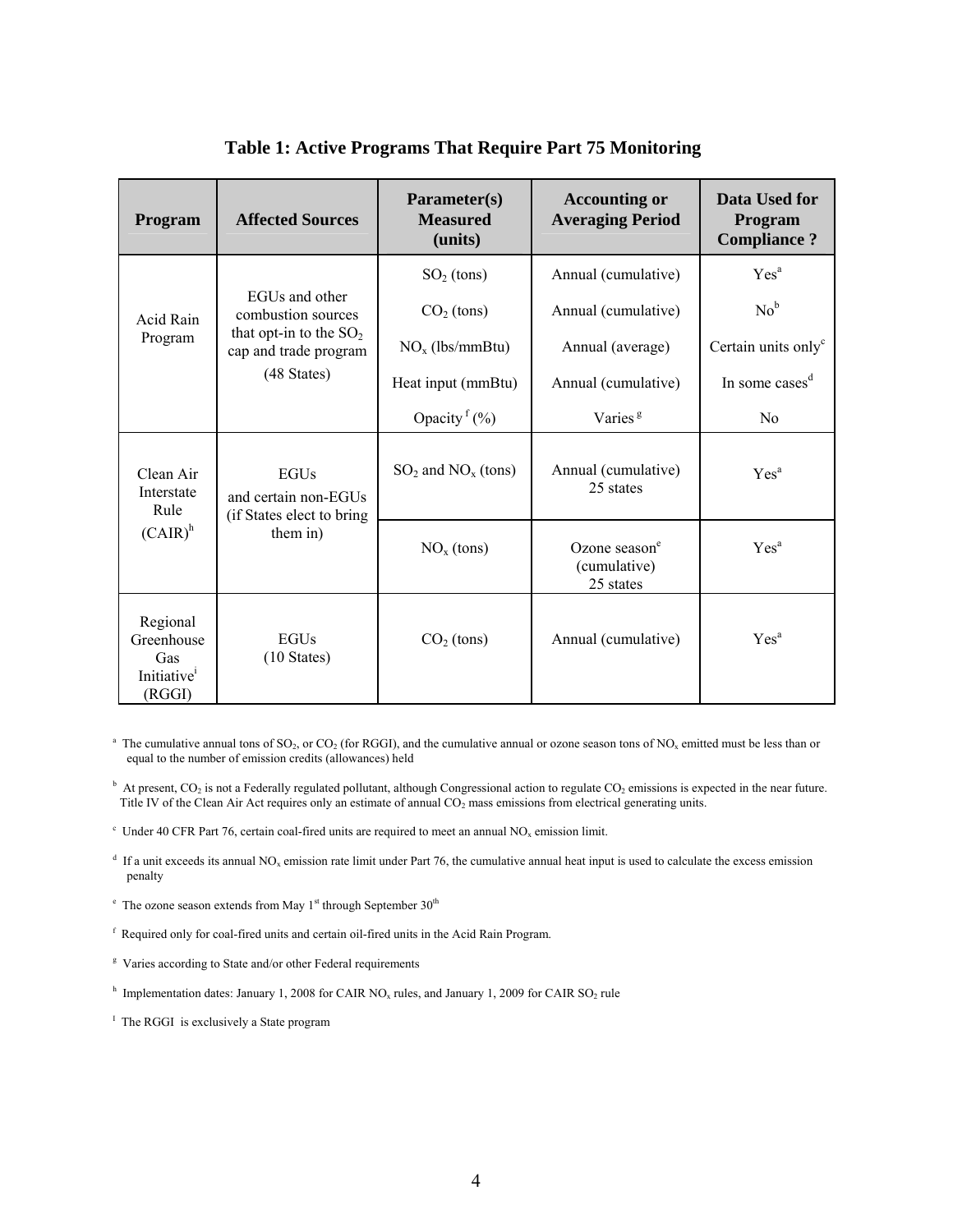Table 1 also shows that when the same pollutant is regulated under two different programs, the Part 75 monitoring and reporting requirements for the pollutant are not necessarily consistent between the two programs. For example, the ARP and CAIR assess  $NO<sub>x</sub>$  compliance differently. The ARP requires the  $NO<sub>x</sub>$  emission rate to be monitored and reported in pounds per million BTU (lb/mmBtu) and specifies annual  $NO<sub>x</sub>$  emission rate limits for certain coal-fired EGUs under 40 CFR Part 76. But the ARP does not have an emissions trading component for  $NO<sub>x</sub>$ , and therefore does not require  $NO<sub>x</sub>$  mass emissions to be reported.<sup>[3](#page-11-0)</sup> Conversely, CAIR, which is a  $NO<sub>x</sub>$  cap and trade program, requires  $NO<sub>x</sub>$  mass emissions to be monitored and reported for allowance accounting purposes, but does not require compliance with  $NO<sub>x</sub>$  emission limits in lb/mmBtu. For sources subject to both the ARP and CAIR, the requirements of both programs must be met—therefore,  $NO<sub>x</sub>$  mass emissions and  $NO<sub>x</sub>$  emission rate must both be monitored and reported.

#### **1.3 What is a cap and trade program?**

A cap and trade program is a market-based approach to reducing emissions. The concept is simple: EPA caps, or limits, the total annual or seasonal mass emissions of a pollutant such as  $SO_2$  or  $NO_x$ . The cap is divided into emission allowances that are allocated to each affected source. Each emission allowance represents an authorization to emit one ton of  $SO_2$  or  $NO_x$  over a specified time period (e.g., calendar year or ozone season). To demonstrate compliance, a source is required to hold a number of allowances greater than or equal to its emissions in the regulated time period. Since the total number of allowances allocated to the affected sources is less than the pre-program ("baseline") mass emissions from those sources, the program reduces the mass emissions of the regulated pollutant.

At the end of each compliance period, a reconciliation process takes place to verify that each affected source has

 $\overline{a}$ 

A cap and trade program does not specify traditional numerical emission limits (e.g. ppm, lb/mmBtu, etc.) for the regulated pollutant(s) Instead, compliance is demonstrated by holding enough allowances to cover the total mass emissions from the affected unit(s) during a specified time period. However, numerical emission limits imposed by other programs or by the operating permit still apply.

enough allowances to cover its emissions. Automatic penalties for noncompliance are part of the U.S. cap and trade programs. For example, if an ARP unit does not have enough allowances to cover its annual  $SO_2$  emissions, the owner or operator of the unit must pay an excess emissions penalty and must surrender future-year allowances to cover the shortfall.

This market-based approach allows sources to determine the most cost-effective way to comply. Sources may reduce emissions by using pollution control technologies, employing energy conservation measures, reducing utilization, switching fuels, or other strategies. Sources also are allowed to buy and sell allowances from each other to ensure that each unit has enough

<span id="page-11-0"></span> $3$  There is one exception to this. For low mass emissions (LME) units in the Acid Rain Program, NO<sub>y</sub> mass emissions are reported in addition to  $NO<sub>x</sub>$  emission rate, to demonstrate that the unit continues to qualify for LME status from year-to-year. LME units are discussed in detail in Section 6 of this guide.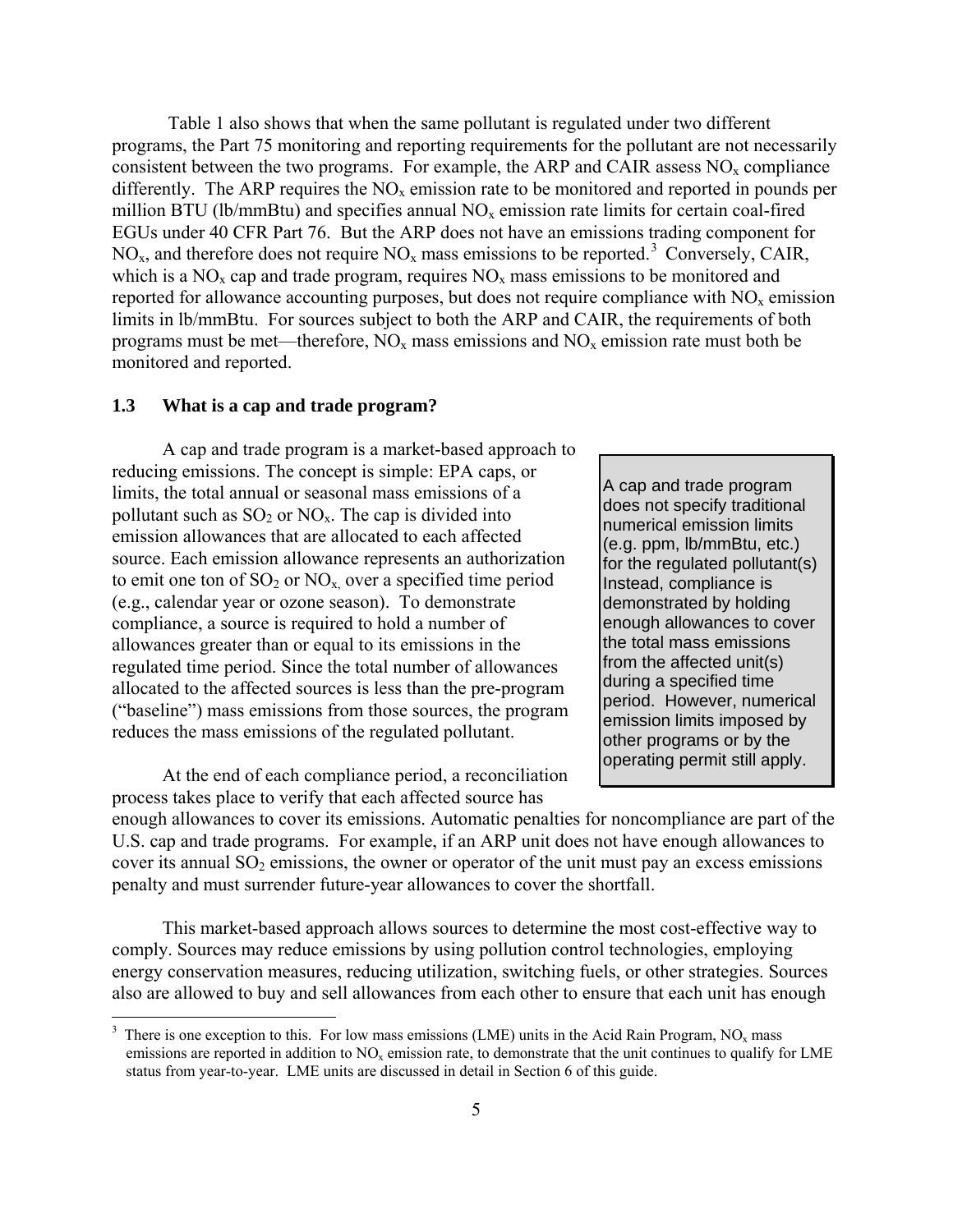allowance credits in its account to cover its emissions. In this manner, a cap and trade program reduces emissions at a lower cost than traditional pollution control regulations and policies, by setting a goal and allowing market forces to determine how the goal is met.

## **1.4 Why is continuous monitoring necessary?**

Emissions monitoring and accounting are the backbone of cap and trade programs. Because the emission allowances are based on the total mass of a pollutant emitted over a certain time period, emissions must be monitored continuously during the compliance period. It is therefore essential to have a reliable measurement method for the commodity being regulated and traded---in this case, emissions— to ensure that the goal of achieving actual, measurable emissions reductions in a cost-effective manner is met. Part 75 provides the necessary measurement method, and gives value to the traded commodity by:

- Ensuring that the emissions from all sources are consistently and accurately measured and reported. In other words, a ton of emissions from one source is equal to a ton of emissions from any other source;
- Requiring a complete record of emission data to be produced for each unit in the program (i.e., data are obtained for every hour of unit operation);
- Verifying that emission caps are not exceeded, thereby ensuring that emissions are not underestimated and that emission reduction goals are being met.

## **1.5 How is the Part 75 Rule Structured ?**

Part 75 consists of eight Subparts, A through H, followed by a series of ten Appendices, A through J.<sup>[4](#page-12-0)</sup> A brief description of each Subpart and Appendix follows.

## **1.5.1** *Subparts*

 $\overline{a}$ 

- **Subpart A (§§75.1-75.8)** defines the purpose of the regulation and the extent of its applicability. Subpart A also includes general Acid Rain Program provisions, compliance dates, prohibitions, and lists various methodologies (e.g., ASTM, ASME, etc.) that are incorporated into the rule by reference.
- **Subpart B (§§75.10–75.19)** presents the general emission monitoring requirements for each pollutant  $(SO_2, NO_x, etc.)$ . Special instructions are given

<span id="page-12-0"></span><sup>4</sup> Note that three of the Appendices (H, I, and J) are "reserved". Appendix H was in the original January, 1993 rule, but was removed and reserved in May, 1999. Appendix I was proposed in 1998, but never finalized. Appendix J was removed and reserved in May, 1999. A ninth Subpart, I, and an eleventh Appendix, K, were published in May 2005 to support the CAMR regulation. However, these mercury monitoring provisions were vacated along with CAMR in 2008.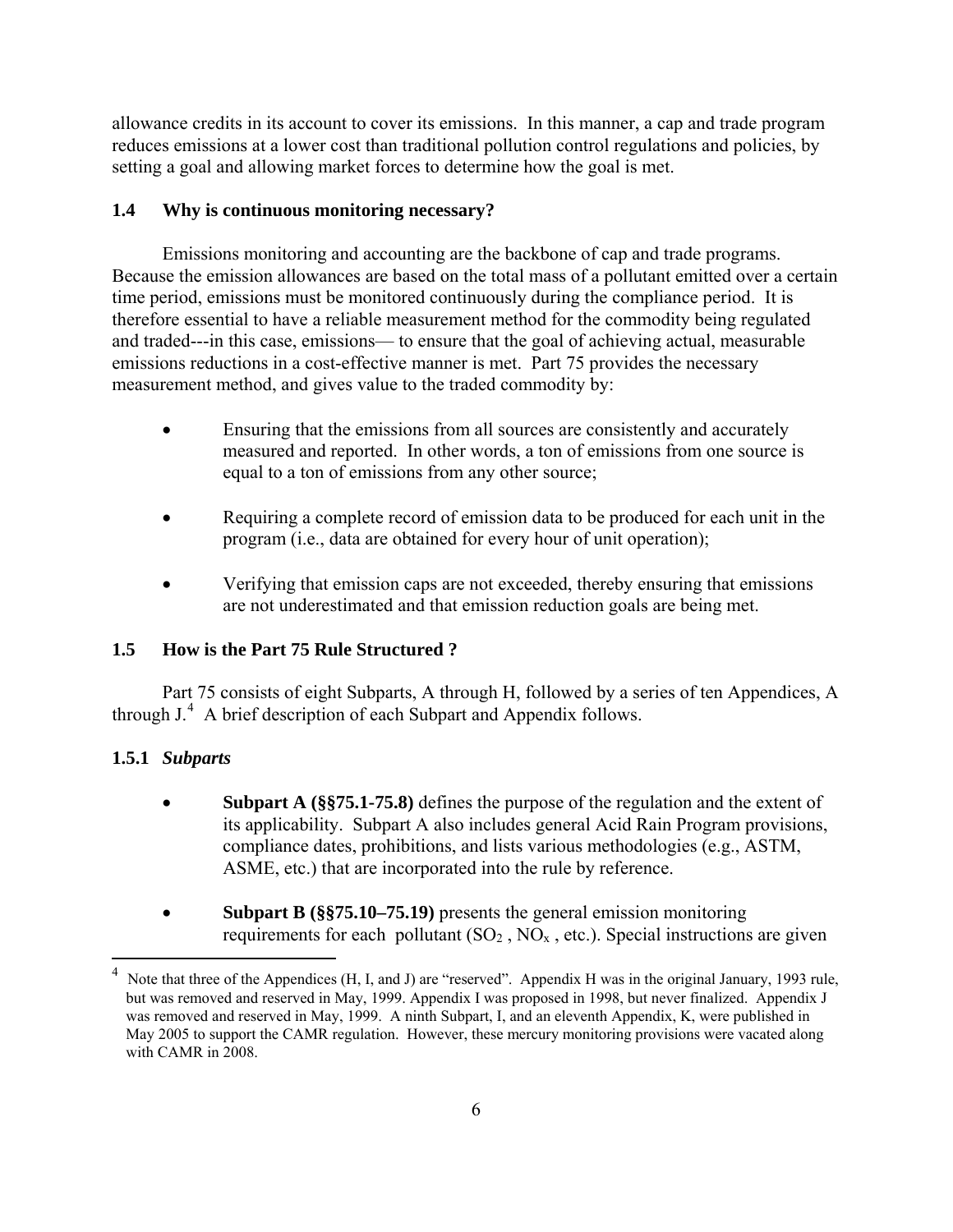for monitoring at common stack and multiple stack exhaust configurations.

- **Subpart C** (§§75.20-75.24) presents the process for certification and recertification of the required continuous monitoring systems, provides the quality assurance and quality control (QA/QC) requirements for the systems, defines "out-of-control" periods, and requires bias adjustment of data from  $SO_2$ ,  $NO_x$ , and flow monitors.
- **Subpart D** (§§75.30-37) describes the missing data procedures that are used to determine the appropriate substitute data values, for unit operating hours in which the monitoring systems fail to provide quality-assured data.
- **Subpart E** (§§75.40-75.48) describes the requirements that must be met for approval of an alternative monitoring system.
- **Subpart F** (§§75.50-75.59) contains the record keeping requirements
- **Subpart G (§§75.60-75.67)** contains the reporting requirements. Instructions are provided for submitting notifications, monitoring plans, certification applications, emissions reports, and special petitions to the Administrator.
- **Subpart H** (§§75.70-75.75) describes the  $NO<sub>x</sub>$  mass emission monitoring requirements for sources in  $NO<sub>x</sub>$  mass emissions reduction programs that adopt Part 75, such as the annual and ozone season  $NO<sub>x</sub>$  trading programs under the CAIR rule. Special instructions are provided for sources that report data only during the ozone season.

## **1.5.2** *Appendices*

- **Appendix A** describes CEMS installation and certification test procedures, and provides performance specifications for the CEMS and explains how to set the span and range of CEMS.
- **Appendix B** describes the required on-going CEMS quality assurance tests and procedures for CEMS, and includes rules for data validation.
- **Appendix C** provides guidelines for parametric and load-based missing data substitution.
- **Appendix D** provides an optional protocol for estimating SO<sub>2</sub> mass emissions and heat input for gas-fired and oil-fired units.
- **Appendix E** provides an optional protocol for estimating  $NO<sub>x</sub>$  emissions from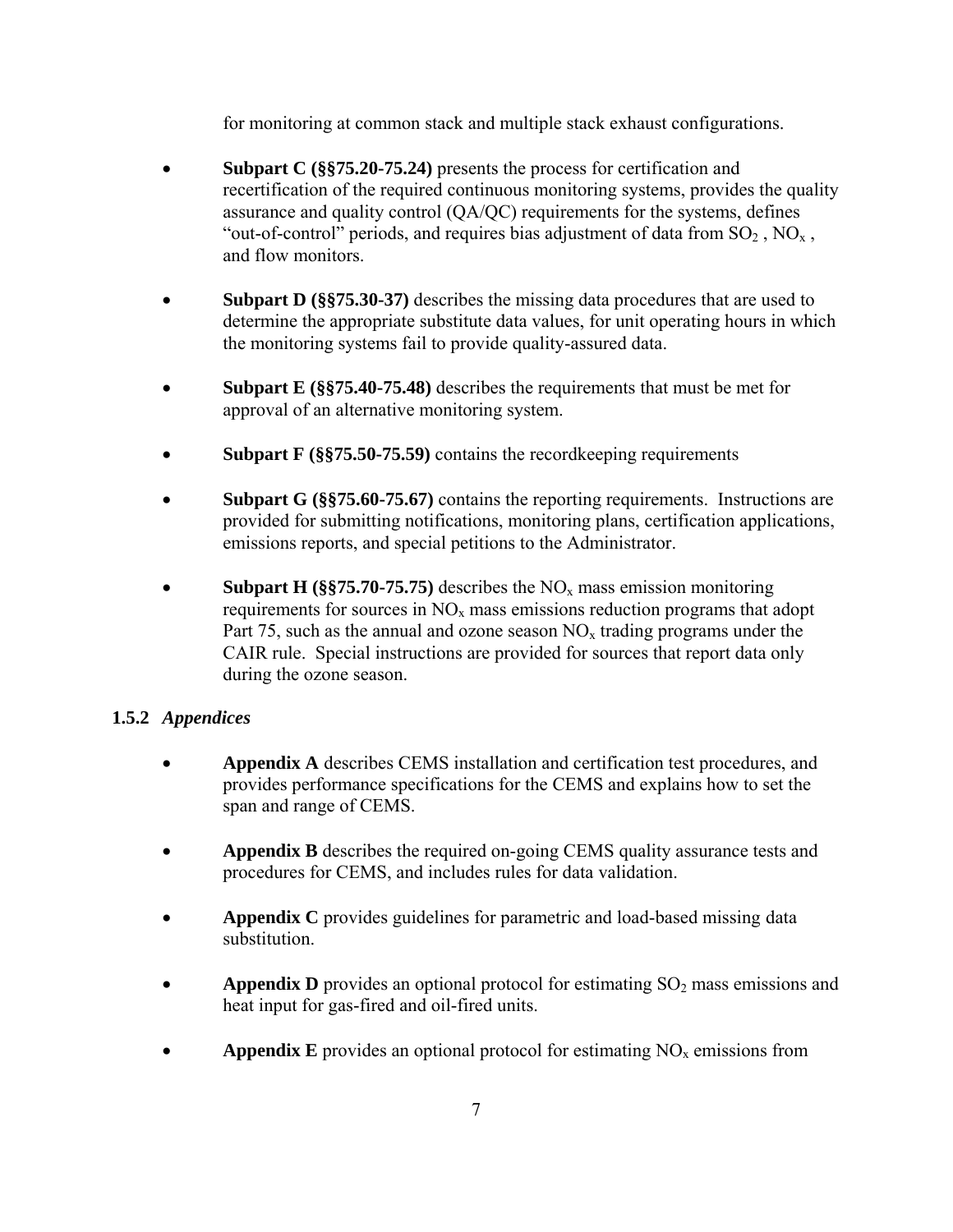gas-fired and oil-fired peaking units.

- **Appendix F** provides equations for converting raw monitoring data into the appropriate units of measure.
- **Appendix G** gives procedures for monitoring and calculating  $CO<sub>2</sub>$  mass emissions, for ARP units.
- **Appendices H, I and J** are currently reserved.

#### **1.6 What other Federal regulations interface with Part 75 ?**

Part 75 is one of the Acid Rain Program core rules, which, collectively, are found in Volume 40 of the CFR, Parts 72 through 78. Part 75 is referenced in several of the other core Acid Rain rules. First, in §72.2, there are numerous important definitions that apply to Part 75. Second, Part 76, which specifies annual  $NO<sub>x</sub>$  emission limits for certain coal-fired boilers, requires Part 75 monitoring to be used to demonstrate compliance with these emission limits. Third, Part 74 requires units that opt-in to the Acid Rain Program to monitor and report  $SO<sub>2</sub>$ emissions according to Part 75.

Part 75 also interfaces with some of the New Source Performance Standards (NSPS) regulations in 40 CFR Part 60. Many units that are currently in the Acid Rain Program or CAIR are also subject to one of the NSPS boiler regulations (Subparts D, Da, or Db) or to the NSPS rule for combustion turbines (Subpart GG). The Part 60 boiler regulations require continuous emission monitoring for  $SO_2$  and/or  $NO_x$ , and Subpart GG allows a  $NO_x$  CEMS to be used to monitor and report "excess emissions". Subparts Da and Db allow certified Part  $75 \text{ SO}_2$  and  $NO<sub>x</sub>$  monitoring systems to be used to meet the Part 60 monitoring requirements. Subpart GG allows a certified Part 75  $NO<sub>x</sub>$  CEMS to be used for excess emission monitoring.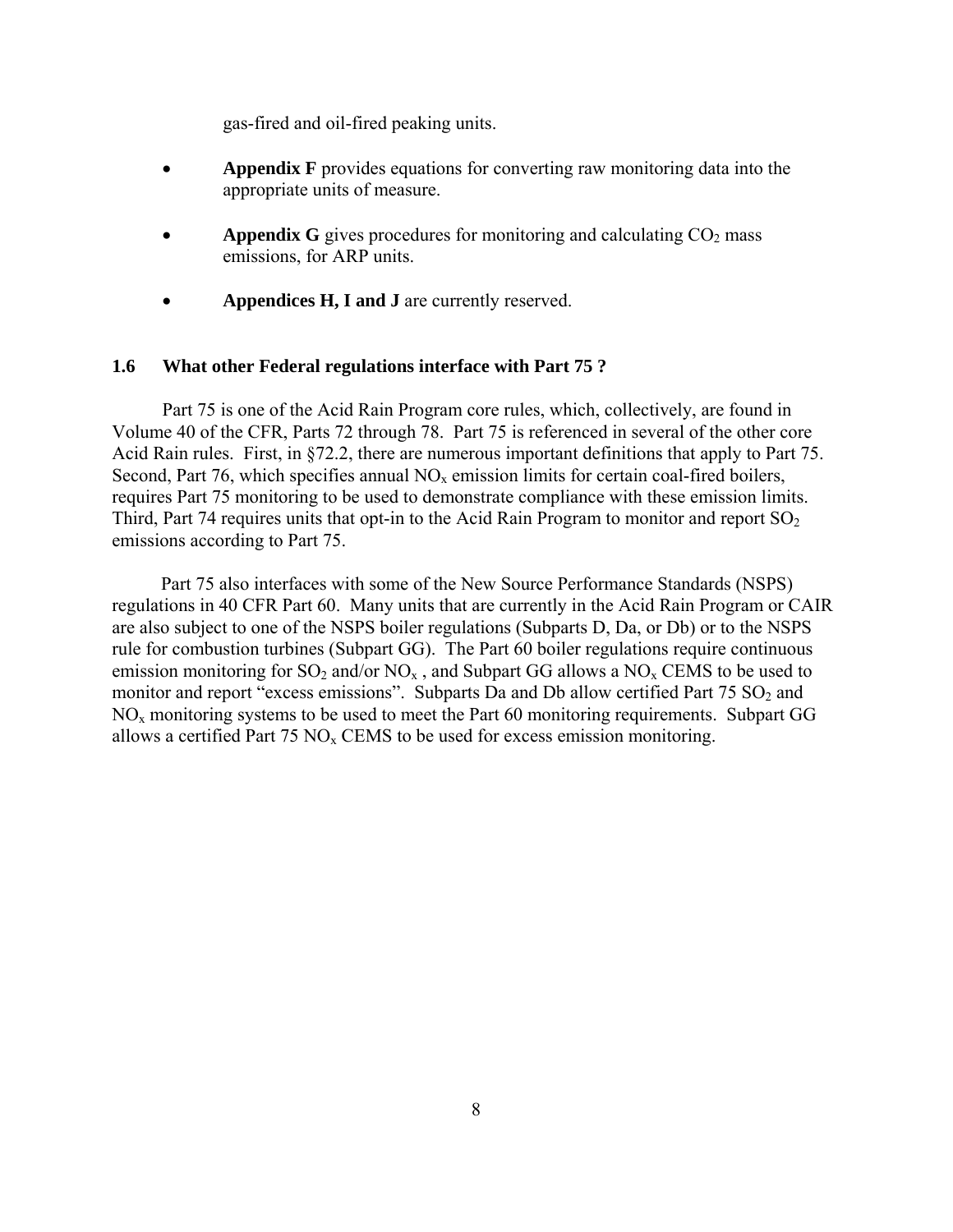## **2.0 OVERVIEW OF PART 75 MONITORING REQUIREMENTS**

Part 75 requires an hourly accounting of the emissions from each affected unit. Continuous emission monitoring systems (CEMS) are used to provide the emissions data unless the unit qualifies to use one of the alternative monitoring methodologies specified in the rule. With few exceptions, the alternative methodologies apply to oil-fired and gas-fired units.

The selected monitoring methodology for each unit must be approved by EPA through a certification process. Once the methodology has been approved and the required monitoring systems are certified, the recording and reporting of emissions data begins. Part 75 also requires on-going quality assurance and quality control (QA/QC) procedures, to ensure that the data collected by the monitoring systems continue to be accurate.

This section provides an overview and general description of the Part 75 monitoring and reporting requirements (see Figure 1). More specific information is provided in the subsequent sections of this guide.



 **Figure 1. Overview of Part 75 Monitoring Requirements**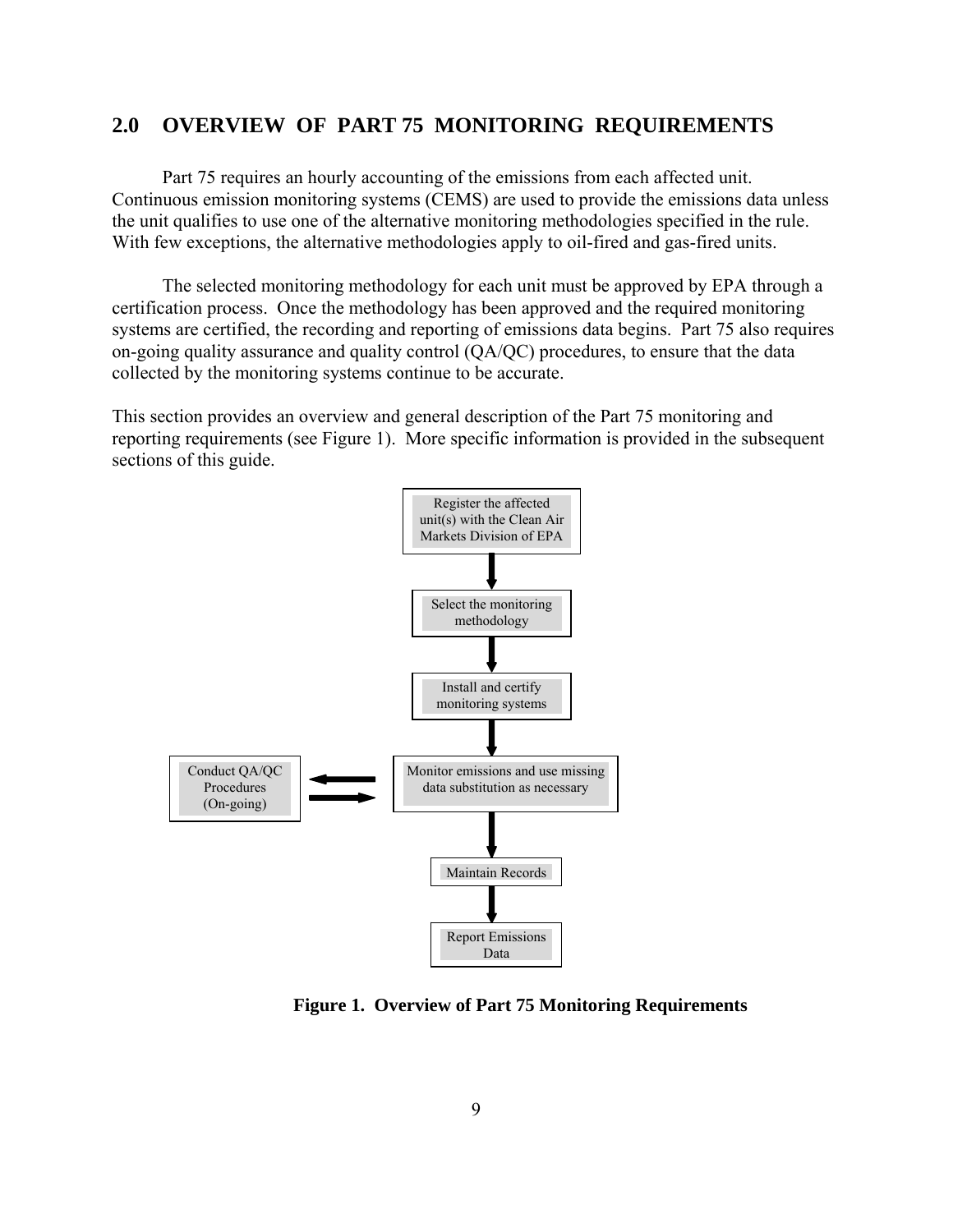## **2.1 Register the Affected Unit(s) with EPA**.

Each affected unit must be registered with EPA's Clean Air Markets Division (CAMD) before any data is reported for the unit. Registration can be done electronically, through the CAMD Business System. As part of the registration process, a Designated Representative ("DR") must be assigned for each unit. At the discretion of the company, an Alternate Designated Representative (ADR) may also be assigned. The Designated Representative (or the ADR, in absence of the DR) takes the responsibility for ensuring that each affected unit complies with all of the applicable program requirements, and that the emissions data reported to EPA are true and accurate. For units subject to both the Acid Rain Program and to one or more of the  $SO<sub>2</sub>$  and  $NO<sub>x</sub>$  trading programs under CAIR, the Designated Representative for all of these programs must be the same person.

## **2.2 Select a Monitoring Methodology**

## **2.2.1** *Monitoring Options*

 $\overline{a}$ 

Part 75 provides several monitoring options. The options that are available for a unit

depend on how the unit is classified (see Table 2, below). In general, if a unit is coal-fired or combusts any type of solid fuel, the basic continuous monitoring provisions in §§75.10-75.18 require the use of CEMS for all monitored parameters. However, if a unit is classified as oil- or gas-fired, or if it combusts "very low sulfur fuel"<sup>[5](#page-16-0)</sup>, it may qualify for an alternative monitoring approach instead of CEMS for some or all parameters. In some cases, the unit may even qualify for a monitoring exemption.

The Part 75 rule generally requires the use of CEMS for units that combust coal or other solid fuel(s). Alternative monitoring approaches, some of which are referred to in the rule as "excepted methods" or "excepted monitoring systems", may be used for qualifying oil-fired and gas-fired units, and for units that combust very low-sulfur fuel, regardless of the state of matter (solid, liquid, or gas).

<span id="page-16-0"></span><sup>5</sup> "Very low sulfur fuel" is defined in 40 CFR 72.2. Note that very low-sulfur solid fuels, such as wood, are not excluded from the definition.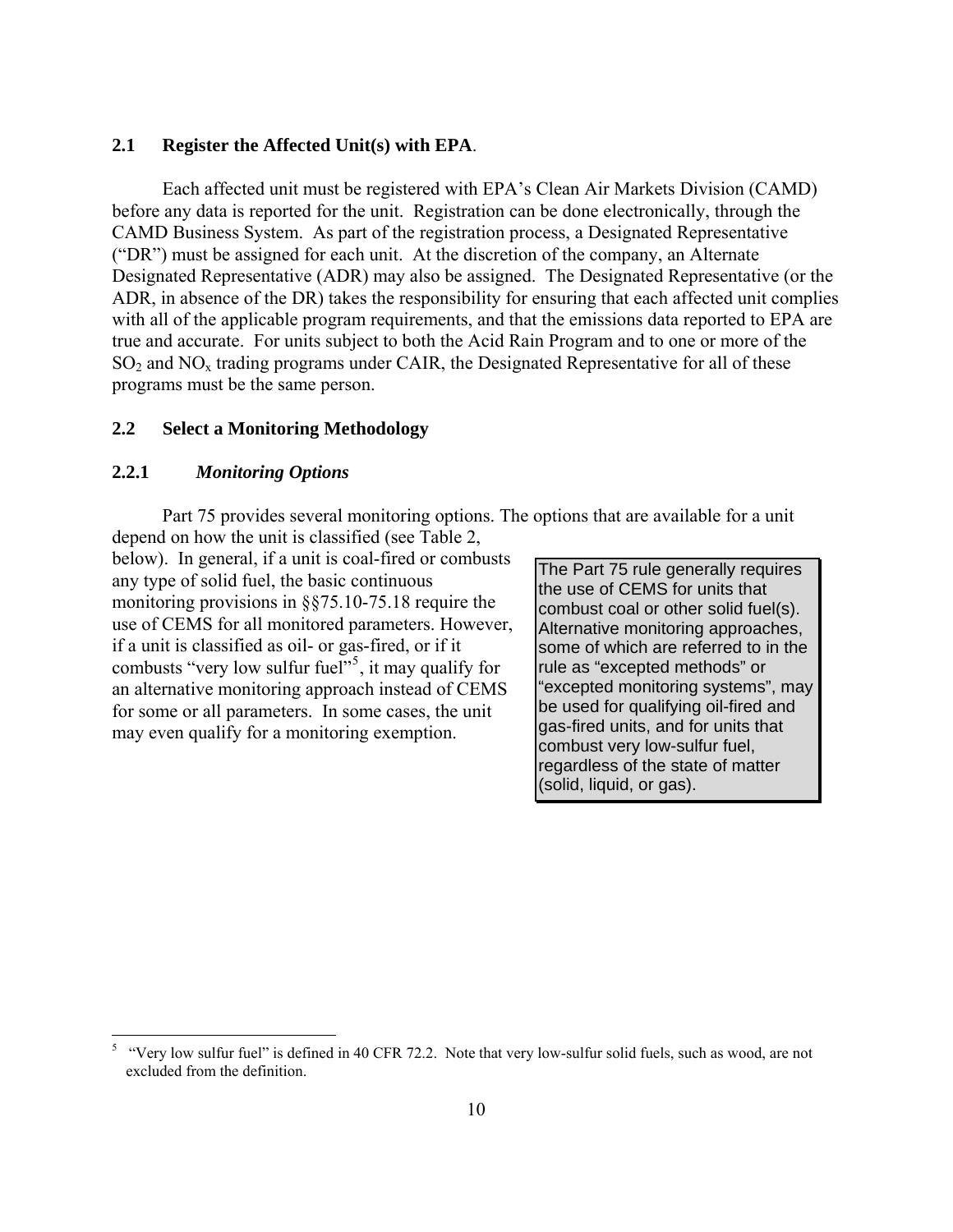|                                                                                                      | These are the Allowable Monitoring Options                             |                                          |                                                 |                                                  |                                                 |                                        |  |
|------------------------------------------------------------------------------------------------------|------------------------------------------------------------------------|------------------------------------------|-------------------------------------------------|--------------------------------------------------|-------------------------------------------------|----------------------------------------|--|
| If an Affected<br>Unit                                                                               | <b>Basic CEMS</b><br><b>Provisions</b> <sup>a</sup><br>$(\$§75.10-18)$ | <b>Appendix D</b><br>Method <sup>b</sup> | <b>Appendix E</b><br><b>Method</b> <sup>c</sup> | <b>LME</b><br>Method <sup>d</sup><br>$(\$75.19)$ | <b>Appendix G</b><br><b>Method</b> <sup>e</sup> | <b>Equation</b><br>$F-23$ <sup>f</sup> |  |
| Is a coal-fired unit<br>under ARP or CAIR                                                            | ✓                                                                      |                                          |                                                 |                                                  | ✓                                               |                                        |  |
| Is a non-peaking<br>oil-fired or gas-fired<br>unit under ARP or<br><b>CAIR</b>                       |                                                                        |                                          |                                                 |                                                  |                                                 |                                        |  |
| Is an oil-fired or<br>gas-fired peaking<br>unit under ARP or<br><b>CAIR</b>                          |                                                                        | ✓                                        |                                                 |                                                  |                                                 |                                        |  |
| Combusts very low<br>sulfur fuel(s) and is<br>equipped with flow<br>rate and diluent gas<br>monitors |                                                                        |                                          |                                                 |                                                  |                                                 |                                        |  |

#### **Table 2: Part 75 Monitoring Options**

<sup>a</sup> For SO<sub>2</sub>, NO<sub>X</sub>, CO<sub>2</sub>, flow rate, opacity, and heat input (as applicable). b For SO<sub>2</sub> emissions and heat input only.

 $\text{F}$  For NO<sub>x</sub> emissions only. If Appendix E is used for NO<sub>x</sub>, Appendix D must be used for SO<sub>2</sub> and/or heat input.

<sup>d</sup> If the LME qualifying thresholds are met and this method is selected, it must be used for <u>all</u> parameters, i.e., for SO<sub>2</sub>, NO<sub>X</sub>, CO<sub>2</sub>, and heat input (as applicable)

 $\text{e}$  For  $\overrightarrow{CO_2}$  emissions only

 $f$  For SO<sub>2</sub> emissions only

The monitoring alternatives or exemptions that apply to a unit depend mainly on how often the unit operates each year, how much it emits, and the type(s) of fuel(s) it combusts. These alternatives and exemptions are:

• *Any oil-fired or gas-fired unit* may use the alternative, or "excepted" methodology in Appendix D of Part 75 to determine  $SO_2$  mass emissions and/or unit heat input. The Appendix D method requires continuous monitoring of the fuel flow rate with a certified fuel flowmeter and periodic fuel sampling and analysis to determine one or more of the following quantities: (1) the gross calorific value (GCV) of the fuel; (2) the fuel sulfur content; and (3) the density of the fuel. The Appendix D methodology is discussed in greater detail in Section 4 of this guide.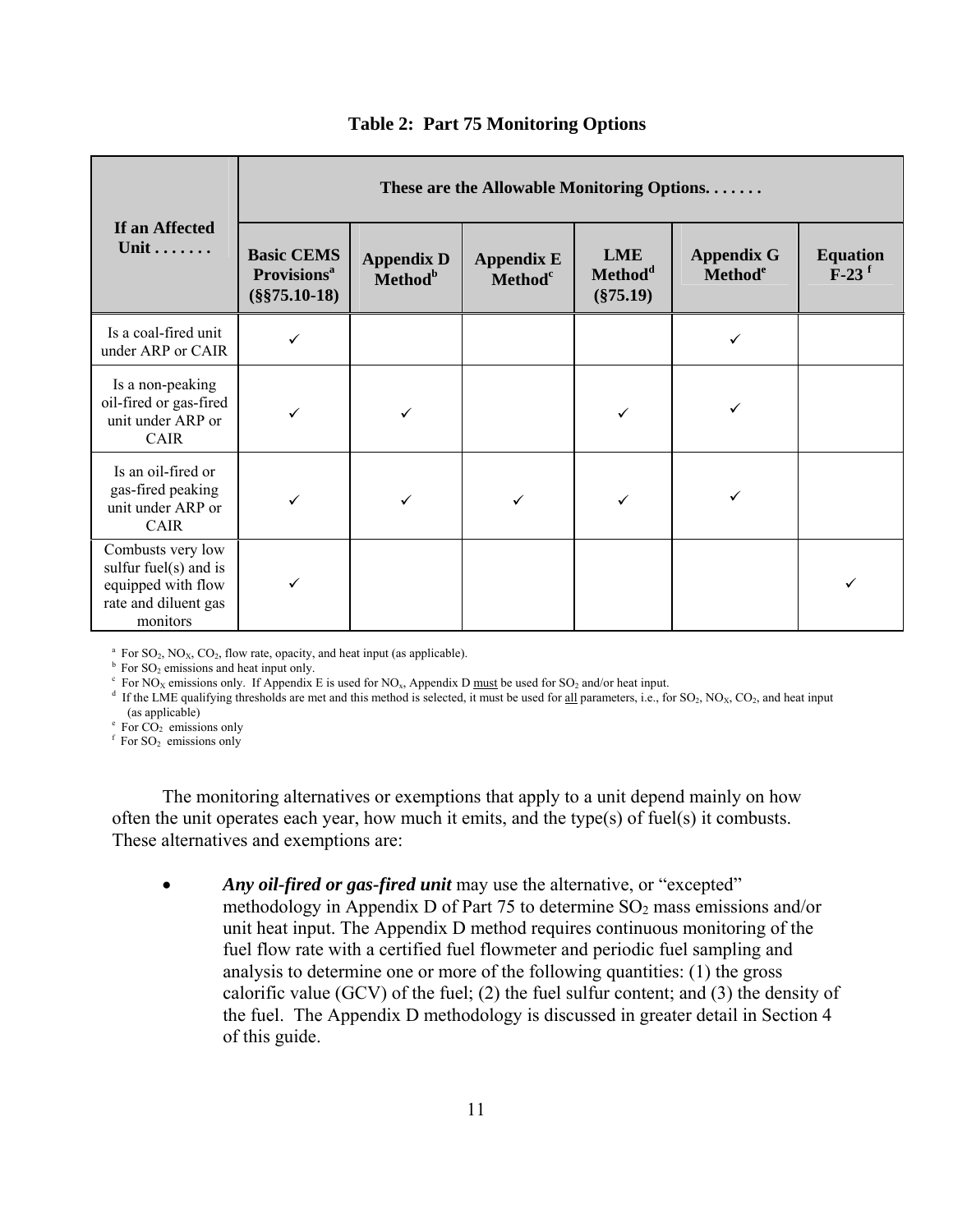- *Oil-fired and gas-fired peaking units* may use the alternative method in Appendix E of Part 75 to estimate the hourly  $NO<sub>x</sub>$  emission rate in lb/mmBtu. Appendix E requires hourly determination of the heat input rate to the unit, using the fuel flow rate measured by a certified Appendix D fuel flowmeter, in conjunction with the GCV of the fuel. A correlation curve of  $NO<sub>x</sub>$  emission rate versus heat input rate (derived from emission testing) is then used to estimate the hourly  $NO<sub>x</sub>$  emission rates. The Appendix E methodology is discussed in greater detail in Section 5 of this guide.
- *Certain oil-fired and gas-fired units* may qualify to use the low mass emissions (LME) methodology in §75.19 to estimate  $SO_2$ ,  $CO_2$ , and/or  $NO_x$  emissions and heat input. To qualify for LME status, a unit's annual  $SO_2$  and  $NO_x$  mass emissions, and in some cases, its ozone season  $NO<sub>x</sub>$  mass emissions, must be demonstrated to be below certain threshold values.

The LME methodology requires that records be kept of the hours in which the unit operates, the type(s) of fuel(s) combusted, the electrical or steam load during each of those hours, and, in some cases, the operational status of the  $NO<sub>x</sub>$ emission controls. Default emission rates and estimates of heat input are used to quantify the unit's mass emissions. The LME methodology is discussed in greater detail in Section 6 of this guide.

- *Certain units that combust very low sulfur fuel(s)* may use Equation F-23 in Appendix F of Part 75 to estimate  $SO_2$  emissions, in lieu of using an  $SO_2$  monitor. Equation F-23 uses a fuel-specific default  $SO_2$  emission rate (lb/mmBtu), together with hourly measurements of unit heat input rate (mmBtu/hr), made with a flow monitor and a diluent  $(CO_2$  or  $O_2)$  monitor, to determine the hourly  $SO_2$  mass emission rate (lb/hr). This methodology is most useful for coal-fired units that occasionally burn natural gas as a secondary fuel, or for units that combust very low sulfur solid fuels (e.g., wood), either alone or in combination with very low sulfur fossil fuel such as natural gas. To use Equation F-23 for the combustion of non-fossil fuels that meet the definition of "very low sulfur fuel" in 40 CFR 72.2, Administrative approval of a fuel-specific default  $SO_2$  emission rate is required.
- *Acid Rain Program and RGGI units* may use the alternative procedures in Appendix G of Part 75 to estimate  $CO<sub>2</sub>$  mass emissions, in lieu of installing CEMS. Appendix G provides two basic methods for determining  $CO<sub>2</sub>$  emissions: (1) daily  $CO<sub>2</sub>$  emissions are calculated from company records of fuel usage and the results of periodic fuel sampling and analysis (to determine the % carbon in the fuel); and (2) hourly  $CO<sub>2</sub>$  emissions are calculated using heat input rate measurements made with certified Appendix D fuel flowmeters together with fuel-specific, carbon-based "F-factors". Note that although the model rule for the RGGI program prohibits the use of Option (1), three States (Maine, Maryland and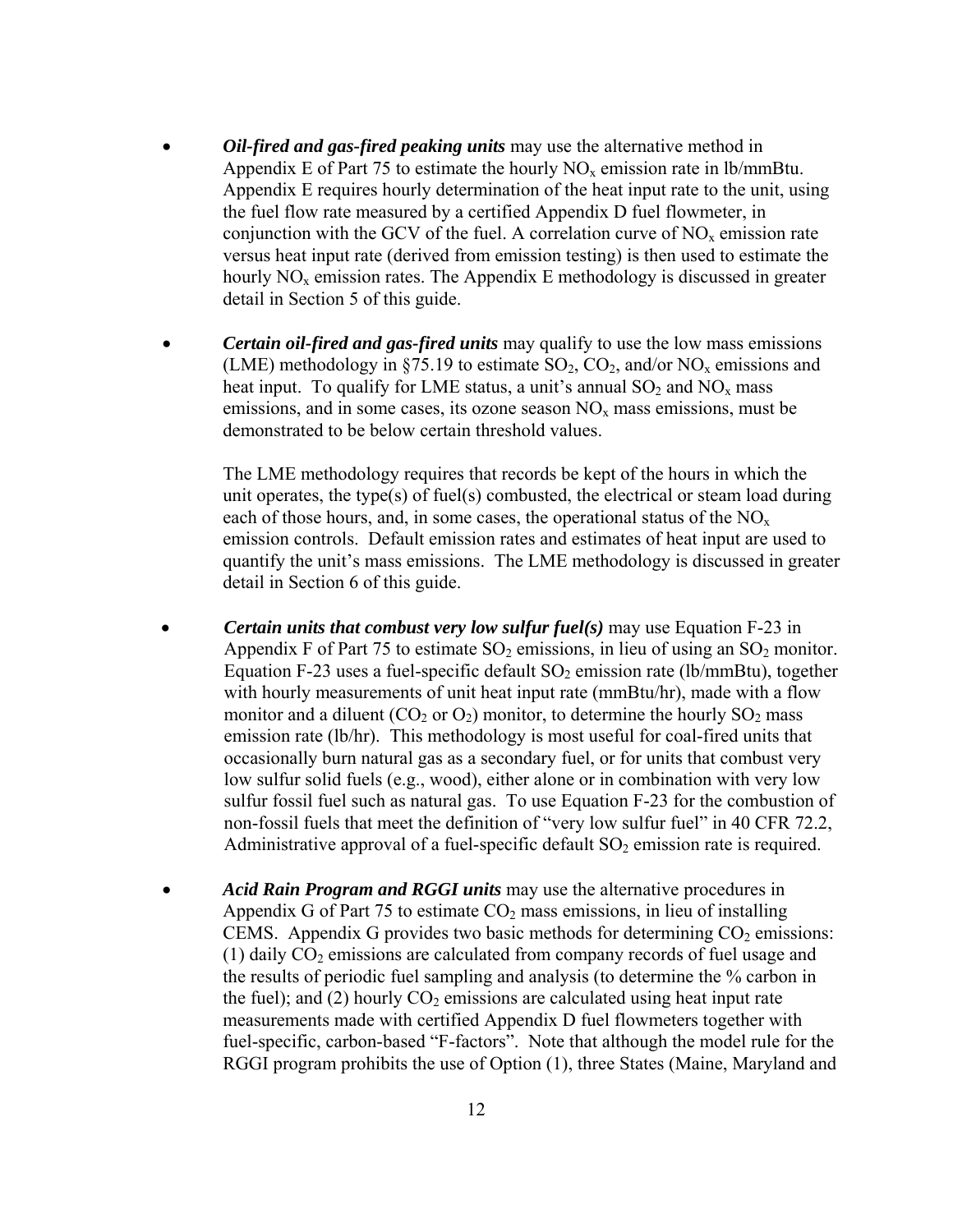Delaware) have decided to deviate from the model rule and allow Option (1), with enhanced reporting.

Appendix G is the most frequently-used method for estimating  $CO<sub>2</sub>$  mass emissions from oil and gas-fired units. Part 75 allows the fuel feed rate methodology (Option (1), above) to be used for coal-fired units also, but it is not currently being used by any of them.

• *Certain Acid Rain Program units* may be exempted from opacity monitoring requirements. First, coal-fired units with wet scrubbers may be exempted, if it is demonstrated that the presence of condensed water in the effluent gas stream interferes with the opacity readings. Second, any unit that meets the definition of gas-fired or diesel-fired in §72.2, or that qualifies as a dual-fuel reciprocating engine is exempted from opacity monitoring. Third, a unit with a certified continuous particulate matter (PM) monitoring system is exempted from opacity monitoring. However, note that these Part 75 exemptions do not supersede the provisions of any other program, regulation, or permit that may require an opacity monitor to be installed.

Sections 3 through 6 of this guide provide more information on the various Part 75 emission monitoring methodologies. Section 3 describes the basic CEM provisions, and Sections 4, 5, and 6, respectively, discuss the alternative Appendix D, Appendix E, and Low Mass Emissions methodologies.

#### **2.2.2** *Special Petitions*

Under §75.66, EPA has established a petition process through which affected sources can request relief or variances from certain provisions of Part 75. Each petition must contain sufficient information for the Agency to evaluate the request. At a minimum, the petition must: (1) identify the affected facility and unit(s); (2) explain why the proposed alternative is being suggested instead of the regulatory requirement; (3) provide a description of any equipment or procedures used in the proposed alternative; (4) demonstrate that the proposed alternative is consistent with the purposes of Part 75 and the Clean Air Act; and (5) explain why approving it will not have any significant adverse effects.

The regulatory flexibility provided by the petition process reduces the cost of compliance for many sources and facilitates program implementation. EPA strives for consistency in its petition responses. When a petition is approved (or denied), petitions of a similar nature will also be approved (or denied). The Agency also seeks to avoid setting precedents by answering petitions in a way that will weaken or undermine the Part 75 rule. Finally, when EPA approves a large number of petitions of the same type, this often indicates the need for a rule change. The Agency has revised Part 75 a number of times on this basis.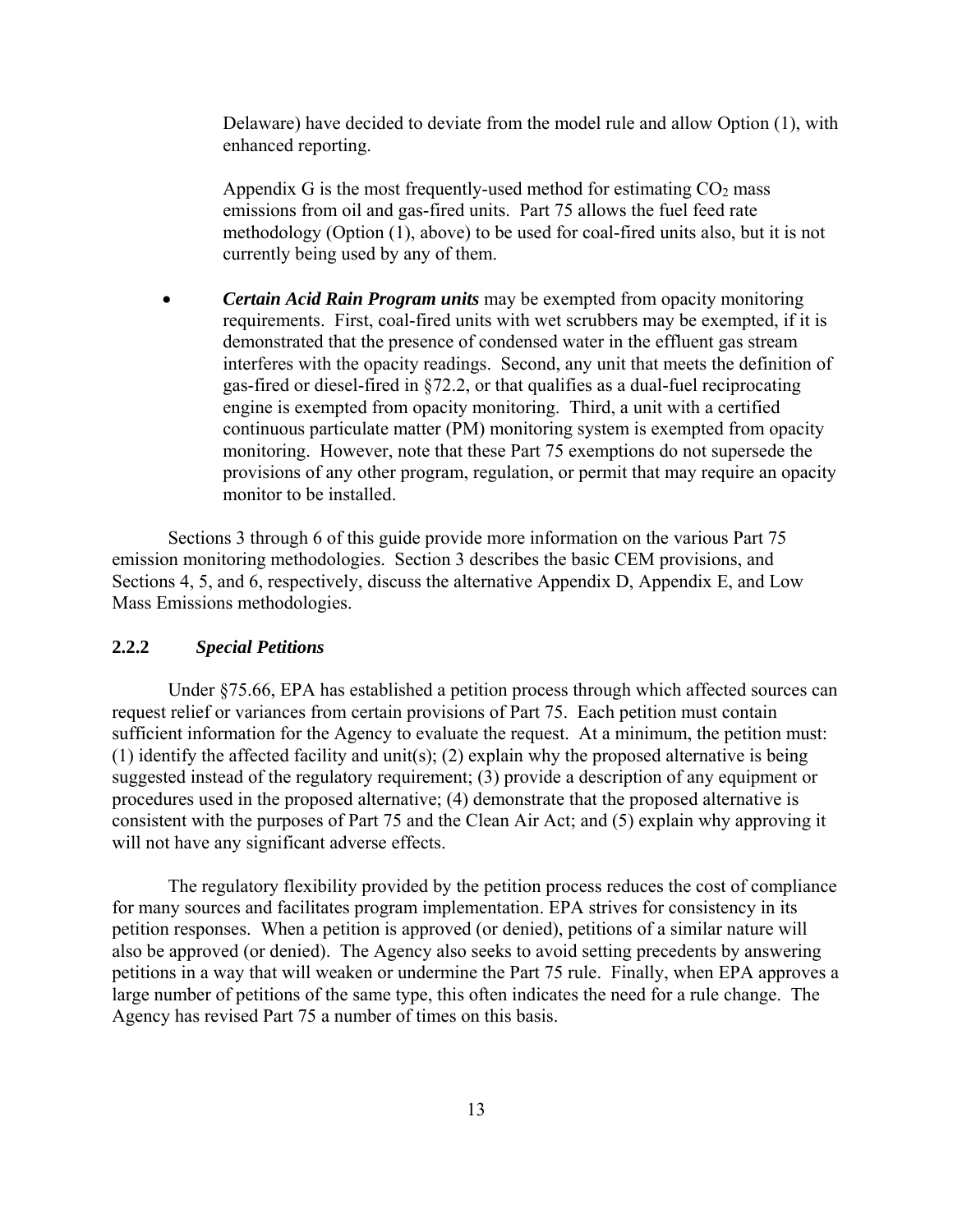#### **2.2.3** *Alternative Monitoring Systems*

Subpart E of Part 75 allows sources to petition EPA for approval of an alternative monitoring system. To obtain approval, the petition must demonstrate that the alternative system has the same precision, reliability, accessibility, and timeliness as a certified Part 75 CEMS. The performance of any alternative system must be demonstrated by simultaneous testing against a fully certified CEMS or an EPA reference test method. The petition must also propose quality assurance procedures and missing data substitution procedures for the

On the one hand, EPA has received and approved relatively few Subpart E petitions to use alternative monitoring systems, partly due to the rigorous requirements of Subpart E and because the Appendix D, Appendix E and LME options in Part 75 provide substantial flexibility in choosing a monitoring methodology. On the other hand, the Agency has approved many minor variations to the monitoring provisions of Part 75 through the special petition process under §75.66.

alternative monitoring system that are consistent with the corresponding Part 75 procedures for CEMS. The criteria and procedures for approval of alternative systems are specified in Subpart E and are not discussed further in this guide.

#### **2.3 Install and Certify Monitoring Systems**

Before any monitoring methodology or monitoring system is used, it must be approved through a certification process. This process is described in detail in Section 7 of this guide. Except for LME units<sup>[6](#page-20-0)</sup>, the general steps for obtaining certification are:

- Step 1---Prepare and submit an initial monitoring plan
- Step 2---Submit certification test notices
- Step 3---Conduct certification testing
- Step 4—Submit a certification application
- Step 5---Receive approval or disapproval

#### **2.4 Monitor and Record Emissions Data**

 $\overline{a}$ 

With the exception of LME units<sup>[7](#page-20-1)</sup>, monitoring and reporting of emissions begins as soon

<span id="page-20-0"></span><sup>6</sup> For LME units, only the first, fourth, and fifth steps of the process apply. The initial monitoring plan and the certification application are submitted together ≤ 45 days before the methodology begins to be used (see Section 6 of this guide). Although Step 3 is not required for LME units, the owner or operator may elect to perform emission testing to determine site-specific  $NO<sub>x</sub>$  emission factors.

<span id="page-20-1"></span> $7$  For LME units, reporting begins with the first operating hour in the year or ozone season in which the LME methodology is first used.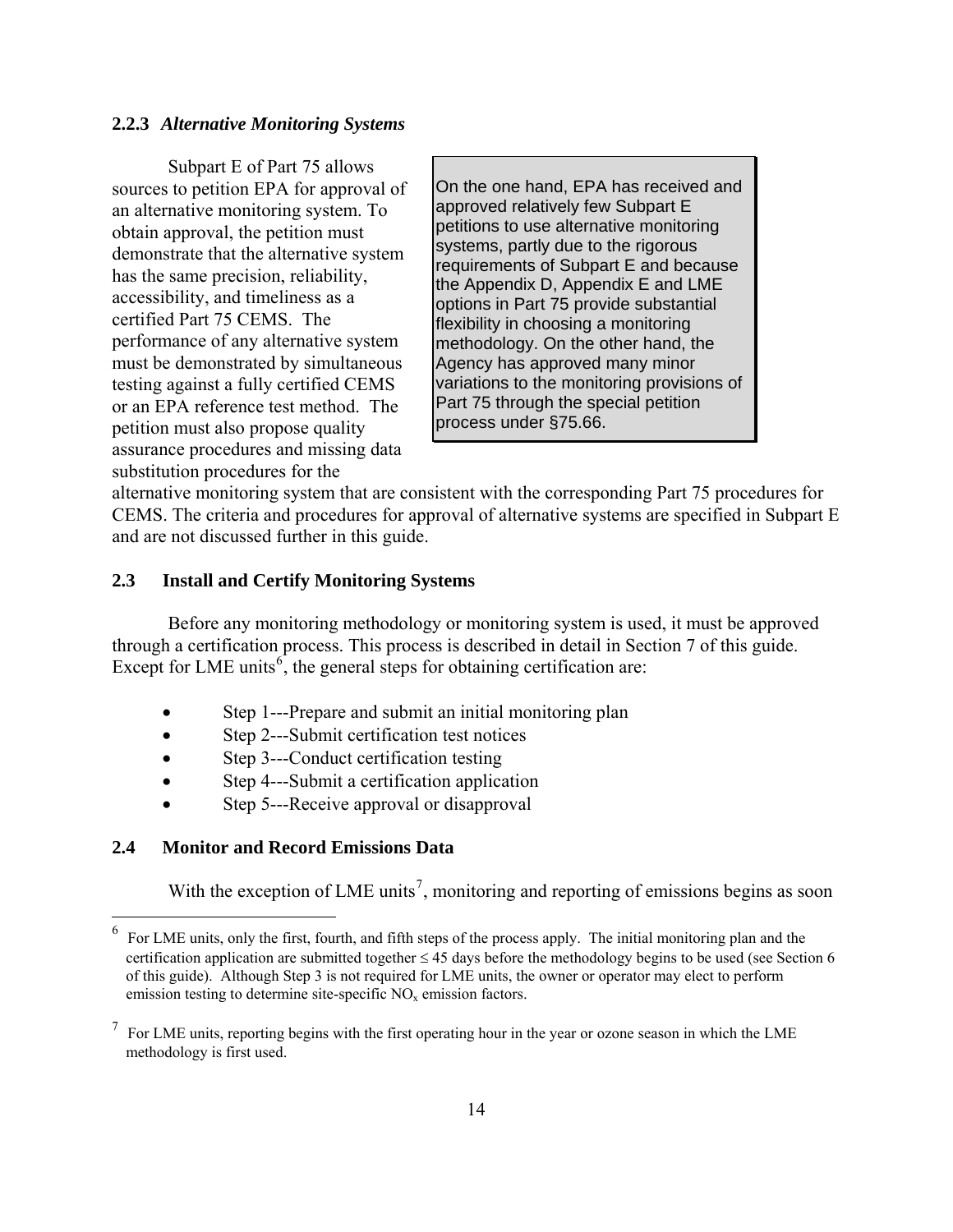as certification testing is successfully completed, provided that the tests are completed by the certification deadline specified in the regulations<sup>[8](#page-21-0)</sup>. Part 75 monitoring systems are considered to be "provisionally certified" in the period extending from the date of successful completion of the certification tests<sup>[9](#page-21-1)</sup> through the end of a 120-day review period<sup>[10](#page-21-2)</sup>, provided that the systems are operated in accordance with all Part 75 requirements and the permitting authority does not disapprove the systems in the meantime. Emissions data may be reported as quality-assured during this period of provisional certification.

Part 75 requires emissions data to be reported for every hour that an affected unit is operating, including periods of start-up, shutdown, and malfunction. If one of the required monitoring systems is not working or is out-of-control (e.g., if it fails one of its required quality assurance tests), data from an approved backup monitor or from an EPA reference method $^{11}$  $^{11}$  $^{11}$  may be reported. If quality-assured data from a back-up monitor or reference method are not available, the Part 75 missing data substitution procedures must be used to estimate emissions.

The Part 75 missing data routines for CEMS are found in §§75.31 through 75.37. These routines consist of mathematical algorithms that are used to determine an appropriate substitute value for any unit operating hour in which quality-assured data are not obtained for a monitored parameter (i.e., for  $SO_2$ ,  $NO_x$ ,  $CO_2$ ,  $O_2$ , flow rate, or moisture). Generally speaking, historical, quality-assured monitoring data are used to determine the substitute data values. The exact substitute data values that are applied in a given situation depends on:

- The historical availability of quality-assured data<sup>[12](#page-21-4)</sup>;
- The length of the missing data period; and

 $\overline{a}$ 

• For certain parameters ( $NO<sub>x</sub>$  and flow rate), the hourly unit loads during the missing data period.

<span id="page-21-0"></span><sup>8</sup> When the tests are not completed by the deadline, emissions reporting must begin immediately upon expiration of the deadline, and conservatively high substitute data values (usually maximum potential values) must be reported.

<span id="page-21-1"></span><sup>9</sup> Note that when "conditional data validation" is used, the date of provisional certification may be date on which certification testing begins (or perhaps even earlier), rather than the date on which the testing is completed (see Section 9.5 of this guide).

<span id="page-21-2"></span> $10$  Upon receipt of a complete certification application, the regulatory agencies have 120 days to review the application. A notice of approval or disapproval may be issued during this time period. Absent such notice, if all required tests were passed, the monitoring systems are considered to be certified "by default".

<span id="page-21-3"></span><sup>&</sup>lt;sup>11</sup> EPA reference methods are discussed in Section 7.7 of this guide.

<span id="page-21-4"></span><sup>&</sup>lt;sup>12</sup> The term used in Part 75 to describe this is the "percent monitor data availability", or PMA. In its most basic form, the PMA represents the percentage of time that quality-assured data was obtained in a historical lookback through a certain number of unit operating hours. Note that the PMA tracks the availability of quality-assured data, not the availability of individual monitoring systems. For example, if the primary CEMS is out-of-service but quality-assured data are recorded by a backup system, the PMA does not decrease.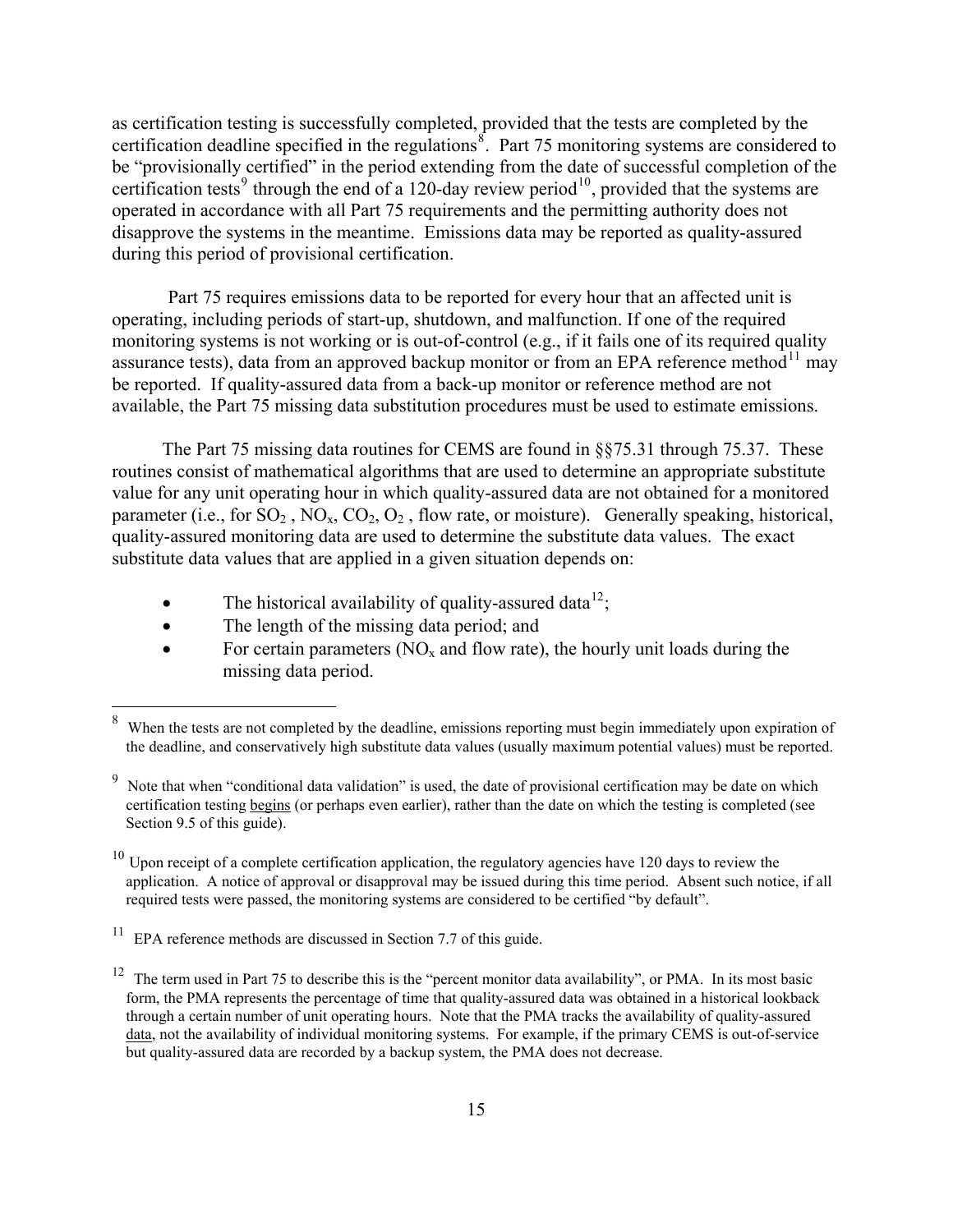The missing data procedures are designed to be conservative. This provides an incentive to reduce periods of monitor downtime, by rewarding high percent monitor data availability  $(PMA)<sup>12</sup>$ . The procedures will produce conservatively high emissions estimates for units with lower PMA values.

 The monitoring methodologies in Appendices D, E, and G of Part 75 also have missing data procedures. The missing data algorithms under these appendices are considerably less complex than the CEMS algorithms. The Part 75 missing data substitution procedures are discussed in greater detail in Section 9 of this guide.

## **2.5 Conduct Quality Assurance/Quality Control Procedures**

After certification, the following periodic performance evaluations of all monitoring systems must be conducted, to ensure the continued accuracy of the emissions data:

- The quality-assurance tests for CEMS include daily assessments (e.g., calibration error tests), quarterly assessments (e.g., linearity checks), and semi-annual (or annual in most cases) relative accuracy test audits (RATAs);
- For Appendix D fuel flowmeters, annual accuracy tests are required; and
- For Appendix E units and LME units using site-specific emission rates, re-testing is required once every 5 years (i.e., 20 calendar quarters).

Note that for linearity checks, RATAs, and fuel flowmeter accuracy tests, test exemptions and test deadline extensions are permitted by Part 75 in certain circumstances. The required QA tests for Part 75 monitoring systems are discussed in greater detail in section 8 of this guide.

For all required continuous monitoring systems, a written quality assurance (QA) plan must be developed and followed. The quality control plan includes step-by-step procedures for each of the required QA tests, as well as procedures for calibration adjustments, preventive maintenance, audits, recordkeeping and reporting.

## **2.6 Maintain Records**

The basic record keeping provisions of Part 75 are found in Subpart F (§75.53 and §§75.57 through 75.59). Most of the required records are kept electronically for a minimum of three years, using a data acquisition and handling system (DAHS), although some monitoring plan information and quality assurance (QA) test support data is kept in hard copy. The DAHS records all data from the monitoring systems, translates it into the required units of measure, and stores the data. When emissions data are missing, the DAHS automatically performs missing data substitution. The DAHS also electronically records and stores operating data for the combustion unit, emission control device data, monitoring plan data, and the results of QA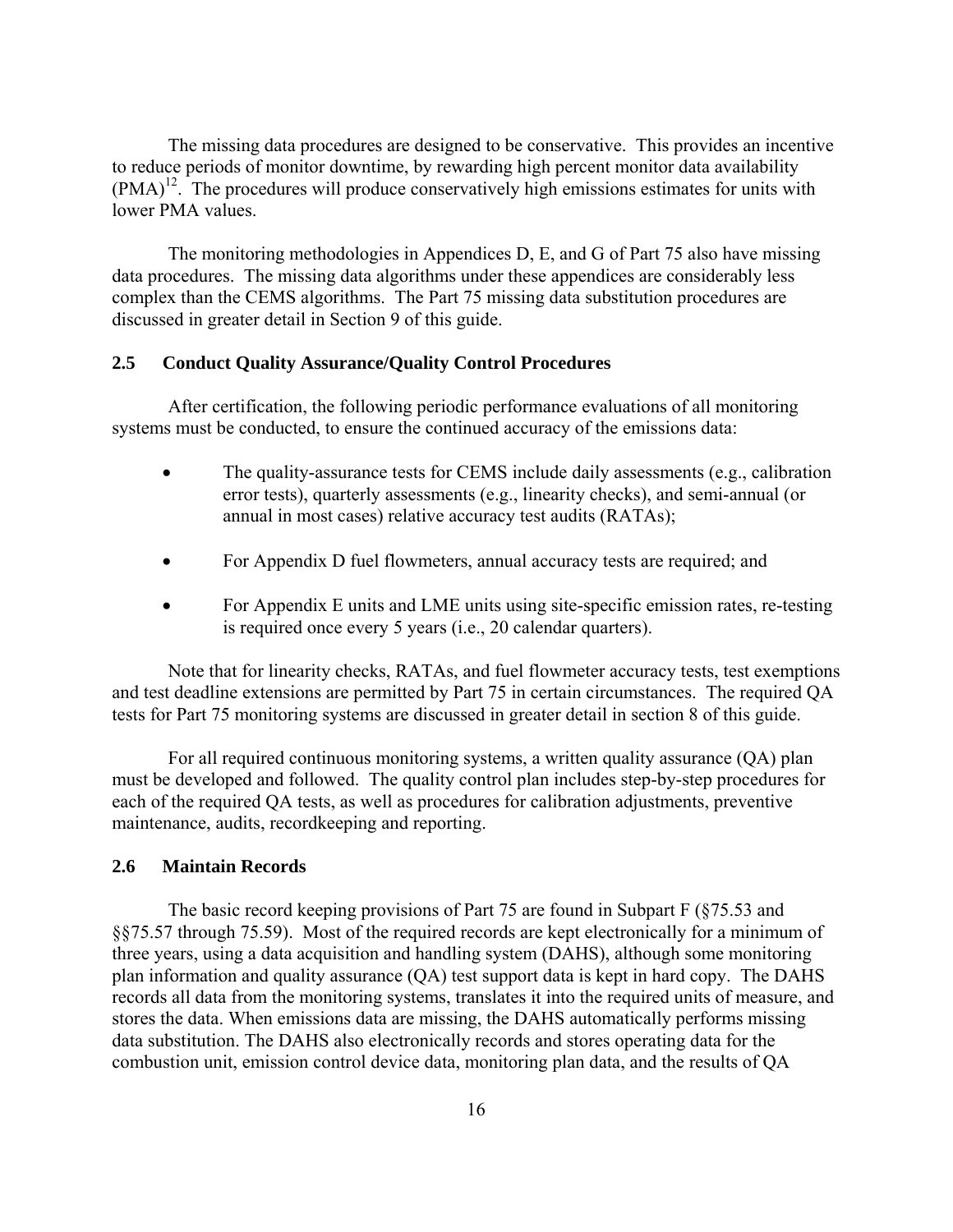checks and tests.

Parallel recordkeeping sections that frequently cite the basic Subpart F provisions are found in  $\S$ 75.73 of Subpart H, for NO<sub>x</sub> emissions reduction programs such as CAIR. The CAIR rules also include recordkeeping sections, but in general, these sections contain no new or unique requirements. Rather, they serve as "road signs", pointing back to the recordkeeping provisions in Subparts F and H.

The electronic records that must be maintained are quite detailed and are not discussed further in this guide. Typically, DAHS vendors provide software that meets the Part 75 recordkeeping requirements.

## **2.7 Report Emissions**

The basic Part 75 reporting provisions (originally written for the Acid Rain Program) are found in Subpart G (§§75.60 through 75.64). Subpart G includes requirements to provide various types of notifications and to submit monitoring plans, certification applications, and electronic emissions reports at specified times. Parallel notification and reporting sections, which reference sections of Subpart G, are found in  $\S$ §75.73 and 75.74 of Subpart H, for NO<sub>x</sub> emissions reduction programs such as CAIR.

The CAIR rules also include notification and reporting sections, but these sections simply reference the notification and reporting provisions in Subparts G and H of Part 75. Specifically, the CAIR  $SO_2$  rule refers to Subpart G and the CAIR  $NO_x$  rules refer to Subparts G and H.

For units under the Acid Rain Program and/or the CAIR annual  $SO_2$  and  $NO_x$  programs, emissions reports must be submitted four times a year, i.e., one report for each calendar quarter. Non-EGUs that are brought into the CAIR  $NO<sub>x</sub>$  ozone season program by the State agency have the option of reporting emissions data either year-round or only for the ozone season (i.e., May  $1<sup>st</sup>$  through September 30<sup>th</sup>). Also, note that Arkansas, Massachusetts, and Connecticut are subject only to the CAIR  $NO<sub>x</sub>$  ozone season program. Therefore, EGUs in those three States that are subject to CAIR but are not in the Acid Rain Program, may report  $NO<sub>x</sub>$  mass emissions and heat input on an ozone season-only basis, if allowed by the State CAIR regulations.

The quarterly reports allow EPA to track the quality of the emissions data throughout the year (or ozone season) as well as the status of emissions compared to the allowances held. The data and information to be reported include the following:

- Facility information;
- The hourly emissions data, operating data, the results of the required QA tests, and other information specified in the monitoring plan and recordkeeping sections of Part 75;
- Unit operating hours for the quarter and cumulative operating hours for the calendar year and/or ozone season;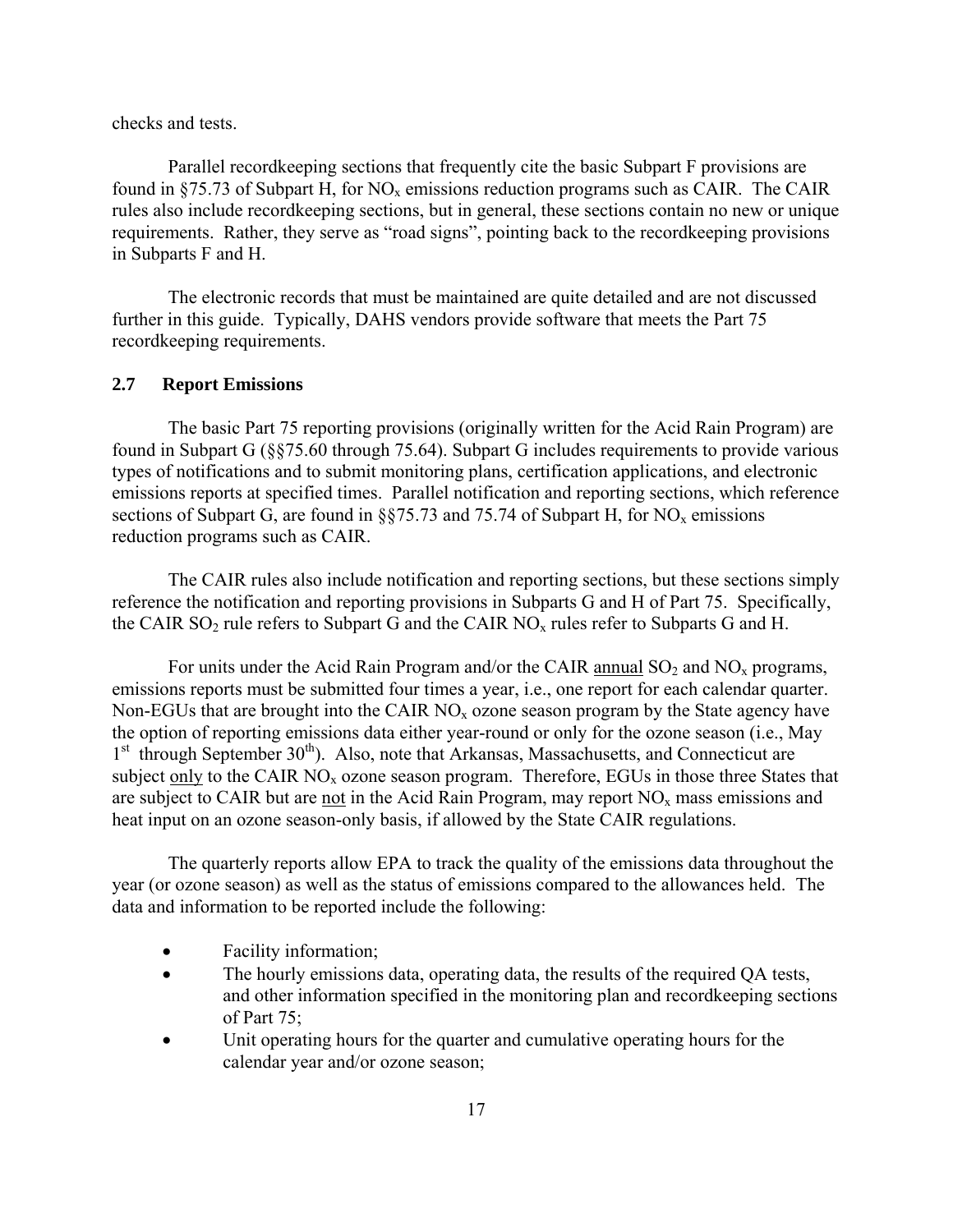- Tons of  $SO_2$  emitted during the quarter and cumulative  $SO_2$  mass emissions for the calendar year (ARP units and CAIR  $SO_2$  units, only);
- Average  $NO<sub>x</sub>$  emission rates (lb/mmBtu) for the quarter and for the year-to-date (ARP units, and certain CAIR  $NO_x$  units);
- Tons of  $CO_2$  emitted during the quarter and cumulative  $CO_2$  mass emissions for the calendar year (ARP and RGGI units);
- Tons of  $NO<sub>x</sub>$  emitted during the quarter and cumulative  $NO<sub>x</sub>$  mass emissions for the calendar year and/or ozone season, as applicable (for CAIR  $NO_x$  units); and
- Total heat input (mmBtu) for quarter and cumulative heat input for calendar year (or ozone season)—unless exempted from heat input reporting by regulation.

EPA requires the data be submitted electronically, because of the large volume of information that must be reported. The Agency provides a standard electronic data reporting format that must be used and requires the use of a special software tool that performs quality control checks on the data prior to submittal. Use of this tool cuts down on the number of resubmissions and saves time and money. The affected sources receive comprehensive feedback from the software tool, indicating whether the quarterly data are acceptable or unacceptable. The Part 75 reporting requirements are discussed in more detail in Section 10 of this guide.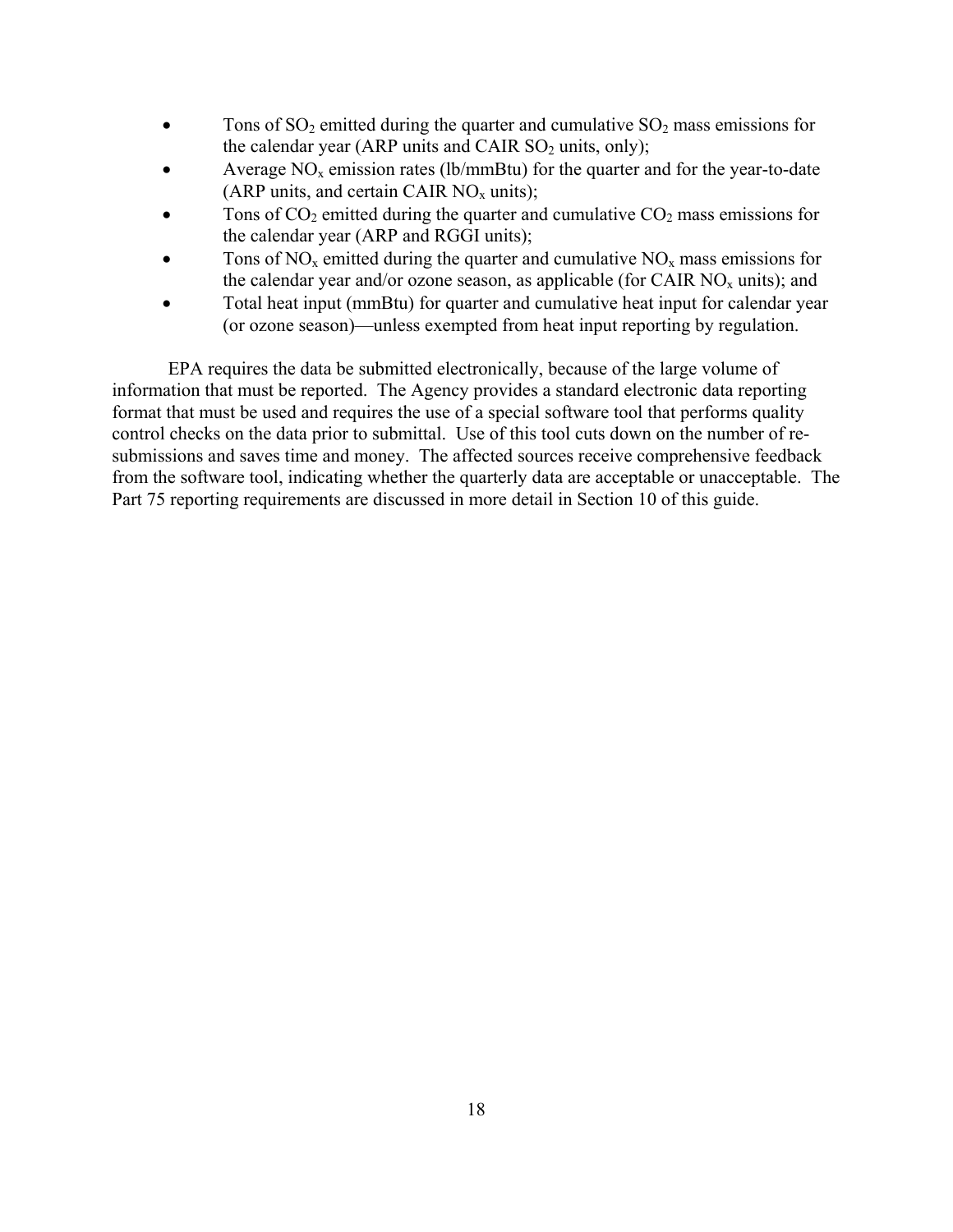# **3.0 BASIC CONTINUOUS MONITORING REQUIREMENTS**

The basic Part 75 continuous monitoring approach is to install CEMS and a DAHS on each affected unit and to record emissions and heat input data. With few exceptions, this general approach must be followed for combustion units that burn coal or any other solid fuel<sup>[13](#page-25-0)</sup> (see Table 3). Oil-fired and gas-fired units may either comply with the basic CEMS requirements or may use alternative monitoring methods for some or all parameters (see Sections 4, 5, and 6 of this guide for further discussion of these alternative methods).

## **Table 3: Units that Must Comply with the Basic Part 75 CEMS Requirements**

| The basic Part 75 CEMS requirements must be met for any unit that                       |  |  |  |  |
|-----------------------------------------------------------------------------------------|--|--|--|--|
| • Is coal-fired, as defined in 40 CFR $\S 72.2$ ;                                       |  |  |  |  |
| or that                                                                                 |  |  |  |  |
| • Combusts wood <sup>12</sup> , refuse or other material in addition to gas or fuel oil |  |  |  |  |

## **3.1 What is a continuous emission monitoring system (CEMS)?**

A continuous emission monitoring system, or CEMS, consists of all the equipment needed to measure and provide a permanent record of the emissions from an affected unit. Examples of CEMS components include:

- Pollutant concentration monitors (e.g.,  $SO_2$  or  $NO_x$  monitors).
- Diluent gas monitors, to measure  $\%O_2$  or  $\%CO_2$
- Stack gas volumetric flow rate monitors
- Sample probes
- Sample ("umbilical") lines
- Sample pumps

 $\overline{a}$ 

- Sample conditioning equipment (e.g., heaters, condensers, gas dilution equipment)
- Data loggers or programmable logic controllers (PLCs)
- DAHS components that electronically record all measurements and automatically

<span id="page-25-0"></span><sup>&</sup>lt;sup>13</sup> As previously-noted, Part 75 allows the use of Appendix G, a non-CEMS method, to estimate CO<sub>2</sub> mass emissions from coal-fired units. However, none of the coal-fired units in the Acid Rain or CAIR Programs presently use it. Also, when a solid fuel such as wood is combusted, if it meets the definition of "very low sulfur fuel" in 40 CFR 72.2, the unit may qualify for an exemption from using an  $SO_2$  monitor (see the discussion of Equation F-23, in Section 2.2, above).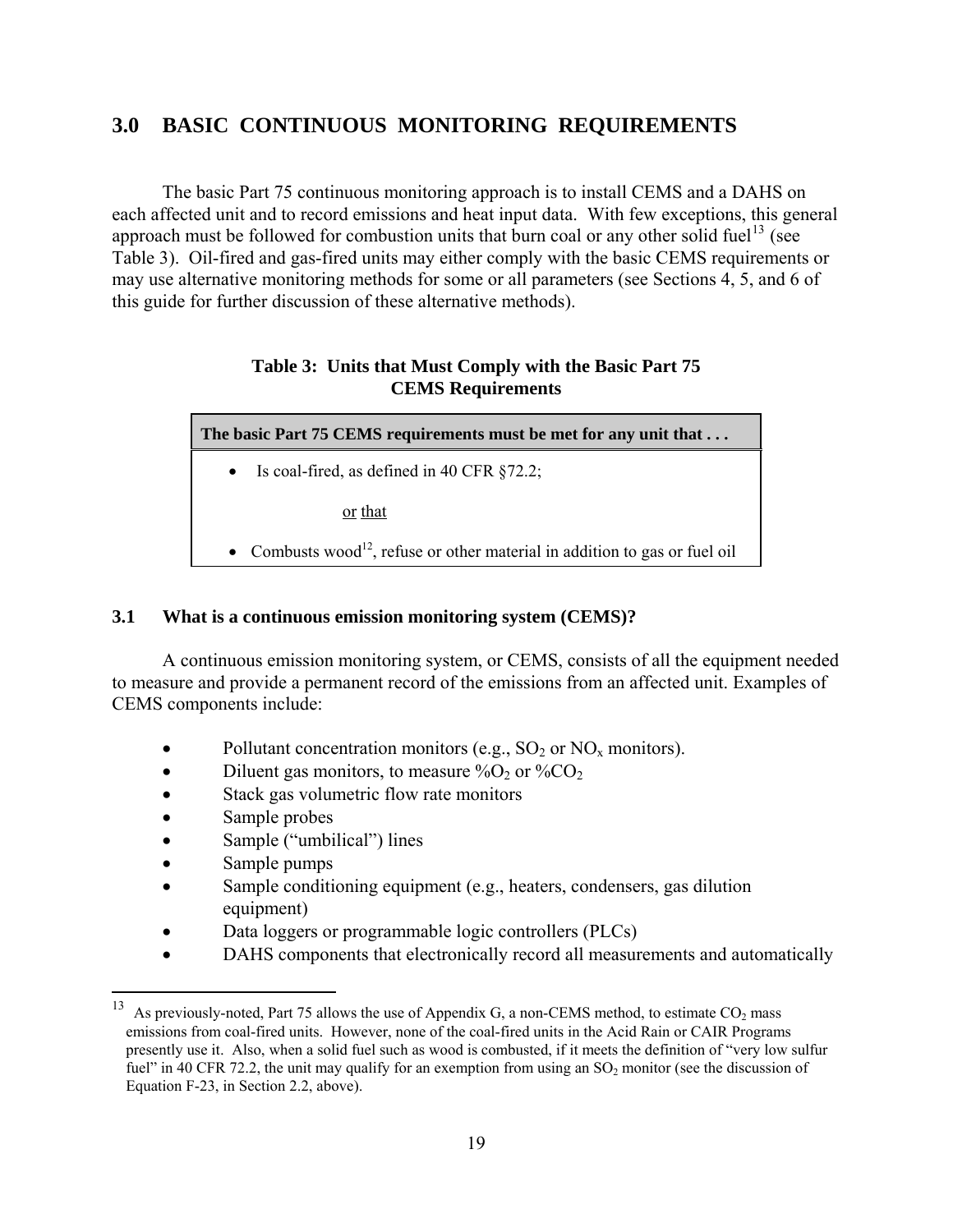## calculate and record emissions and heat input in the required units of measure.

The specific components of a CEMS depend upon the parameter being monitored, the measurement principle of the CEMS, and the required units of measure. Some components are common to all systems, while others are specific to a particular monitoring technology. To illustrate:

- The key components of a Part 75 CEMS are the analyzer(s) and the DAHS (see Table 4). Table 4 shows that all Part 75 CEM systems, except for one, have only one component monitor. The exception is the  $NO<sub>x</sub>$  emission rate, or " $NO<sub>x</sub>$ diluent" monitoring system, which measures  $NO<sub>x</sub>$  in lb/mmBtu. This system includes both a  $NO<sub>x</sub>$  monitor and a diluent gas monitor (either  $CO<sub>2</sub>$  or  $O<sub>2</sub>$ ).
- PLCs and data loggers are common to all types of CEMS
- Probes, sample lines, vacuum pumps and sample conditioning equipment are associated with "extractive" CEMS, which continuously withdraw a sample of the effluent gas from the stack and send it to an analyzer located in a climatecontrolled environment (i.e., a "CEMS shelter").
- "In-situ" CEMS, which analyze the effluent gas at stack conditions, sometimes have probes<sup>[14](#page-26-0)</sup>, but unlike extractive systems, do not require sample lines, sample conditioning equipment, etc.
- Extractive CEMS that measure on a dry basis require moisture removal systems, whereas wet basis extractive systems<sup>[15](#page-26-1)</sup> do not.

The number of required monitors can sometimes be minimized by sharing certain components among two or more monitoring systems. For example, data from a single diluent gas monitor could be used to calculate  $NO<sub>x</sub>$  emission rate and  $CO<sub>2</sub>$  mass emissions.

<span id="page-26-0"></span> $14$ Some in-situ monitoring systems have a probe that measures at a single point or along a short path. Other in-situ systems send a beam of light across the stack to a detector.

<span id="page-26-1"></span><sup>&</sup>lt;sup>15</sup> There are two basic types of wet-basis extractive systems: (1) hot-wet; and (2) dilution extractive. Hot-wet systems (which are seldom used) require the sample lines and the analyzer to be heated to prevent moisture from condensing. Dilution-extractive systems (which are widely-used in Part 75 applications) prevent condensation by a different principle. The gas sample is diluted with large quantities of purified air to keep it above its dew point.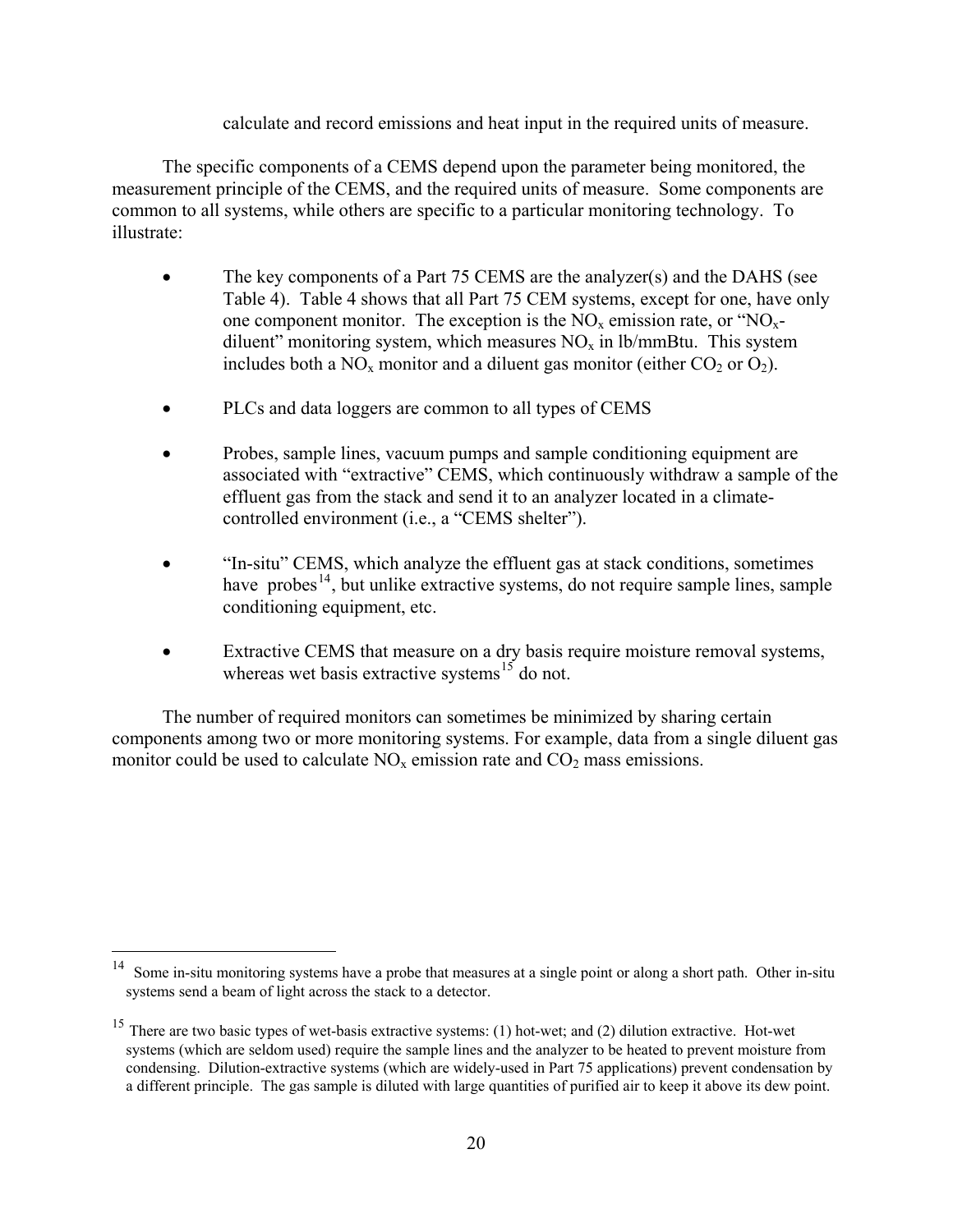|                                                                            | <b>Key Components:</b>            |                                   |                               |                                                      |                                   |                                  |             |
|----------------------------------------------------------------------------|-----------------------------------|-----------------------------------|-------------------------------|------------------------------------------------------|-----------------------------------|----------------------------------|-------------|
| <b>Type of</b><br><b>Monitoring</b><br><b>System</b><br>(Units of Measure) | SO <sub>2</sub><br><b>Monitor</b> | NO <sub>x</sub><br><b>Monitor</b> | <b>Flow</b><br><b>Monitor</b> | <b>Diluent</b><br>Gas<br><b>Monitor</b> <sup>a</sup> | <b>Moisture</b><br><b>Monitor</b> | <b>Opacity</b><br><b>Monitor</b> | <b>DAHS</b> |
| $SO2$ concentration<br>(ppm)                                               | $\sqrt{ }$                        |                                   |                               |                                                      |                                   |                                  |             |
| $NOx$ emission rate<br>(lb/mmBtu)                                          |                                   | $\sqrt{}$                         |                               | √                                                    |                                   |                                  |             |
| $NOx$ concentration <sup>b</sup><br>(ppm)                                  |                                   | $\sqrt{ }$                        |                               |                                                      |                                   |                                  | ٧           |
| Stack gas flow rate<br>(scfh)                                              |                                   |                                   | $\sqrt{}$                     |                                                      |                                   |                                  |             |
| $CO2 concentrationc$<br>$(*6 CO2)$                                         |                                   |                                   |                               | $\sqrt{ }$                                           |                                   |                                  |             |
| $O_2$ concentration <sup>d</sup><br>$(*6 O2)$                              |                                   |                                   |                               | $\sqrt{}$                                            |                                   |                                  | ٦I          |
| Moisture <sup>e</sup><br>$(% ^{0}\times H_{2}O)$                           |                                   |                                   |                               | $\sqrt{e}$                                           | $\sqrt{\ }$                       |                                  |             |
| Opacity <sup>f</sup><br>$(\%)$                                             |                                   |                                   |                               |                                                      |                                   | √                                |             |

#### **Table 4: Part 75 CEM Systems**

<sup>a</sup> Diluent gas is either  $CO<sub>2</sub>$  or  $O<sub>2</sub>$ .

<sup>b</sup> This type of system is used only by CAIR NO<sub>x</sub> Program sources, in conjunction with a stack flow monitor, to quantify NO<sub>x</sub> mass emissions.

 $\rm c$  Note that CO<sub>2</sub> concentration may be determined indirectly, using an O<sub>2</sub> monitor and Equation F-14a or F-14b. In the Acid Rain Program, this type of system is used with a flow monitor to quantify  $CO_2$  mass emissions. In the CAIR NO<sub>x</sub> Program, it is used exclusively for heat input rate determinations.

 $d$  This type of system is used exclusively for heat input rate determinations. An  $O_2$  monitor is required.

<sup>e</sup> This type of system is used whenever the emissions or heat input calculations require a correction for the stack gas moisture content. It may include a continuous moisture sensor or wet and dry-basis  $O_2$  analyzers.

<sup>f</sup> This type of system is required only for coal-fired and certain oil-fired units in the Acid Rain Program. It is generally referred to as a "continuous opacity monitoring system", or "COMS", rather than a CEMS.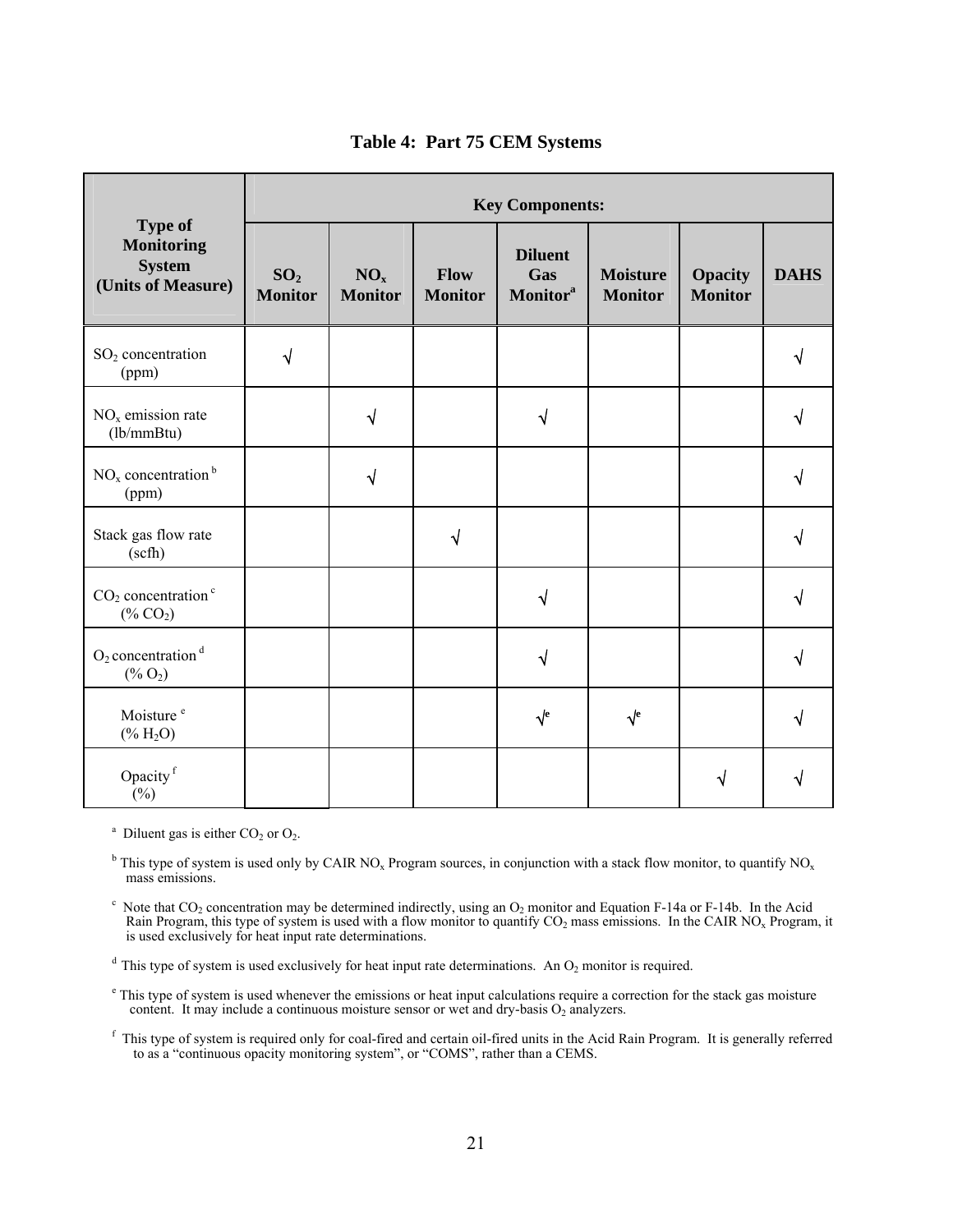## **3.2 Primary and Backup Monitoring Systems**

For each monitored pollutant or parameter, Part 75 requires a primary monitoring system to be designated. Data from the primary system must be reported if it is in-service. However, when the primary system is not able to provide quality-assured data, data from one of the following types of backup monitors or monitoring systems may be reported:

- *Redundant backups*. A redundant backup monitoring system is a fully-certified, stack- or duct-mounted system that continuously records data and is kept on "hot stand-by" in case of a primary system outage. A redundant backup monitoring system is operated, maintained and quality-assured in the same manner as the primary system.
- *Non-redundant backups*. A non-redundant backup monitoring system is a certified system that does not operate continuously. Rather, it is kept on "cold stand-by", and must pass a substantive quality-assurance test each time it is brought into service. For example, before a non-redundant backup gas monitoring system can be used for Part 75 reporting, it must pass a linearity check. The use of a non-redundant backup system is restricted to 720 hours per year at a given unit or stack location.
- *Temporary Like-kind replacement analyzers*. A like-kind replacement analyzer is a gas analyzer of the same type as the primary (i.e., it monitors the same parameter by the same measurement principle). A like-kind replacement analyzer may be used temporarily for short periods of time when the primary analyzer malfunctions or needs maintenance. The replacement analyzer does not require certification, provided that it is connected to the same probe and sample interface as the primary analyzer, and that it is not used for more than 720 hours per year at a particular unit or stack location. A linearity check of the analyzer is required each time it is brought into service.
- *Reference method backups*. EPA reference test methods (i.e., Method 6C for  $SO_2$ , Method 7E for NO<sub>x</sub>, Method 3A for  $CO_2$  or  $O_2$ , and Method 2 for volumetric flow rate) may be used to provide quality-assured data during CEMS outages.

Although it might save money initially, failure to have backup or redundant monitoring equipment could result in over-reporting of emissions in the long run. For example, suppose that the same  $CO_2$  monitor is used to determine both  $CO_2$  mass emissions and  $NO_x$  emission rate. When the  $CO_2$  monitor malfunctions, the missing data procedures for both  $NO<sub>x</sub>$  emission rate and  $CO<sub>2</sub>$  concentration must be applied, since both the  $NO<sub>x</sub>$ -diluent and  $CO<sub>2</sub>$  monitoring systems are considered to be out-of-control. As previously noted, the Part 75 missing data procedures tend to produce increasingly conservative (i.e., conservatively high) emissions estimates as the PMA decreases. Therefore, long missing data periods may result in significant over-reporting of emissions and loss of allowance credits.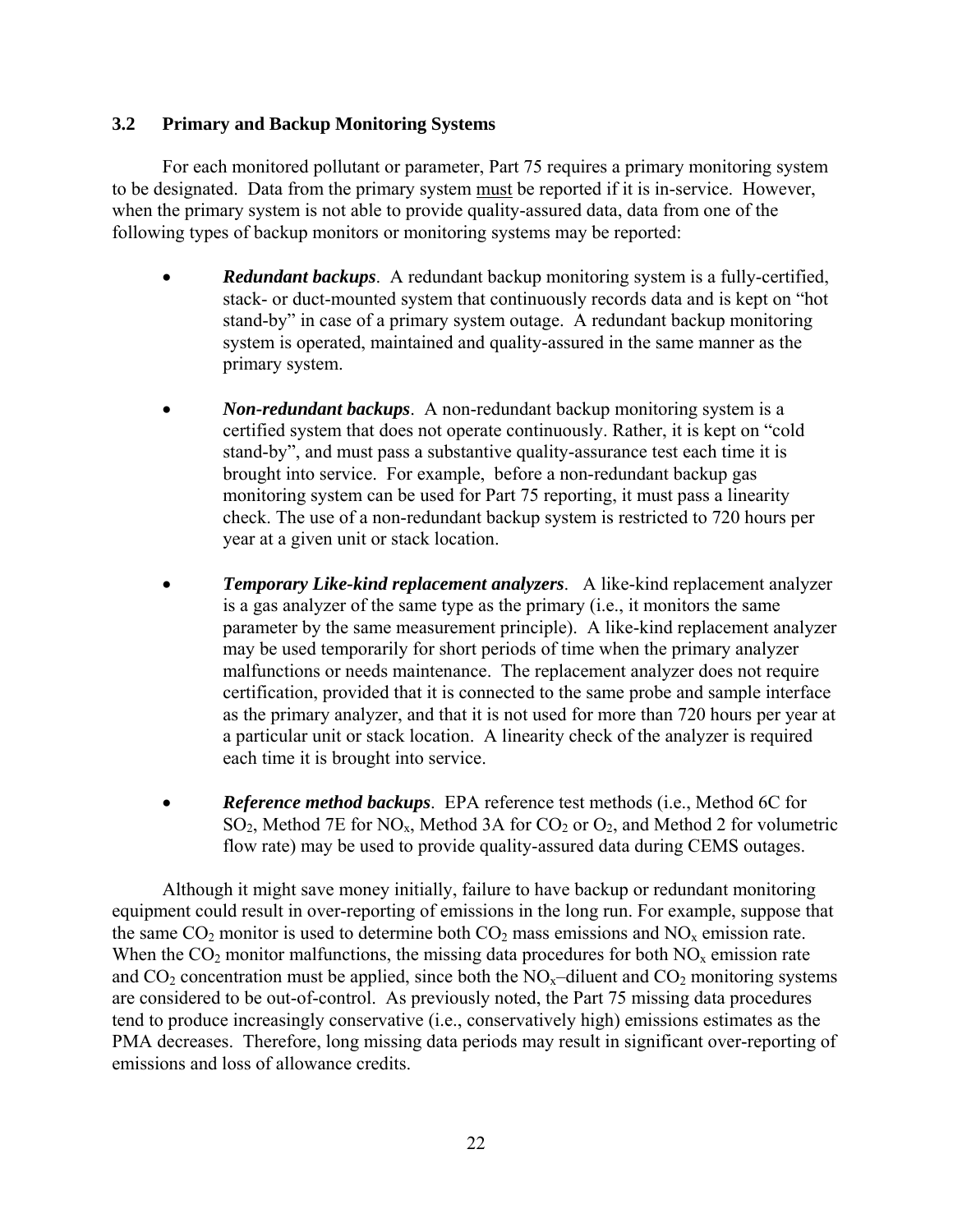## **3.3 How must a CEMS be operated?**

The minimum operating and data capture requirements for Part 75 CEM systems are summarized in Table 5. In general, the CEMS must be operated at all times when the unit is combusting fuel, except when the monitors are being calibrated, maintained, or repaired. As previously noted, each CEMS must be equipped with an automated DAHS, to record the emissions data and to reduce it to hourly averages<sup>[16](#page-29-0)</sup>. To make an hourly average, at least one valid data point (generally, this means a valid one-minute average) is required in each 15-minute quadrant of the hour in which the unit operates.<sup>[17](#page-29-1)</sup> A single DAHS is usually sufficient to manage data for all the parameters that must be monitored.

| For this parameter                                  | The CEMS must<br>complete one cycle<br>of sampling and<br>analyzing at least | And record valid<br>data at least                                                      | And the DAHS must<br>reduce the recorded<br>data to        |  |
|-----------------------------------------------------|------------------------------------------------------------------------------|----------------------------------------------------------------------------------------|------------------------------------------------------------|--|
| $SO_2, CO_2, O_2, NO_x,$<br>moisture, and flow rate | Once for each<br>successive 15-minute<br>period                              | Once for each 15-<br>minute "quadrant" in<br>each unit operating<br>hour <sup>16</sup> | Hourly averages                                            |  |
| Opacity                                             | Once for each<br>successive 10-second<br>period                              | Once for each<br>successive averaging<br>period                                        | 6-minute averages or<br>other required averaging<br>period |  |

## **Table 5: Minimum Operating and Data Capture Requirements for Part 75 CEMS**

## **3.4 How are emissions and heat input rates determined from CEMS data?**

The methods for calculating emissions and heat input rates from CEM data are shown in Table 6. This table presents the general equations used to convert monitoring data into the units of measure required by Part 75 (i.e., either mass per unit of time (lb/hr or tons/hr), mass per unit of heat input (e.g., lb/mmBtu), or simply mass (pounds or tons). The equations are somewhat different for each parameter monitored, but are based on the same principles. These principles are explained below.

 $\overline{a}$ 

<span id="page-29-0"></span><sup>&</sup>lt;sup>16</sup> Except for opacity data, which generally has a shorter averaging period (e.g., 6 minutes)

<span id="page-29-1"></span> $17$  However, when required quality-assurance or maintenance activities are performed during a unit operating hour, only two data points (in two separate quadrants, > 15 minutes apart) are needed to validate the hourly average. This helps to minimize data loss during mandatory QA activities.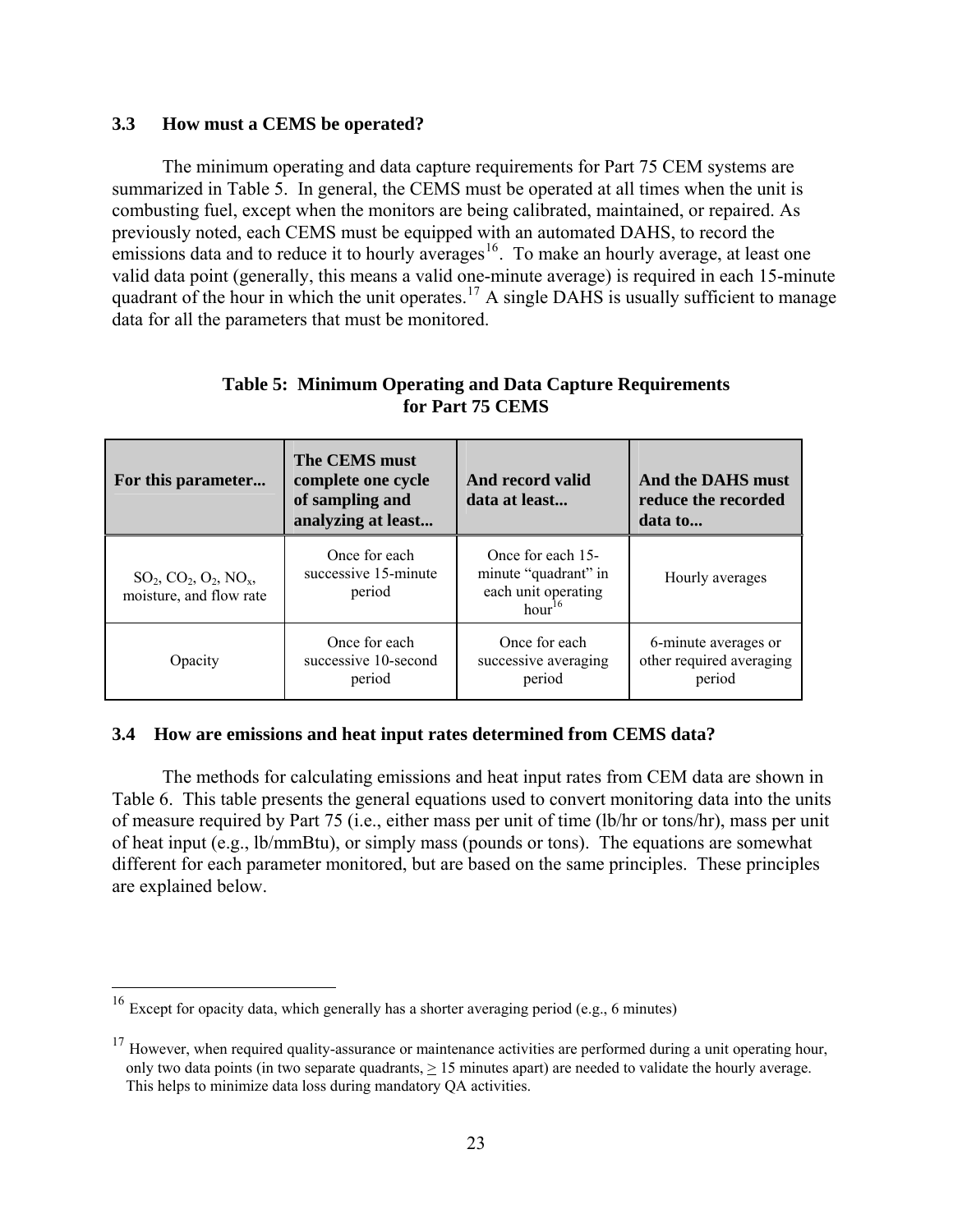#### **3.4.1** *Determining lb/mmBtu emission rates*

To calculate  $NO_x$  emission rates in terms of mass per unit of heat input (lb/mmBtu),  $NO_x$ concentration data, diluent gas  $(CO_2$  or  $O_2)$  concentration data, and a fuel-specific "F-factor" are required. The F-factor relates the volume of stack gas or  $CO<sub>2</sub>$  produced by combustion to the heat content of the fuel combusted. For example, typical units for an F-factor are dry standard cubic feet of stack gas per million Btu of heat input (dscf/mmBtu), or standard cubic feet of  $CO<sub>2</sub>$ per million Btu (scf  $CO_2$ /mmBtu). Fuel-specific F-factors are listed in Appendix F of Part 75. These factors are based on the thermodynamic principles of combustion. Since F-factors are derived assuming that fuel and air are mixed in an exact stoichiometric ratio and that combustion is complete, the  $NO<sub>x</sub>$  emission rate equations include corrections for excess air.

#### **3.4.2** *Determining pollutant mass emission rates*

To determine pollutant emission rates in terms of mass per unit time (e.g., lb/hr or tons/hr) the pollutant concentration is multiplied by the stack gas flow rate and an appropriate conversion constant. A correction for moisture may also be required. The hourly pollutant mass emission rate in lb/hr may also be calculated by multiplying the heat input-based emission rate (lb/mmBtu) by the heat input rate (mmBtu/hr).

#### **3.4.3** *Determining heat input rate, in mmBtu/hr*

To determine the hourly heat input rate (mmBtu/hr), the stack gas flow rate (scfh) is divided by the appropriate F-factor (scf/mmBtu), and a correction for excess air is applied, using the measured diluent gas concentration. A moisture correction may also be required.

#### **3.4.4** *Converting hourly mass emission rates and heat input rates*

To convert an hourly pollutant mass emission rate (e.g., lb/hr) to mass (e.g., lb), or to convert an hourly heat input rate (mmBtu/hr) to heat input (mmBtu), multiply the emission (or heat input) rate by the operating time. The operating time, t<sub>op</sub>, is defined as the fraction of the hour in which the unit combusts fuel. For units sharing a common stack, if the CEMS are installed on the stack, the operating time is the fraction of the hour that exhaust gases flow through the stack. For example,  $t_{op} = 1.00$  for a full hour of unit operation, 0.50 for a half-hour of unit operation, etc.

#### **3.5 When are corrections for stack gas moisture content required?**

Determination of the stack gas moisture content is required only in certain situations where CEMS are used to satisfy the Part 75 monitoring requirements. Table 7 summarizes when correction for the stack gas moisture content is required. Generally speaking, the stack gas moisture content must be monitored when two parameters in the emission or heat input rate equation (e.g., gas concentration and stack gas flow rate) are not measured on the same moisture basis (i.e., one is measured on a wet basis and the other on a dry basis).

#### **Table 6: Calculating Emissions and Heat Input Rate**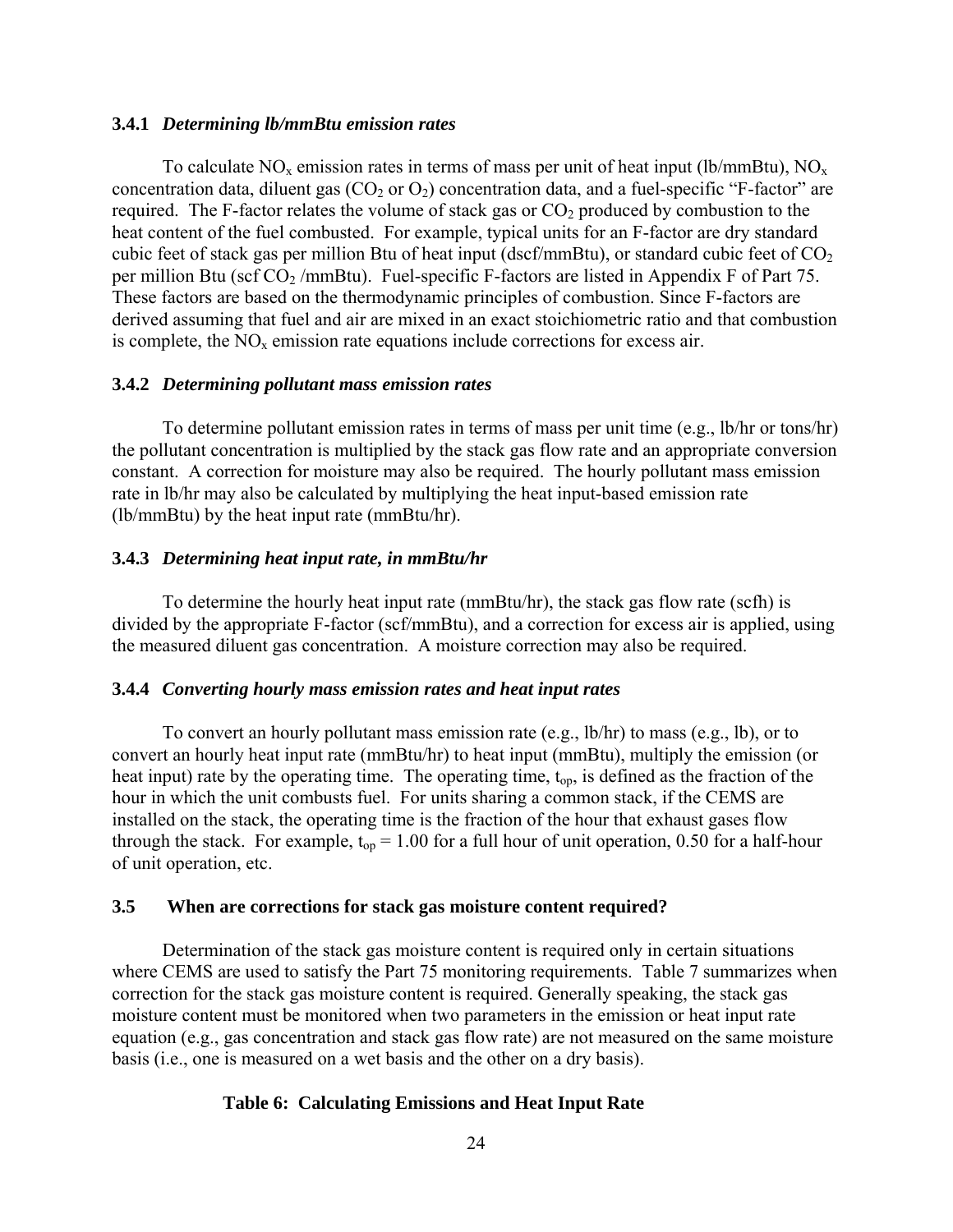|  |  |  | from Part 75 CEMS Data |  |
|--|--|--|------------------------|--|
|--|--|--|------------------------|--|

| To calculate this<br>quantity                                                                   | These parameters must be<br>monitored                                                                  | And an equation with this<br>general structure is used                                                                                                                                                                                                                                                                                                                                                                                                    | <b>Example</b><br>Equations <sup>a</sup> |
|-------------------------------------------------------------------------------------------------|--------------------------------------------------------------------------------------------------------|-----------------------------------------------------------------------------------------------------------------------------------------------------------------------------------------------------------------------------------------------------------------------------------------------------------------------------------------------------------------------------------------------------------------------------------------------------------|------------------------------------------|
| $SO_2$ or $NO_x$ mass<br>emission rate (lb/hr)<br>$or$<br>$CO2$ mass emission<br>rate (tons/hr) | $SO2$ concentration and<br>stack gas flow rate<br>or<br>$CO2$ concentration and<br>stack gas flow rate | $E = (K) * (C) * (Q) * (H_2O)$<br>Where:<br>$E =$<br>$SO_2$ , $NO_x$ , or $CO_2$ mass emission<br>rate (lb/hr or tons/hr)<br>$K =$<br>Species-specific conversion<br>constant <sup>b</sup><br>$C =$<br>Hourly average $SO_2$ , $NO_x$ , or $CO_2$ ,<br>concentration (ppmv or % $CO2$ )<br>$Q =$<br>Hourly average volumetric flow<br>rate (scfh)<br>$H_2O =$<br>Moisture correction term (if $SO_2$ ,<br>$NOx$ , or $CO2$ is measured on a dry<br>basis) | $F-1, F-2,$<br>F-26a,<br>$F-26b$         |
| $SO_2$ , $NO_x$ , or $CO_2$<br>mass emissions<br>(lb or tons)                                   | $SO_2$ , $NO_x$ , or $CO_2$<br>concentration, stack gas<br>flow rate and operating<br>time             | $M = (E) * (t_{op})$<br>Where:<br>$E =$<br>$SO_2$ , $NO_x$ , or $CO_2$ mass emission<br>rate, calculated as shown above<br>(lb/hr, or tons/hr)<br>Operating time $\text{c}$ (hr)<br>$\mathfrak{t}_{\text{op}}=$                                                                                                                                                                                                                                           | $F-3, F-12,$<br>$F-26c$                  |
| $NOx$ mass emissions<br>(lb)<br>(Alternate method)                                              | Heat input rate, $NOx$<br>emission rate, and<br>operating time                                         | $M = (R) * (HI) * (t_{op})$<br>Where:<br>$M =$<br>$NOx$ mass emissions (lb)<br>$NOx$ emission rate (lb/mmBtu)<br>$R =$<br>$HI =$<br>Heat input rate (mmBtu/hr)<br>Operating time $\text{c}$ (hr)<br>$t_{op} =$                                                                                                                                                                                                                                            | $F-24$                                   |
| $NOx$ emission rate<br>(lb/mm Btu)                                                              | $NOx$ concentration<br>and<br>Diluent gas $(CO_2$ or $O_2$ )<br>concentration                          | $R = (K) * (C) * (F) * (D) * (H2O)$<br>Where:<br>$NOx$ emission rate (lb/mmBtu)<br>$R =$<br>Conversion constant <sup>b</sup><br>$K =$<br>$C =$<br>Hourly average $NOx$ concentration<br>(ppmv)<br>Fuel-specific F-factor (dscf/mmBtu<br>$F =$<br>or scf $CO_2/mmBtu$ )<br>Diluent gas correction term<br>$D =$<br>Moisture correction term (if $NOx$<br>$H_2O =$<br>and diluent are measured on a<br>different moisture basis)                            | $F-5, F-6,$<br>19-4, 19-8                |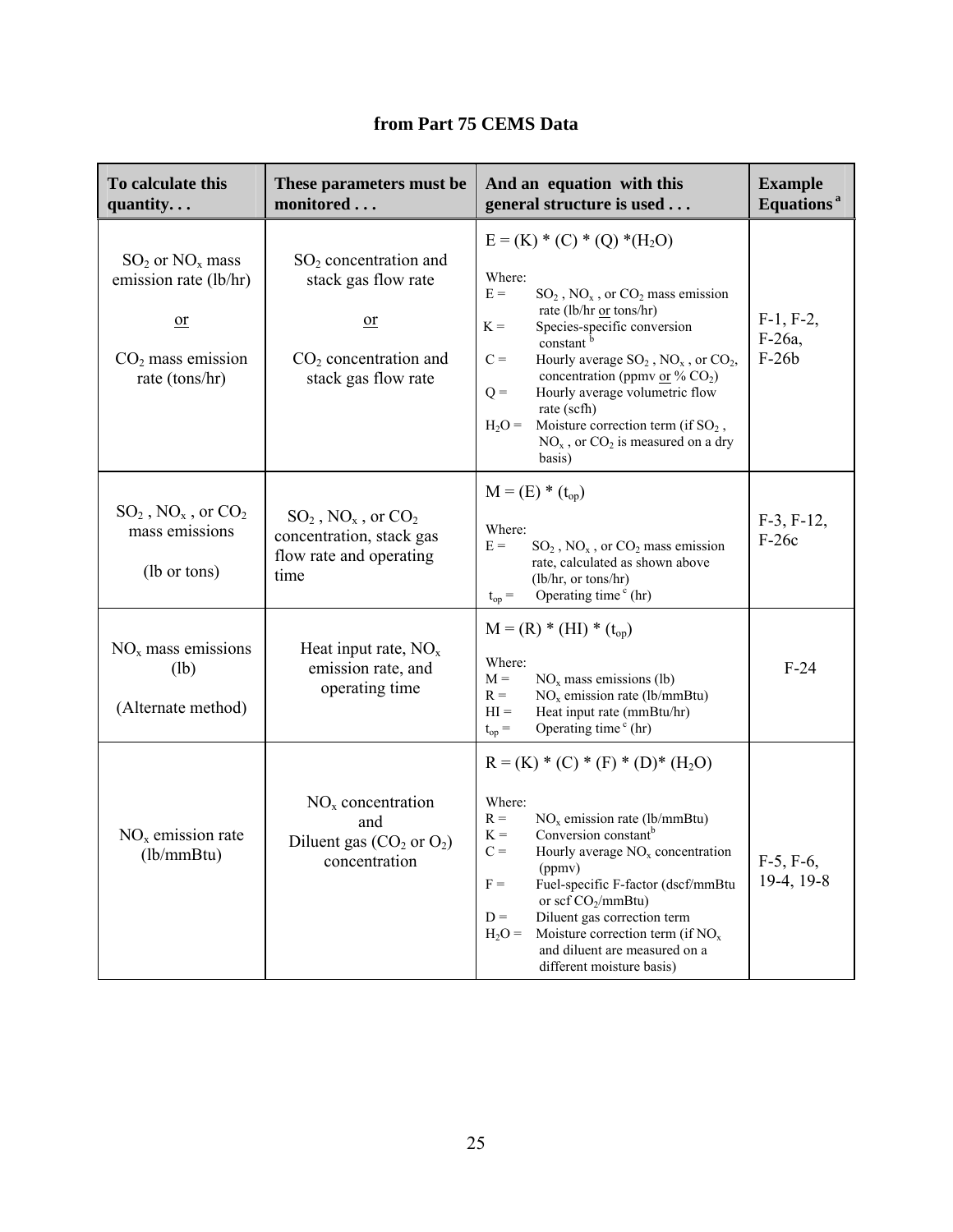| To calculate this<br>quantity | These parameters must<br>be monitored                | And an equation with this<br>general structure is used                                                                                                                                                                                                                                                                 | <b>Example</b><br>Equations <sup>a</sup> |
|-------------------------------|------------------------------------------------------|------------------------------------------------------------------------------------------------------------------------------------------------------------------------------------------------------------------------------------------------------------------------------------------------------------------------|------------------------------------------|
| Heat input rate<br>(mmBtu/hr) | Diluent gas concentration<br>and stack gas flow rate | $HI = (Q) * (1/F) * (1/D) * (H2O)$<br>Where:<br>$HI =$<br>Heat input rate (mmBtu/hr)<br>Hourly average volumetric flow<br>$Q =$<br>rate (scfh)<br>$F =$<br>Fuel-specific F-factor (dscf/mmBtu<br>or sef $CO_2/mmBtu$ )<br>Diluent gas correction term<br>$D =$<br>Moisture correction term (if<br>$H2O =$<br>required) | $F-15, F-16,$<br>$F-17, F-18$            |
| Opacity                       | Opacity $(\% )$                                      | Follow the site-specific instructions of the<br>instrument manufacturer                                                                                                                                                                                                                                                |                                          |

a. Equation codes beginning with "F" are from Appendix F of Part 75. Equations beginning with "19" are from EPA Method 19, in Appendix A-7 of 40 CFR Part 60.

<sup>b</sup> The appropriate conversion constants are 1.660 x 10<sup>-7</sup> lb/scf-ppm for SO<sub>2</sub>, 1.194 x 10<sup>-7</sup> lb/scf-ppm for NO<sub>x</sub>, and 5.7 x  $10^{-7}$  tons/scf-%CO<sub>2</sub> for CO<sub>2</sub>

<sup>c</sup> See Section 3.4.4, above

For example, flow rate monitors always measure stack gas flow on a wet basis. This means that the volume of gas measured includes the contribution from the moisture content of the stack gas. Therefore, when a gaseous pollutant such as  $SO_2$  is measured on a dry basis, in order to obtain the correct mass emission rate in  $lb/hr$ , the dry-basis  $SO<sub>2</sub>$  concentration is multiplied by the wet-basis stack gas flow rate, and a moisture correction is applied. As a second example, when  $NO<sub>x</sub>$  emisssion rate in lb/mmBtu is measured, a moisture correction is needed if the  $NO<sub>x</sub>$  concentration and diluent gas monitors measure on different moisture bases.

If a correction for the stack gas moisture content is required, one of the following moisture measurement methods must be used:

- An  $O_2$  analyzer (or analyzers) capable of measuring on both a wet and dry basis.
- A continuous moisture sensor.
- A stack temperature sensor and a moisture look-up table (for saturated gas streams only).
- A fuel-specific default moisture value defined in  $\S 75.11(b)$  or  $\S 75.12(b)$  (for coal, wood, and natural gas, only).
- A site-specific default moisture value approved by petition under §75.66.

## **Table 7: Correction for Stack Gas Moisture Content**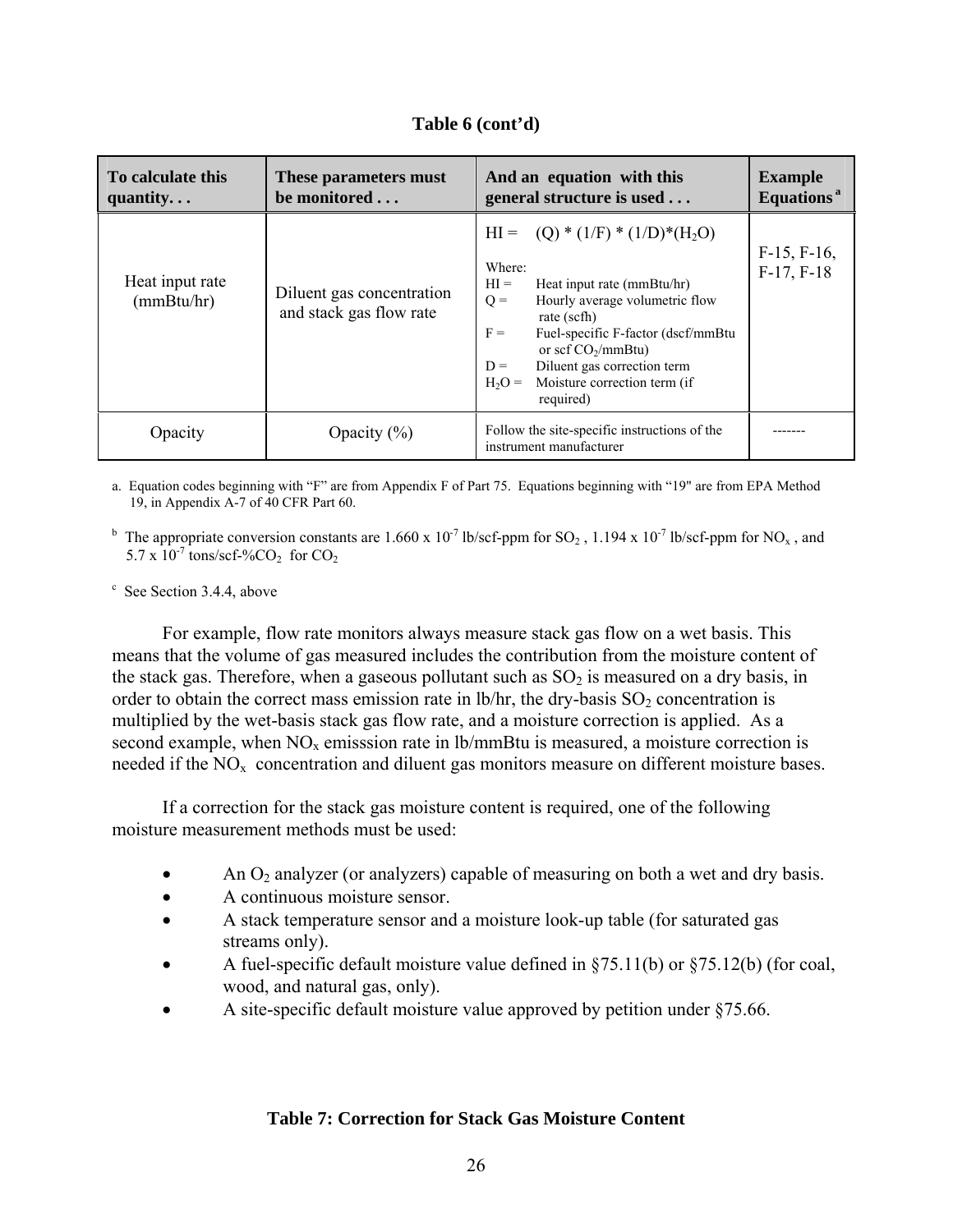| For this parameter $\dots$         | A correction for stack gas moisture is required if                                                                                                                               |  |
|------------------------------------|----------------------------------------------------------------------------------------------------------------------------------------------------------------------------------|--|
| $SO2$ mass emission rate (lb/hr)   | $SO2$ concentrations are measured on a dry basis                                                                                                                                 |  |
| $NOx$ emission rate (lb/mmBtu)     | $NOx$ and diluent gas concentrations are not measured on the same moisture<br>basis                                                                                              |  |
| $NOx$ mass emissions (lb)          | $NOx$ mass is calculated as the product of $NOx$ concentration, stack gas flow<br>rate and operating time, and the NO <sub>x</sub> concentrations are measured on a dry<br>basis |  |
| $CO2$ mass emission rate (tons/hr) | $CO2$ concentrations are measured on a dry basis                                                                                                                                 |  |
| Heat input rate (mmBtu/hr)         | $CO2$ is the diluent gas and is measured on a dry basis;<br>$O2$ is measured as the diluent gas                                                                                  |  |

## **3.6 What if a unit has multiple stacks or shares a stack with other units?**

If a unit shares a common stack with other units or emits through multiple stacks, Part 75 requires procedures to be implemented that ensure complete emissions and heat input accounting. In some cases, the procedures will require monitoring systems to be installed at more than one stack or duct location. The configuration of ductwork and stacks, the program(s) that the unit is subject to, and the regulatory status of the units (i.e., affected or non-affected) determine the number of monitors needed and the required locations.

Common and multiple stack configurations for the various trading programs are addressed in several different places within Part 75. For Acid Rain Program units, the rule provisions pertaining to common and multiple stacks are found in  $\S$  75.16 through 75.18. For CAIR SO<sub>2</sub> Program units, the provisions are in  $\S75.16$ . For CAIR NO<sub>x</sub> Program units, the applicable provisions are in §75.72.

These rule provisions are summarized in Table A-1 of Appendix A of this guide. For configurations that are not covered in Table A-1, sources should contact EPA for additional guidance.

#### **3.7 What are the missing data procedures for CEMS ?**

For each unit operating hour in which quality-assured CEMS data are not obtained (i.e., are missing), Part 75 requires substitute data to be reported. The rather complex CEMS missing data procedures are discussed in detail in Section 9 of this guide.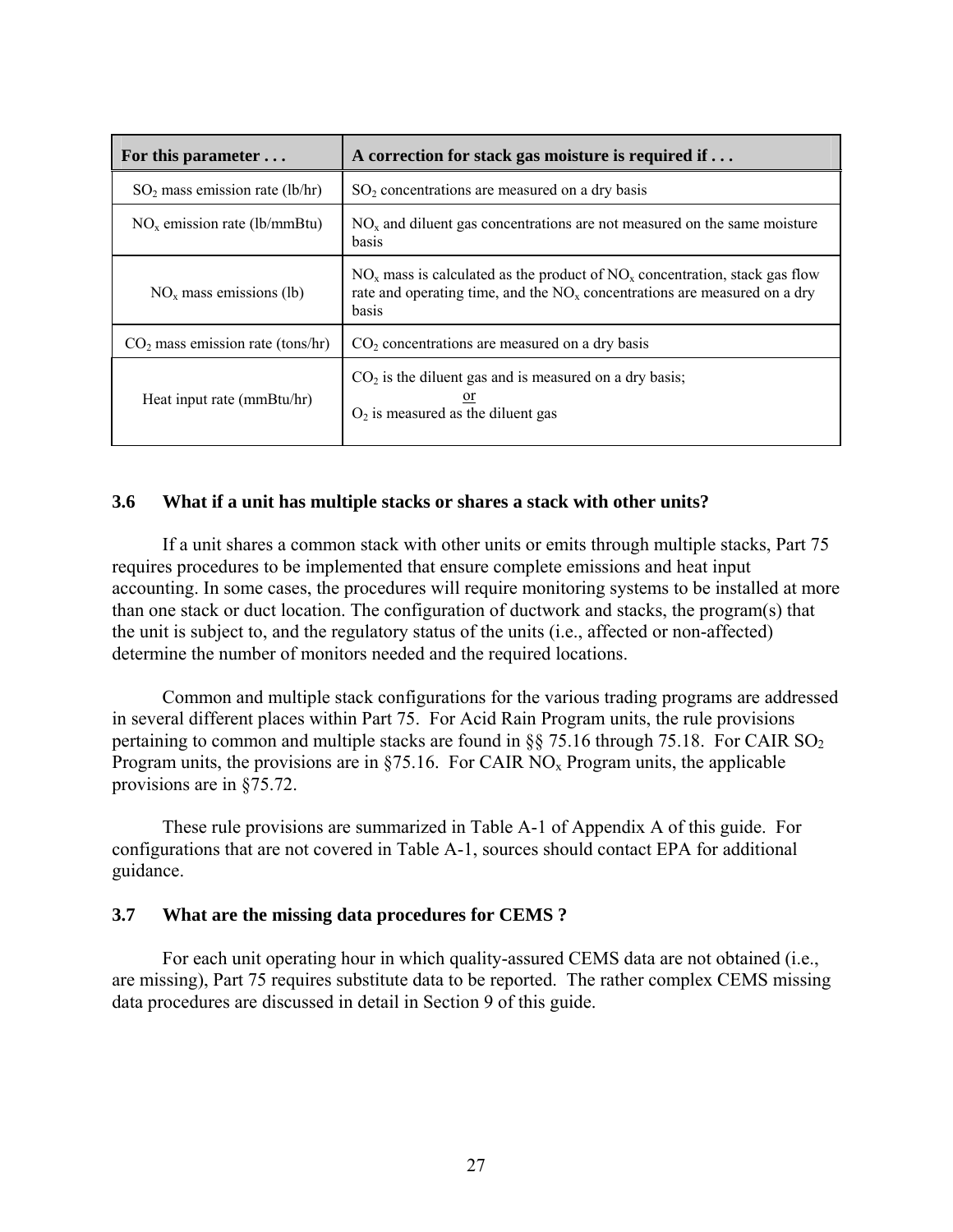## **4.0 APPENDIX D METHODOLOGY FOR GAS-FIRED AND OIL-FIRED UNITS**

If an affected unit meets the definition of gas-fired or oil-fired, the alternative methodology in Appendix D of Part 75 may be used instead of CEMS, for certain parameters. Appendix D applies only to the measurement of  $SO<sub>2</sub>$  mass emission rate and unit heat input rate.

The alternative, or "excepted", methodology in Appendix D of Part 75 for gas-fired and oil-fired units pertains to the monitoring of  $SO<sub>2</sub>$ mass emission rate and unit heat input rate.

## **4.1 What is a gas-fired or oil-fired unit ?**

 $\overline{a}$ 

Gas-fired and oil-fired units are defined<sup>[18](#page-34-0)</sup> in Tables 8 and 9.

## **Table 8: Gas-Fired Units**

| According to §72.2, a combustion unit is a gas-fired unit if it $\dots$ |                                                                                                                                          |  |  |
|-------------------------------------------------------------------------|------------------------------------------------------------------------------------------------------------------------------------------|--|--|
|                                                                         | Combusts natural gas or other gaseous fuel(s) (including coal-derived fuel), such that gaseous fuel<br>combustion accounts for at least: |  |  |
| ➤                                                                       | 90.0 percent of the unit's average annual heat input during the previous three calendar<br>years, and                                    |  |  |
| ➤                                                                       | 85.0 percent of the annual heat input in each of those calendar years,                                                                   |  |  |
|                                                                         | and                                                                                                                                      |  |  |
|                                                                         | Combusts fuel oil for the remaining heat input (if any)                                                                                  |  |  |

## **Table 9: Oil-Fired Units**

| According to §72.2, a combustion unit is an oil-fired unit if it $\dots$ |                                                               |  |
|--------------------------------------------------------------------------|---------------------------------------------------------------|--|
| Combusts only fuel oil and gaseous fuel(s),                              |                                                               |  |
|                                                                          | and                                                           |  |
|                                                                          | Does not meet the definition of a gas-fired unit in $\S 72.2$ |  |

<span id="page-34-0"></span><sup>&</sup>lt;sup>18</sup> The definitions of gas-fired and oil-fired in §72.2 each consist of two parts. One part of the definition applies to all purposes under the Acid Rain Program except for Part 75, and the other applies exclusively to Part 75. In Tables 8 and 9, only the Part 75-specific pieces of the definitions are presented.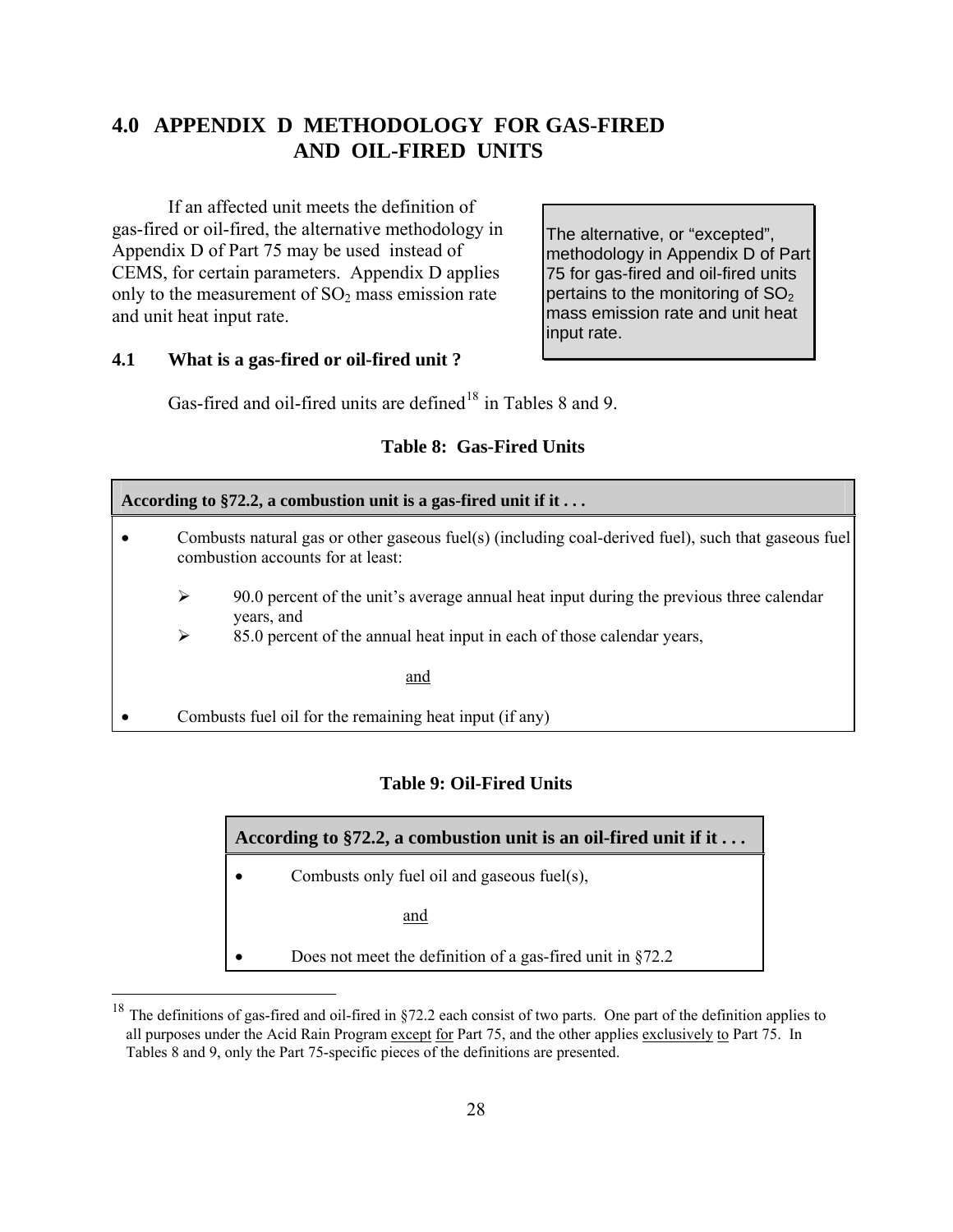## **4.2 What is the Appendix D monitoring method ?**

The alternative monitoring methodology in Appendix D requires continuous monitoring of the fuel flow rate and periodic sampling of the fuel characteristics, such as sulfur content, gross calorific value (GCV), and density. The measured fuel flow rates are used together with the results of the fuel sampling and analysis to determine the  $SO_2$  mass emission rate and/or the unit heat input rate, depending on the requirements of the applicable program(s). The Appendix D methodology is summarized in Table 10.

| If an affected unit is                                                                                                                                                            | Part $75$ allows                                                                                                                                                      | And to obtain the necessary<br>data                                                                                                                                                                     |
|-----------------------------------------------------------------------------------------------------------------------------------------------------------------------------------|-----------------------------------------------------------------------------------------------------------------------------------------------------------------------|---------------------------------------------------------------------------------------------------------------------------------------------------------------------------------------------------------|
| In the Acid Rain Program or the<br>CAIR $SO2$ Program and meets the<br>definition of oil-fired or gas-fired<br>in $§72.2$                                                         | The $SO_2$ mass emission rate (lb/hr)<br>and the unit heat input rate<br>(mmBtu/hr) to be calculated based<br>on measured fuel flow rates and<br>fuel characteristics | The fuel flow rate is continuously<br>monitored,<br>and<br>Periodic fuel sampling and<br>analysis is conducted to determine<br>some or all of the following--- fuel<br>sulfur content, GCV, and density |
| In the CAIR $NOx Program(s)$ , but<br>is not in the Acid Rain Program<br>or the CAIR $SO2$ Program, and if<br>the unit meets the definition of<br>oil-fired or gas-fired in §72.2 | The unit heat input rate (mmBtu/hr)<br>to be calculated based on measured<br>fuel flow rates and fuel<br>characteristics                                              | The fuel flow rate is continuously<br>monitored.<br>and<br>Periodic fuel sampling and<br>analysis is conducted to determine<br>the GCV                                                                  |

## **Table 10: Appendix D Monitoring Methodology for Gas-Fired and Oil-Fired Units**

## **4.3 How is the fuel flow rate measured ?**

 $\overline{a}$ 

Appendix D requires the fuel flow rate to be continuously monitored and the data to be reduced to hourly averages. To achieve this a certified fuel flowmeter or a commercial billing meter may be used. To certify a fuel flowmeter, its accuracy must be established using one of the methods<sup>[19](#page-35-0)</sup> specified in section 2.1.5.1 of Appendix D.

• In most cases, the certification test procedure consists of calibrating the meter with a flowing fluid, at three flow rates covering its normal operating range**.** Generally, this

<span id="page-35-0"></span> $19$  These methods represent consensus standards established by various organizations, e.g., ASME, API, AGA, and ISO.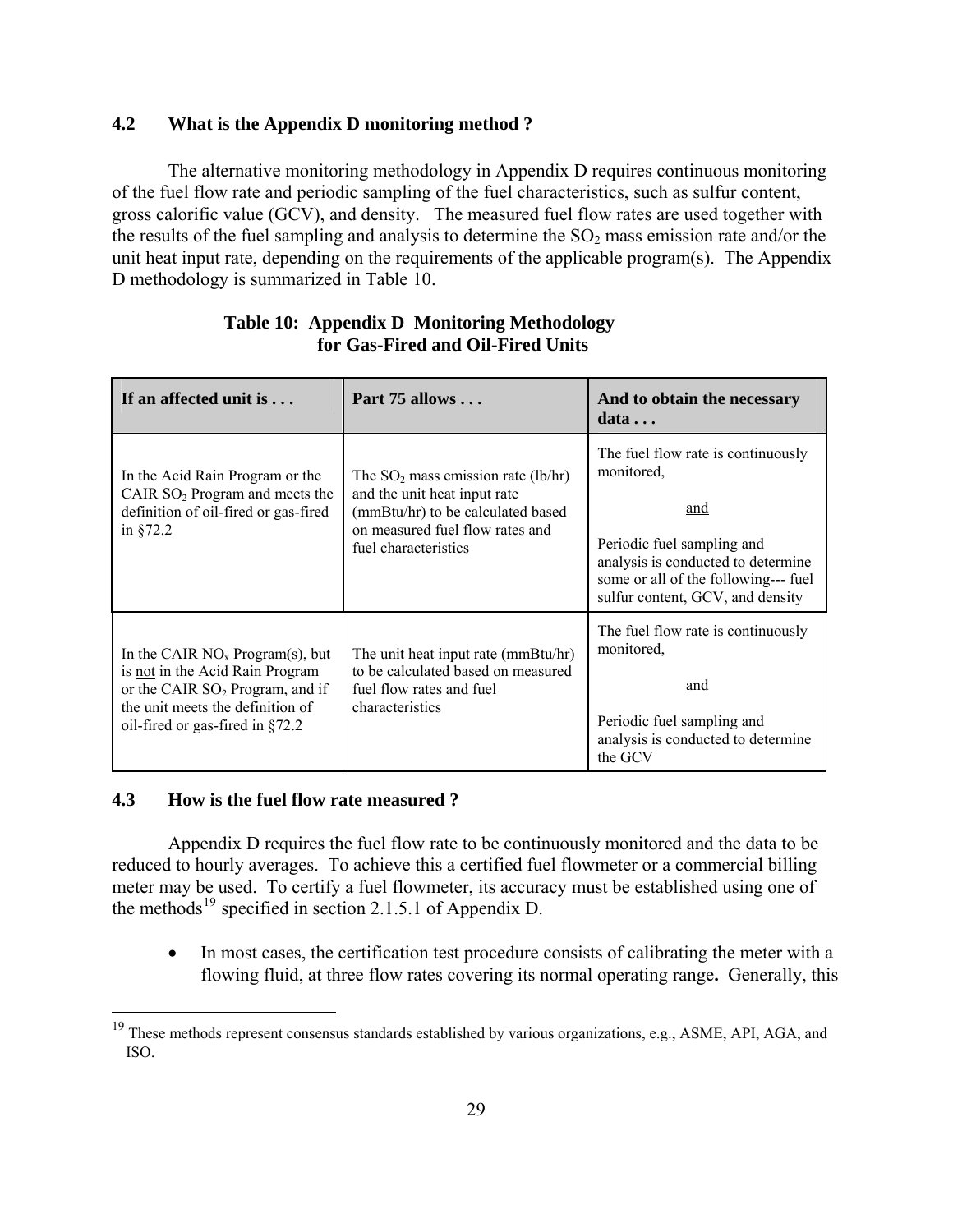requirement is met by calibrating the flowmeter in a laboratory, although the flowmeter may be calibrated at the affected facility, by comparison against an in-line "master meter" which has been tested for accuracy within the past 365 days using one of the methods in section 2.1.5.1 of Appendix D.

- Alternatively, an orifice, nozzle or venturi flowmeter may be certified if: (a) the primary element (for example, the orifice plate) meets the design criteria specified in American Gas Association Report No. 3; (b) the primary element passes a visual inspection; and (c) the pressure, temperature, and differential pressure transmitters are calibrated with standards traceable to the National Institute of Standards and Technology (NIST).
- A commercial billing meter may be used for Appendix D applications without certification, if the meter can provide hourly average fuel flow rates, and if the regulated source is not affiliated with the billing company.

### **4.4 What are the fuel sampling requirements of Appendix D ?**

For both gaseous fuels and fuel oil, Appendix D requires periodic sampling of fuel characteristics (sulfur content and/or GCV and/or density). The required samples may be taken either by the owner/operator, the fuel supplier, or by an independent laboratory.

### **4.4.1** *Sampling of gaseous fuels*

Appendix D divides gaseous fuels into three categories: (1) pipeline natural gas (PNG); (2) natural gas; and (3) other gaseous fuels. The distinction between PNG and natural gas is in the fuel sulfur content. Natural gas may have as much as 20 grains of total sulfur per 100 standard cubic feet (i.e., 20 gr/100 scf), but to qualify as PNG, the total sulfur content of the gas must not exceed 0.5 gr/100 scf. The Appendix D fuel sampling and analysis requirements for gaseous fuels are as follows:

- For PNG and natural gas, annual sampling of the total sulfur content<sup>[20](#page-36-0)</sup> is required, unless a valid fuel contract is in place documenting that the fuel meets the definition of PNG or natural gas. If such a contract exists, the owner or operator may choose not to perform the annual sampling—however, the maximum total sulfur content specified in the contract (often 20 gr/100 scf) must then be used to calculate the  $SO_2$ emissions.
- The GCV of PNG or natural gas must be determined monthly, with certain exceptions for units that operate infrequently.

<span id="page-36-0"></span>Acid Rain Program and CAIR SO<sub>2</sub> Program units, only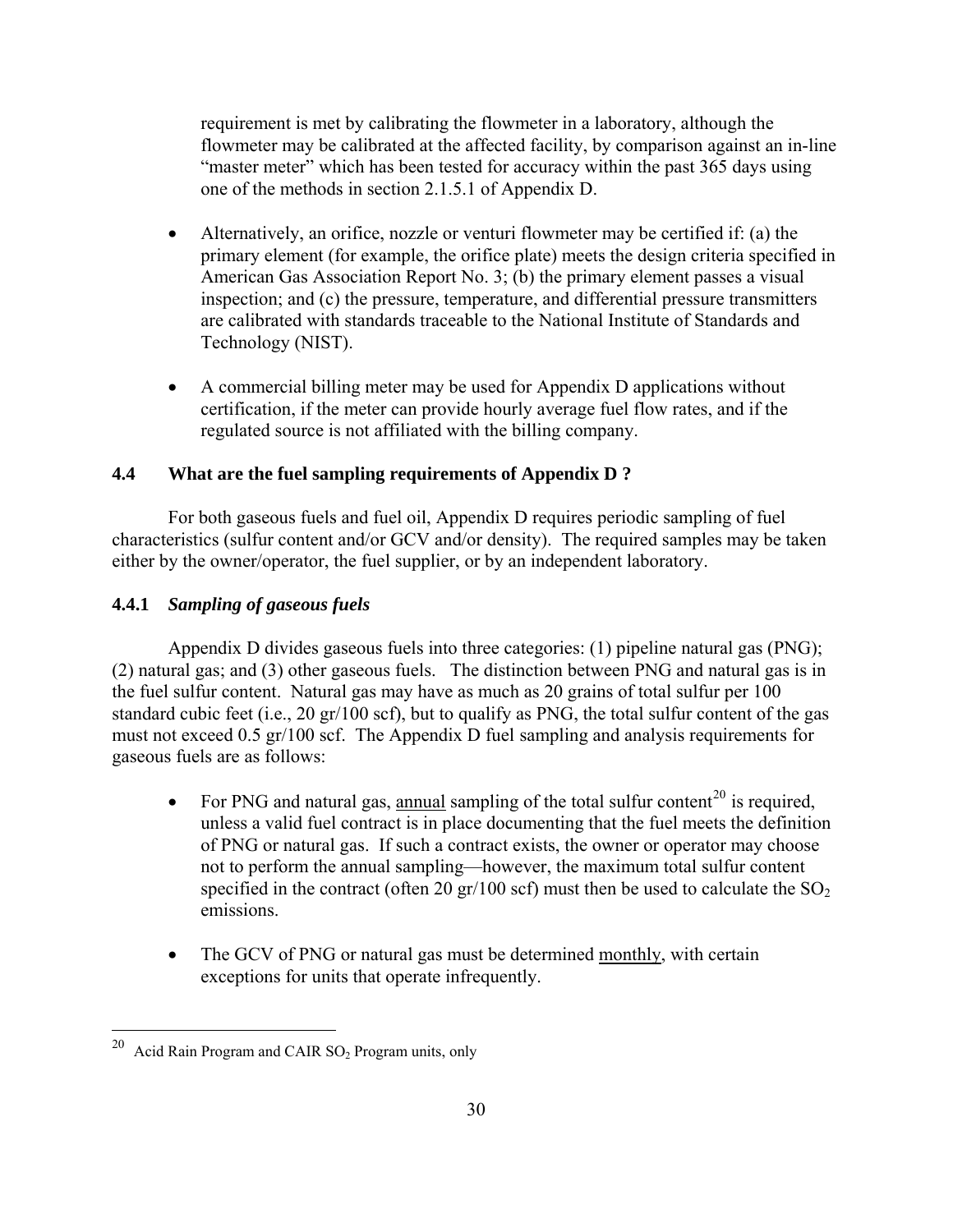- For other gaseous fuels transmitted by pipeline, the required frequency of total sulfur sampling<sup>20</sup> is hourly, unless the results of a 720-hour demonstration<sup>[21](#page-37-0)</sup> show that the fuel qualifies for less frequent (i.e., daily or annual) sampling.
- The GCV of other gaseous fuels transmitted by pipeline must be determined daily, or hourly unless the fuel is demonstrated  $2<sup>1</sup>$  to have a low GCV variability, in which case monthly sampling is sufficient.
- For other gaseous fuels delivered in shipments or lots, each shipment or lot must be sampled for sulfur content<sup>20</sup> and GCV.

Acceptable ASTM and GPA sampling and analysis methods for gaseous fuels are referenced in sections 2.3.3.1.2 (for fuel sulfur content) and 2.3.4 (for fuel GCV) of Appendix D.

### **4.4.2** *Fuel oil sampling*

For oil, Appendix D provides several fuel sampling and analysis options. The required sampling of the sulfur content<sup>20</sup>, GCV and, if applicable, density of the oil may be done using any of the following methods:

- Daily sampling; or
- Composite sampling for up to 168 hours, using hourly flow-proportional sampling or continuous drip sampling; or
- Sampling after each addition of oil to the storage tank; or
- Sampling each delivery or "lot" of fuel (i.e., each ship load, barge load, group of trucks, etc). The sample may be taken from either the supplier's storage tank or from the shipment tank (container) upon receipt.

Acceptable ASTM sampling and analysis methods for fuel oil are given in sections 2.2.5 (for fuel sulfur content) and 2.2.7 (for fuel GCV) of Appendix D.

### **4.5 How is the SO2 mass emission rate calculated ?**

For an Acid Rain Program or CAIR  $SO_2$  unit using the Appendix D methodology, the hourly  $SO<sub>2</sub>$  mass emission rate is calculated using an equation that has one of the following basic structures:

 $SO<sub>2</sub>$  mass emission = Fuel flow rate x Fuel sulfur content x Units conversion factor

<span id="page-37-0"></span>See sections 2.3.5 and 2.3.6 of Appendix D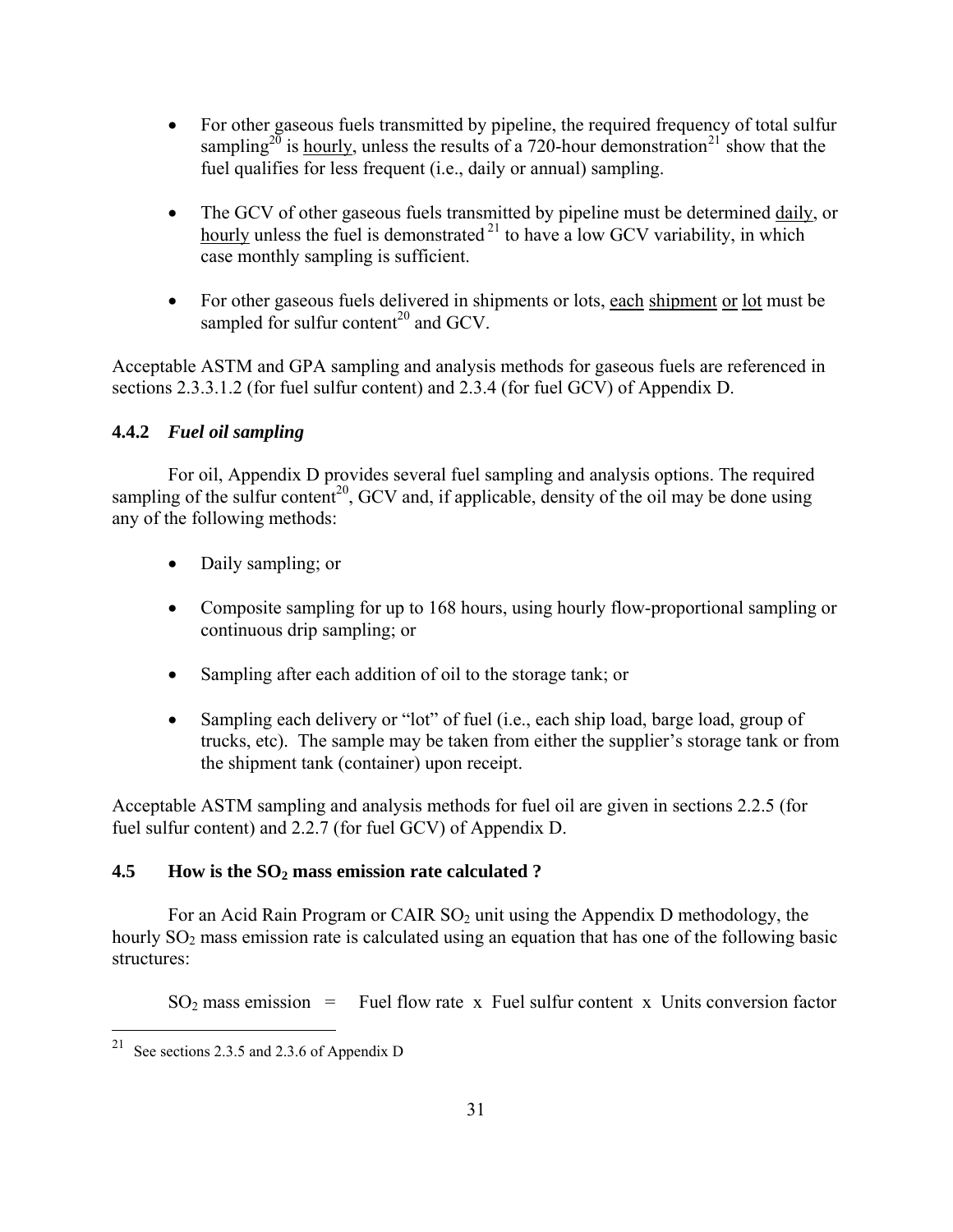rate (lb/hr) <u>or</u>  $SO_2$  mass emission =  $SO_2$  emission rate x Heat input rate rate (lb/hr) (lb/mmBtu) (mmBtu/hr)

An example of an equation with the first basic structure is Equation D-2 in section 3 of Appendix D, and an equation with the second basic structure is Equation D-5. In the first general equation above, the fuel flow rate is the hourly average reading from the fuel flowmeter, and the fuel sulfur content is based on the results of periodic fuel sampling and analysis (see Section 4.7, below). In the second general equation, the heat input rate is derived from the hourly average fuel flowmeter reading and the fuel GCV (see Section 4.6, below), and the  $SO_2$ emission rate is either:

- A generic default value for the type of fuel combusted (e.g., 0.0006 lb/mmBtu for PNG); or
- A site-specific default value, determined by substituting the GCV and total sulfur content of the fuel into Equation D-1h in Appendix D.

Note that for oil, when the fuel flow rate is measured on a volumetric basis (e.g., gal/hr), it must be converted to a mass basis using the oil density. Therefore, for Acid Rain or CAIR  $SO_2$ sources using volumetric oil flowmeters, periodic sampling of the density of the oil is also required.

#### **4.6 How is the unit heat input rate calculated ?**

For an Acid Rain or CAIR unit using Appendix D to determine the hourly unit heat input rate, an equation with the following basic structure is used:

Heat input rate  $=$  Fuel flow rate x Fuel GCV x Units conversion factor (mmBtu/hr)

Examples of equations having this basic structure are Equations D-6 and D-8 in section 3 of Appendix D. In the general equation above, the fuel flow rate is the hourly average reading from the fuel flowmeter, and the GCV is based on the results of periodic fuel sampling and analysis. The units of measure for the fuel flow rate and the GCV must be consistent. For example, if the fuel flowmeter measures in gallons per hour, the GCV is expressed in units of Btu per gallon.

### **4.7 Which sulfur content, GCV, and density values are used in the calculations ?**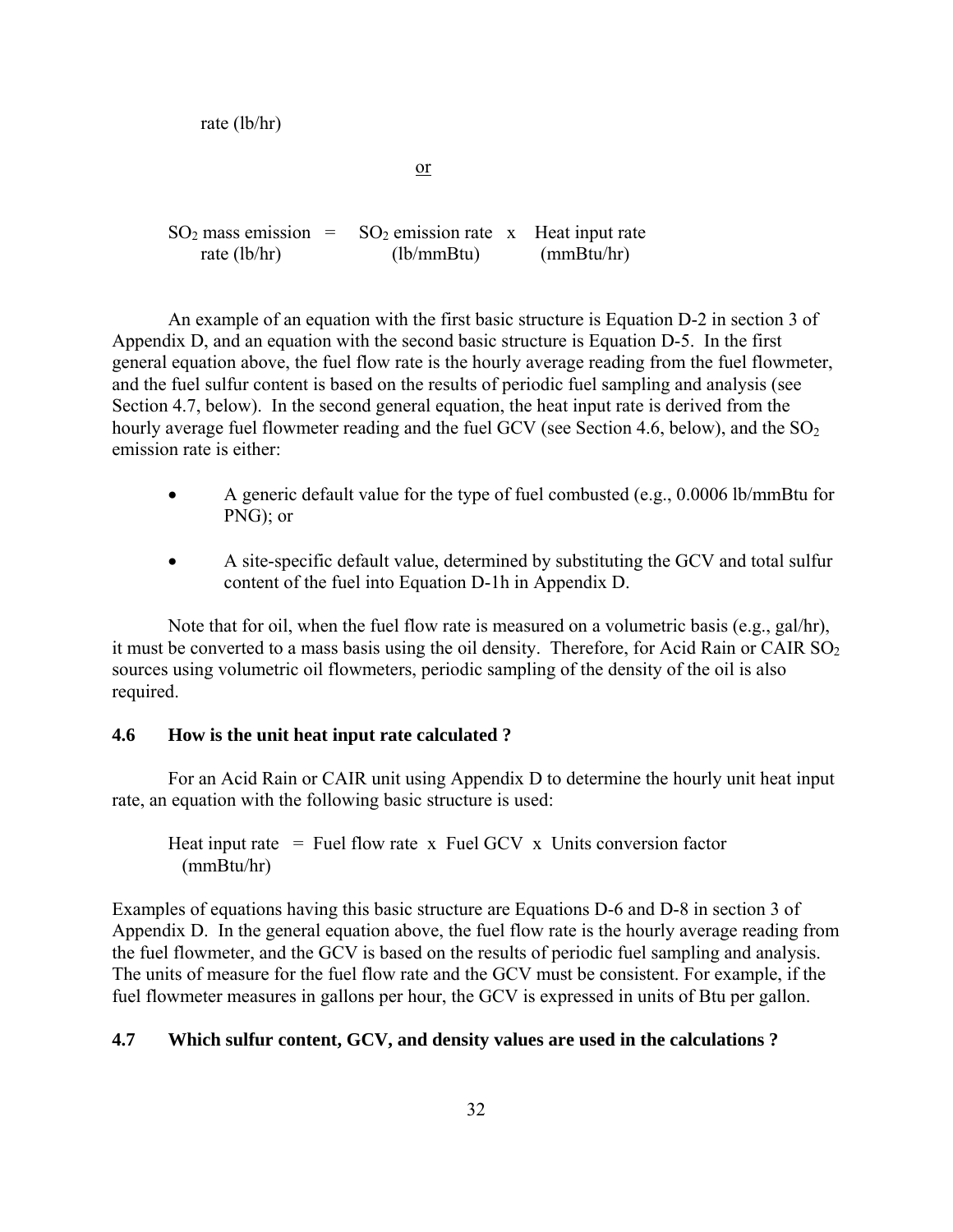Appendix D provides the source owner or operator with considerable flexibility in selecting the values of fuel sulfur content, GCV and density that are used in the emission and heat input calculations. Generally speaking, the values used in the calculations are determined in one of two ways:

#### **4.7.1** *The results of the fuel sampling and analysis are used directly in the calculations*.

- **Example 1:** The GCV from the most recent monthly sample of pipeline natural gas is used in the heat input rate calculations.
- **Example 2:** For a process gas, hourly samples are taken of the sulfur content and GCV, and the hourly values are used to calculate the  $SO<sub>2</sub>$  emissions and unit heat input rate;

#### or

#### **4.7.2** *An "assumed value" is used in the calculations. The assumed value may be:*

- A default  $SO_2$  emission rate of 0.0006 lb/mmBtu, for a fuel that qualifies as pipeline natural gas; or
- The highest value from any required sample taken in the previous calendar year; or
- The highest value from any sample taken in a specified "look-back" period; or
- The highest value specified in a valid, active fuel contract or tariff sheet; or
- The value obtained from a 720-hour characterization of the fuel's sulfur content or  $\text{GCV}^{22}$  $\text{GCV}^{22}$  $\text{GCV}^{22}$

**4.7.3** The calculation method described in Section 4.7.2, above, is subject to the following conditions:

- If the results of any required fuel sampling and analysis exceed the assumed value, then that sample result becomes the new assumed value; and
- If the assumed value is from a fuel contract or tariff sheet, and if the contract or tariff sheet is superseded by a new one, then the assumed value may have to be adjusted, or, in some instances, the fuel may have to be re-classified. Consider

<span id="page-39-0"></span><sup>&</sup>lt;sup>22</sup> For gaseous fuels other than natural gas, which are transmitted by pipeline—see sections 2.3.5 and 2.3.6 of Appendix D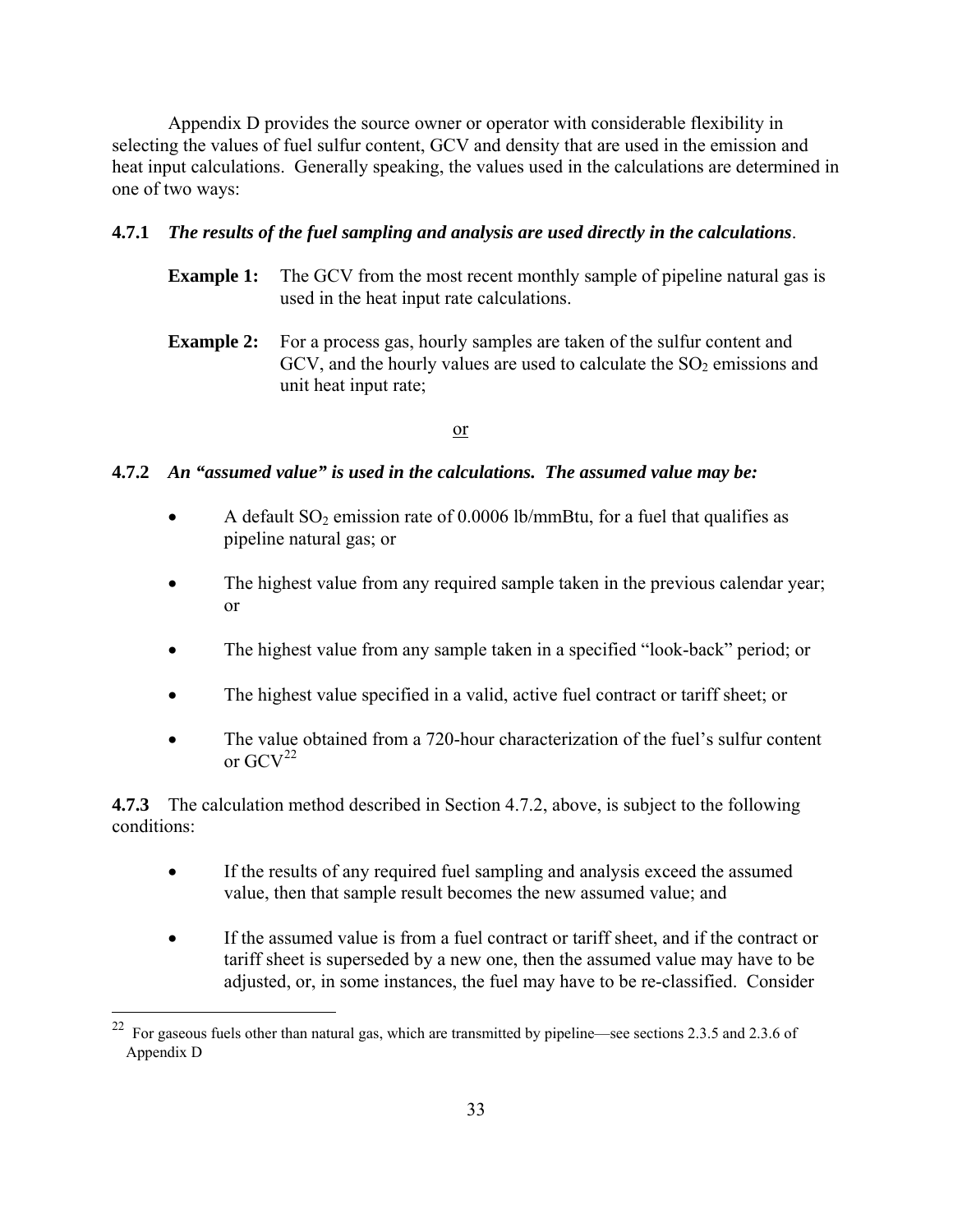the following examples:

**Example 1:** A maximum GCV of 105,000 Btu/100 scf is specified in a valid, active natural gas contract. This GCV value may continue to be used in the heat input rate calculations, provided that it is not exceeded, either by the results of a required monthly GCV sample, or by the maximum GCV value in a new contract.

**Example 2:** In 2008, the highest percent sulfur (%S) value obtained from the required samples of distillate oil was 0.15 %S, by weight. This %S value may be used in the  $SO<sub>2</sub>$  emission calculations throughout 2009, provided that it is not exceeded by the results of any required fuel sample.

**Example 3:** Daily manual sampling of fuel oil is performed, and on each successive unit operating day, the highest sulfur content, GCV, and density values from the previous 30 daily samples are used in the calculations.

**Example 4:** The results of a 720-hour demonstration under section 2.3.6 of Appendix D show that a process gas has a low sulfur variability. A default  $SO<sub>2</sub>$ emission rate of 0.025 lb/mmBtu is calculated by substituting the  $90<sup>th</sup>$  percentile value of the fuel's sulfur content from the demonstration into Equation D-1h. This default emission rate may continue to be used unless it is exceeded when Equation D-1h is applied to the results of a required annual sample of the fuel's sulfur content.

**Example 5:** A fuel initially qualifies as pipeline natural gas, based on historical fuel sampling data. In this year's required annual fuel sampling and analysis, 3 samples are taken and the total sulfur content of all samples is between 1.0 and 1.5 gr/ 100 scf. The fuel is therefore re-classified as "natural gas" and the average total sulfur value from the 3 samples is used in Equation D-1h, to calculate a sitespecific default  $SO<sub>2</sub>$  emission rate

For a complete listing of all of the available calculation options for fuel oil and gaseous fuels, see Tables D-4 and D-5 in Appendix D. Also note that for each of these options, instructions are given in section 2.3.7 of Appendix D, explaining when and how to apply the fuel sampling results. This helps to ensure national consistency in the reporting of Appendix D data.

#### **4.8 What are the on-going quality-assurance requirements of Appendix D ?**

Following initial certification, each Appendix D fuel flowmeter (except for qualifying fuel billing meters) must undergo periodic accuracy testing, using the same general approach that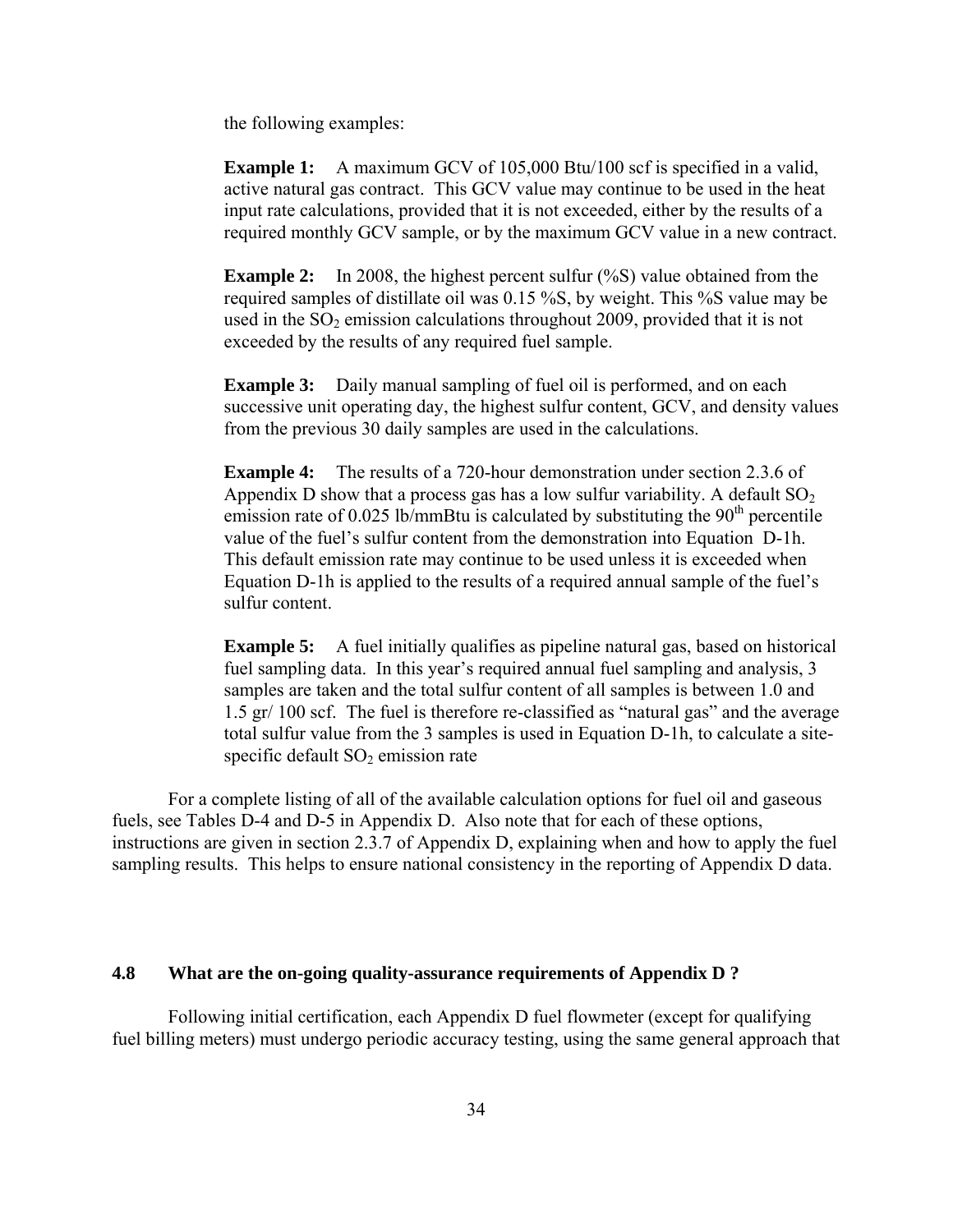was used for initial certification (see Section 4.3, above). Fuel flowmeter accuracy testing<sup>[23](#page-41-0)</sup> must be performed once every 4 calendar quarters, unless the flowmeter qualifies for an extension of the test deadline. A one-quarter extension of the accuracy test deadline may be claimed for any calendar quarter in which:

- The fuel measured by the flowmeter is burned for less than  $168$  hours<sup>[24](#page-41-1)</sup>. This type of extension is most advantageous for fuels that are seldom combusted and for units that operate infrequently; or
- The optional fuel flow-to-load ratio test described in section 2.1.7 of Appendix D is performed and passed. This option is most useful for fuels that are routinely combusted for more than 168 hours per quarter.

Note that fuel flowmeter accuracy test deadlines may not be extended indefinitely. The limits to these extensions are as follows:

- If the deadline extension is based on infrequent combustion of a fuel or infrequent unit operation, a flowmeter accuracy test must be performed no later than 4 "QA" quarters<sup>24</sup> or 20 calendar quarters—whichever comes first—after the quarter in which the previous test was done; or
- If the deadline is being extended by performing the fuel flow-to-load ratio test, the maximum allowable extension is 20 calendar quarters from the quarter of the previous test.

In addition to performing periodic fuel flowmeter accuracy testing, section 1.3 in Appendix B of Part 75 requires the owner or operator of an Appendix D unit to develop and implement a quality-assurance plan. The essential elements of the QA plan include the

<span id="page-41-0"></span> $\overline{a}$ 23 For orifice, nozzle, and venturi flowmeters that meet the design criteria in American Gas Association (AGA) Report No. 3, the "accuracy test" consists of calibrating the transmitters/transducers with NIST-traceable equipment. These flowmeters must also pass a primary element inspection (PEI) once every 3 years (12 calendar quarters).

<span id="page-41-1"></span><sup>&</sup>lt;sup>24</sup> The term "fuel flowmeter QA operating quarter" (see  $\S$ 72.2) is used to describe a quarter in which the fuel measured by the flowmeter is combusted for 168 hours or more. All such "QA quarters" count toward the accuracy test deadline. Test deadline extensions may only be claimed for "non-QA" quarters.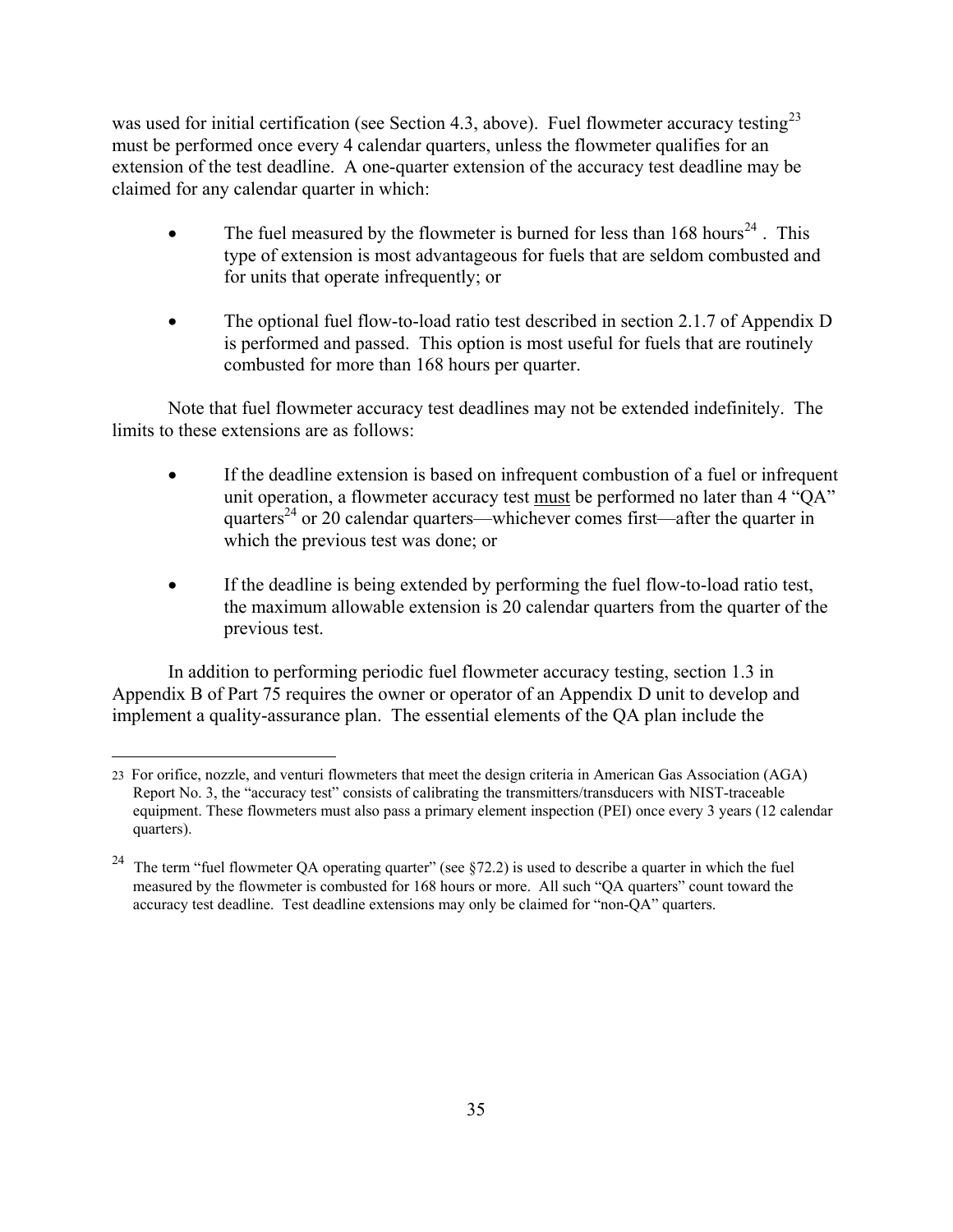following:

- A written record of the fuel flowmeter accuracy test procedures;
- Records of maintenance, adjustments, and repairs of the fuel flowmeter(s); and
- A written record of the standard procedures used to perform the required fuel sampling and analysis.

# **4.9 What are the missing data procedures for an Appendix D unit ?**

Whenever fuel flow rate data or any of the required fuel sampling data is missing, Appendix D requires substitute data values to be reported. The Appendix D missing data procedures are discussed in detail in Section 9 of this guide.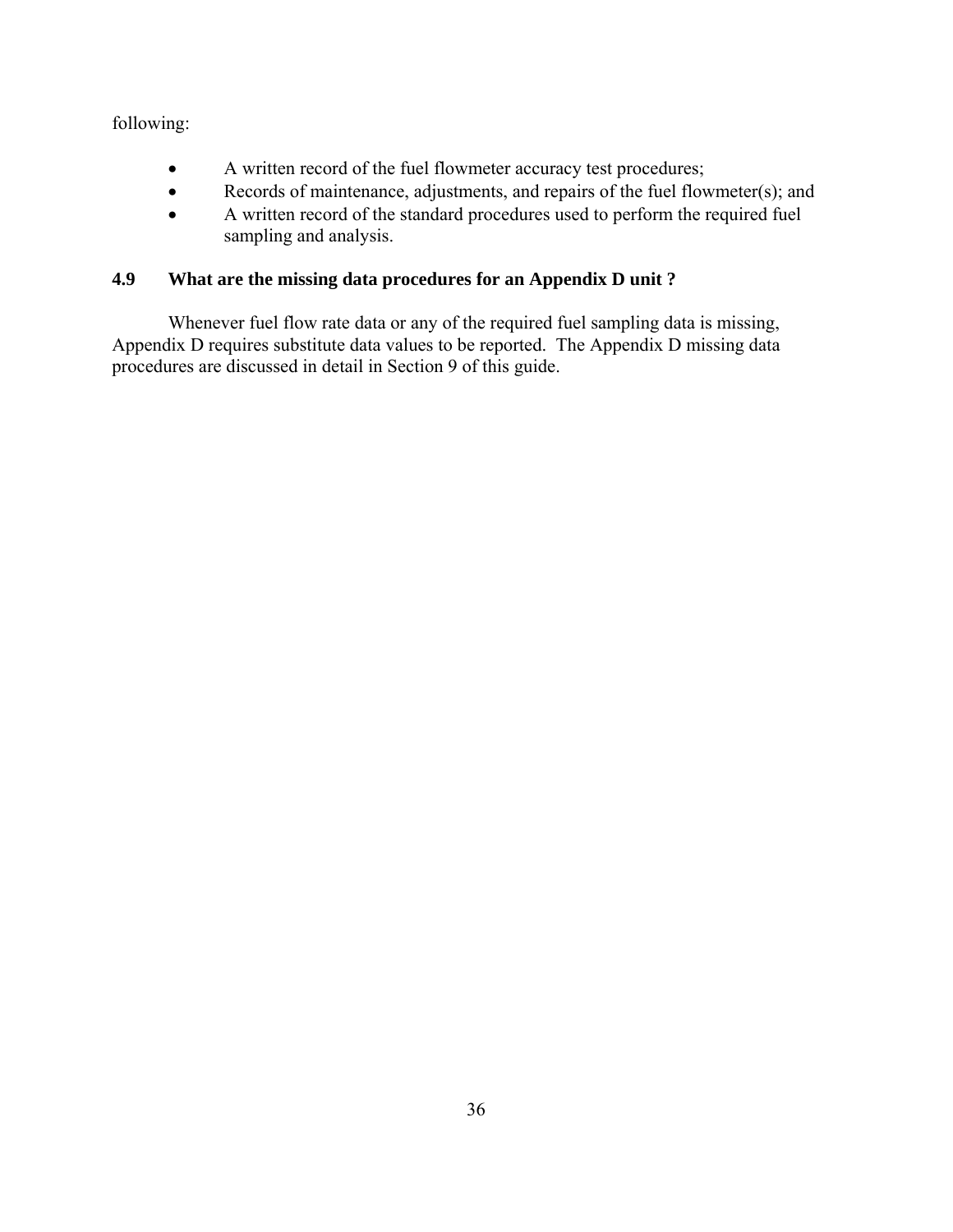# **5.0 APPENDIX E METHODOLOGY FOR GAS-FIRED AND OIL-FIRED PEAKING UNITS**

If a unit is in the Acid Rain Program or CAIR  $NO<sub>x</sub>$  Program(s), and it meets the

definition of a "peaking unit" in §72.2, and if it also qualifies as oil-fired or gas-fired (see Section 4.1, above), then the alternative methodology in Appendix E of Part 75 may be used to monitor the  $NO<sub>x</sub>$  emission rate, in lieu of installing CEMS. For a qualifying Appendix E unit:

- The Appendix D methodology must be used to measure the hourly unit heat input rate (see Section 4.6, above); and
- Emission testing must be conducted at four different loads to develop a correlation curve of  $NO<sub>x</sub>$  emission rate versus heat input rate

# **5.1 What is a peaking unit ?**

 $\overline{a}$ 

The Appendix E methodology for gas-fired and oil-fired peaking units pertains only to the monitoring of NO<sub>x</sub> emission rate. To use this methodology, a correlation curve of  $NO<sub>x</sub>$ emission rate vs heat input rate is first derived from emission testing, and programmed into the DAHS. Then, the hourly unit heat input rate is measured using the Appendix D methodology, and the DAHS automatically determines the hourly  $NO<sub>x</sub>$  emission rate from the correlation curve.

The definition of a peaking unit is presented in

Table 11. Table 11 shows that for a unit that reports emissions data year-round, peaking unit qualification depends on the annual capacity factor<sup>25</sup> of the unit. For units in the CAIR ozone season program that are permitted to report emissions only for the ozone season months (May through September), peaking unit qualification depends on the ozone season capacity factor<sup>[26](#page-43-1)</sup> of the unit.

# **Table 11. Peaking Units**



<span id="page-43-0"></span><sup>&</sup>lt;sup>25</sup> According to §72.2, the annual capacity factor is either: (1) the ratio of the unit's actual annual electrical output to the nameplate capacity times 8,760; or (2) the ratio of the unit's actual annual heat input to the maximum design heat input times 8,760

<span id="page-43-1"></span><sup>&</sup>lt;sup>26</sup> The ozone season capacity factor is calculated in the same basic way as the annual capacity factor, except that the ozone season heat input or electrical output is used in the calculation, and "8,760" is replaced with "3,672", which is the number of hours in the ozone season (see  $$75.74(c)(11)$ ).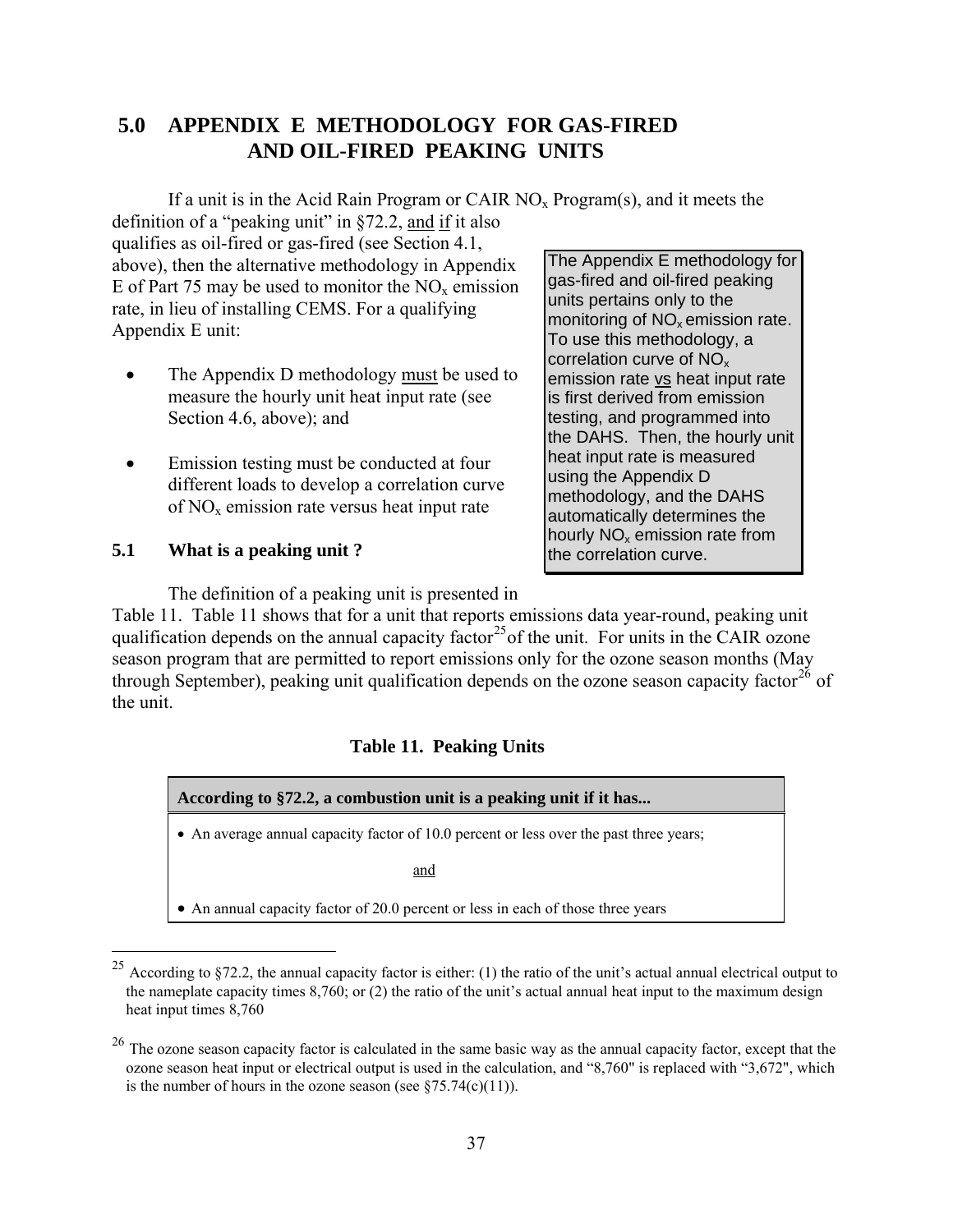#### **5.2 How is an Appendix E correlation curve derived ?**

Appendix E correlation curves are derived from emission test results. Appendix E requires an initial four-load  $NO<sub>x</sub>$  emission rate test to be performed for each type of fuel combusted in the unit, except for emergency fuel, for which the testing is optional. The testing is performed using EPA Reference Methods 7E and 3A.<sup>[27](#page-44-0)</sup> The emission testing is done at four evenly-spaced load points, ranging from the minimum to the maximum unit operating load. Three test runs are performed at each load level. For existing units, two years of historical data are used to establish the minimum and maximum operating loads. For new units, five-year projections of the minimum and maximum loads are used.

During each Appendix E test run, the unit heat input rate is determined using the fuel GCV and readings from a fuel flowmeter that meets the requirements of Part 75, Appendix D. Also, certain parameters must be monitored during each test run. For boilers, excess oxygen is monitored, and it must either be set at a normal level or at a conservatively high level. For turbines and diesel or dual-fuel reciprocating engines, at least four parameters indicative of the unit's  $NO<sub>x</sub>$  formation characteristics are monitored and acceptable ranges for each parameter are established during testing. If a turbine uses water injection to control  $NO<sub>x</sub>$  emissions, the waterto-fuel ratio must be one of the monitored parameters.

The  $NO<sub>x</sub>$  emission rate and heat input rate data are averaged at each load level. Then, a correlation curve of  $NO<sub>x</sub>$  emission rate (lb/mmBtu) versus heat input rate (mmBtu/hr) is



 **Figure 2: Typical Appendix E Correlation Curve**

<span id="page-44-0"></span><sup>&</sup>lt;sup>27</sup> These test methods are found in Appendices A-2 and A-4 of 40 CFR Part 60.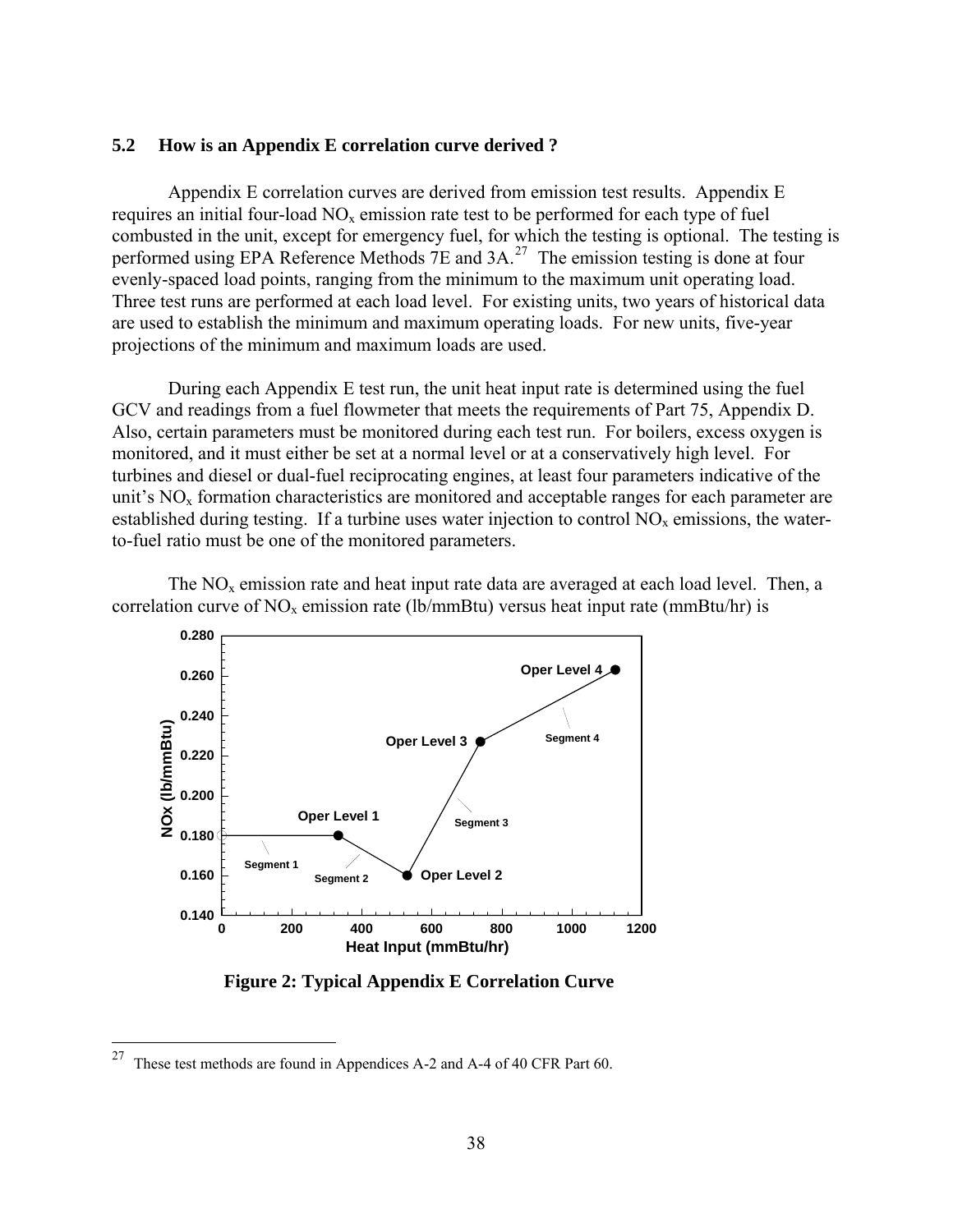constructed and the curve segments are programmed into the data acquisition and handling system (DAHS). A typical Appendix E correlation curve is shown in Figure 2, above.

# **5.3 How are hourly NOx emissions determined?**

The Appendix E methodology is summarized in Table 12. The hourly  $NO<sub>x</sub>$  emission rate

| To use Appendix E to<br>determine  | The following data must be collected                                                             | And the following calculations<br>must be performed                                                                                              |
|------------------------------------|--------------------------------------------------------------------------------------------------|--------------------------------------------------------------------------------------------------------------------------------------------------|
| $NOx$ emission rate<br>(lb/mm Btu) | The fuel flow rate must be continuously<br>monitored, using an Appendix D fuel flowmeter;<br>and | Use the measured fuel flow rates and<br>GCV to determine the hourly unit heat<br>input rate;<br>and                                              |
|                                    | Periodic fuel sampling, according to Appendix D,<br>is required to determine the GCV.            | Determine from the correlation curve<br>the $NOx$ emission rate that<br>corresponds to the measured hourly<br>heat input rate.                   |
|                                    | The fuel flow rate must be continuously<br>monitored, using an Appendix D fuel flowmeter;        | Use the measured fuel flow rates and<br>GCV to determine the hourly unit heat<br>input rate;<br>and                                              |
| $NOx$ mass emissions<br>(lb)       | and<br>Periodic fuel sampling, according to Appendix D,<br>is required to determine the GCV;     | Determine from the correlation curve<br>the $NOx$ emission rate that<br>corresponds to the measured hourly<br>heat input rate;                   |
|                                    | and                                                                                              | and                                                                                                                                              |
|                                    | The unit operating time must be monitored.                                                       | Multiply together the measured hourly<br>heat input rate, the $NOx$ emission rate<br>from the correlation curve, and the<br>unit operating time. |

# **Table 12: Appendix E Methodology for Determining NOx Emissions from Oil-and Gas-Fired Peaking Units**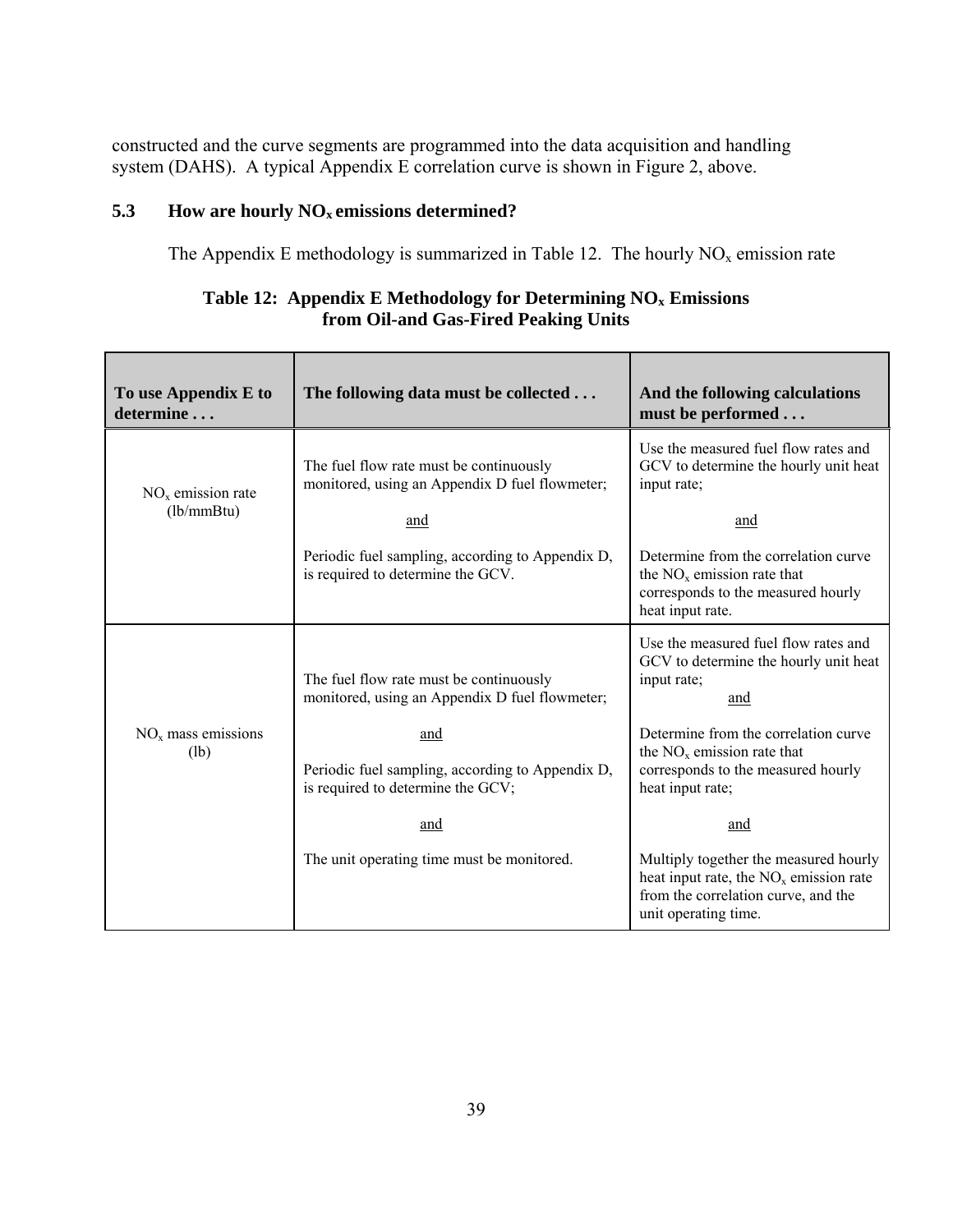is determined by measuring the hourly heat input rate.<sup>[28](#page-46-0)</sup> The DAHS then reads and records the corresponding  $\text{NO}_x$  value from the Appendix E correlation curve<sup>[29](#page-46-1)</sup>. To calculate the hourly  $\text{NO}_x$ mass emissions, the unit operating time<sup>[30](#page-46-2)</sup> must also be known.

If different fuels are co-fired in an Appendix E unit, there are two possible ways of determining the hourly  $NO<sub>x</sub>$  emission rate:

- Calculate the heat input rate for each type of fuel combusted during the hour, using the fuel flow rate and the GCV. Then, determine a  $NO<sub>x</sub>$  emission rate for each fuel from its correlation curve and use Equation E-2 in Appendix E to calculate a Btu-weighted hourly  $NO<sub>x</sub>$  emission rate for the unit; or
- $\bullet$  If a consistent fuel mixture is always combusted in the unit (i.e., if the composition of the mixture does not vary by more than  $\pm 10\%$ ), a single correlation curve for the mixture may be derived, rather than developing separate curves for the individual fuels. If a unit qualifies to use this option, the hourly heat input rate will be a composite value<sup>[31](#page-46-3)</sup>, derived from the individual fuel flow rates, the GCV values, the fuel usage times<sup>[32](#page-46-4)</sup>, and the unit operating time<sup>30</sup>.

### **5.4 What are the fuel sampling requirements of Appendix E ?**

Appendix E requires the owner or operator of an affected unit to use the fuel sampling and analysis procedures of Appendix D, to determine the GCV of each type of fuel combusted in the unit. Therefore, the GCV sampling options and analytical methods described in section 4.4 of this guide, apply to Appendix E units.

# **5.5 What are the on-going quality-assurance requirements of Appendix E ?**

The on-going quality-assurance requirements for Appendix E units are as follows:

<span id="page-46-0"></span> $28$  See Section 4.6 of this guide.

<span id="page-46-1"></span> $^{29}$  The NO<sub>x</sub> emission rate value is, of course, read automatically by the DAHS

<span id="page-46-2"></span><sup>&</sup>lt;sup>30</sup> The unit operating time is defined as the fraction of the hour in which the unit operates. For example, unit operating time  $= 1.00$  for a full hour of operation, 0.50 for a half-hour of operation, etc.

<span id="page-46-3"></span> $31$  The equations needed to determine the heat input rates for each fuel, the total unit heat input, and the unit level heat input rate are: Equations F-19 and F-20 in Appendix F of Part 75, Equation E-1 in Appendix E, and Equation F-21c in Appendix F.

<span id="page-46-4"></span> $32$  Fuel usage time is the fraction of an hour that a fuel is combusted (e.g., fuel usage time = 1.00 if the fuel is burned for the whole hour, 0.50 if it is burned for 30 minutes, etc.)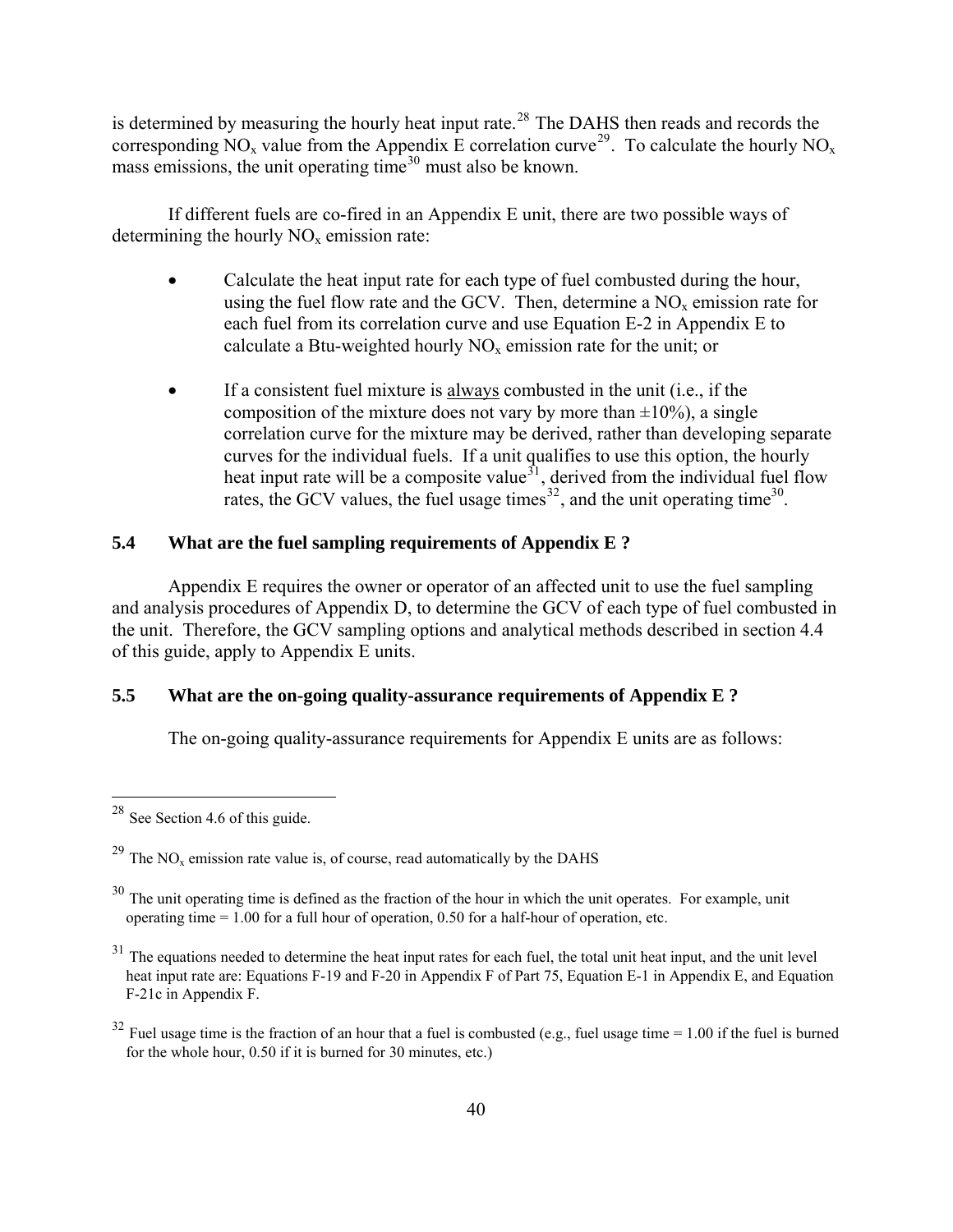• *Parameter Monitoring***.** Once the initial correlation curve has been developed, Appendix E requires hourly monitoring of the parameters that were monitored during the baseline emission testing (i.e., excess  $O_2$  for boilers and the four parameters associated with  $NO<sub>x</sub>$  formation for turbines and diesel or dual-fuel reciprocating engines).

If, for any boiler operating hour, the excess  $O_2$  data is missing or invalid, or if the excess  $O_2$  level is greater than  $2\% O_2$  higher than the value observed during the baseline emission testing at the same heat input rate, then substitute  $NO<sub>x</sub>$  emission rate data must be reported for that hour. Similarly, for turbines, diesel and dual fuel reciprocating engines, for any hour in which some or all of the required parametric data is missing, invalid or outside the acceptable ranges established during the baseline emission testing, missing data substitution must be used for  $NO<sub>x</sub>$  emission rate.

- *Periodic Re-testing.* Appendix E requires periodic re-testing of each affected unit once every 5 years (20 calendar quarters), to determine a new correlation curve. Unscheduled re-testing is also required if:
	- $\triangleright$  For boilers, the excess O<sub>2</sub> level at a particular heat input rate is more than  $2\%$  O<sub>2</sub> greater than the value observed during the baseline emission testing, for more than 16 consecutive unit operating hours; or
	- $\triangleright$  For combustion turbines and for diesel or dual-fuel reciprocating engines, some or all of the required parametric data is outside the acceptable ranges established during the baseline emission testing for more than 16 consecutive unit operating hours.
- *QA Plan*. The owner or operator of an Appendix E unit is required to develop and implement a quality-assurance (QA) plan for the unit. The contents of the plan are specified in section 1.3.6 of Part 75, Appendix B and section 4 of Appendix E.At a minimum, the QA plan must include:
	- $\triangleright$  The data and results from the initial and most recent NO<sub>x</sub> emission rate testing, including the parametric data;
	- $\triangleright$  A written record of the procedures used to perform the NO<sub>x</sub> emission rate testing;
	- $\triangleright$  The quality-assurance parameters that are monitored and the acceptable values and ranges of those parameters;
	- ¾ Records of the monitored parametric data for each unit operating hour; and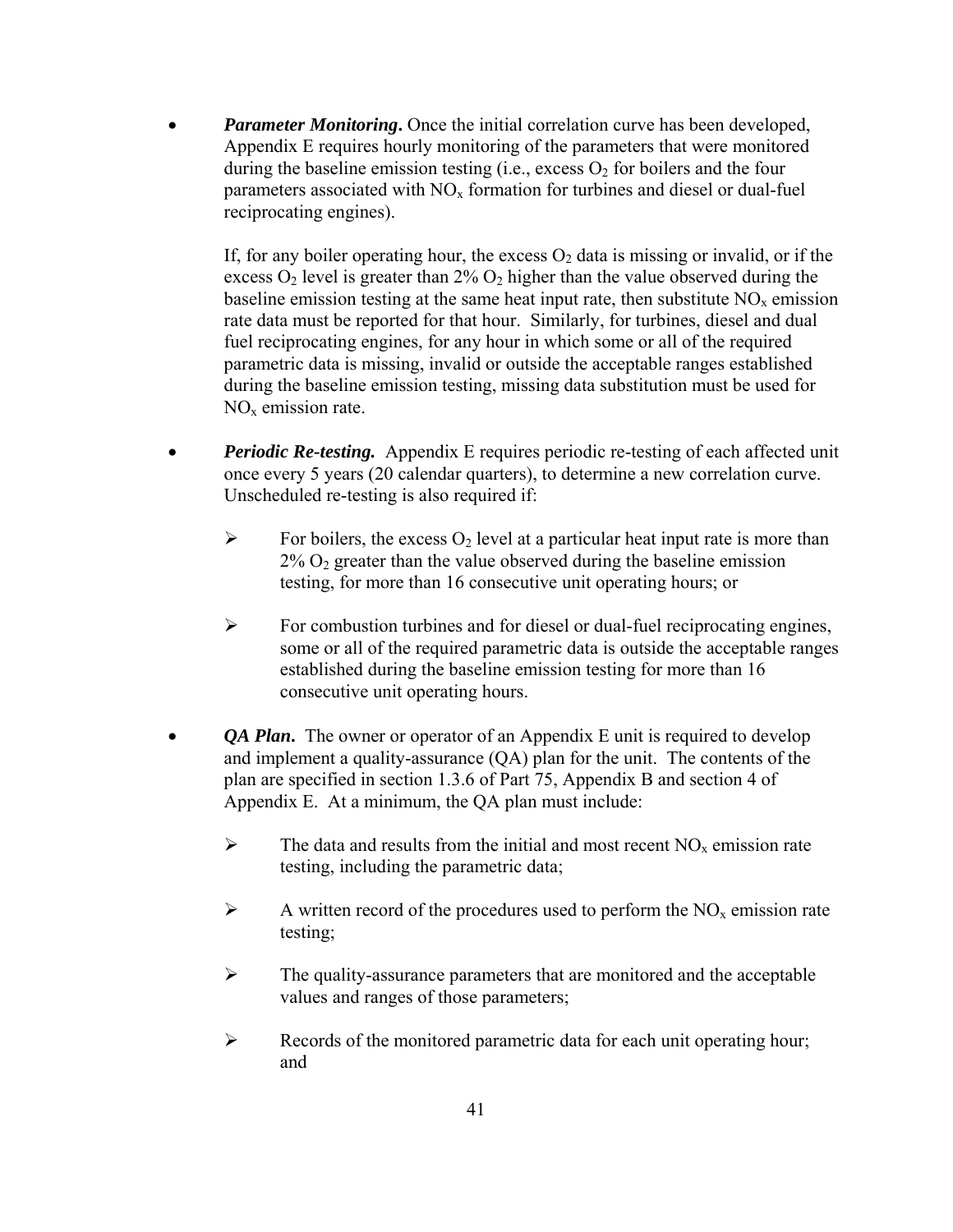$\triangleright$  Because Appendix E requires an Appendix D fuel flowmeter to be used to monitor the hourly unit heat input rate, the flowmeter must meet the ongoing QA requirements of Appendix D. Therefore, the the QA plan must also include the elements described in Section 4.8 of this guide.

#### **5.6 What are the missing data procedures for an Appendix E unit ?**

The owner or operator of an Appendix E unit is required to implement the missing data procedures of both Appendix D (for fuel flow rate and GCV) and Appendix E (for  $NO<sub>x</sub>$  emission rate). These procedures are discussed in detail in Section 9 of this guide.

#### **5.7 What happens if an Appendix E unit loses its peaking unit status ?**

If, at the end of any calendar year or ozone season, the capacity factor requirements in Table 11, above, have not been met for an Appendix E unit, its peaking unit status is lost at that point. When this happens, Part 75 requires a  $NO<sub>x</sub>$ -diluent monitoring system to be installed and certified by December 31 of the calendar year following the year in which the peaking status is lost. For example, if, at the end of 2008, the 3-year average annual capacity factor of an Appendix E unit for 2006, 2007 and 2008 is determined to be  $12.5\%$ , then a NO<sub>x</sub>-diluent CEMS must be installed and certified by December 31, 2009.<sup>[33](#page-48-0)</sup>

A unit which has previously qualified as a peaking unit but loses that status may qualify again as a peaking unit in a subsequent year or ozone season, but only if capacity factor data for a three year period following the loss of peaking status show that the unit once again meets the criteria in Table 11, above.

<span id="page-48-0"></span><sup>&</sup>lt;sup>33</sup> The Appendix E methodology should continue to be used until the CEMS has been certified or until the December 31<sup>st</sup> deadline, whichever occurs first. If the certification deadline is not met, the maximum potential  $NO<sub>x</sub>$  emission rate must be reported for each unit operating hour until the CEMS is certified.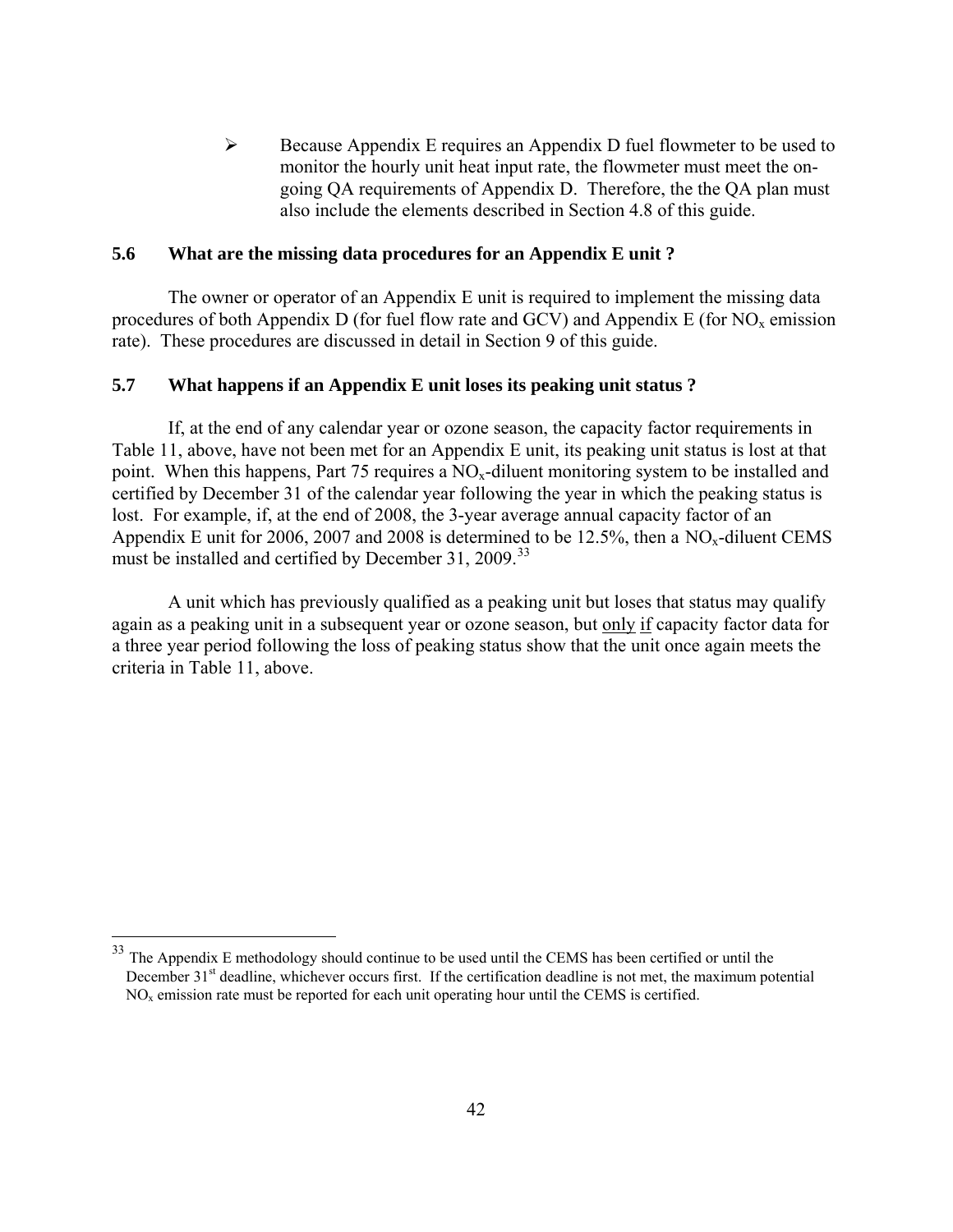# **6.0 LOW MASS EMISSIONS METHODOLOGY**

### **6.1 Description of the Methodology**

Part 75 provides an alternative monitoring methodology (§75.19) that may be used instead of CEMS, for gas-fired and oil-fired units that have very low mass emissions. This low mass emissions, or "LME" methodology does not require actual continuous monitoring of emissions or unit heat input. Rather, hourly  $SO_2$ ,  $NO<sub>x</sub>$ and  $CO<sub>2</sub>$  emissions are estimated using fuel-specific default emission rates ("emission factors"), and hourly heat input is either estimated from records of fuel usage, or it is reported as the maximum rated heat input for each unit operating hour. Once the LME methodology has been selected, it must be used for all program parameters. "Mixing-andmatching" LME with other Part 75 methodologies is not allowed. Therefore, the LME methodology must be used

The low mass emissions (LME) methodology in §75.19 provides an alternative to CEMS for determining  $SO_2$ , NO<sub>x</sub>, and  $CO_2$ emissions and unit heat input. To qualify to use the LME methodology, a unit must be gasfired or oil-fired, and its  $SO<sub>2</sub>$ and/or  $NO<sub>x</sub>$  mass emissions must not exceed certain annual and/or ozone season limits.

for  $SO_2$ ,  $NO_x$ ,  $CO_2$  and heat input if the unit is in the Acid Rain Program, for  $SO_2$  and heat input if the unit is in the CAIR  $SO_2$  Program, and for  $NO_x$  and heat input if the unit is in the CAIR  $NO<sub>x</sub> Program(s)$ .

#### **6.2 What is a low mass emissions (LME) unit ?**

Low mass emission units are defined in Table 13.

#### **Table 13. Low Mass Emissions Units**

**A combustion unit may qualify as a low mass emissions, or "LME" unit if it meets the definition**  of a gas-fired or oil-fired unit in  $\S72.2$ , and if its  $SO_2$  and/or  $NO_x$  mass emissions meet the **following limits: . . . .**

| For Acid Rain and CAIR SO <sub>2</sub> Program units: | For CAIR $NOx Program units$ :                                               |
|-------------------------------------------------------|------------------------------------------------------------------------------|
| $\leq$ 25 tons of SO <sub>2</sub> per year            | $\leq$ 50 tons of NO <sub>x</sub> per ozone season <sup>a</sup><br>$\bullet$ |
| and                                                   | and                                                                          |
| $\leq 100$ tons of NO <sub>x</sub> per year<br>٠      | $\leq 100$ tons of NO <sub>x</sub> per year <sup>b</sup><br>$\bullet$        |
|                                                       |                                                                              |

<sup>a</sup> This limit does not apply to CAIR  $NO_x$  units in GA, TX, and MN.

<sup>b</sup> This limit does not apply to non-EGUs in CAIR, or to CAIR NO<sub>x</sub> units in MA, CT, and AR.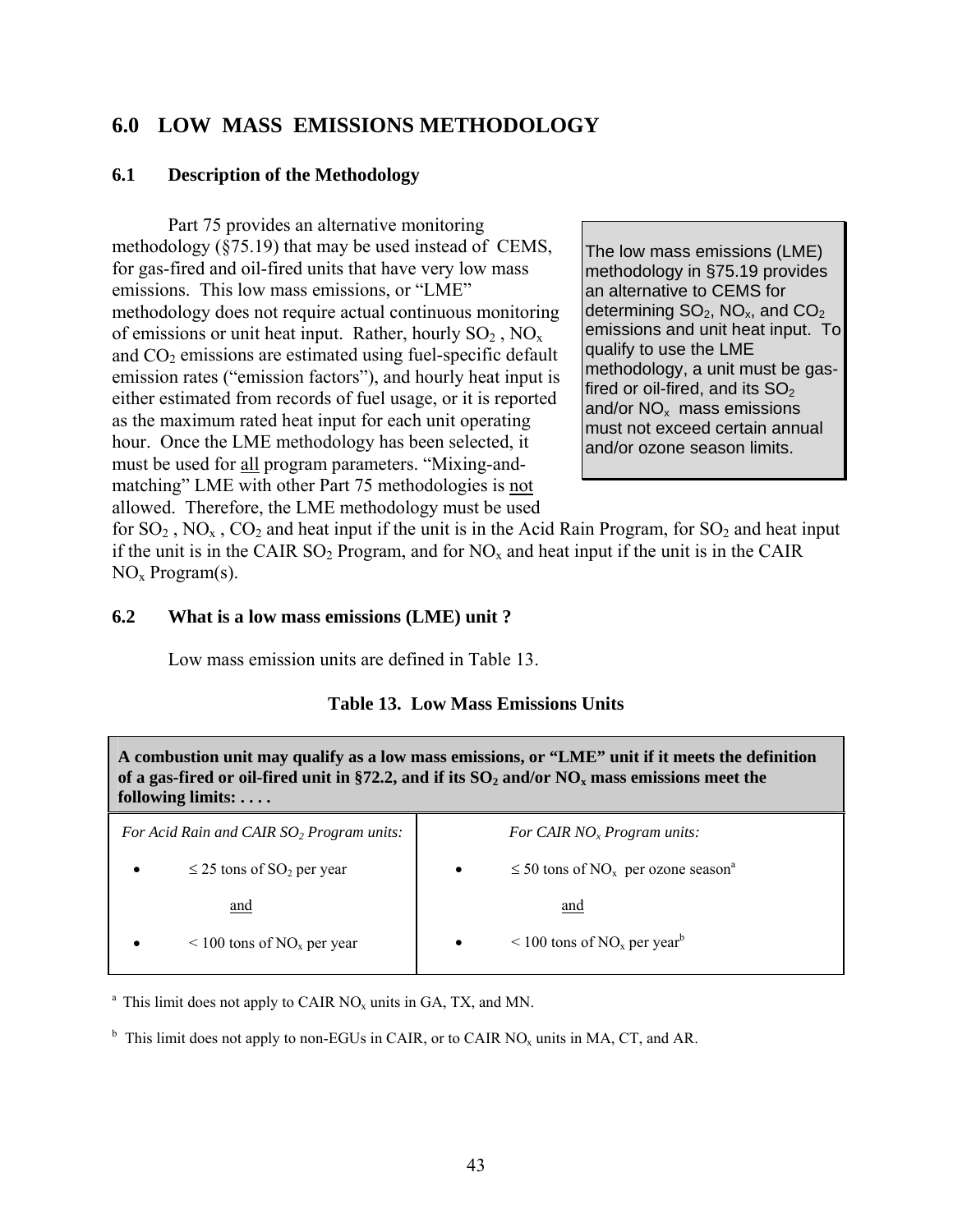### **6.3 How does a unit qualify for LME status ?**

To use the LME methodology for a particular gas-fired or oil-fired unit, a certification application must be submitted to EPA and to the appropriate State or local agency, at least 45 days prior to the date on which the methodology will first be used. The essential elements of the certification application, which has both electronic and hard copy portions<sup>[34](#page-50-0)</sup>, are as follows:

- The application must include a complete monitoring plan for the unit.
- For sources that report emissions data on a year-round basis, the application must demonstrate that in each of the three calendar years immediately preceding the year of the application, the  $SO_2$  and/or  $NO_x$  mass emissions from the unit did not exceed the annual threshold limits shown in Table 13 above. And if the unit is in the CAIR ozone season program, it must be demonstrated that in each of the previous three ozone seasons, the  $NO<sub>x</sub>$  mass emissions did not exceed 50 tons.

To make the required demonstration(s):

- ¾ Emissions data from historical Part 75 electronic data reports (EDRs) must be used, where these reports are available; or
- ¾ In the absence of historical EDRs, reliable estimates of the unit's emissions for the previous 3 years (or ozone seasons) must be provided. These estimates may be based on records of unit operation, fuel usage, representative emission test data, CEM data, fuel sampling data, etc. Conservative default values may also be used in the calculations (e.g., the "generic" emission rates from Tables LM-1 through LM-3 in §75.19, the unit's maximum rated heat input, etc.)<sup>[35](#page-50-1)</sup>; or
- $\triangleright$  For units with less than 3 years (or ozone seasons) of operating history, projected emissions estimates for one or more years may be used, to make up the difference. Projections may also be used if emission controls have been recently installed and the emissions data for one or more of the past 3 years or ozone seasons is not representative of present emission levels.

<span id="page-50-0"></span><sup>&</sup>lt;sup>34</sup> The electronic portion is sent to the EPA Clean Air Markets Division. The hard copy portion goes to the State and to the EPA Regional Office.

<span id="page-50-1"></span> $35$  If emission testing will be performed to determine a default NO<sub>x</sub> emission rate, but at the time of the application, the testing has not yet been completed, and if the generic default  $NO<sub>x</sub>$  emission rate from Table LM-2 is inappropriately high for the unit, then, for the purposes of initial LME qualification, a more reasonable (but still conservatively high) default emission rate may be used in the calculations. For example, if the unit is not equipped with SCR or SNCR, a default  $NO<sub>x</sub>$  emission rate based on the permit limit may be used, or, for units with SCR or SNCR, a default  $NO<sub>x</sub>$  emission rate of 0.15 lb/mmBtu may be used. However, note that these emission estimates may not be used for Part 75 reporting purposes. Rather, the generic NO<sub>y</sub> emission rates from Table LM-2 in  $\S$ 75.19 or the maximum potential emission rate (MER) must be reported until NO<sub>x</sub> emission testing has been completed.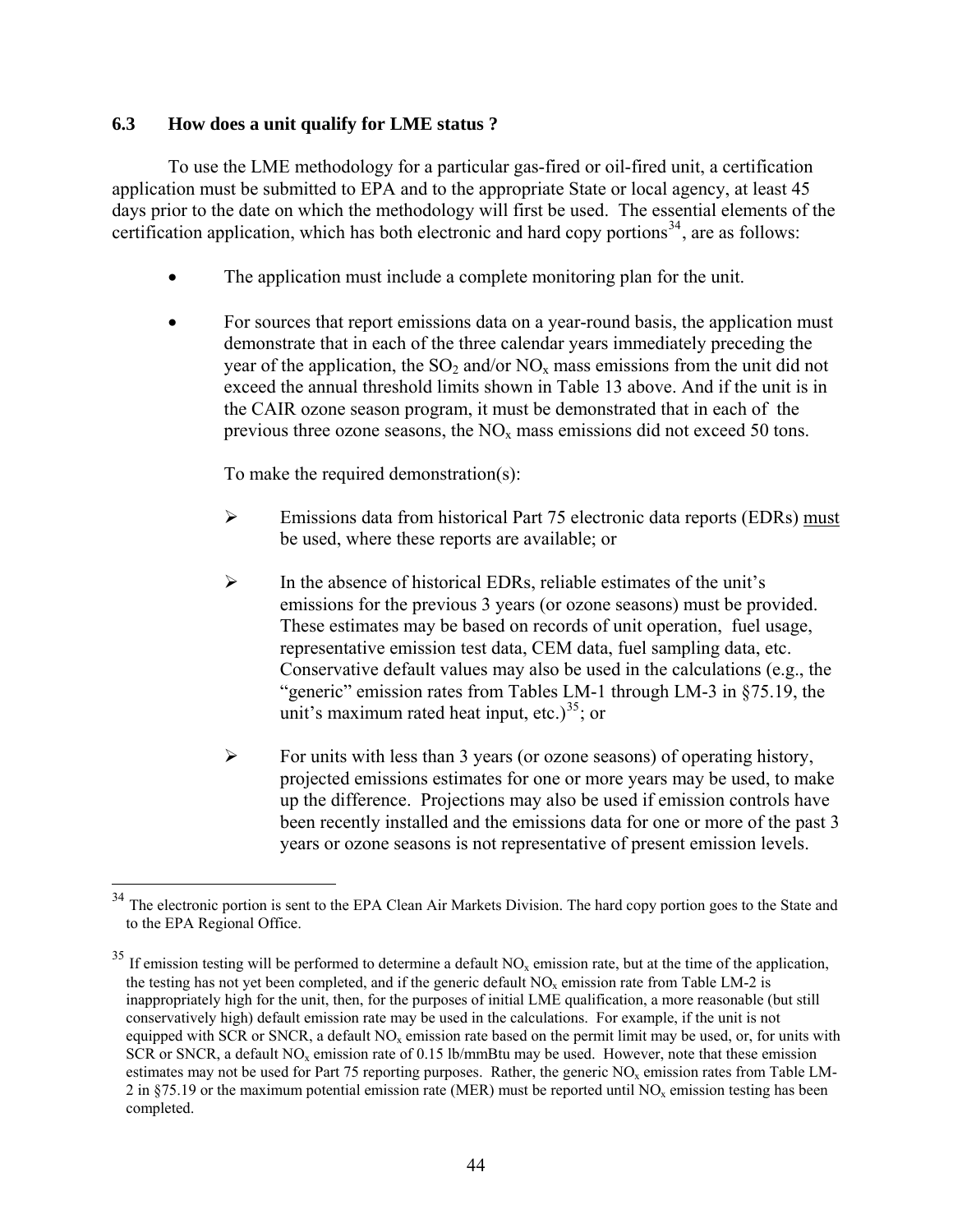All projections should be based on the anticipated manner of unit operation, the type(s) of fuel(s) that will be burned, and the expected emission rates; or

- $\triangleright$  If a unit cannot qualify for LME status based on its historical emissions and is not eligible to use projected emissions estimates, it is still possible to use the LME methodology if an enforceable permit restriction is accepted, limiting the number of unit operating hours per year (or ozone season), so that the LME emission thresholds will not be exceeded.
- The certification application must also specify the projected date on which the LME methodology will first be used. Note that this projected date may not be arbitrarily selected, because §75.19 requires the LME methodology to be used for all unit operating hours in a calendar year or ozone season. Therefore, the only acceptable start dates for using the LME methodology are these:
	- $\triangleright$  For an existing unit that reports emissions data on a year-round basis, the first unit operating hour in a calendar year.
	- ¾ For an existing unit that reports on an ozone season-only basis, the first unit operating hour in an ozone season.
	- $\triangleright$  For new Acid Rain Program units, and for new units in the CAIR SO<sub>2</sub> and NOx Trading Programs, at the hour of commencement of commercial operation (as defined in §72.2).
- Finally, the certification application must describe the calculation methodology that will be used to ensure that the unit maintains its LME status. That is:
	- $\triangleright$  For each emissions parameter (i.e., SO<sub>2</sub>, CO<sub>2</sub>, or NO<sub>x</sub>), the application must indicate whether the generic default emission rates in Tables LM-1 through LM-3 will be used in the calculations, or whether site-specific default values, determined by emission testing or other acceptable means, will be used; and
	- $\triangleright$  For heat input, the application must indicate whether the maximum rated unit heat input will be reported for every operating hour or whether the long-term fuel flow methodology, based on records of fuel usage, will be used.

These calculation methods are discussed in greater detail in Section 6.4, below.

Once a complete certification application has been received by EPA and the State, the LME methodology is assigned a provisionally certified status, pending the results of Agency review. The regulatory agencies have a period of 120 days from the receipt of a complete application to review the application and to issue a notice of approval or disapproval to the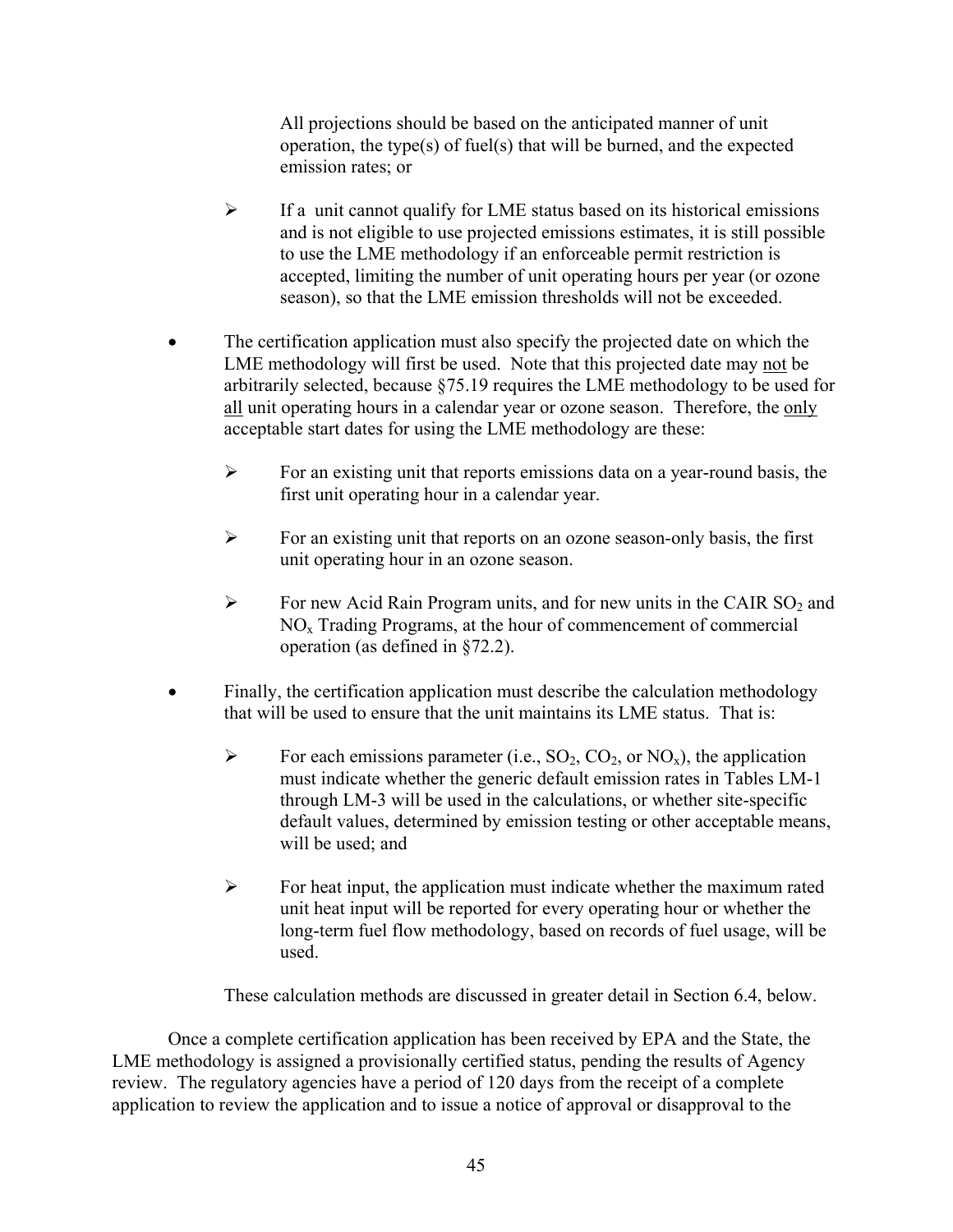source. If no such notice is provided by day 120, then the methodology is considered to be "certified by default". However, note that the LME methodology may not be used prior to the start date indicated in the certification application, even if a notice of approval is issued or if the methodology is certified by default prior to that date.

# **6.4 How are emissions and heat input calculated for an LME unit ?**

To calculate the hourly  $SO_2$ ,  $NO_x$ , and  $CO_2$  mass emissions in lb (or tons), default emission rates, expressed in units of lb/mmBtu (or ton/mmBtu)<sup>[36](#page-52-0)</sup>, are used together with an estimate of the unit heat input (mmBtu).

### **6.4.1** *Generic vs. Site-Specific Default Emission Rates*

For the combustion of natural gas, the generic default emission rates in Table LM-1 must be used to estimate  $SO_2$  emissions. For fuel oil combustion, the generic default  $SO_2$  emission rates in Table LM-1 must also be used, unless a Federally-enforceable permit limit on the sulfur content of the oil is in place. In that case, you may multiply the maximum weight percentage of sulfur allowed by the permit (e.g.,  $0.20\%$  S) by a factor of 1.01 to convert it to a lb/mmBtu SO<sub>2</sub> emission rate, and then use that emission rate for reporting purposes. For  $NO<sub>x</sub>$ , use of the generic default emission rates in Table LM-2 is optional. In lieu of using these generic values, emission testing may be performed to determine site-specific  $NO<sub>x</sub>$  emission rates. For  $CO<sub>2</sub>$ , the generic default emission rates in Table LM-3 must be used for both natural gas and fuel oil combustion.

If the unit combusts a gaseous fuel other than natural gas, site-specific default emission rates must be determined in the following way for all program parameters, since there are no generic values in §75.19 for such fuels:

- For  $SO_2$ , the sulfur content of the fuel is quantified by performing the 720-hour demonstration described in Part 75, Appendix D, section 2.3.6, to determine whether the unit is eligible to use a default  $SO<sub>2</sub>$  emission rate for reporting purposes. If the unit is not eligible, then the LME methodology may not be used. But if the unit is eligible, the appropriate value of the fuel's total sulfur content (from the demonstration) is substituted into Equation D-1h in Appendix D, to determine the default  $SO_2$  emission rate in units of lb/mmBtu.
- For  $NO<sub>x</sub>$ , fuel-and unit-specific emission testing is performed to determine the default emission rate(s), in units of lb/mmBtu.
- For  $CO<sub>2</sub>$ , fuel sampling and analysis is performed to determine a carbon-based F-factor for the gas. Then, Equation G-4 in Appendix G of Part 75 is solved for the ratio of ( $W_{CO2}/H$ ), to obtain the  $CO<sub>2</sub>$  emission factor in units of tons/mmBtu.

<span id="page-52-0"></span><sup>&</sup>lt;sup>36</sup> The emission rates are in lb/mmBtu for  $SO_2$  and  $NO_x$ , and in ton/mmBtu for  $CO_2$ .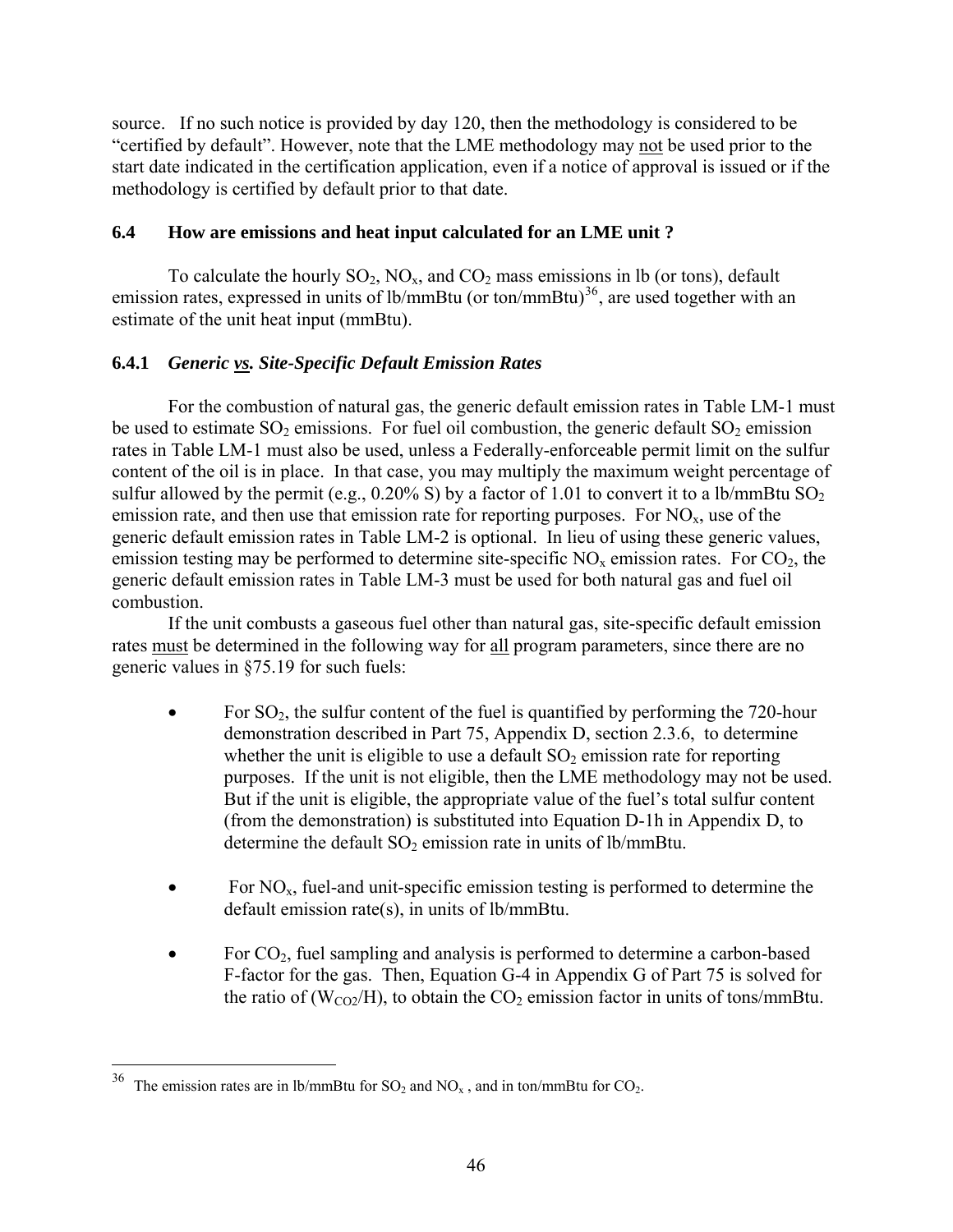### **6.4.2** *Heat Input Methodologies*

To determine the hourly heat input for an LME unit, there are two options:

- The maximum rated unit heat input may be reported for each unit operating hour; or
- Long-term fuel flow may be used. The long-term fuel flow methodology requires a reliable estimate of the amount of each type of fuel combusted in the unit during each quarter<sup>[37](#page-53-0)</sup>. Data from certified Appendix D fuel flowmeters or gas billing records may be used to make these estimates. Alternatively, for fuel oil, one of several acceptable API "tank drop" measurement methods may be used. The total unit heat input for the quarter is calculated from the estimated quarterly fuel usage and the fuel  $GCV^{38}$  $GCV^{38}$  $GCV^{38}$ . The total heat input is then apportioned to the individual unit operating hours, on the basis of unit load.

### **6.4.3** *Basic Equations*

 $\overline{a}$ 

To determine the hourly  $SO_2$ ,  $NO_x$ , and  $CO_2$  mass emissions, an equation that has the following basic structure is used:

> *Mass emissions* = *Default emission rate x Hourly heat input (lb or tons) (lb or tons/mmBtu) (mmBtu)*

In the general equation above, the term "hourly heat input" either represents the product of the maximum rated hourly unit heat input (mmBtu/hr) and the unit operating time<sup>[39](#page-53-2)</sup> (hr), or is an apportioned value from the long-term fuel flow methodology.

The heat input apportionment equations for long-term fuel flow have the general form:

*Hourly heat input*  = *Total quarterly heat input*  $x$  <u>*\_\_\_ Hourly unit load*</u> (*mmBtu) (mmBtu) Sum of all quarterly loads*

In this general equation, the unit loads are expressed on a consistent basis, either in megawatts or thousands of pounds (klb) of steam per hour.

The quarterly  $SO_2$ ,  $NO_x$ , and  $CO_2$  mass emissions are calculated by summing the hourly

<span id="page-53-0"></span> $37$  For ozone season-only reporters, the  $2<sup>nd</sup>$  quarter includes only the months of May and June.

<span id="page-53-1"></span><sup>&</sup>lt;sup>38</sup> For oil and natural gas, either use Appendix D fuel sampling procedures to determine the GCV or use default GCV values from Table LM-5. For other gaseous fuels, the GCV must be measured at the frequency prescribed by Appendix D.

<span id="page-53-2"></span> $39$  Unit operating time is the fraction of the hour that the unit combusts fuel, i.e., 1.00 if the unit opeartes for the whole hour, 0.50 if it operates only for half of the hour, etc. When using the LME methodology, an operating time of 1.00 may be used for partial unit operating hours.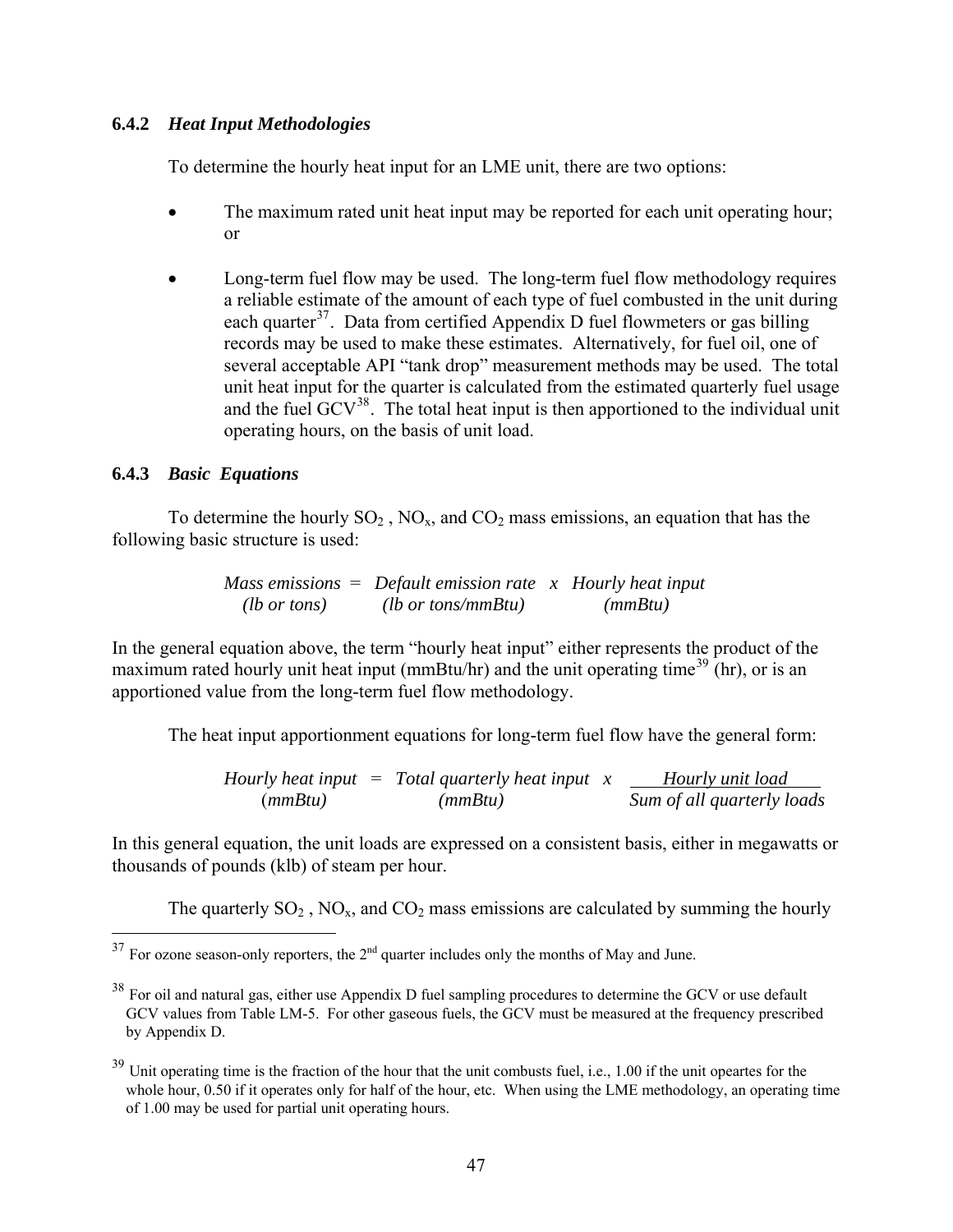mass emissions and converting this sum to tons as necessary (i.e., for  $SO_2$  and  $NO_x$ ). The cumulative annual (or ozone season) tons of  $SO_2$ ,  $NO_x$ , and  $CO_2$  are calculated by summing the appropriate quarterly values. The cumulative  $SO_2$  and/or  $NO_x$  values are then compared against the LME emission threshold values in Table 13, above, to determine whether the unit has retained its LME status.

# **6.5** How are site-specific default  $NO_x$  emission rates determined for an LME unit ?

There are three basic sources of information that may be used to determine the sitespecific  $NO<sub>x</sub>$  emission rate(s) for a LME unit. These are:

- Emission testing;
- Historical CEMS data; and
- Previous Appendix E test results

# **6.5.1** *Emission Testing*

 $\overline{a}$ 

As explained in Section 6.4, above, emission testing may (and for gaseous fuels other than natural gas, must) be performed to establish fuel- and unit-specific default  $NO<sub>x</sub>$  emission rates for a LME unit. Testing at four load levels is required (with some exceptions---see below), with three runs at each load. The basic procedures described in Part 75, Appendix E, section 2.1 are used for the testing, except that unit heat input is not measured during the test runs. To continue using site-specific  $NO<sub>x</sub>$  emission rates, re-testing is required once every five years (20) calendar quarters).

EPA Reference Methods 7E and 3A are used for the  $NO<sub>x</sub>$  emission rate testing.<sup>[40](#page-54-0)</sup> For units equipped with add-on  $NO<sub>x</sub>$  emission controls (e.g., water injection, SCR, etc.) and for combustion turbines that use lean premix (dry low-NO<sub>x</sub>) technology to reduce  $NO<sub>x</sub>$  emissions, appropriate parameters must be monitored and recorded during the test period, to document that the emission controls are working properly. From these data, acceptable values and/or ranges for each parameter are established and kept in a quality-assurance plan for the unit.

For a group of "identical" LME units, a subset of the units may be tested, rather than testing each unit individually. To be considered identical, all of the units in the group must:

- Be of the same size (maximum rated hourly heat input), manufacturer and model;
- Have the same history of modifications (e.g., control device installations, frequency of major maintenance outages, etc.); and
- Have outlet temperatures within  $\pm 50^\circ$  F of the average outlet temperature for the group.

If the group of LME units qualifies as identical, Table LM-4 in §75.19 is used to determine how many units need to be tested (e.g., if there are 3 to 6 units in the group, at least 2 units must be

<span id="page-54-0"></span><sup>40</sup> These reference methods are found in Appendices A-2 and A-4 of 40 CFR Part 60.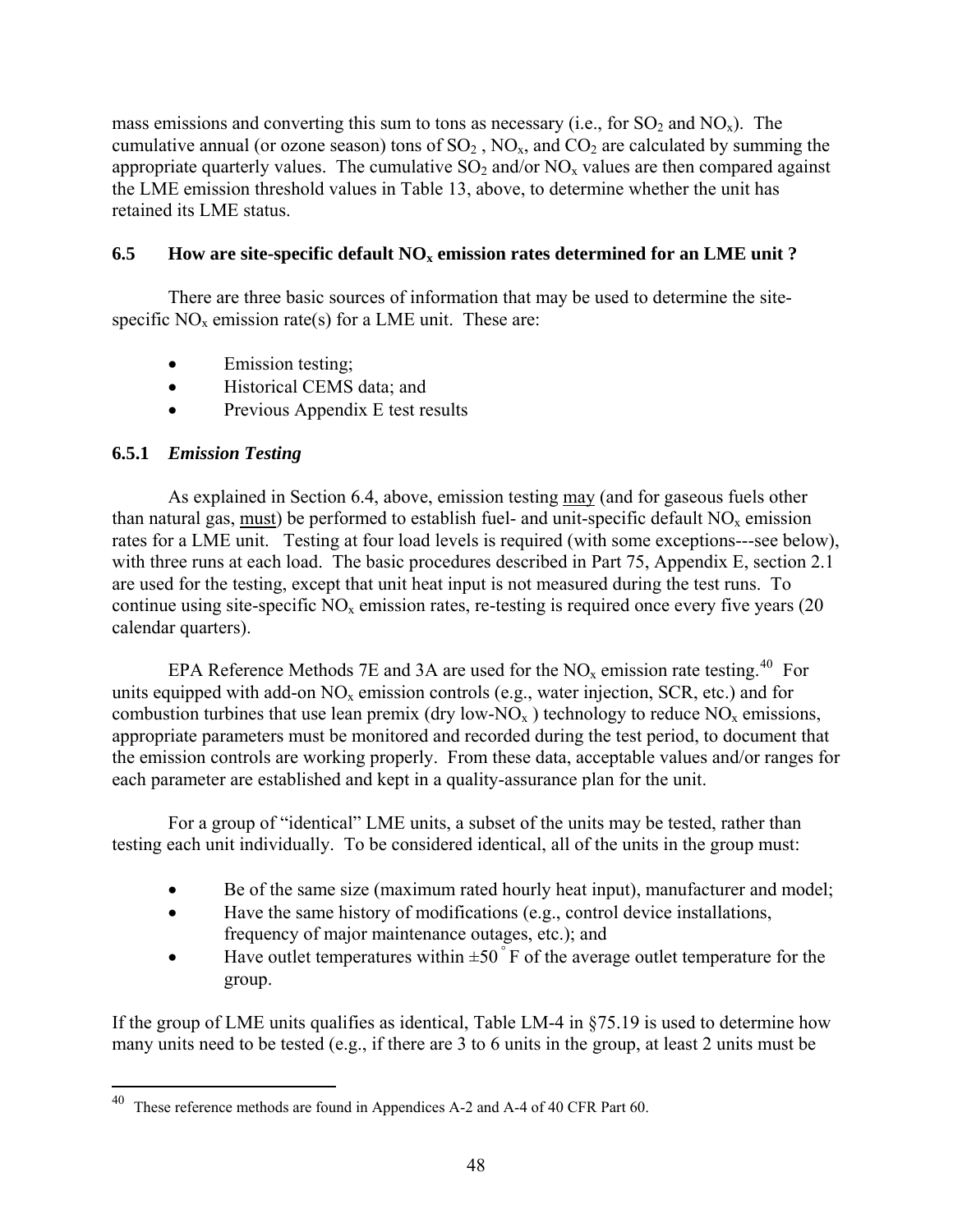tested).

In the following instances, the initial  $NO<sub>x</sub>$  emission rate testing (or periodic retesting) for LME units may be done at fewer than four loads:

- Testing may be done in only one of the four load bands if the unit if the unit has operated within that load band for at least 85% of the operating hours in the past 3 years (or the past 3 ozone seasons<sup>[41](#page-55-0)</sup>);
- Testing may be conducted in two (or three) of the four load bands if at least 85% of the operating hours in the past 3 years (or ozone seasons<sup>41</sup>) have been in those two (or three) load bands;
- Testing may be done at a single load between 75 and 100% of maximum load, if the average capacity factor<sup>[42](#page-55-1)</sup> of the unit was 2.5% or less in the three years (or ozone seasons $^{41}$ ) prior to the year of the test, and the capacity factor did not exceed 4.0% in any of those three years (or ozone seasons);
- For older-style combustion turbines that operate only at two settings, i.e., at baseload (or at a set-point temperature) and at a higher peak load level (or at a higher internal operating temperature), testing may be done only at base-load, provided that a suitable upward adjustment is made to the base-load  $NO<sub>x</sub>$  emission rate when the unit operates at peak load<sup>[43](#page-55-2)</sup>;
- If the initial testing was performed at multiple load levels, the subsequent retests may be done at single load, i.e., at the load level where the highest  $NO<sub>x</sub>$  emission rate was obtained in the initial test.

# **6.5.2** *Historical CEMS Data*

 $\overline{a}$ 

If a unit has at least three years (or ozone seasons) of quality-assured historical  $NO<sub>x</sub>$ emission rate data from a  $NO<sub>x</sub>$ -diluent CEMS, the CEMS data may be used to determine fueland unit-specific default NO<sub>x</sub> emission rates. In order to do this, at least 168 hours of qualityassured data are required for each fuel type, representing the full range of normal unit operating conditions.

<span id="page-55-0"></span><sup>41</sup> If the unit reports emissions data only for the ozone season months (May through September).

<span id="page-55-1"></span><sup>&</sup>lt;sup>42</sup> Annual capacity factor is calculated according to the definition in 40 CFR 72.2, for year-round reporters. For ozone season-only reporters, the definition is modified, as described in  $875.74(c)(11)$ .

<span id="page-55-2"></span><sup>43</sup> This adjustment is described below, in Section 6.6.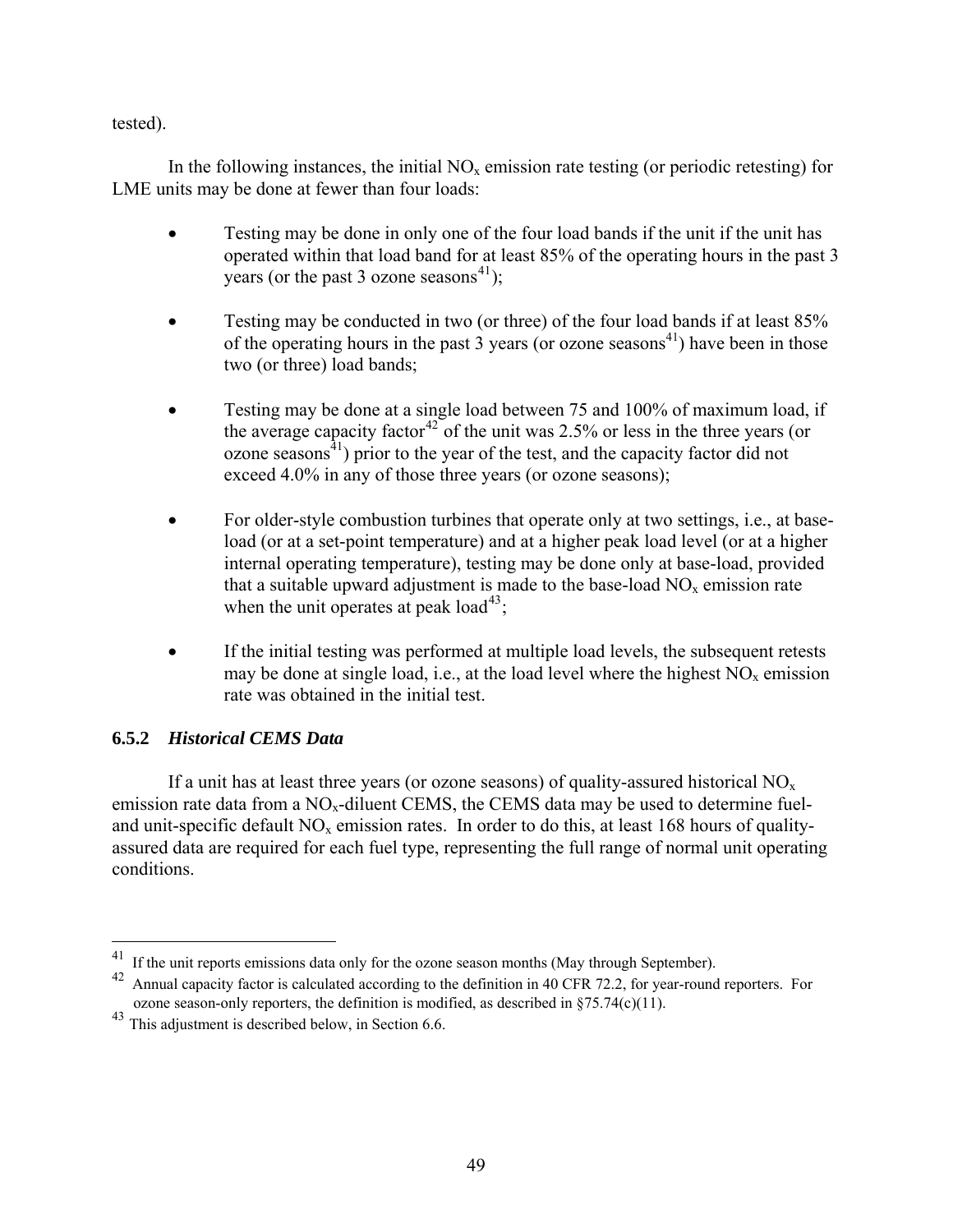# **6.5.3** *Appendix E Test Results*

For a peaking unit switching from the Appendix E methodology (see Section 5 of this guide) to LME, the results of a previous four-load Appendix  $E NO_x$  emission test may be used to determine the site-specific default  $NO<sub>x</sub>$  emission rates, provided that the test results are less than 5 years old.

### **6.6 Which site-specific default NOx emission rates are used for reporting ?**

Once the necessary emission test data or CEMS data for each type of fuel combusted in the unit have been obtained, as described in Section 6.1.4, above, the site-specific default  $NO<sub>x</sub>$ emission rate(s) that will be used for Part 75 reporting are determined as follows:

### **6.6.1** *If the NOx emission rate is based on emission test results***:**

- Report the highest  $NO<sub>x</sub>$  emission rate obtained at any tested load level (average of three runs), except for units that use SCR or  $SNCR<sup>44</sup>$  $SNCR<sup>44</sup>$  $SNCR<sup>44</sup>$ , and as otherwise noted below.
- If the unit is an uncontrolled diffusion flame turbine, report the highest 3-run average  $NO<sub>x</sub>$ emission rate obtained at any tested load, corrected to the average annual ambient conditions of temperature, pressure and relative humidity at the test site, using Equation LM-1a in §75.19.
- For units equipped with SCR or SNCR:
	- $\triangleright$  If the testing was done downstream of the SCR or SNCR, while these emission controls were *in operation*, report the higher of:
		- The highest 3-run average  $NO<sub>x</sub>$  emission rate obtained at any tested load level; or
		- $\blacksquare$  0.15 lb/mmBtu

- $\triangleright$  If the testing was performed upstream of the SNCR or SNCR (or with the these controls *out-of-service*), and if the unit also uses water or steam injection or dry low-NO<sub>x</sub> (DLN) technology to reduce  $NO<sub>x</sub>$  emissions, and if the water injection, steam injection, or DLN technology was *in-service* during the testing, report the highest 3-run average emission rate at any tested load level as the default  $NO<sub>x</sub>$ emission rate.
- For an older-style turbine that operates only at base load and peak load settings (or at two

<span id="page-56-0"></span>SCR and SNCR stand for selective catalytic reduction and selective non-catalytic reduction, respectively, which are post-combustion  $NO<sub>x</sub>$  emission control technologies.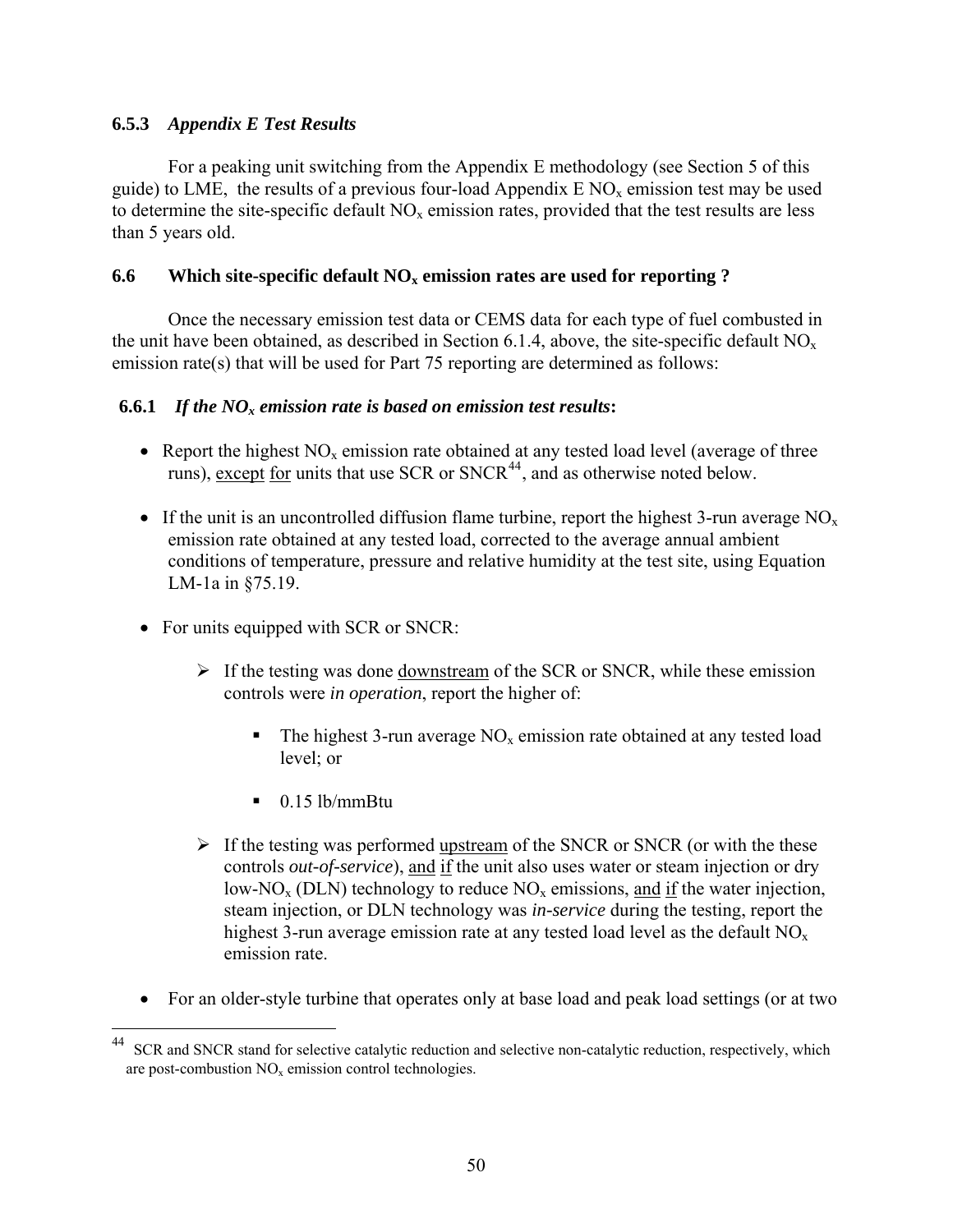distinct set-point temperatures), report the 3-run average  $NO<sub>x</sub>$  emission rate from the base load testing when the unit operates at base load, and report the 3-run average from the peak load testing when the unit operates at peak load. If testing was done only at base load, use a  $NO<sub>x</sub>$  emission rate of 1.15 times the base load emission rate during peak load operation.

- For units that use add-on (post-combustion)  $NO<sub>x</sub>$  controls of any kind and for units that use dry low-NO<sub>x</sub> technology, report the appropriate generic default  $NO<sub>x</sub>$  emission rate from Table LM-2 (§75.19) instead of the site-specific  $NO<sub>x</sub>$  emission rate, for any unit operating hour in which the required parametric data (e.g., the water-to-fuel ratio) is unavailable or fails to document that the emission controls are working properly.
- For a group of identical LME units, follow the same basic rules as for single units, except that when it is appropriate to use the highest 3-run average  $NO<sub>x</sub>$  emission rate, apply the highest 3-run average obtained at any tested load, for any tested unit, to all of the units in the group.

# **6.6.2** *If the NOx emission rate is based on historical CEMS data***:**

• Use the 95<sup>th</sup> percentile value from each fuel-specific data set as the default  $NO_x$  emission rate, with one exception—for units equipped with SCR or SNCR, if the  $95<sup>th</sup>$  percentile value is less than 0.15 lb/mmBtu, use 0.15 lb/mmBtu as the default  $NO<sub>x</sub>$  emission rate.

# **6.7 What are the recordkeeping and reporting requirements for LME units ?**

For a LME unit, the following essential records must be kept for three years, either on-site or (for unmanned facilities) at a central location:

- Records indicating which hours the unit operated and, for each of these hours, the unit operating time<sup>39</sup>;
- The type(s) of fuel(s) combusted during each operating hour;
- The unit load during each operating hour (megawatts or klb/hr of steam), if longterm fuel flow is used to quantify heat input;
- Calculated hourly  $SO_2$ ,  $NO_x$  and  $CO_2$  mass emissions (as applicable);
- The methods used to determine the hourly heat input values and the hourly NO<sub>x</sub> emission rates;
- If the long-term fuel flow method is used, the quantity of each type of fuel combusted in each quarter, the GCV of each type of fuel, and the total quarterly heat input; and
- For units with add-on  $NO_x$  emission controls or that use dry low- $NO_x$  technology, records of the parametric data to verify proper operation of the emission controls (i.e., to justify using the site-specific  $NO_x$  emission rates).

All of the above information, except for the parametric data, must be reported quarterly to EPA in a standardized electronic reporting format. However, note that a data acquisition and handling system (DAHS) is not necessarily required to generate the quarterly EDR reports for an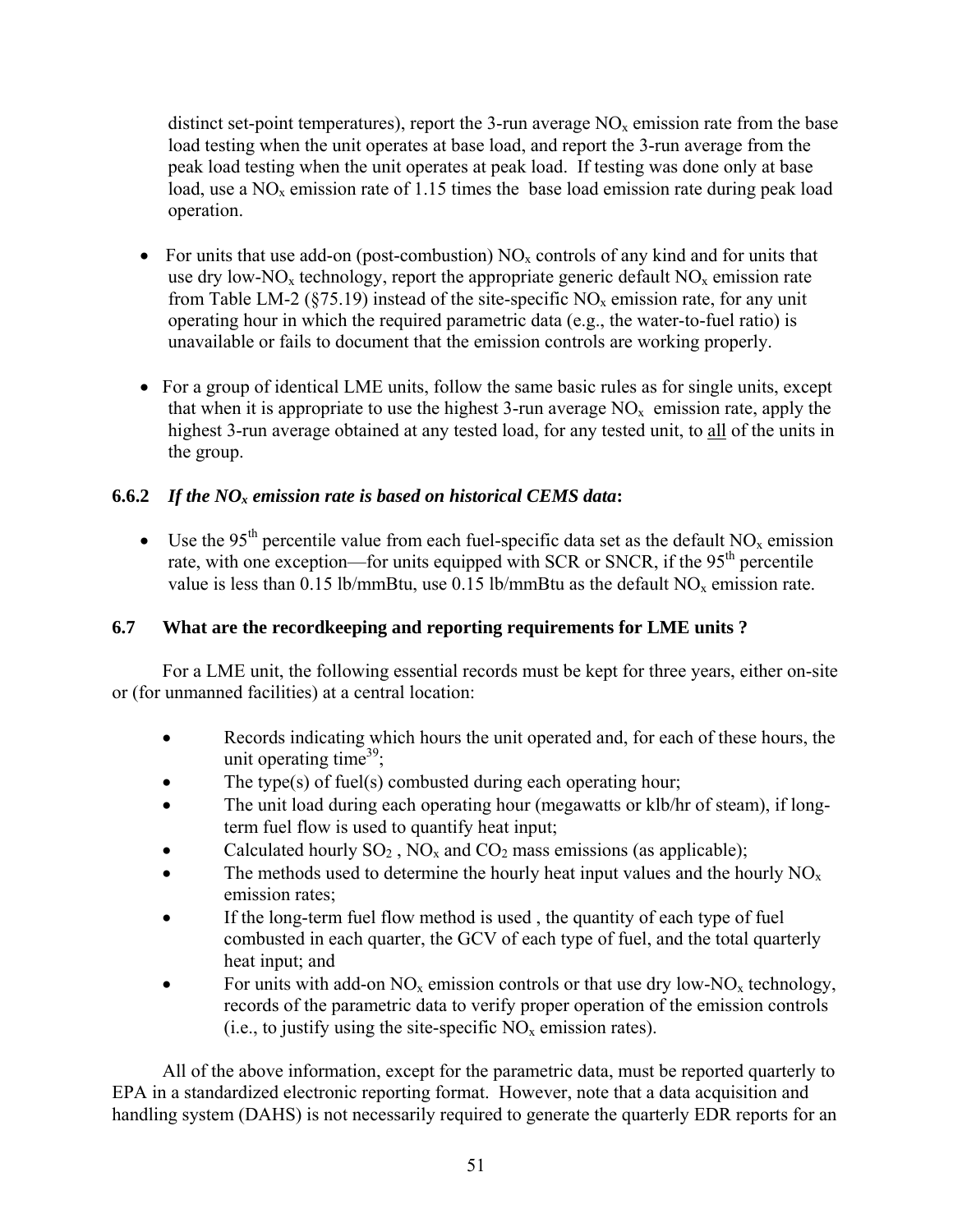LME unit. EPA's Clean Air Markets Division has developed a special LME module within its Emissions Collection and Monitoring Plan System (ECMPS) software, which is capable of generating quarterly reports for LME units<sup>[45](#page-58-0)</sup>.

# **6.8 What are the on-going QA/QC requirements for LME units ?**

On-going quality-assurance is required for LME units only if the long-term fuel flow option is used for heat input and/or if site-specific emission rates are used to report emissions data. The quality control and quality-assurance (QA/QC) provisions that must be implemented are as follows:

- To continue using site-specific  $NO<sub>x</sub>$  emission rates for reporting, these emission rates must be re-determined once every five years (20 calendar quarters). This includes emission rates that were initially based on historical Appendix E tests or historical CEMS data. If the initial emission rate was based on a historical Appendix E test, the first re-test is due no later than 20 calendar quarters after the quarter of the Appendix E test. For  $NO<sub>x</sub>$  emission rates derived from historical CEMS data, the emission rate must be re-determined no later than 20 calendar quarters after the end of the latest of the 3 (or more) calendar years of data that were used for the initial determination.
- If a default  $SO_2$  emission rate is derived from a permit limit on the sulfur content of fuel oil, periodic fuel sampling and analysis with associated record keeping is required, using one of the options in section 2.2 of Appendix D, to demonstrate compliance with the permit limit.
- For gaseous fuels other than natural gas, annual sampling of the fuel's total sulfur content is required. The default  $SO_2$  emission rate currently in use must be updated if the results of the annual sulfur sampling give an  $SO<sub>2</sub>$  emission rate that exceeds the current value.
- If site-specific  $NO<sub>x</sub>$  emission rates are used for reporting purposes, records must be kept of all emission tests and/or data analyses used to determine the emission rates. These records are kept until the emission rates are re-determined;
- If the unit is equipped with add-on  $NO_x$  emission controls or dry low- $NO_x$ technology, and if site-specific  $NO<sub>x</sub>$  emission rates are used for reporting purposes, a quality-assurance plan must be developed and kept on-site, which explains the procedures used to document proper operation of the emission controls. The plan must clearly define all of the parameters monitored and the acceptable range(s) or value(s) for each parameter;

<span id="page-58-0"></span><sup>45</sup> A tutorial is available at the following web address: http://ecmps.pqa.com/tutorials\_beyond\_the\_basics.shtml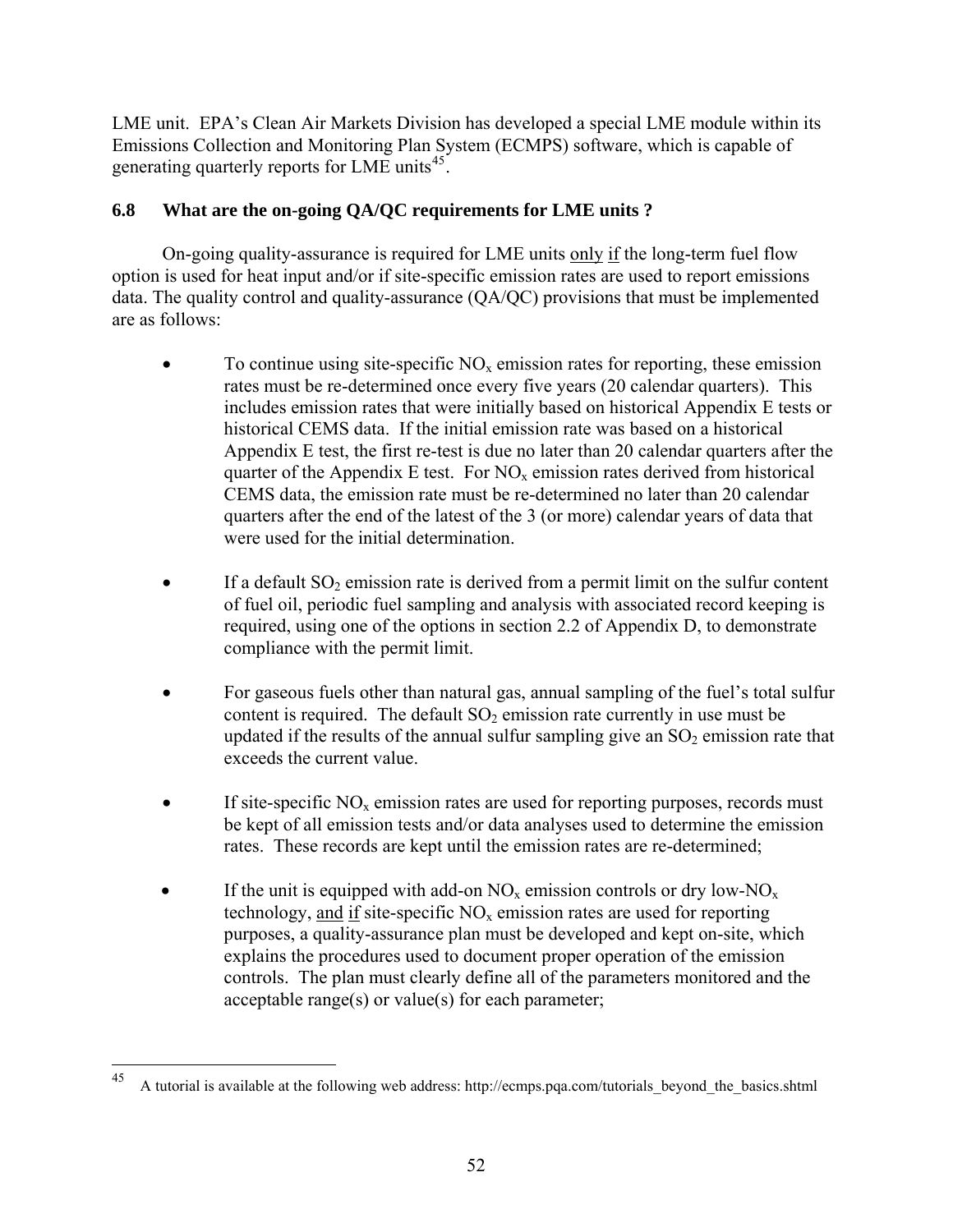- Fuel billing records must be kept for three years, if that option is used for longterm fuel flow;
- If the tank drop method is used to quantify long-term oil flow, records must be kept for three years of all quarterly measurements, and a copy of the API method used must be kept on-file; and
- If a certified Appendix D fuel flowmeter is used for long-term fuel flow, the QA requirements in section 2.1.6 of Appendix D must be met (see Section 4.8 of this guide).

### **6.9 What happens if a low mass emissions unit loses its LME status ?**

If, at the end of a calendar year or ozone season, it is determined that the emissions from an LME unit have exceeded the applicable threshold value(s) in Table 13, above, the unit's LME status is lost at that point. When this occurs, §75.19 requires Part 75-compliant continuous monitoring systems to be installed and certified for all parameters by December 31 of the calendar year following the year in which LME status is lost. For example, if an Acid Rainaffected LME unit emits 125 tons of  $NO<sub>x</sub>$  in 2008 then Part 75 continuous monitoring systems must be installed and certified by December 31, 2009.<sup>[46](#page-59-0)</sup> To meet the Part 75 monitoring requirement, CEMS, fuel flowmeters, or the Appendix E methodology may be used, as appropriate. If the certification deadline is not met, maximum potential values and conservative emission factors must be used for reporting purposes until the certification tests are completed.

LME status can also be lost if a unit switches to a fuel other than oil or gas. In this case, the unit loses its LME status as of the first hour that the new fuel is combusted, and Part 75 compliant monitoring systems must be installed and certified prior to the fuel switch $47$ . If the monitoring requirement is not met on-time, maximum potential values must be reported until the monitoring systems are certified.

<span id="page-59-0"></span><sup>46</sup> Therefore, the LME methodology may be used for one more year or ozone season after LME status has been lost.

<span id="page-59-1"></span><sup>&</sup>lt;sup>47</sup> Fuel switching is generally planned well in advance. This provides sufficient time to install and certify continuous monitoring systems.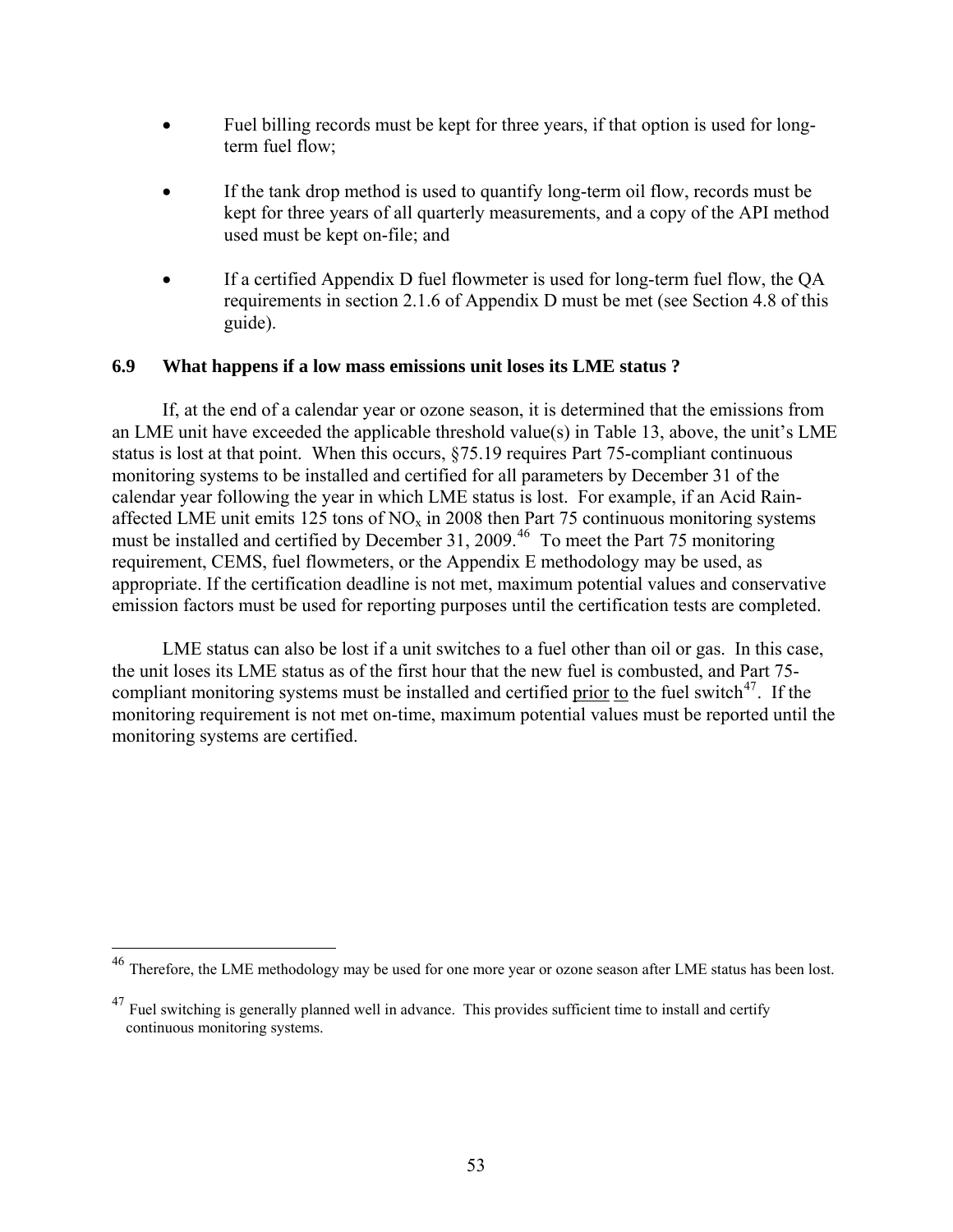# **7.0 PART 75 MONITORING SYSTEM CERTIFICATION PROCEDURES**

# **7.1 How are Part 75 monitoring systems certified ?**

Before any data from Part 75 monitoring systems can be reported as quality-assured, the systems must pass a series of certification tests, to demonstrate that they are capable of providing accurate emissions data. The overall monitoring system certification process consists of several steps, as shown in Figure 3. The requirements of each certification step are discussed in detail, below. Note that for low mass emissions (LME) units, the certification process is somewhat different, and is discussed separately in Section 6 of this guide.

### **7.2 Step 1—Submit an Initial Monitoring Plan**

For each affected unit, an initial monitoring plan must be submitted at least 21 days prior to the start of the certification testing of the monitoring systems. The monitoring plan identifies the overall monitoring strategy for each unit. The plan must contain sufficient information about the monitoring systems to demonstrate that all of the regulated emissions from the unit will be measured and reported. The monitoring plan consists of two parts:

**7.2.1** *Electronic*, which includes the following information, arranged in EPA's standard electronic reporting format:

- Unit information, such as the unit type, the maximum heat input capacity, the operating range of the unit (in terms of megawatts or steam load), the type(s) of fuel combusted, the type(s) of emission controls, etc;
- Unit-stack configuration information, indicating how the effluent gases from the unit discharge to the atmosphere--- i.e., through a single stack or multiple stacks, or through a common stack shared with other units;
- A description of the methodology used to monitor each pollutant or parameter (e.g., CEMS, Appendix D, Appendix E, etc.);
- Monitoring system information, e.g., the pollutant or parameter monitored by the system, the make, model and serial number of each analyzer, etc;
- Mathematical formulas used to calculate emissions and heat input; and
- Analyzer span and range information;

**7.2.2** *Hard copy*, which includes supplemental information that is incompatible with electronic reporting format, such as:

- Schematic diagrams and blueprints;
- Data flow diagrams;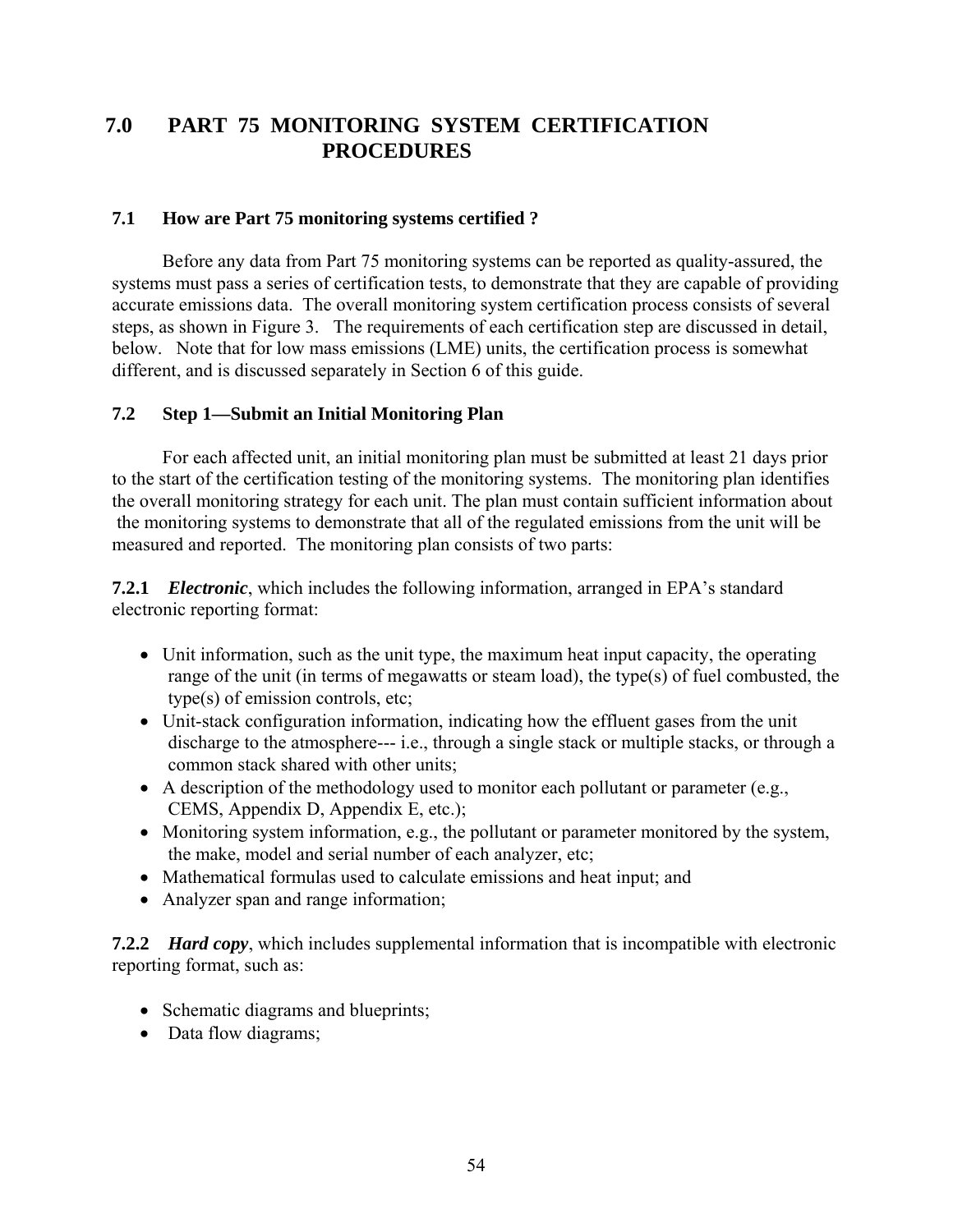

 **Figure 3: Monitoring System Certification Process**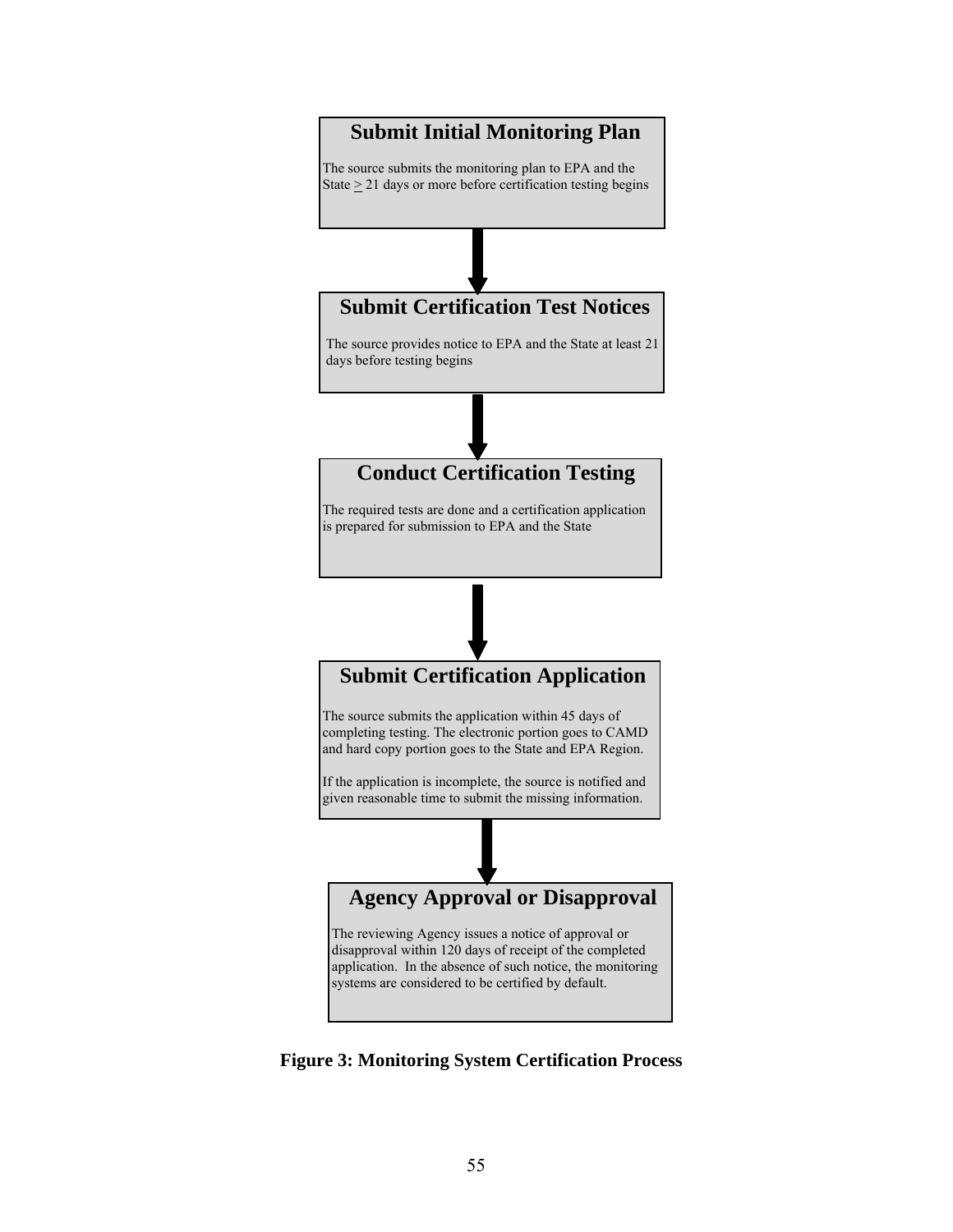- Test protocols;
- Technical justifications; and
- Special documentation (e.g., fuel sampling data, vendor guarantees, etc.)

The electronic portion of the monitoring plan must be sent to the EPA Clean Air Markets Division (CAMD) and the hard copy portion goes to the EPA Regional Office and to the State Agency. The source must use the Emissions Collection and Monitoring Plan System (ECMPS) Client Tool<sup>[48](#page-62-0)</sup> to evaluate the electronic monitoring plan before submitting it to CAMD. Once the electronic monitoring plan has been received and added to the CAMD database, an evaluation report is sent to the source, with copies to the State and EPA Region. The State and EPA Regional Offices then review the hard copy piece of the monitoring plan, together with the feedback from CAMD on the electronic portion. The reviewing agencies communicate their findings to the source and help to resolve any issues or deficiencies identified during the review process.

The monitoring plan is a "living"document, in that it must be continuously updated to reflect changes to the monitoring systems over time. As technology advances, the monitors originally described in the monitoring plan may be replaced, or the monitoring methodology may be changed. Also, facility operations may change and necessitate the use of additional monitors or alternative placement of existing monitors. Therefore, for any modification, replacement, or other change to an approved monitoring system or monitoring methodology, the monitoring plan must be updated using the ECMPS Client Tool. For example, replacing a gas analyzer requires a monitoring plan update, because Part 75 requires the make, model and serial number of each analyzer to be reported.

Note that Part 75 allows all of the monitoring plan information, including the hard copy portion, to be stored electronically, provided that a paper copy can be furnished to an inspector or auditor upon request.

# **7.3 Step 2—Submit Certification Test Notices**

Certification test notices must be sent to CAMD, to the EPA Regional Office and to the appropriate State or local air agency, at least 21 days prior to conducting the required certification testing. There is one exception to this--- for the certification of Appendix D fuel flowmeters, the notifications are not required.

# **7.4 Step 3—Conduct Certification Testing**

 $\overline{a}$ 

The types of certification tests required for Part 75 monitoring systems are described below:

• **7-day calibration error test**--- Evaluates the accuracy and stability of a gas or flow monitor's calibration over an extended period of unit operation.

<span id="page-62-0"></span> $48$  See Section 10 of this guide for a further discussion of ECMPS.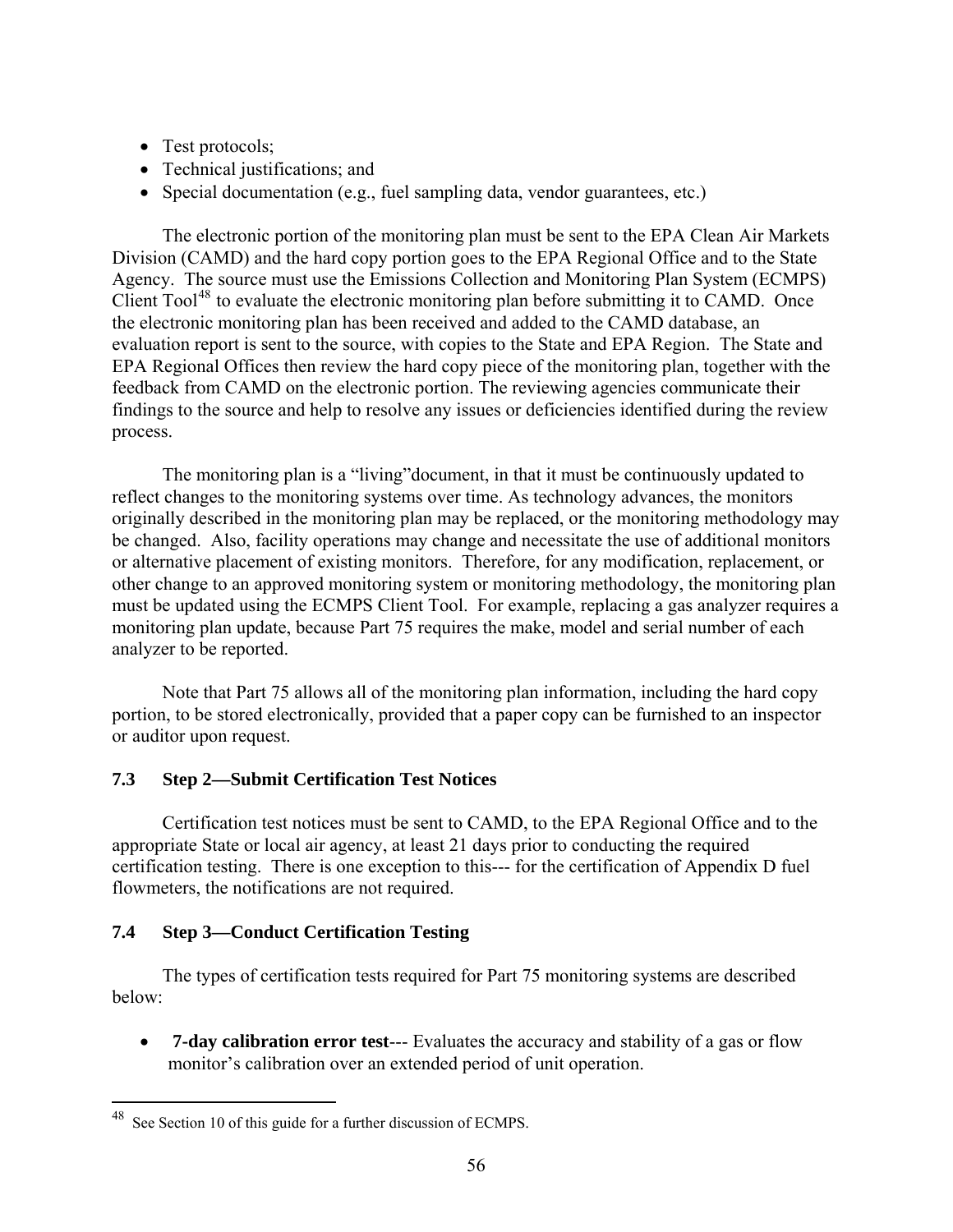- • **Linearity check**—Determines whether the response of a gas monitor is linear across its range.
- **RATA**--- Compares emissions data recorded by a CEMS to data collected concurrently with an EPA emission test method.
- • **Bias test**—Determines whether a monitoring system is biased low with respect to the reference method, based on the RATA results. If a low bias is found, a bias adjustment factor (BAF) must be calculated and applied to the subsequent hourly emissions data. This test is required only for  $SO_2$ ,  $NO_x$ , and flow monitoring systems.
- • **Cycle time test**—Determines whether a gas monitoring system is capable of completing at least one cycle of sampling, analyzing and data recording every 15 minutes.
- **Flowmeter Accuracy test—Demonstrates that a fuel flowmeter can accurately measure** the fuel flow rate over the normal operating range of the unit.
- **Four-load NO<sub>x</sub> emission rate testing and heat input measurement–Provides data for a** correlation curve of  $NO<sub>x</sub>$  emission rate vs. heat input rate for an Appendix E peaking unit.
- **NO<sub>x</sub> emission rate testing at one or more unit loads** (optional)—Determines fuel-and unit-specific  $NO<sub>x</sub>$  emission factors for LME units.
- **DAHS verification**—Ensures that all emissions calculations are being performed correctly and that the missing data routines are being applied properly.

The specific certification tests required for each Part 75 monitoring system are shown in Table 14. For the test procedures that must be followed, see the following sections of Part 75:

- For CEMS---Section 6 of Appendix A.
- For fuel flow meters---Section 2.1.5 of Appendix D.
- For Appendix E testing—-Section 2.1 of Appendix E.
- For the data acquisition and handling system— $-$ §75.20(c)(9)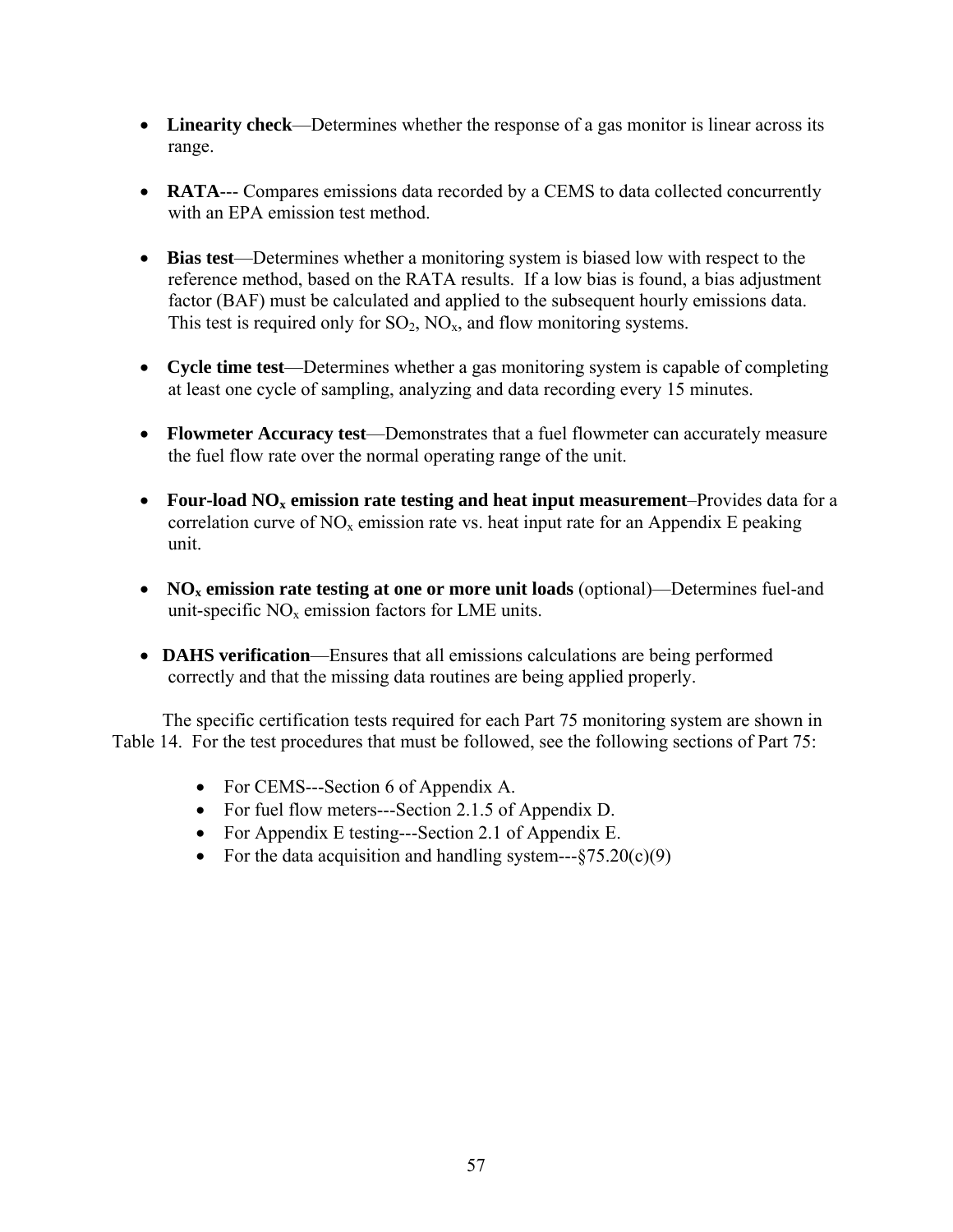| To certify this type<br>of monitoring<br>system          | These tests must be<br>performed                                                                                                                                                                                                                                     | With the following exceptions<br>and qualifications                                                                                                                                                                                                                                                                                   |  |
|----------------------------------------------------------|----------------------------------------------------------------------------------------------------------------------------------------------------------------------------------------------------------------------------------------------------------------------|---------------------------------------------------------------------------------------------------------------------------------------------------------------------------------------------------------------------------------------------------------------------------------------------------------------------------------------|--|
| $SO_2$ or $NO_x$<br>concentration                        | 7-day calibration error test.<br>Linearity check.<br>$\bullet$<br>RATA (ppm basis)<br>Bias test.<br>Cycle time test.<br>$\bullet$<br>DAHS verification.                                                                                                              | Peaking units and $SO_2$ and $NO_x$ span<br>values $\leq 50$ ppm are exempted from the<br>7-day calibration error test<br>$SO_2$ and $NO_x$ span values $\leq$ 30 ppm are<br>$\bullet$<br>exempted from linearity checks<br>SO <sub>2</sub> monitor is exempt from RATA if the<br>unit burns only "very low-sulfur fuel" <sup>a</sup> |  |
| NO <sub>x</sub> -diluent                                 | 7-day calibration error test (each<br>$\bullet$<br>analyzer).<br>Linearity check (each analyzer).<br>$\bullet$<br>RATA (lb/mmBtu basis).<br>$\bullet$<br>Bias test.<br>$\bullet$<br>Cycle time test (each analyzer).<br>$\bullet$<br>DAHS verification.<br>$\bullet$ | Peaking units <sup>a</sup> and NO <sub>x</sub> span values $\leq 50$<br>$\bullet$<br>ppm are exempted from the 7-day<br>calibration error test<br>$NOx$ span values $\leq$ 30 ppm are exempted<br>$\bullet$<br>from linearity checks                                                                                                  |  |
| Stack gas flow rate                                      | 7-day calibration error test.<br>$\bullet$<br>RATA (3-load)<br>$\bullet$<br>Bias test.<br>$\bullet$<br>DAHS verification.<br>$\bullet$                                                                                                                               | Peaking units <sup>a</sup> are exempted from the<br>$\bullet$<br>7-day calibration error test<br>Only a single-load RATA is required for<br>flow monitors on peaking units and<br>bypass stacks                                                                                                                                       |  |
| $CO2$ or $O2$ concentration                              | 7-day calibration error test.<br>$\bullet$<br>Linearity check.<br><b>RATA</b><br>$\bullet$<br>Cycle time test.<br>$\bullet$<br>DAHS verification.                                                                                                                    | Peaking units <sup>a</sup> are exempted from the<br>$\bullet$<br>7-day calibration error test                                                                                                                                                                                                                                         |  |
| Moisture system with<br>wet and dry $O_2$<br>analysis(s) | 7-day calibration error test (each<br>$\bullet$<br>analyzer).<br>Linearity check (each analyzer).<br>$\bullet$<br>RATA (% $H2O$ basis).<br>$\bullet$<br>Cycle time test (each analyzer).<br>$\bullet$<br>DAHS verification.<br>$\bullet$                             | Peaking units <sup>a</sup> are exempted from the<br>7-day calibration error test                                                                                                                                                                                                                                                      |  |
| Continuous moisture<br>sensor                            | RATA (% $H2O$ basis)<br>$\bullet$<br>DAHS verification.<br>$\bullet$                                                                                                                                                                                                 | No exceptions<br>$\bullet$                                                                                                                                                                                                                                                                                                            |  |

# **Table 14: Required Certification Tests for Part 75 Monitoring Systems**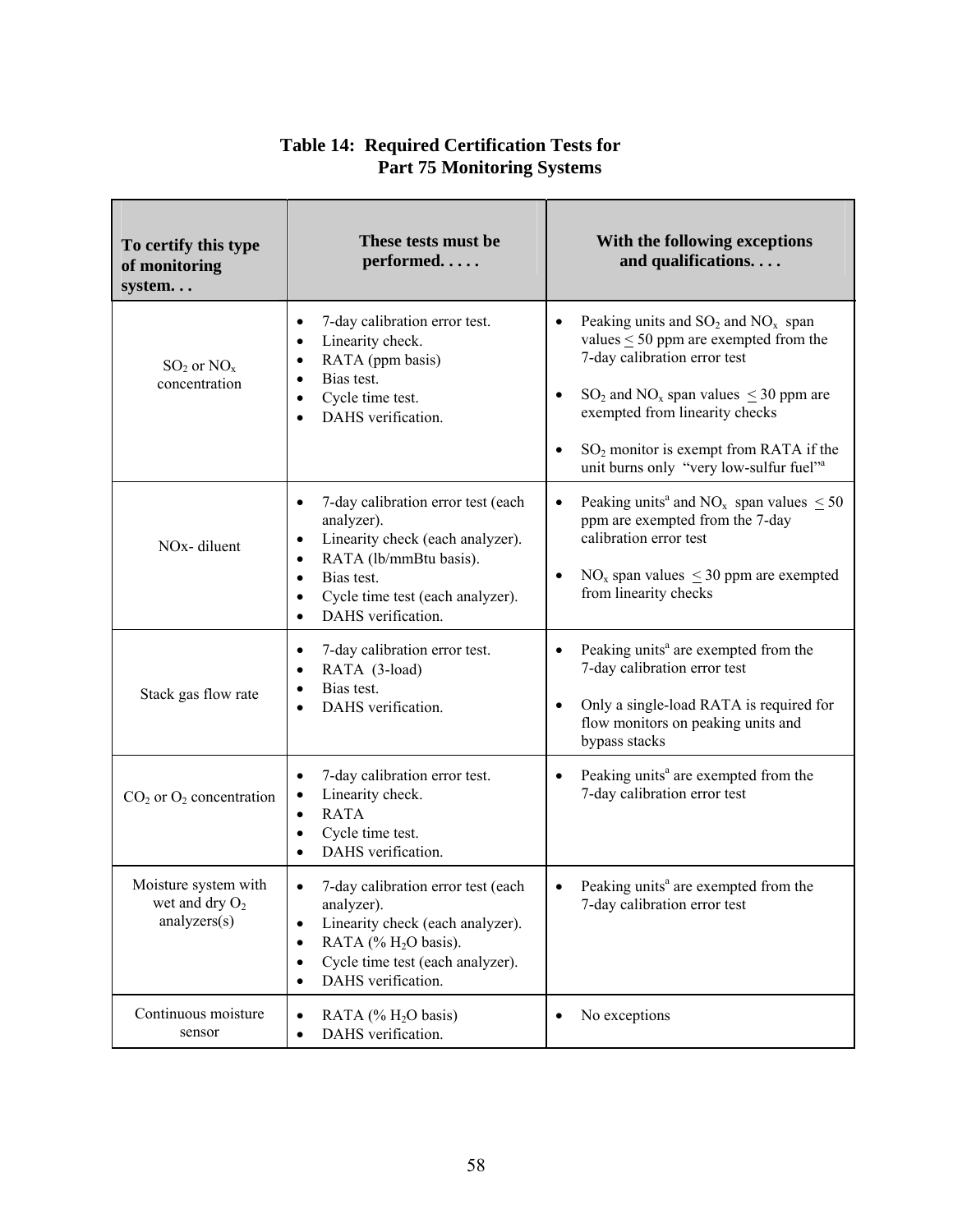# **Table 14 (cont'd)**

| To certify this type<br>of monitoring<br>$system. \ldots$ .                                                | These tests must be<br>$performed.\ldots$ .                                                                                                                                                            | With the following exceptions<br>and qualifications                                                                                                                                                                                     |  |
|------------------------------------------------------------------------------------------------------------|--------------------------------------------------------------------------------------------------------------------------------------------------------------------------------------------------------|-----------------------------------------------------------------------------------------------------------------------------------------------------------------------------------------------------------------------------------------|--|
| Continuous moisture<br>system consisting of a<br>temperature sensor and a<br>DAHS with a "lookup<br>table" | Demonstration that the DAHS<br>$\bullet$<br>applies the correct moisture value<br>from the lookup table at 3<br>representative temperatures.<br>This option applies to saturated<br>gas streams, only. | No exceptions                                                                                                                                                                                                                           |  |
| Appendix D fuel<br>flowmeter system                                                                        | Flowmeter Accuracy test<br>$\bullet$<br>DAHS verification.                                                                                                                                             | Qualifying billing meters are<br>$\bullet$<br>exempted from accuracy testing<br>For orifice, nozzle, and venturi<br>$\bullet$<br>meters that conform to AGA Report<br>No.3, the "accuracy test" consists of<br>transmitter calibrations |  |
| Appendix $E NO_x$ system                                                                                   | $NOx$ emission rate testing and<br>$\bullet$<br>Appendix D heat input<br>measurement at 4 unit loads<br>DAHS verification                                                                              | Emergency fuel (testing optional)                                                                                                                                                                                                       |  |

<sup>a</sup> As defined in 40 CFR 72.2 and (if applicable) in  $\S 75.74(c)(11)$ 

# **7.5 Step 4—Submit Certification Application**

Within 45 days after completing the required certification testing, a certification application must be submitted. There are two parts to the application---electronic and hard copy.

- The electronic piece of the application consists of a complete, updated monitoring plan and the results of the certification tests, in XML format. This part of the application is sent to CAMD, using the ECMPS Client Tool.
- The hard copy piece of the application consists of a cover letter from the Designated Representative (or the Alternate DR), the hard copy certification test report, and any changes made to the hard copy portion of the monitoring plan as a result of the testing. This part of the application is sent to the EPA Regional Office and to the appropriate State or local agency.

If the certification application is incomplete or is missing any information, the reviewing agencies will notify the source, and a reasonable amount of time will be given to submit the required information. A 120-day review period begins when a complete certification application has been received.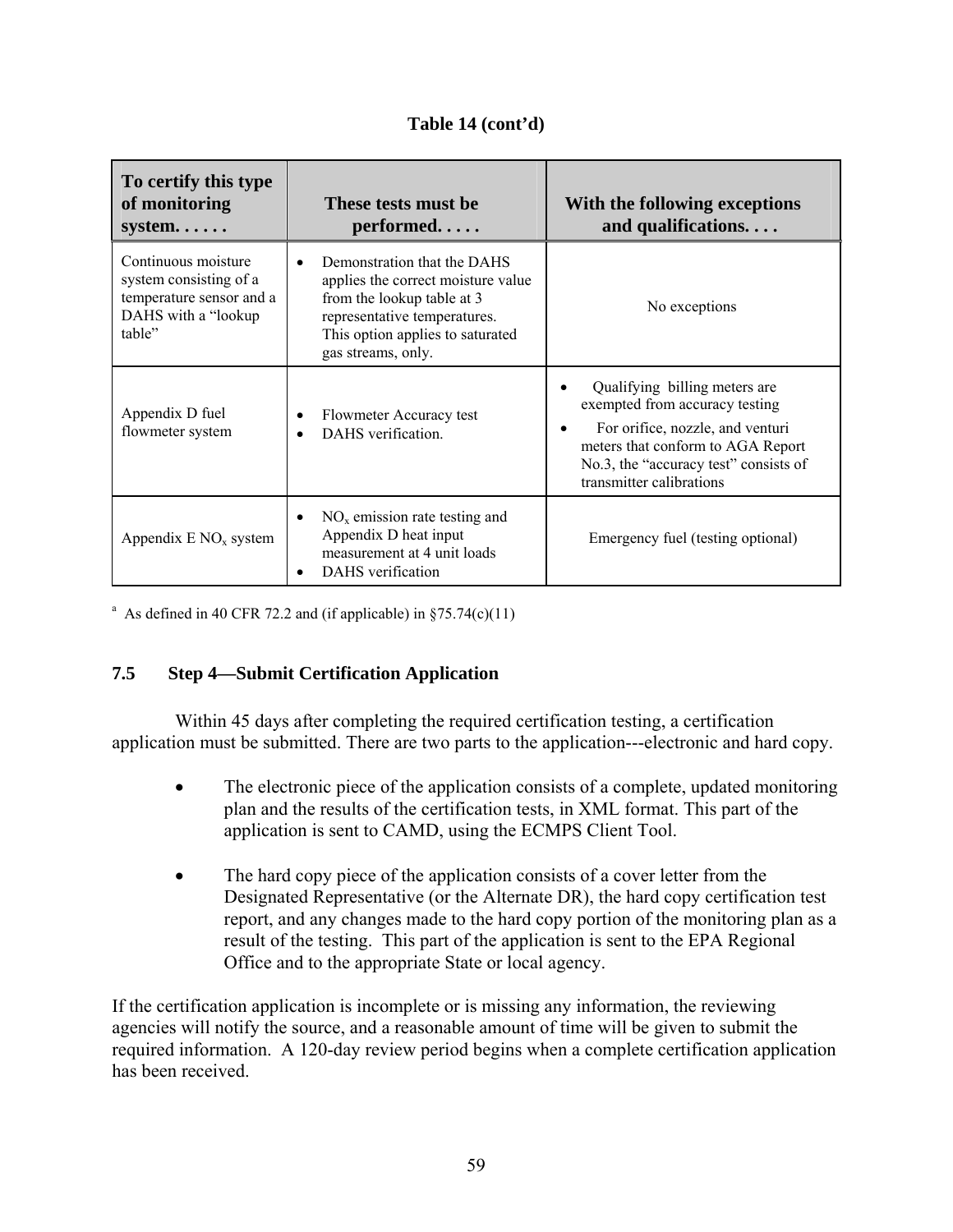# **7.6 Step 5—Receive Agency Approval or Disapproval**

The appropriate reviewing agency<sup>[49](#page-66-0)</sup> will issue a notice of approval or disapproval of the certification application within 120 days of receiving the complete application. While the application is pending, the monitoring systems are considered to be "provisionally certified". This means that data from the monitoring systems are considered to be quality-assured, beginning at the date and hour of completion of the certification tests<sup>[50](#page-66-1)</sup>, and continuing throughout the 120-day review period, provided that:

- The monitoring systems are operated in accordance with all applicable Part 75 requirements; and
- A notice of disapproval of the application is not issued in the meantime.

If the reviewing agency fails to provide notice of approval or disapproval of the application by the end of the 120 day review period, then, provided that all required tests were successfully completed, the monitoring systems are considered to be certified by default. During any period that the monitoring systems are not provisionally or officially certified, the Part 75 missing data procedures must be used to report emissions (see Section 9 of this guide).

# **7.7 What reference test methods and standards are used for certification testing?**

Various test methods, some of which have been developed by EPA and others by reputable standards organizations such as ASME, are used to certify Part 75 monitoring systems. In addition, high-quality calibration gases are used in many of the certification tests. These test methods and calibration standards are discussed below.

# **7.7.1** *Calibration Gases*

 $\overline{a}$ 

The certification tests of Part 75 gas monitoring systems require the use of calibration gases, either to calibrate the CEMS (e.g., for 7-day calibration error tests and linearity checks) or to calibrate the reference method analyzers that are used for RATAs. The calibration gas cylinders used for these tests are special gas mixtures that have been prepared using a standard EPA protocol<sup>[51](#page-66-2)</sup>. These protocol gas mixtures consist of known concentrations of the pollutant or diluent gases of interest (e.g.,  $SO_2$ ,  $NO_x$ ,  $CO_2$ , etc.), in a non-reactive gas such as nitrogen.

To be acceptable for use in Part 75 applications, a cylinder gas must meet the definition of "calibration gas" in section 5 of Appendix A, and must be traceable to standard reference

<span id="page-66-0"></span><sup>49</sup> For the Acid Rain Program, the notice is issued by EPA. For the CAIR programs, the notice is issued by the State or local agency.

<span id="page-66-1"></span>Note that if the "conditional data validation" procedures in  $$75.20(b)(3)$  are used, the date of provisional certification may be earlier than the date on which the certification tests are completed (see section 9.5 of this guide).

<span id="page-66-2"></span><sup>51 &</sup>quot;EPA Traceability Protocol for Assay and Certification of Gaseous Calibration Standards" September, 1997, EPA-600/R-97/121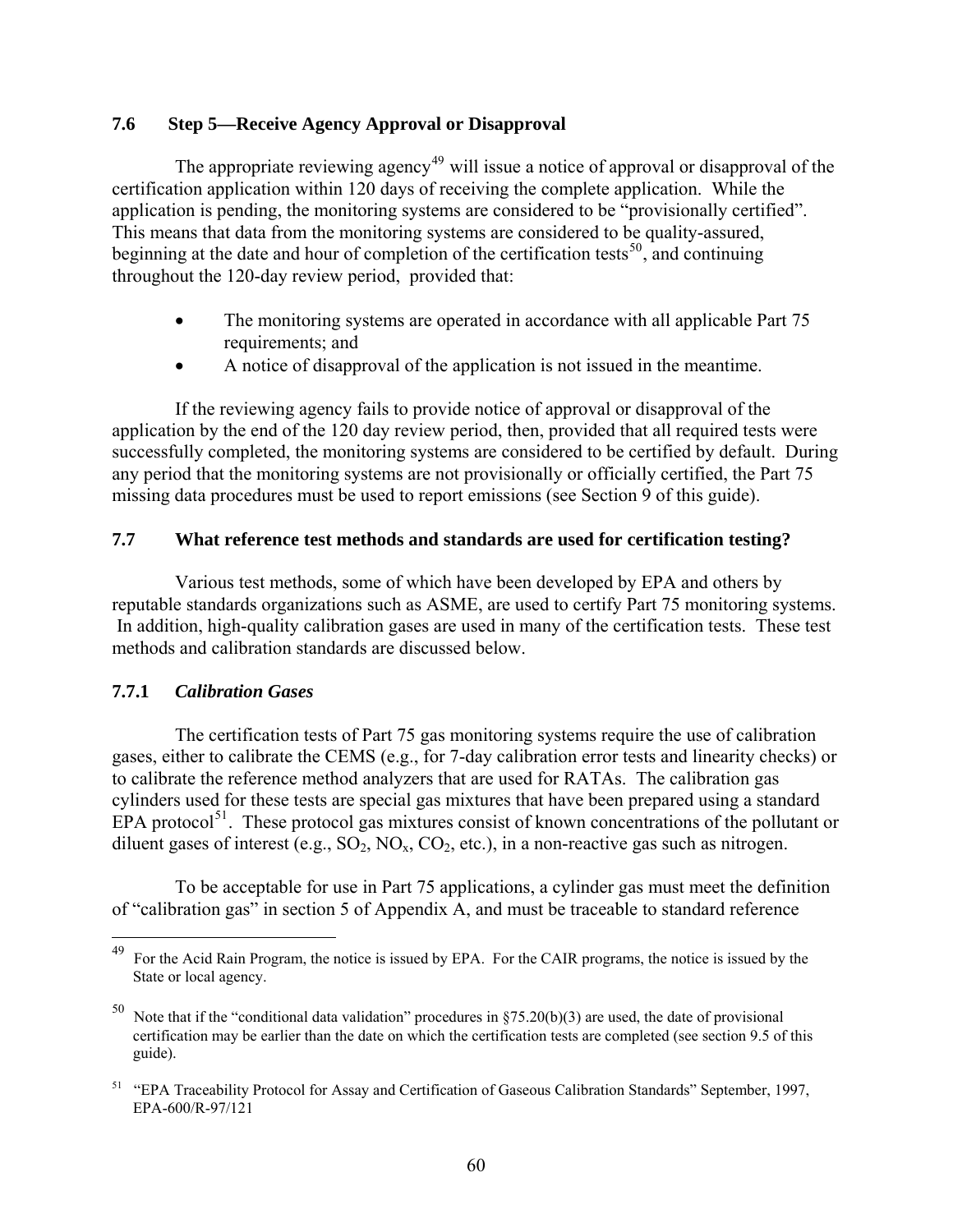materials prepared by the National Institute of Standards and Technology (NIST). The only exception to this is "zero air material" (as defined in 40 CFR 72.2), which may be used either as a zero gas or as an upscale calibration material for  $O_2$  analyzers.

# **7.7.2** *EPA Reference Methods*

Part 75 requires periodic relative accuracy test audits (RATAs) of all CEMS, both gas and flow monitoring systems. The RATA compares data from the CEMS to measurements made with an EPA test method (known as a "reference method"). Reference methods are also used for Appendix  $E NO_x$  emission testing and to determine fuel- and unit-specific  $NO_x$  emission rates for LME units. The EPA reference test methods are found in Appendices A-1 through A-4 of 40 CFR Part 60. The specific method(s) used for various Part 75 applications are summarized in Table 15.

# **7.7.3** *Fuel Flowmeter Accuracy Standards*

Part 75 sources using Appendix D methodology are required to continuously monitor the fuel flow rate. With few exceptions, certified fuel flowmeters are used for this purpose. Fuel flowmeters are certified using test methods or, in some cases, design specifications, that have been published by consensus standards organizations such as ASME, AGA, and API. See section 4 of this guide for further discussion.

# **7.8 What performance specifications must be met for certification?**

The Part 75 performance specifications that must be met for initial certification of CEMS are found in Section 3 of Appendix A. These specifications are summarized in Table 16. Table 16 shows that for certain tests, there is an alternative performance specification in addition to the principal, or main specification. Generally speaking, the purpose of the alternative specifications is to provide regulatory relief in cases where the main specification may be too stringent. For example, for a source with low  $SO_2$  emissions, an  $SO_2$  monitor may have difficulty meeting the principal relative accuracy standard of 10.0%, but might be able to meet the alternative specification, which is a mean difference of 15 ppm or less between the CEMS and reference method.

 For fuel flowmeters, the basic accuracy specification that must be met is 2.0% of the fullscale, or "upper range value" (URV) of the flowmeter. For flowmeters that are calibrated with a flowing fluid (e.g., in a laboratory), this accuracy specification must be met at three points across the normal measurement range of the instrument, i.e., covering the actual range of fuel flow rates that the meter will be used to measure. For flowmeters that are certified by design (such as orifice meters), the 2.0% of URV accuracy standard is considered to be met if the primary element passes a visual inspection and each of the pressure, temperature and differential pressure transmitters is calibrated at 3 points or "levels" (low, mid and high) across its normal measurement range, using NIST-traceable equipment, and if: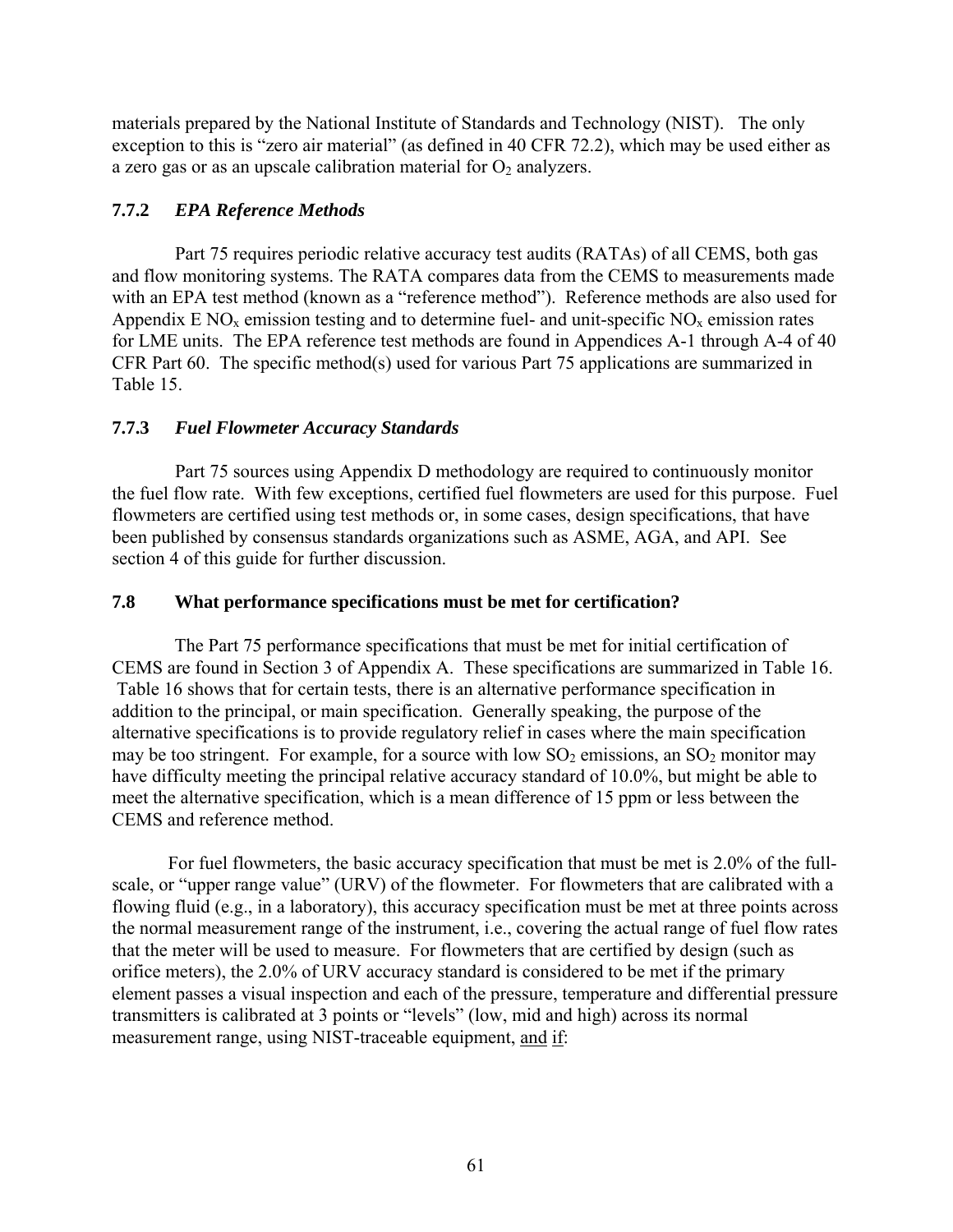| <b>This EPA Reference</b><br>Method <sup>a</sup> | <b>Or its Allowable</b><br>Alternatives <sup>b</sup> | In these Part 75<br>Is Used to<br>Applications                    |                                                                                                                                                           |  |
|--------------------------------------------------|------------------------------------------------------|-------------------------------------------------------------------|-----------------------------------------------------------------------------------------------------------------------------------------------------------|--|
| Method 1                                         | Method 1A                                            | Locate traverse<br>points for flow rate<br>measurement            | Flow monitor RATAs                                                                                                                                        |  |
| Method 2                                         | Methods 2F, 2G, 2H<br>and CTM-041 <sup>c</sup>       | Measure stack gas<br>volumetric flow rate                         | Flow monitor RATAs                                                                                                                                        |  |
| Method 3A                                        | Methods 3, 3B                                        | Measure diluent gas<br>$(O_2 \text{ or } CO_2)$<br>concentrations | RATAs of:<br>• NOx-diluent monitoring systems<br>• $CO2$ or $O2$ monitoring systems<br>• Flow monitors <sup>d</sup><br>Appendix E tests<br>LME unit tests |  |
| Method 4                                         | Wet bulb-dry bulb<br>technique <sup>d</sup>          | Measure the<br>moisture content of<br>stack gas                   | RATAs of:<br>• Moisture monitoring systems<br>• Flow monitors <sup>d</sup><br>$\bullet$ Certain gas monitors <sup>e</sup>                                 |  |
| Method 6C                                        | Methods 6,6A, 6B                                     | Measure $SO2$<br>concentration                                    | SO <sub>2</sub> monitor RATAs                                                                                                                             |  |
| Method 7E                                        | Methods 7, 7A, 7C,<br>and 7D                         | Measure $NOx$<br>concentration                                    | • RATAs of $NOx$ monitoring<br>systems;<br>• Appendix E tests;<br>• LME unit tests                                                                        |  |

# **Table 15 : EPA Reference Test Methods Used in Part 75 Applications**

<sup>a.</sup> These reference methods are found in Appendices A-1 through A-4 in 40 CFR Part 60

<sup>b.</sup> Methods 3A, 6C and 7E are instrumental methods. Their allowable alternatives are wet-chemistry methods and are seldom, if ever, used because the results of the RATA (and hence, the quality-assured status of the CEM data) cannot be known until the laboratory analyses of the samples are completed.

<sup>c.</sup> Methods 2F and 2G correct the measured flow rates for angular (non-axial) flow. Method 2H (for circular stacks) and conditional test method CTM-041 (for rectangular stacks and ducts) are used to correct the measured flow rates for velocity decay near the stack wall, using a "wall effects adjustment factor" (WAF).

<sup>d.</sup> Molecular weight (MW) determinations are required in all flow RATAs. Measurements of diluent gas concentration and stack gas moisture content are needed to calculate the MW. Use of the wet bulb-dry bulb technique is restricted to these molecular weight determinations.

e. When the CEMS and reference method measure on a different moisture basis, moisture corrections are required.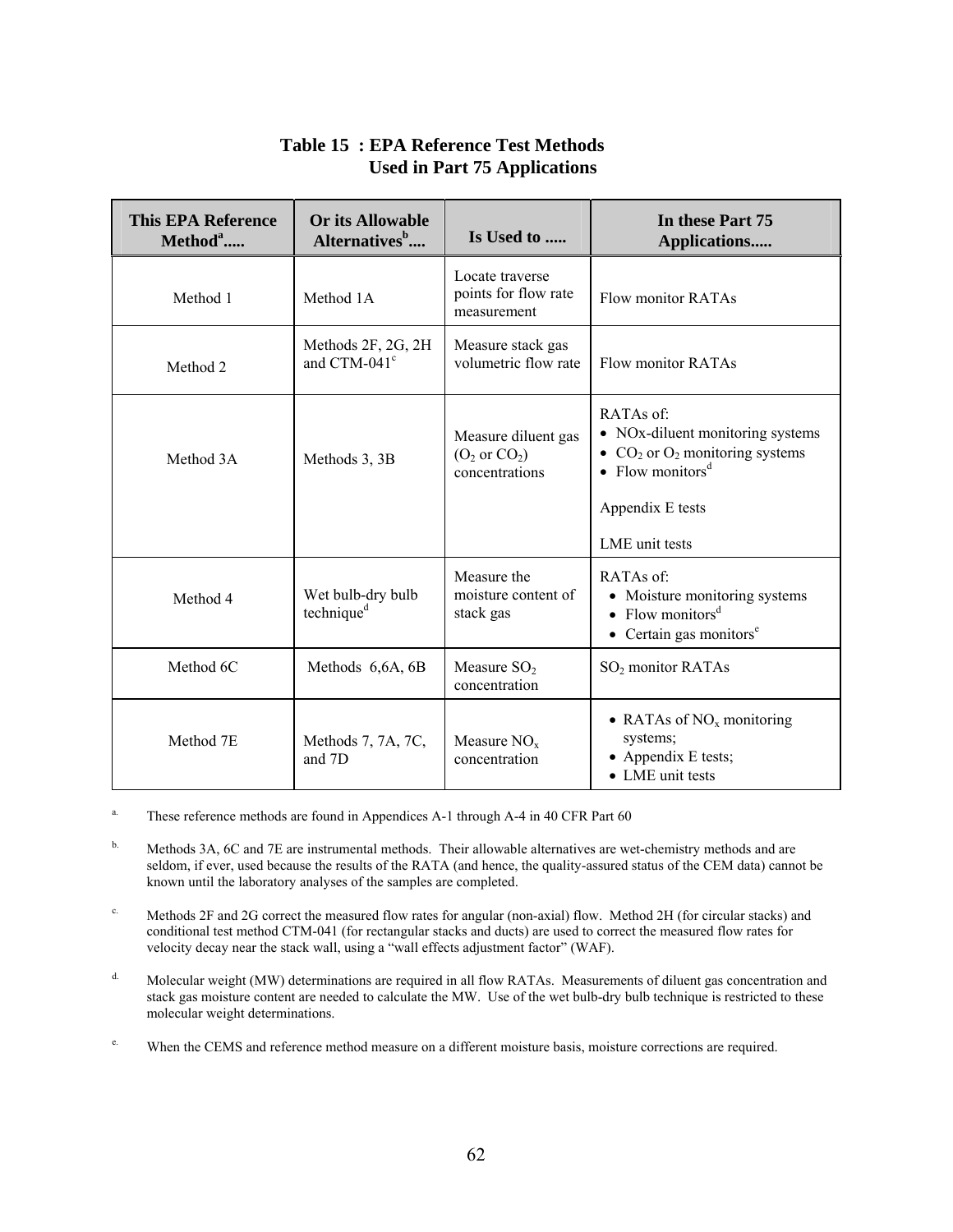| For this<br>certification<br>test  | On this type<br>of monitor or<br>monitoring<br>system | The main performance<br>specification <sup>a</sup> is                                                 | The alternate performance<br>specification is                                                                                                 | And the conditions<br>of the alternate<br>specification are    |
|------------------------------------|-------------------------------------------------------|-------------------------------------------------------------------------------------------------------|-----------------------------------------------------------------------------------------------------------------------------------------------|----------------------------------------------------------------|
|                                    | $SO_2$ or $NO_x$                                      | $\pm$ 2.5% of span value, on<br>each of the 7 days                                                    | $ R - A  \leq 5$ ppm                                                                                                                          | Span value<br>$<$ 200 ppm                                      |
| 7-day<br>calibration<br>error test | Flow                                                  | $\pm$ 3.0% of span value, on<br>each of the 7 days                                                    | $ R - A  \leq 0.01$ "H <sub>2</sub> O                                                                                                         | Applies only to DP-<br>type flow monitors                      |
|                                    | $CO2$ or $O2$                                         | $ R - A  \le 0.5\%$ CO <sub>2</sub> or O <sub>2</sub><br>on each of the 7 days                        |                                                                                                                                               |                                                                |
| Linearity<br>check                 | $SO_2$ or $NO_x$                                      | R - A <sub>avg</sub> $\leq 5.0\%$ of the<br>reference gas tag value, at<br>each calibration gas level | $ R - A_{avg}  \le 5$ ppm                                                                                                                     | The alternate<br>specification may be<br>used at any gas level |
|                                    | $CO2$ or $O2$                                         | $ R - A_{avg}  \le 5.0\%$ of the<br>reference gas tag value, at<br>each calibration gas level         | $ R - A_{avg}  \le 0.5\%$ CO <sub>2</sub> or O <sub>2</sub>                                                                                   | The alternate<br>specification may be<br>used at any gas level |
| Cycle time test                    | Gas monitoring<br>systems                             | 15 minutes                                                                                            |                                                                                                                                               |                                                                |
| <b>RATA</b>                        | $SO_2$ or $NO_x$<br>concentration                     | 10.0% RA                                                                                              | $\vert$ RM <sub>avg</sub> - C <sub>avg</sub> $\vert \leq 15.0$ ppm <sup>b</sup>                                                               | $RM_{avg}$ $\leq$ 250 ppm                                      |
|                                    | $NOx$ -diluent                                        | 10.0% RA                                                                                              | $ RM_{avg} - C_{avg}  \leq 0.020$ lb/mmBtu                                                                                                    | $RM_{avg} \leq 0.200$<br>lb/mmBtu                              |
|                                    | Flow                                                  | 10.0% RA at each load                                                                                 | $\vert$ RM <sub>avg</sub> - C <sub>avg</sub> $\vert \leq 2.0$ ft/sec                                                                          | $RM_{avg} \leq 10.0$ ft/sec                                    |
|                                    | $CO2$ or $O2$                                         | 10.0% RA                                                                                              | $\left  \text{RM}_{\text{avg}} \right $ - $\text{C}_{\text{avg}} \left  \leq 1.0\% \text{ CO}_2 \text{ or } \text{O}_2 \right $               |                                                                |
|                                    | Moisture                                              | 10.0% RA                                                                                              | $\vert$ RM <sub>avg</sub> - C <sub>avg</sub> $\vert \leq 1.5\%$ H <sub>2</sub> O                                                              |                                                                |
| Flowmeter<br>accuracy test         | Fuel<br>flowmeters                                    | 2.0% of full-scale, i.e., the<br>upper range value (URV)                                              | T, P and $\Delta P$ transmitters are<br>accurate to 1.0% at each of three<br>levels, or have a combined<br>$accuracy \leq 4.0\%$ at any level | Applies only to orifice,<br>nozzle and venturi<br>meters       |

**Table 16: Performance Specifications for Part 75 Continuous Monitoring Systems**

<sup>a</sup> Note that  $|R - A|$  is the absolute value of the difference between the reference gas (or signal) value and the analyzer reading.  $|R - A_{avg}|$  is the absolute value of the difference between the reference gas concentration and the average of the analyzer responses, at a particular gas level.

<sup>b</sup> Note that  $|RM_{avg} - C_{avg}|$  is the absolute difference between the mean reference method value and the mean CEMS value from the RATA. For stack flow monitors, convert the average monitored flow rate from scfh to an average velocity in units of actual ft/sec, for purposes of comparison with the RM average velocity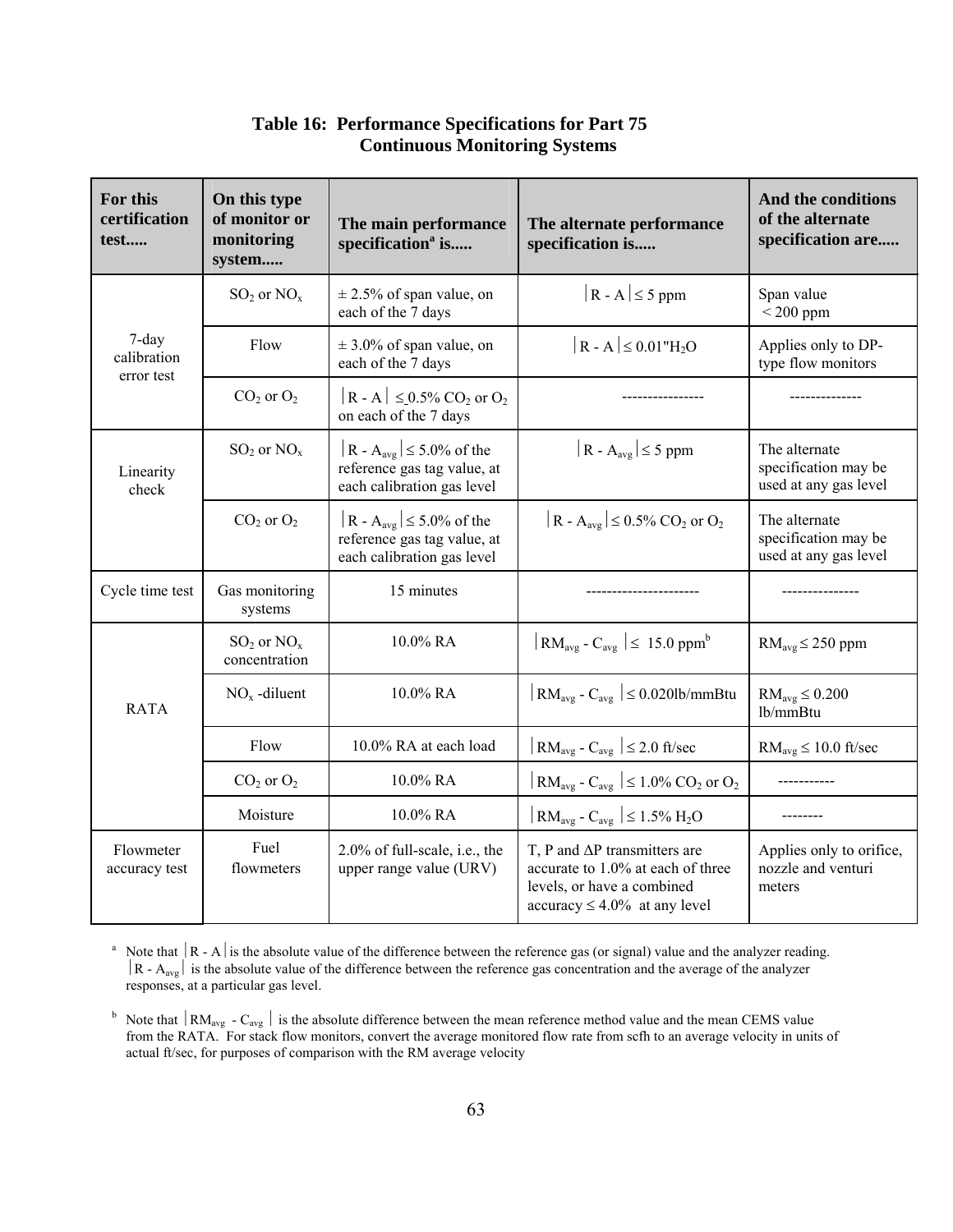- The accuracy of each transmitter is 1.0% of full-scale (or less) at each level; or
- If, at a particular level, the sum of the accuracies of the three transmitters is 4.0% or less.

#### **7.9 What is meant by the "span value", and why is it important ?**

The "span value" is an important concept in Part 75, for several reasons:

- It provides a basis for selecting the full-scale measurement range of a continuous monitor;
- It is used to define the upscale calibration gases (or calibration signals) that are used for daily calibrations and linearity checks; and
- The principal performance specifications for daily calibration error checks of  $SO_2$ ,  $NO_x$ , and flow monitors are expressed as a percentage of the span value;

The span value is a reasonable estimate, or "educated guess" of how large an analyzer scale (i.e., range) is needed to accurately record the emissions or flow rate data at a particular monitored location. For each parameter monitored (e.g.,  $SO_2$ ,  $NO_x$ ,  $Hg$ , flow), Part 75 requires a high span value and a corresponding full-scale measurement range to be defined in the monitoring plan. For gases, the high span value is based on the maximum potential concentration, or MPC. For flow, the span value is based on the maximum potential flow rate, or MPF.

These maximum potential values can be determined in a number of different ways. For instance, depending on which gas is being monitored, the MPC may either be a "generic" default value prescribed in Part 75, or it may be based on historical fuel sampling data, emission test results, or historical CEM data. The MPF may either be estimated using Equation A-1a or A-1b in Appendix A of Part 75, or may be derived from measurements of stack gas velocity at maximum load.

Once the MPC or MPF has been determined, the high span value is set by multiplying the MPC or MPF by a factor of 1.00 to 1.25, and rounding off the result appropriately.<sup>[52](#page-70-0)</sup> Thus, the span value may either be set equal to or slightly higher than the maximum potential value. After determining the span value, the full-scale range of the monitor must be set. Part 75 requires the range to be greater than or equal to the span value. However, note that when setting the range, the guidelines in section 2.1 of Appendix A should be taken into account, to avoid setting it too high. According to section 2.1, the range should (with certain exceptions, described below) be selected to ensure that the majority of the data fall between 20% and 80% of fullscale.

<span id="page-70-0"></span> $52$  For SO<sub>2</sub> and NO<sub>x</sub> spans, round off to the next highest multiple of 100 ppm. Alternatively, for span values of 500 ppm or less, you may round off to the next highest multiple of 10 ppm.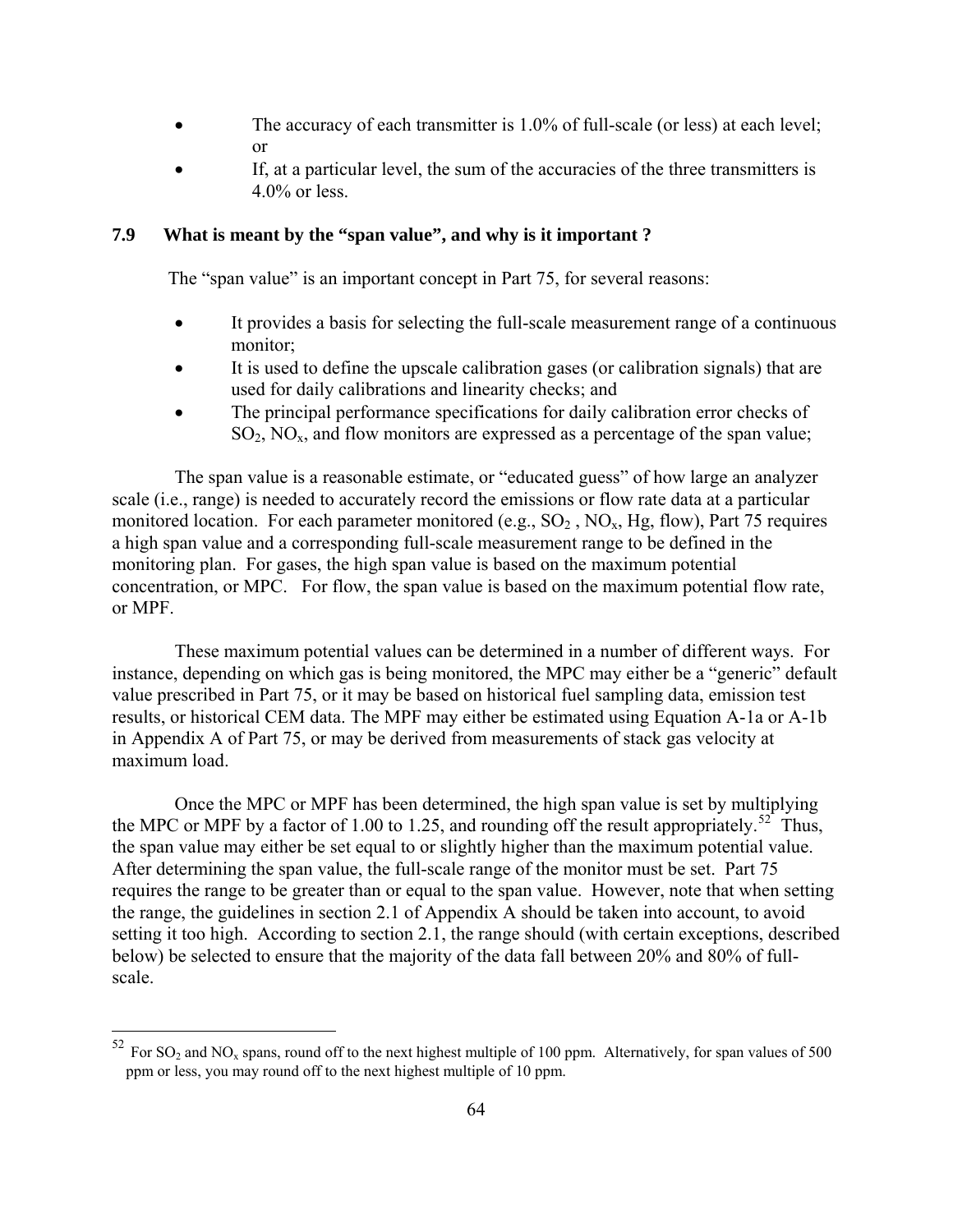For many Part 75 units, the use of high span values and full-scale ranges derived from the maximum potential values is sufficient to ensure that data are accurately recorded. However, for units with add-on  $SO_2$  or  $NO_x$  emission controls, or for units that burn multiple fuels with distinctly different  $SO_2$  or  $NO_x$  emission rates, it may be necessary to define a second, low span value and a low range. A low span and range will be required if the emission levels are expected to be consistently below 20% of the high range when the add-on emission controls are operating properly, or when the lowest-emitting fuel is burned.

If a second span and range are required, the low span value is set in a similar manner to the high span value. The only difference is that the low span is based on the maximum expected concentration (MEC), rather than the MPC. The MEC is the highest that the concentration of the pollutant is expected to be when the add-on controls are in normal operation or when the lowestemitting fuel is combusted. There are a number of ways to determine the MEC. For units with add-on emission controls, it may be based on the expected efficiency of the controls. Emission test data, historical CEM data, or an emission limit in the operating permit may also be used to determine the MEC. Once the MEC has been established, the low span value is calculated by multiplying the MEC by a factor of 1.00 to 1.25 and rounding off the result appropriately. Then, the low range is set greater than or equal to the low span value.

Note that for units with dual  $SO_2$  or  $NO_x$  spans, Part 75 allows a "default high range" value" to be reported when the emissions go off the low scale, as an alternative to maintaining and calibrating a high monitor range. But the default high range value is a very high number (200% of the MPC) and may grossly overstate the emissions. Therefore, this option is probably not a good one except for sources whose emissions rarely, if ever, exceed the full-scale of the low range. Note also that for dual-span units there are exceptions to the "20-to-80% of range" guideline in section 2.1 of Appendix A. For instance, if the add-on emission controls are operated year-round, the high range is exempted from this guideline. Also, provided that the MEC, low span value, and low range have been set according to the rule, the low range is similarly exempted (e.g., since 10 ppm is the lowest  $NO<sub>x</sub>$  span and range allowed by the rule, if NOx readings are consistently below 2 ppm due to excellent performance of the emission controls, the "20-to-80%" guideline does not apply).

An unusual feature of Part 75 is that for flow monitors, there is only one measurement range, but there are two span values— the "calibration span value" and the "flow rate span value". These two span values are both derived from the MPF and are actually equivalent, but are usually in different units of measure. The calibration span value is the one used for daily calibrations of the flow monitor. Often it is expressed in units such as inches of water (in.  $H_2O$ ) or thousands of standard cubic feet per minute (kscfm), depending on the type of flow monitor. The flow rate span value is always in units of standard cubic feet per hour (scfh), which are the units of measure prescribed by Part 75 for reporting hourly stack gas flow rates.

Once the span values for all of the required continuous monitors have been established, these values are used for daily calibration assessments and linearity checks, as follows: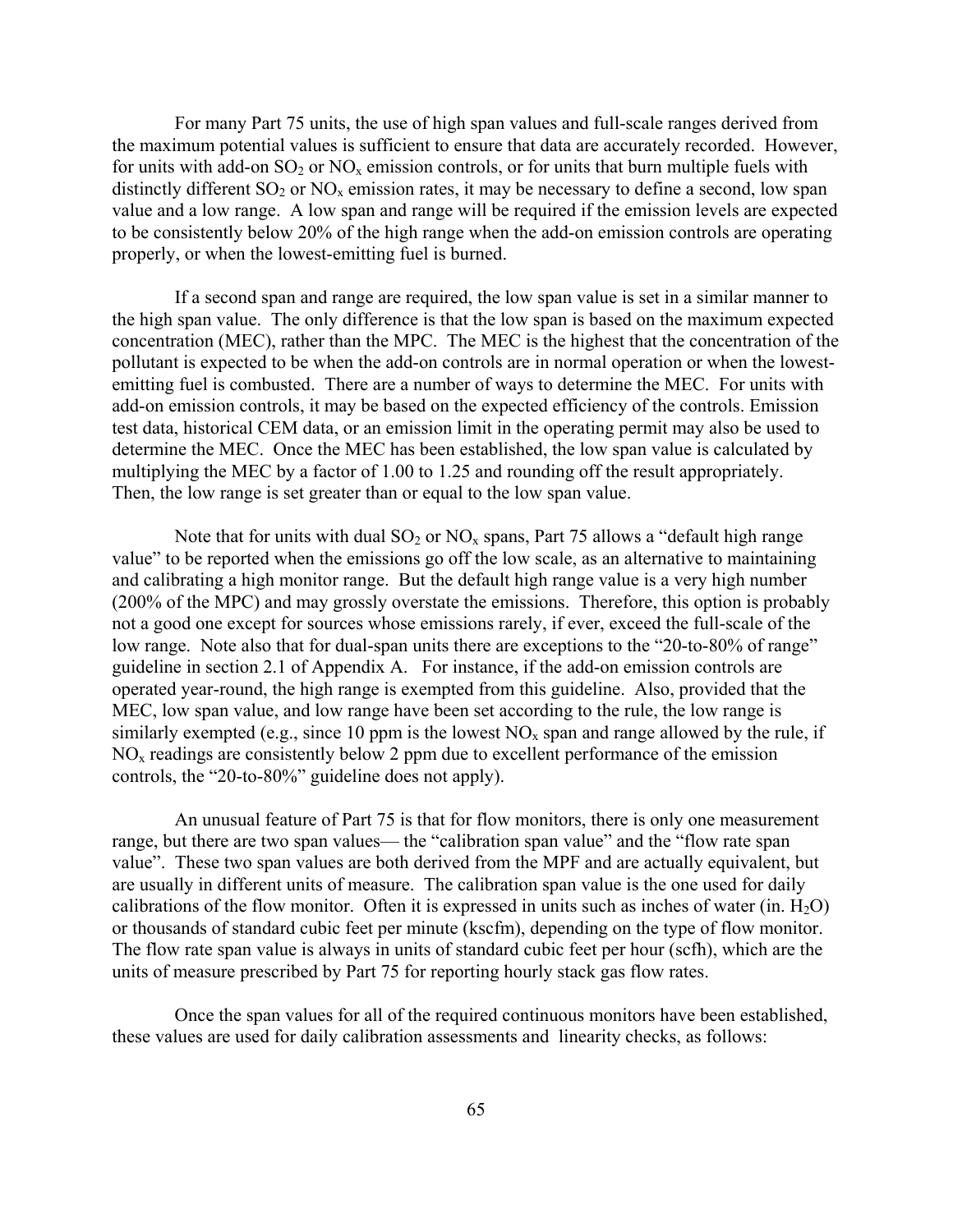- For the daily calibrations of gas monitors, zero and upscale gases are used. The zero gas must be 0 to 20% of the span value, and the upscale gas may be either a mid level gas (defined as 50 to 60% of the span value) or a high level gas (80 to 100% of the span value).
- For the daily calibrations of flow monitors, a zero calibration signal (0 to 20% of the calibration span value) and an upscale calibration signal (50 to 70% of the calibration span value) are used.
- For linearity checks of gas monitors, calibration is required at three different gas levels (low, mid, and high), using calibration standards with concentrations of 20 to 30%, 50 to 60%, and 80 to 100% of the span value, respectively.
- The principal performance specification for certain daily calibration error tests are expressed as a percentage of the span value. For an  $SO_2$  or  $NO_x$  monitor, the performance specification is  $+ 5.0\%$  of the span value, and for a flow monitor, it  $is + 6.0\%$  of the calibration span value.

Finally, Part 75 requires periodic evaluations (at least once a year) of the MPC, MEC, span and range values. These evaluations are done by reviewing the emissions and flow rate data from the previous four quarters. If any of the MPC, MEC, span and/or range values are found to be improperly set, the necessary adjustments must be made within 45 days (or within 90 days if new calibration gases must be ordered) after the end of the quarter in which this is discovered.

#### **7.10 Recertification and Diagnostic Testing**

 Whenever a replacement, modification, or other change is made to a monitoring system that may affect the ability of the system to accurately measure emissions, the system must be recertified. Also, changes to the flue gas handling system or manner of unit operation that affect the flow profile or the concentration profile in the stack may trigger recertification. Examples of situations that require recertification of Part 75 monitoring systems include:

- Replacement of an analyzer.
- Replacement of an entire CEMS.
- Change in the location or orientation of a sampling probe
- Fuel flow meter replacement.
- Exceedance of Part 75 Appendix E operating parameters for more than 16 consecutive operating hours

The requirements for recertification are basically the same as those shown in Figure 3, above, for initial certification. A recertification application must be submitted within 45 days of completing the required tests and a 120-day period is allotted for the regulatory agencies to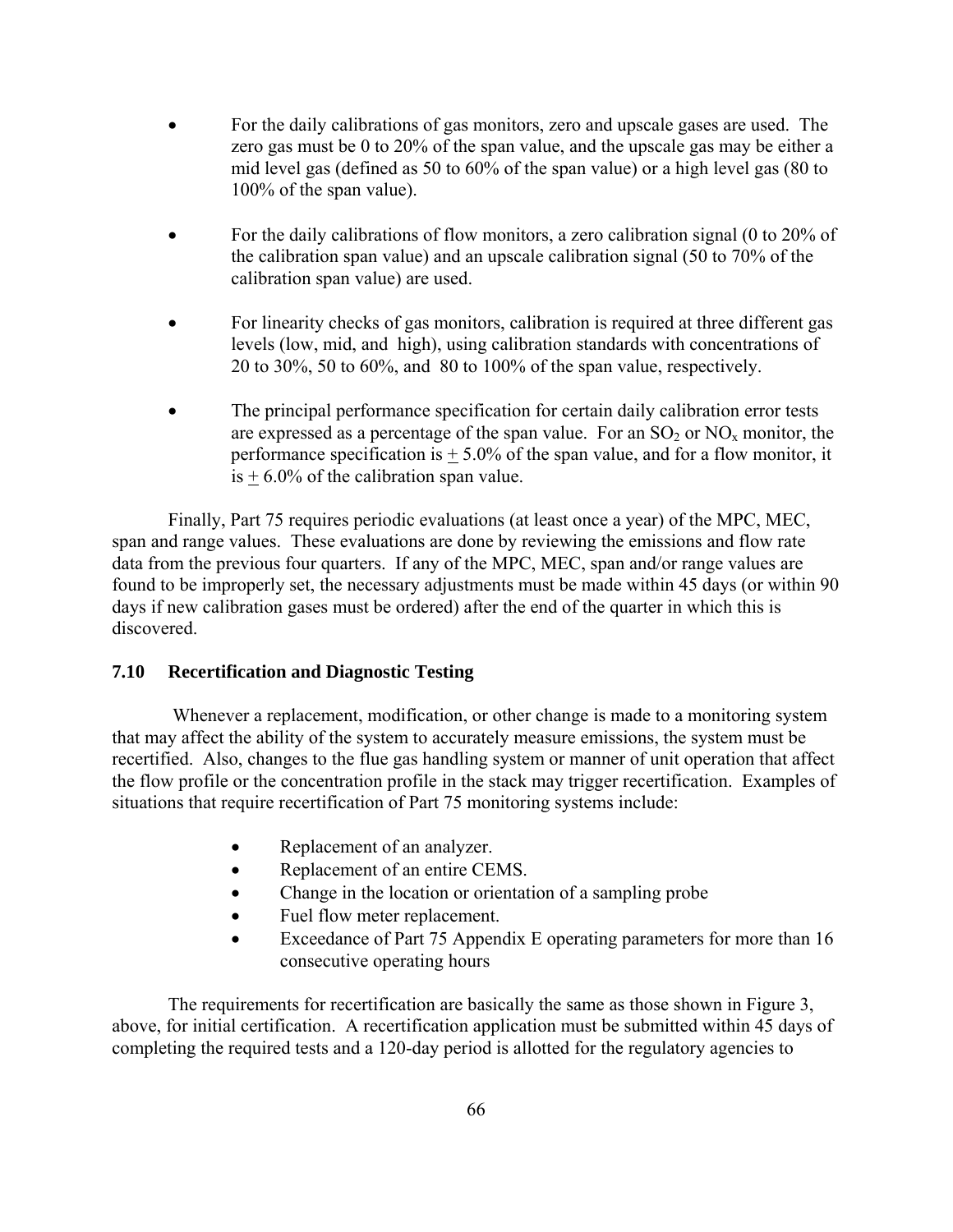review the application. However, note that for recertifications, an initial monitoring plan submittal is not required, and the test notification requirements are slightly different from those for initial certification.

 Not all changes made to a certified monitoring system require recertification. In many cases, only diagnostic testing is required to ensure that the system continues to provide accurate data. Note also that in some instances EPA requires less than a full battery of tests for recertification. For a more thorough discussion of recertification and diagnostic testing, see §75.20(b) and EPA's "Part 75 Emissions Monitoring Policy Manual"<sup>[53](#page-73-0)</sup>.

 $\overline{a}$ 

<span id="page-73-0"></span> $53$  The Policy Manual is located at: http://www.epa.gov/airmarkets/emissions/monitoring.html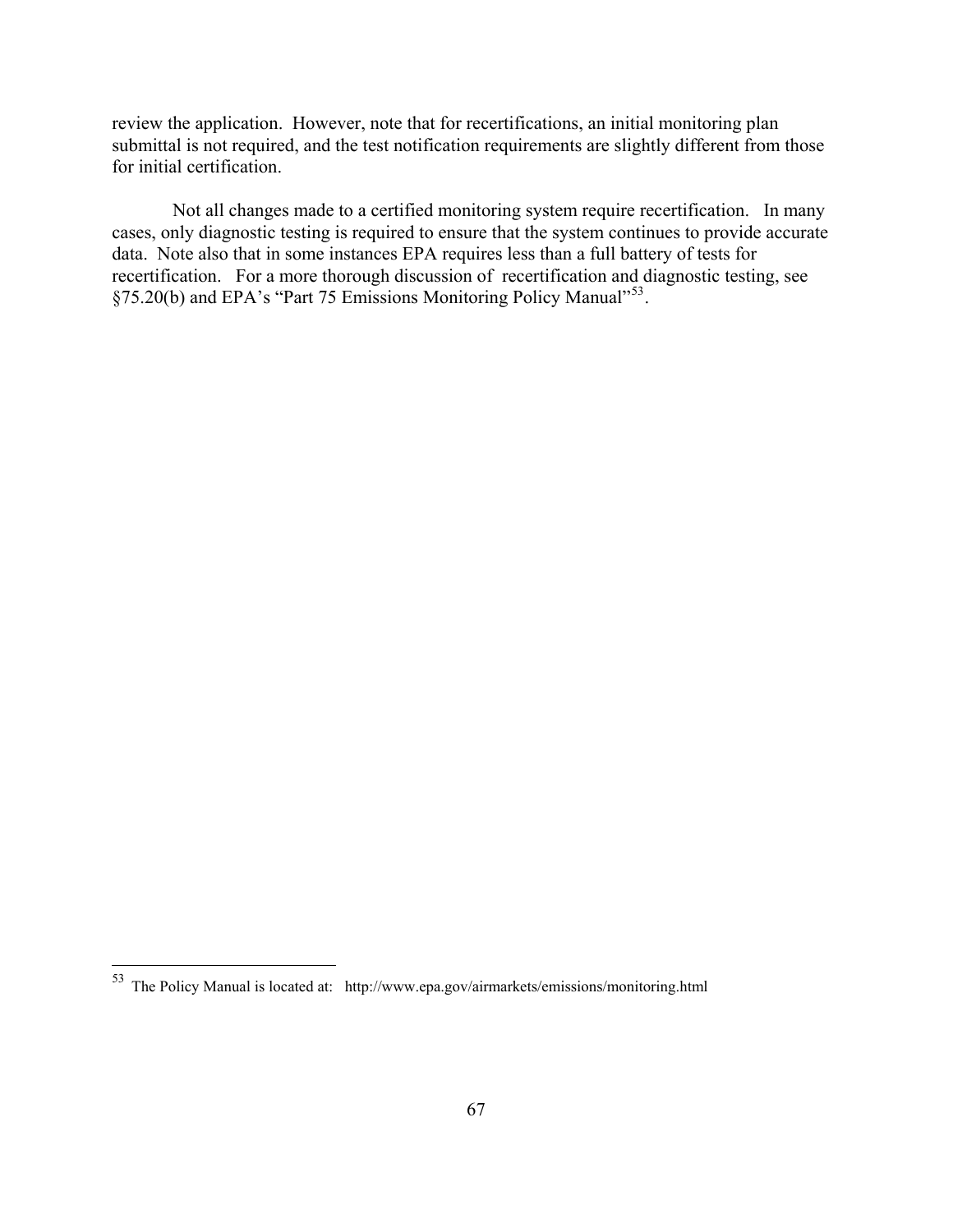## **8.0 QUALITY ASSURANCE and QUALITY CONTROL (QA/QC) PROCEDURES**

## **8.1 Does Part 75 require periodic quality QA/QC testing after a monitoring system is certified ?**

 Following initial certification, all Part 75 monitoring systems are required to undergo periodic quality-assurance testing, to ensure that they continue to provide accurate data.

- For CEMS, the OA test requirements are found in either:
	- $\triangleright$  Appendix B of Part 75 and §75.21, for sources that report emissions data year-round; or
	- Section 75.74(c), for CAIR NO<sub>x</sub> units that report emissions data only for the ozone season months (from May  $1<sup>st</sup>$  through September  $30<sup>th</sup>$ )
- For Appendix D fuel flowmeter systems, the on-going QA test requirements are in section 2.1.6 of Appendix D; and
- For Appendix E NO<sub>x</sub> correlation curve systems, the QA requirements are found in sections 2.2 and 2.3 of Appendix E.

## **8.2 What are the on-going QA test requirements in Part 75 for units reporting emissions data year-round?**

 Year-round reporting of emissions data is required for all Acid Rain Program units and for units in the CAIR annual  $SO_2$  and  $NO_x$  programs. For CAIR  $NO_x$  units that are subject only to the ozone season program, year-round reporting is optional (see Section 8.5, below). For CEMS, the on-going QA test requirements for year-round reporters are summarized in Table 17. Table 17 shows that routine QA testing of CEMS is required at three basic frequencies:

- Daily;
- **Quarterly**; and
- Semiannual/Annual.

Calibration error checks of all monitors and interference checks of flow monitors are required daily. Linearity checks of gas monitors, flow-to-load ratio tests, and leak checks of DP-type flow monitors are required quarterly. RATAs are required either semiannually or annually, depending on the results of the tests (see Section 8.6, below).

For Appendix D fuel flowmeters, the basic frequency for the required accuracy tests is annual. For Appendix E systems,  $NO<sub>x</sub>$  emission testing is required once every five years, in order to develop new correlation curves.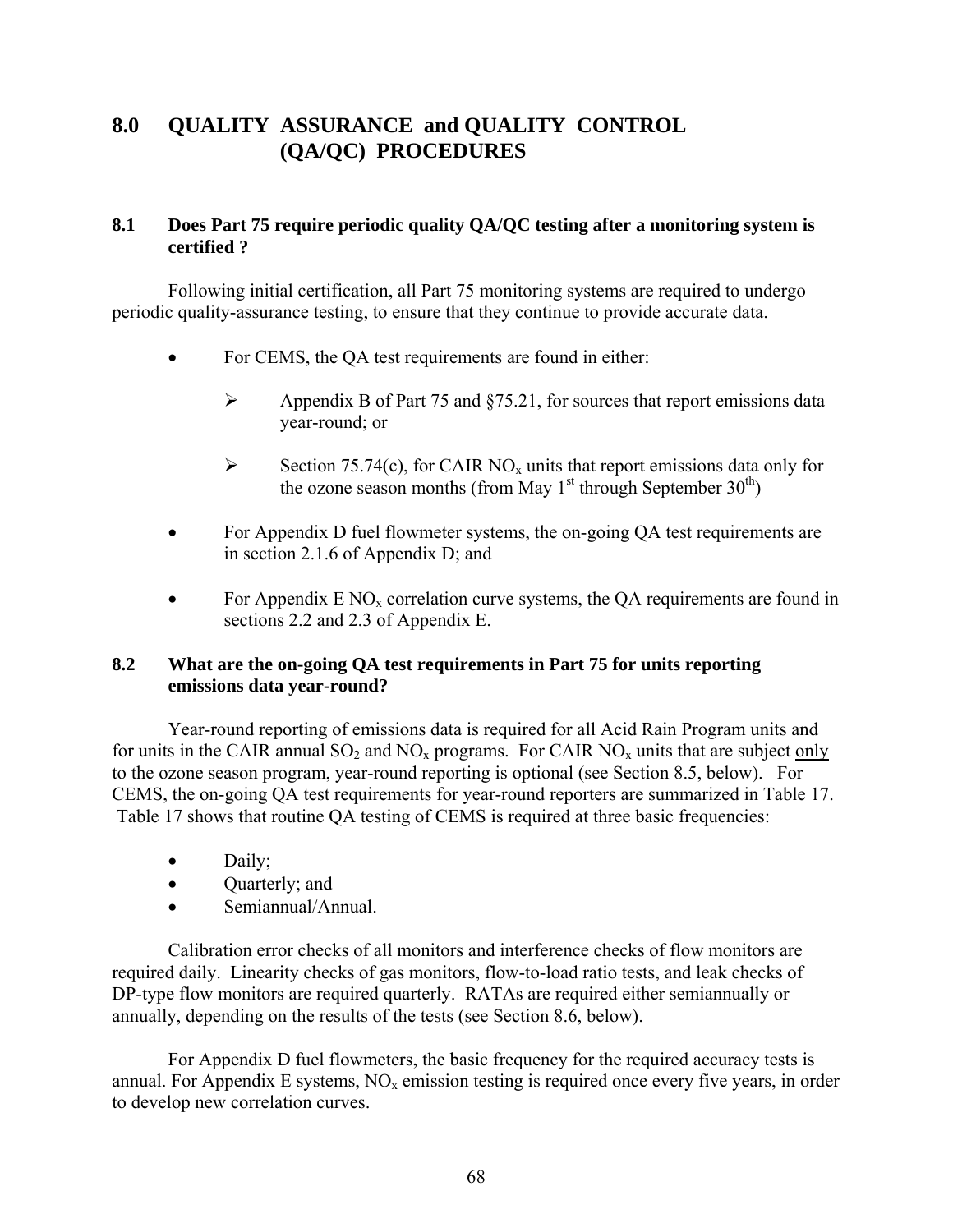|  | Table 17: On-Going QA Test Requirements for Year-Round Reporters |  |  |  |
|--|------------------------------------------------------------------|--|--|--|
|--|------------------------------------------------------------------|--|--|--|

| Perform this type of<br>QA test               | On these continuous<br>monitoring systems                                                                 | At this<br>frequency                                                         | With these qualifications and<br>exceptions                                                                                                                                                                                                                                                              |
|-----------------------------------------------|-----------------------------------------------------------------------------------------------------------|------------------------------------------------------------------------------|----------------------------------------------------------------------------------------------------------------------------------------------------------------------------------------------------------------------------------------------------------------------------------------------------------|
| Calibration error test                        | Gas and flow monitors                                                                                     | Daily                                                                        | Calibrations are not required when<br>$\bullet$<br>the unit is not in operation.                                                                                                                                                                                                                         |
| Interference check                            | Flow monitors                                                                                             | Daily                                                                        | Check is not required when the unit<br>$\bullet$<br>is not in operation.                                                                                                                                                                                                                                 |
| Linearity check                               | Gas monitors                                                                                              | Quarterly                                                                    | Required only in "QA operating<br>$\bullet$<br>quarters" <sup>a</sup> and only on the range(s)<br>used during the quarter---but no less<br>than once a year<br>168 operating hour grace period<br>available<br>Not required if $SO_2$ or $NO_x$ span is<br>$\leq$ 30 ppm                                 |
| Flow-to-load ratio or<br>gross heat rate test | Flow monitors                                                                                             | Quarterly                                                                    | Required only in "QA operating<br>$\bullet$<br>quarters"<br>Non load-based units are exempted<br>$\bullet$<br>Complex configurations may be<br>$\bullet$<br>exempted by petition under §75.66                                                                                                            |
| Leak check                                    | Differential pressure-type flow<br>monitors                                                               | Quarterly                                                                    | Required only in QA operating<br>$\bullet$<br>quarters<br>168 operating hour grace period<br>available                                                                                                                                                                                                   |
| <b>RATA</b><br>and<br><b>Bias</b> test        | Gas and flow monitors<br>(Bias test applies to $SO_2$ , $NO_x$ ,<br>and flow monitoring systems,<br>only) | Semiannual or<br>Annual <sup>b</sup>                                         | Not required for $SO_2$ monitors if the<br>$\bullet$<br>unit exclusively burns very low sulfur<br>fuel, or burns higher-sulfur fuel for<br>$\leq$ 480 hours per year<br>720 operating hour grace period<br>$\bullet$<br>available<br>• For Hg monitoring systems, the RATA<br>frequency is always annual |
| Flowmeter<br>Accuracy test                    | Fuel flowmeter systems                                                                                    | Once every four<br>"fuel flowmeter<br>QA operating<br>quarters" <sup>c</sup> | • The optional "fuel flow-to-load ratio"<br>or "gross heat rate" test in Appendix<br>D, section 2.1.7 may be used to extend<br>the interval between flowmeter<br>accuracy tests to up to 20 quarters                                                                                                     |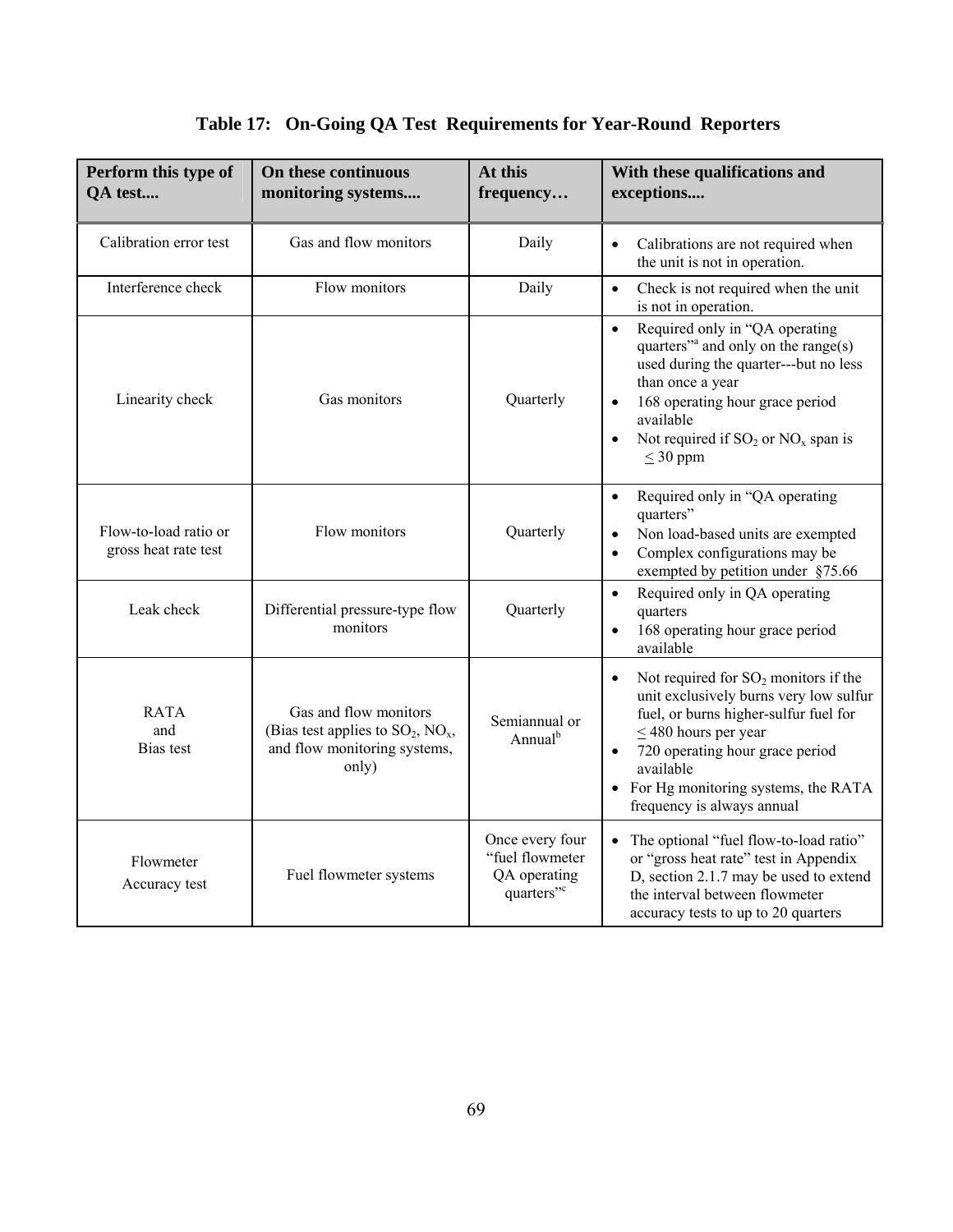| Perform this type of<br>QA test      | On these continuous<br>monitoring systems                                                                         | At this<br>frequency                                | With these qualifications and<br>exceptions                                                                                                                           |
|--------------------------------------|-------------------------------------------------------------------------------------------------------------------|-----------------------------------------------------|-----------------------------------------------------------------------------------------------------------------------------------------------------------------------|
| Primary element visual<br>inspection | Orifice, nozzle, and venturi<br>fuel flowmeters that are<br>certified by design, according<br>to AGA Report No. 3 | Once every 3<br>years<br>(12 calendar<br>quarters)  | The optional fuel flow-to-load ratio or<br>$\bullet$<br>gross heat rate test may be used to<br>extend the interval between visual<br>inspections to up to 20 quarters |
| $NOx$ emission rate<br>testing       | Appendix E systems                                                                                                | Once every 5<br>years<br>(20 calendar)<br>quarters) |                                                                                                                                                                       |

<sup>a</sup> That is, a quarter with at least 168 hours of unit operation

b Depending on the % relative accuracy obtained in the previous test, the next RATA is required either "semiannually" (within 2 QA operating quarters) or "annually" (within 4 QA operating quarters), not to exceed 8 calendar quarters plus a grace period between successive tests.

 $\degree$  That is, a quarter in which the fuel measured by the flowmeter is combusted for at least 168 hours.

#### **8.3 Are there any exceptions to these basic QA test requirements ?**

Yes. Table 17 indicates that there are some exceptions to the basic QA test requirements and frequencies for year-round reporters. For instance:

- Linearity checks are not required for  $SO_2$  or  $NO_x$  monitors with span values of 30 ppm or less;
- For calendar quarters in which a unit operates for less than 168 hours, limited exemptions from linearity checks and limited extensions of RATA deadlines are available;
- For monitors with two spans and ranges, limited exemptions from linearity checks may be claimed for calendar quarters in which a particular measurement range (e.g., the high range) is not used;
- RATAs of  $SO_2$  monitors are not required if the unit exclusively combusts "very" low sulfur fuel" (as defined in §72.2) or limits combustion of higher-sulfur fuel(s) to 480 hours per year or less;
- For calendar quarters in which a particular fuel is combusted for less than 168 hours, limited extensions of fuel flowmeter accuracy test deadlines are available to Appendix D units; and
- For calendar quarters in which the optional fuel flow-to-load ratio test is performed and passed, limited extensions of fuel flowmeter accuracy test deadlines are available to Appendix D units.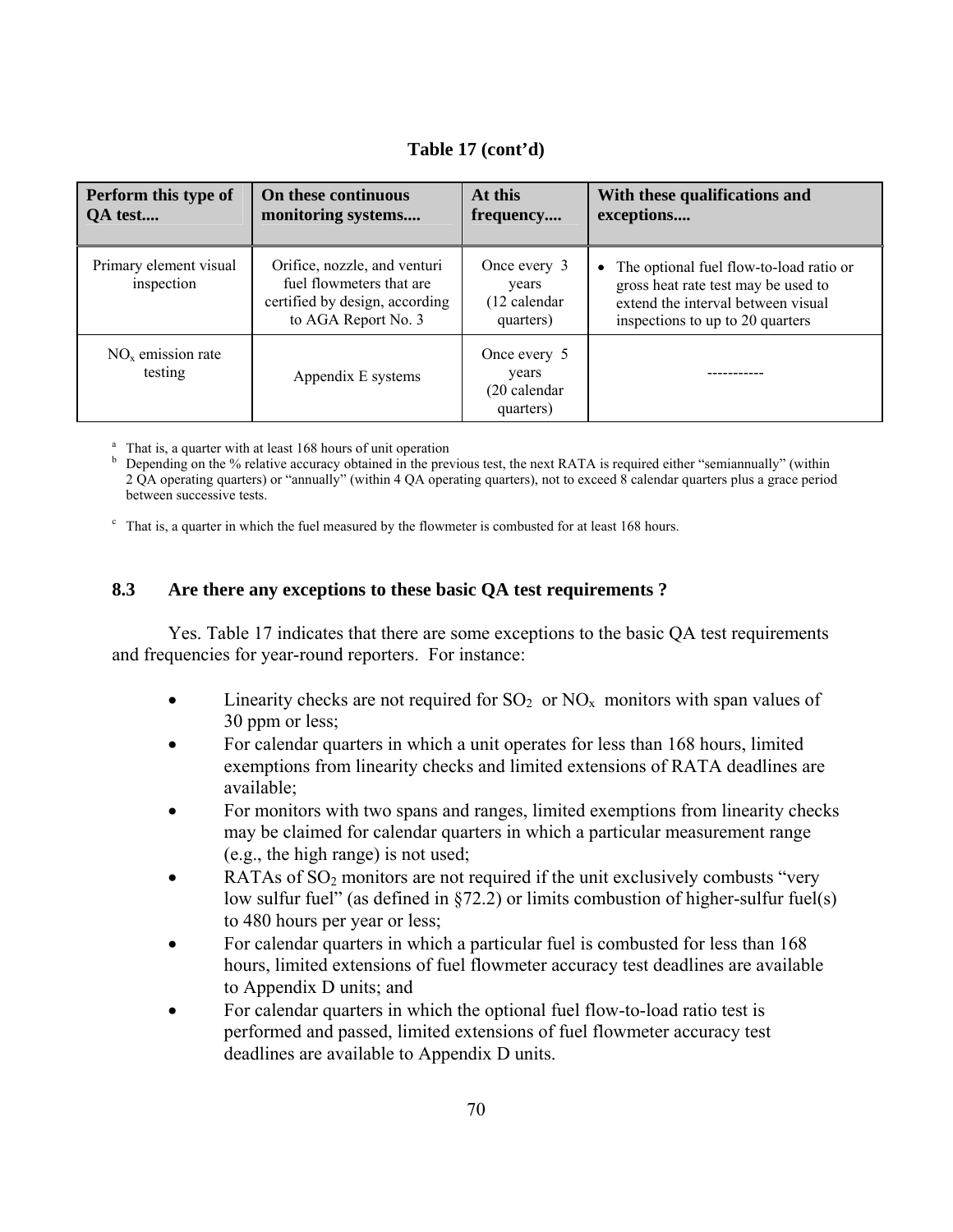The low-span linearity check exemption described in the first bullet item above and the SO2 RATA exemption described in the fourth bullet item can continue in effect indefinitely, as long as the conditions are met. However, the test extensions and exemptions described in the second, third and sixth bullet items have definite limits. For instance, no more than three consecutive linearity check exemptions may be claimed---i.e., a linearity check is required at least once every four quarters, regardless. Similarly, a RATA deadline may not be extended beyond 8 calendar quarters from the quarter of the previous test, and the accuracy test deadline for a fuel flowmeter may not be extended beyond 5 years (20 quarters) from the quarter of the previous test.

However, EPA recognizes that circumstances beyond the control of the source owner or operator sometimes arise, such as a forced unit outage, which may prevent a linearity check or RATA from being done in the calendar quarter in which it is due. To provide regulatory relief in these instances, Part 75 allows the test to be done in a grace period, immediately following the end of that quarter. For a linearity check, the grace period is 168 unit operating hours, and for a RATA it is 720 unit operating hours. Provided that the "late" QA test is performed and passed on the first attempt within the grace period, no loss of emissions data is incurred.

#### **8.4 Are there any special considerations when performing these basic QA tests ?**

Yes, there are a number of things must be taken into consideration when performing the QA tests, to ensure that they are done properly:

- Daily calibration error tests, interference checks, and linearity checks must be done while the unit is on-line (i.e., combusting fuel). The only exception to this is that off-line calibration error tests may be used to validate up to 26 consecutive<sup>[54](#page-77-0)</sup> hours of emissions data, if the off-line calibration error demonstration described in section 2.1.5 of Appendix B has been performed and passed. After 26 consecutive hours of emission data have been validated using off-line calibrations, an on-line calibration is required in "operating hour 27" to maintain quality-assured data status.
- All RATAs of gas monitors must be done at normal load, while combusting a fuel that is normal for the unit. Normal load is defined in the monitoring plan as the most frequently-used load level (low, mid, or high). To determine the normal load:
	- $\triangleright$  First, the unit's range of operation is defined. It extends from the

 $\overline{a}$ 

<span id="page-77-0"></span> $54$  The term "26 consecutive hours" does not mean that the unit must be in continuous operation for 26 hours in order to use the off-line calibration error provisions. Rather, it represents a "running" total of unit operating hours that adds up to 26. There may be a significant period of unit down time in between two "consecutive" operating hours.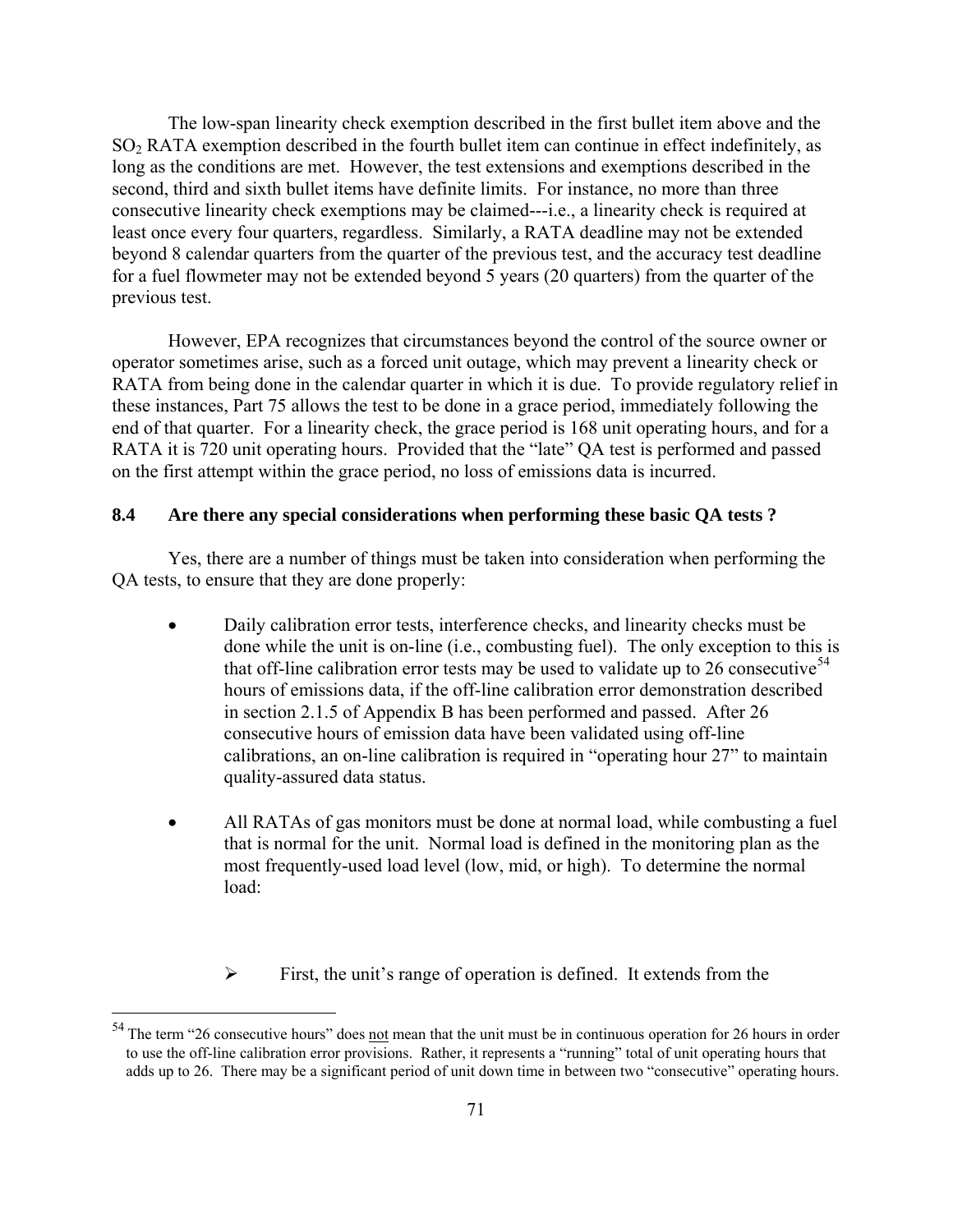"minimum safe, stable load" to the "maximum sustainable load"

- $\triangleright$  Second, the operating range is divided into three load bands, or levels. The first 30% of the range is defined as low load, the next 30% is mid load, and the remainder of the range is high load.
- ¾ Third, at least four quarters of representative historical load data are analyzed<sup>[55](#page-78-0)</sup>, to determine which load levels are used the most frequently. The load level used most frequently must be designated as the normal load. The second most frequently-used load level may be designated as a second normal load.<sup>[56](#page-78-1)</sup>
- For flow monitors installed on peaking units and bypass stacks, only single-load flow RATAs are required.
- For all other flow monitors:

.

- $\triangleright$  The annual RATAs must be done at the 2 most frequently-used load levels or (at the source's discretion) at all 3 loads, unless
- $\triangleright$  The unit has operated at one load level (low, mid or high) for  $> 85\%$  of the time since the last annual flow RATA, in which case a single-load test at normal load may be performed.
- ¾ A 3-load RATA is required at least once every 5 calendar years (20 calendar quarters).
- If a semiannual RATA frequency<sup>[57](#page-78-2)</sup> is obtained, an additional RATA must be done in-between the annual RATAs. For a flow monitor, this "extra" RATA may be a single-load test at normal load.
- For units that do not produce electrical or steam load, such as cement kilns, and refinery process heaters, the RATA requirements are basically the same as for load-based units, except that the term "operating level" applies instead of the term "load level". Also, it is possible, with a proper justification in the monitoring

 $\overline{a}$ 

<span id="page-78-0"></span><sup>&</sup>lt;sup>55</sup> For new units, projections of the anticipated manner of unit operation may be used to define the normal load level, and then any necessary adjustments can be made based on the actual unit operation

<span id="page-78-1"></span><sup>56</sup> The advantage of designating two normal loads is that gas monitor RATAs may be done at either load level. The "down side" is that for flow RATAs, a bias test must be taken at both normal load levels, which increases the chances that a bias adjustment factor (BAF) will have to be applied to the flow rate data.

<span id="page-78-2"></span><sup>57</sup> See Section 8.6 of this guide.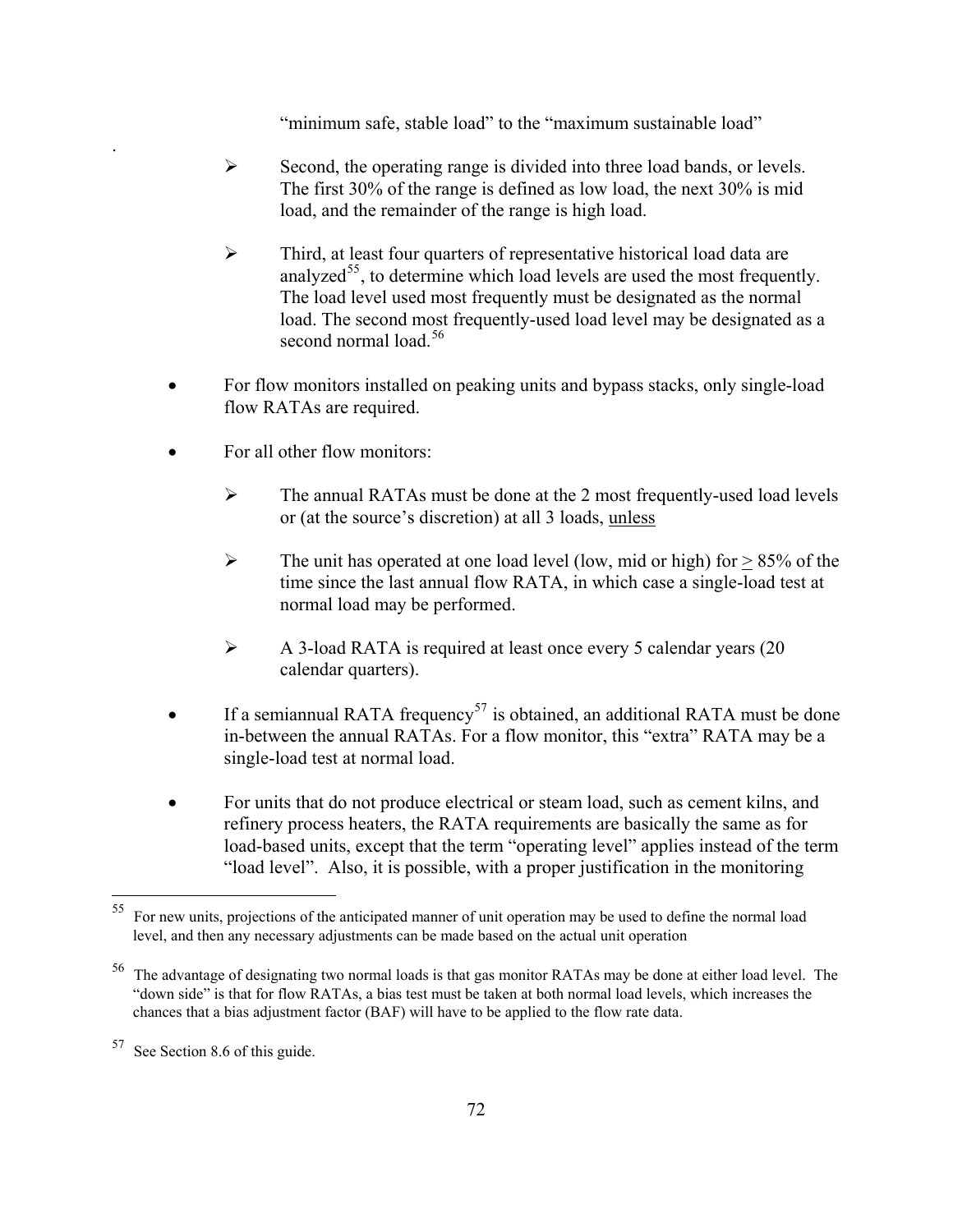plan[58](#page-79-0), for a non load-based unit to be partly or fully exempted from performing multi-level flow RATAs.

- The quarterly "flow-to-load ratio test" of a flow monitor is not actually a test at all. Rather it is a data analysis, which, in most cases, is performed automatically by the DAHS. The purpose of the test is to ensure that a flow monitor continues to provide accurate data in-between RATAs. The "test" is performed as follows:
	- $\triangleright$  The hourly ratio of the stack gas flow rate to unit load is calculated for a segment of the quarterly flow rate data (i.e., those hours where the load was within 10% of the average load during the last normal load flow RATA).
	- ¾ These hourly ratios are then compared against a "reference" flow-to-load ratio, which is the ratio of the average reference method flow rate to the average unit load from the last normal-load RATA.
	- $\triangleright$  Alternatively, the data analysis may be done on the basis of the "gross" heat rate<sup> $59$ </sup> (GHR), which is the ratio of heat input rate to unit load), rather than using the flow-to-load ratio.

#### **8.5 What are the on-going QA test requirements for ozone season-only reporters ?**

For a unit that is subject to the CAIR  $NO<sub>x</sub>$  ozone season program but is not in either the CAIR annual programs or the Acid Rain program (e.g., a non-EGU brought into CAIR by a State agency), emissions data may be reported on an ozone season-only basis rather than year-round, provided that this option is allowed by the State regulations. If ozone season-only reporting is implemented, the QA requirements of §75.74 (c) in Subpart H of Part 75 must be met. These procedures require some pre-ozone season QA testing (between January  $1<sup>st</sup>$  and April 30<sup>th</sup>), and additional OA testing inside the ozone season (May  $1<sup>st</sup>$  through September 30<sup>th</sup>).

The QA test requirements for ozone season-only reporting are considerably different from, and quite a bit more complex than, the requirements for year-round reporters. For example:

• The required pre-season linearity check of a gas monitor must either be done in April or within a 168 operating hour period of "conditional data validation"<sup>[60](#page-79-2)</sup> at

<u>.</u>

<span id="page-79-0"></span><sup>&</sup>lt;sup>58</sup> If it can be demonstrated to the satisfaction of the permitting authority that the process operates only at one or two distinct points, the requirement to perform 3-level, or perhaps even 2-level flow RATAs may be waived.

<span id="page-79-1"></span> $59$  The gross heat rate approach includes the diluent gas (CO<sub>2</sub> or O<sub>2</sub>) concentration in the equation. This alternative is most useful for common stack configurations.

<span id="page-79-2"></span> $60$  For a discussion of conditional data validation, see Section 9.5 of this guide.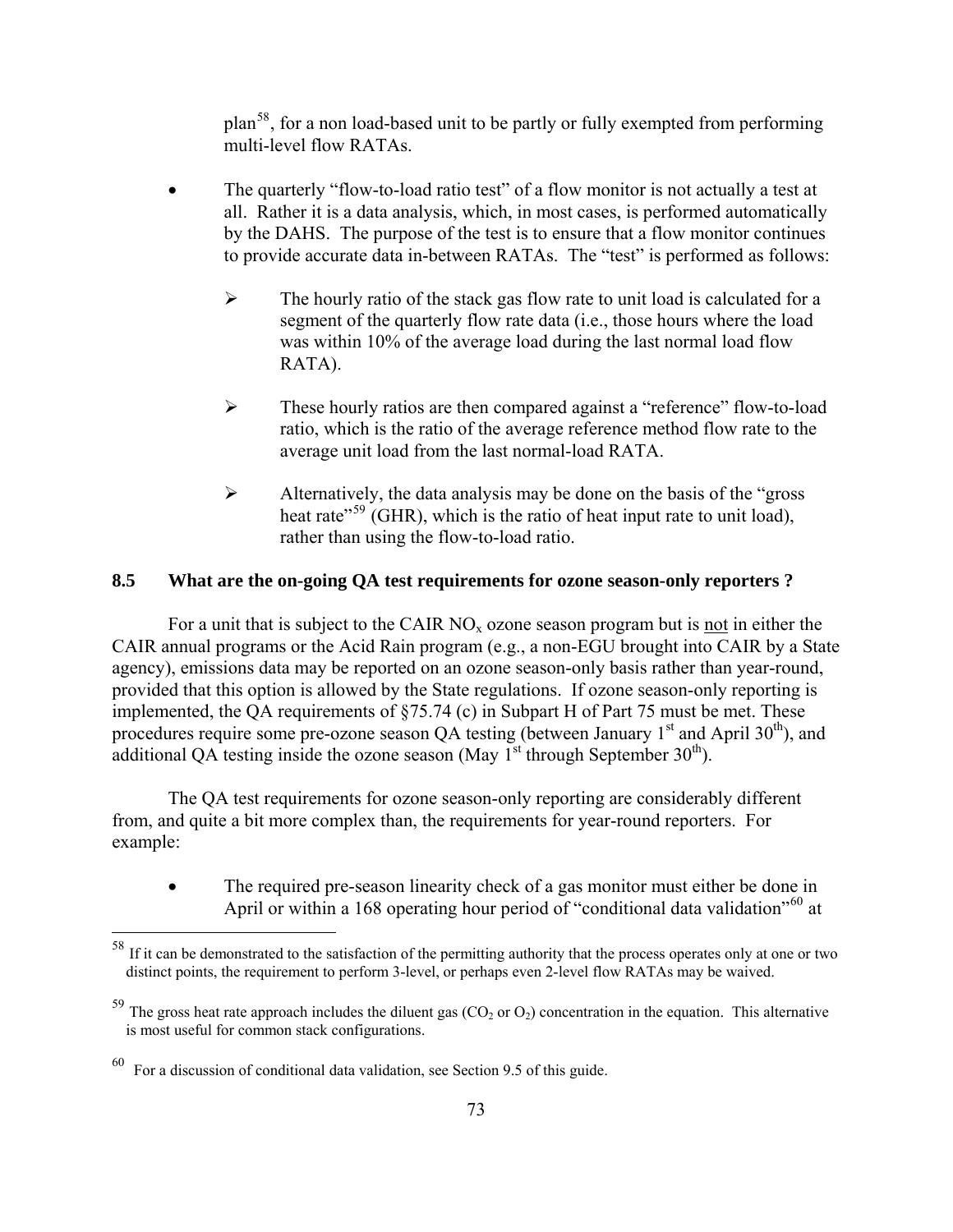the start of the ozone season.

- The  $3<sup>rd</sup>$  quarter linearity check of a gas monitor must either be done in July or within a 168 operating hour period of conditional data validation, immediately after July  $31<sup>st</sup>$ .
- RATAs must be done in the pre-season, between January  $1<sup>st</sup>$  and April 30<sup>th</sup>, or within a 720 operating hour period of "conditional data validation" at the start of the ozone season.
- Daily calibrations must be performed from the date and hour of any pre-ozone season linearity check or RATA , through the remainder of the pre-season.

 These are but a few of the QA provisions in §75.74(c). For a complete listing, see Table B-1 in Appendix B to this guide. In view of this, sources that qualify to use the ozone seasononly reporting option should carefully weigh the perceived benefits of this option---i.e., reduced reporting frequency and less required maintenance of CEMS during the off-season--- against the potential invalidation of emissions data (and consequent loss of  $NO<sub>x</sub>$  allowances) that could result from a misunderstanding or misapplication of the rule requirements.

 Year-round reporting offers many benefits that are not available to ozone season-only reporters, such as: (a) greater flexibility in scheduling linearity checks and RATAs; (b) certain test exemptions and test deadline extensions; (c) the ability to qualify for single-load flow RATAs; and (d) grace periods for linearity checks and RATAs that cannot be completed by the due date, due to unforeseen circumstances.

#### **8.6 What performance specifications must be met for the routine QA tests required by Part 75 ?**

The performance specifications for the routine Part 75 QA tests are basically the same as for initial certification (see Table 16 in Section 7 of this guide). There are, however, a few notable exceptions:

- For daily calibration error tests of  $SO_2$ ,  $NO_x$ ,  $CO_2$ ,  $O_2$ , and flow monitors, the calibration error (CE) specifications are twice as wide as the specifications for initial certification. For example, when certification testing of an  $SO_2$  or  $NO_x$ monitor is performed, the maximum allowable CE during the 7-day calibration error test is  $\pm$  2.5% of the span value, but the "control limits" for daily operation of the monitor are  $\pm$  5.0% of span.
- For  $SO_2$  and  $NO_x$  monitors with span values greater than 50 ppm but less than 200 ppm, there is an alternative CE specification, i.e.,  $|R - A| \le 10.0$  ppm.
- For  $SO_2$  and  $NO_x$  monitors with span values of 50 ppm or less (which are exempted from the 7-day calibration error test), the alternative CE specification is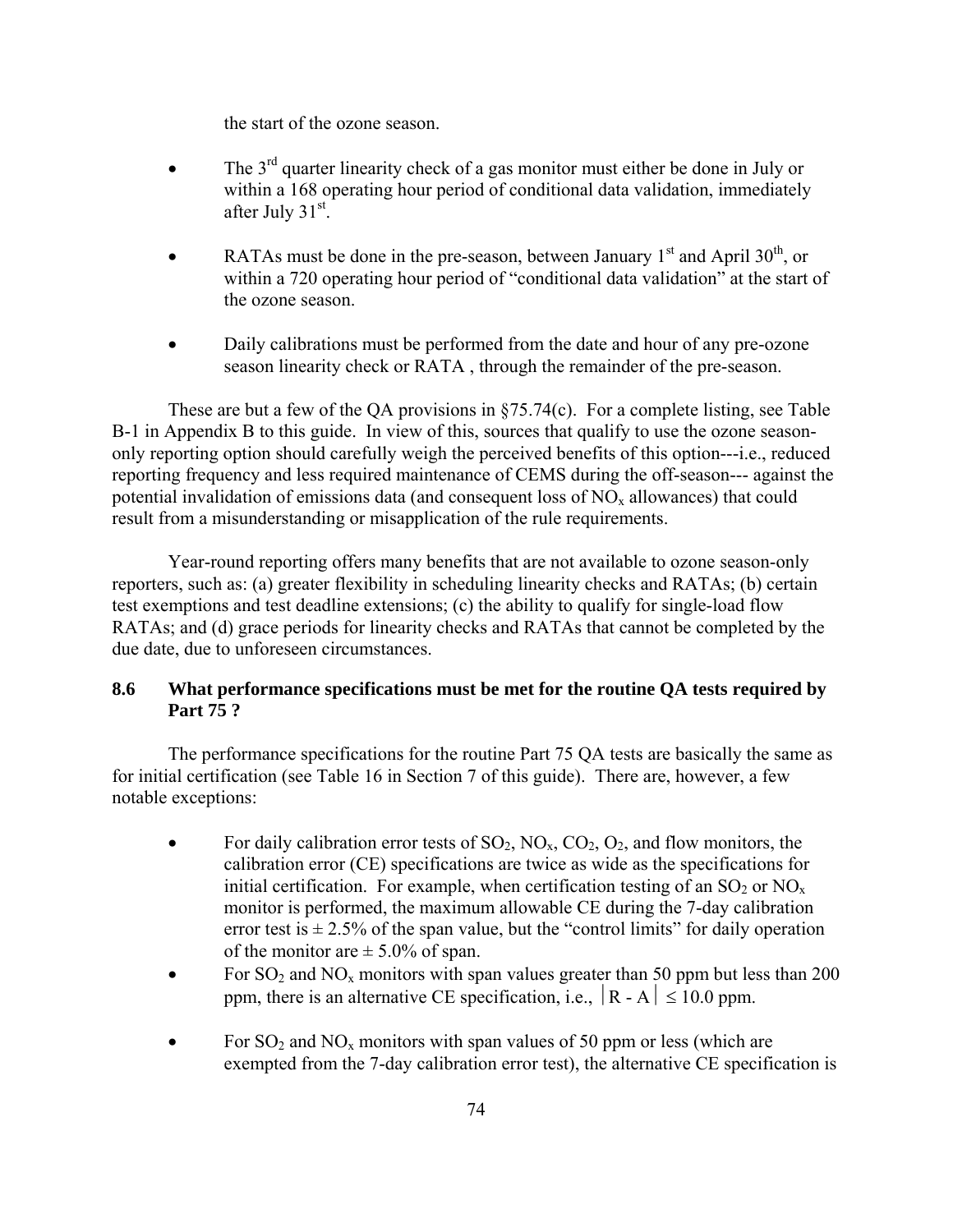$|R - A| \leq 5.0$  ppm.

- For RATAs, there is an incentive system that rewards good monitor performance. RATAs may be performed annually rather than semiannually if a certain level of relative accuracy is achieved. The relative accuracy test frequency incentive system is summarized in Table 18. Table 18 shows that when the percent relative accuracy is 7.5% or less, the test frequency is annual. But even if 7.5% RA is not achieved, the monitoring system may still be eligible for an annual RATA frequency, if an alternative relative accuracy specification is met. The alternative specifications are also shown in Table 18, and they apply to:
	- $\triangleright$  Low emitters of SO<sub>2</sub> and NO<sub>x</sub>;
	- $\triangleright$  Sources with very low stack gas velocities; and
	- $\triangleright$  Moisture,  $CO_2$ , and  $O_2$  monitoring systems.

In each case, the alternative RA specification is the difference between the mean values of the reference method and CEMS measurements from the RATA.

| For a RATA of this<br>type of monitoring<br>system | The test frequency is<br>annual, rather than<br>semiannual, if the %<br>RA is | However, if the<br>following conditions are<br>met | <b>Then annual</b><br>frequency may be<br>attained by meeting<br>this alternative RA<br>specification <sup>a</sup> |
|----------------------------------------------------|-------------------------------------------------------------------------------|----------------------------------------------------|--------------------------------------------------------------------------------------------------------------------|
| $SO2$ or $NOx$ concentration                       | $\leq 7.5\%$                                                                  | $(RM)_{avg} \leq 250$ ppm <sup>b</sup>             | $\pm$ 12.0 ppm                                                                                                     |
| $NOx$ -diluent                                     | $\leq 7.5\%$                                                                  | $(RM)_{avg} \leq 0.200$ lb/mmBtu                   | $\pm$ 0.015 lb/mmBtu                                                                                               |
| Flow                                               | $\leq 7.5\%$                                                                  | $(RM)_{avg} \le 10.0$ ft/sec                       | $\pm$ 1.5 ft/sec                                                                                                   |
| $CO2$ or $O2$                                      | $\leq 7.5\%$                                                                  |                                                    | $\pm 0.7\%$ CO <sub>2</sub> or O <sub>2</sub>                                                                      |
| Moisture                                           | $\leq 7.5\%$                                                                  |                                                    | $\pm 1.0\%$ H <sub>2</sub> O                                                                                       |

#### **Table 18: Relative Accuracy Test Frequency Incentive System**

<sup>a</sup> The alternative RA specification is the difference between the mean CEMS and reference method values from the RATA, i.e.,  $[(\text{CEMS})_{\text{avg}} - (\text{RM})_{\text{avg}}]$ 

<sup>b</sup> (RM)<sub>avg</sub> is the mean value of the reference method measurements from the RATA

• For the flow-to-load ratio (or gross heat rate) test, which is not required for initial certification, the pass/fail criterion is the absolute average percent deviation of the hourly flow-to-load ratios (or hourly heat rates) from the reference ratio (or reference heat rate). Table 19, below, summarizes the acceptance criteria.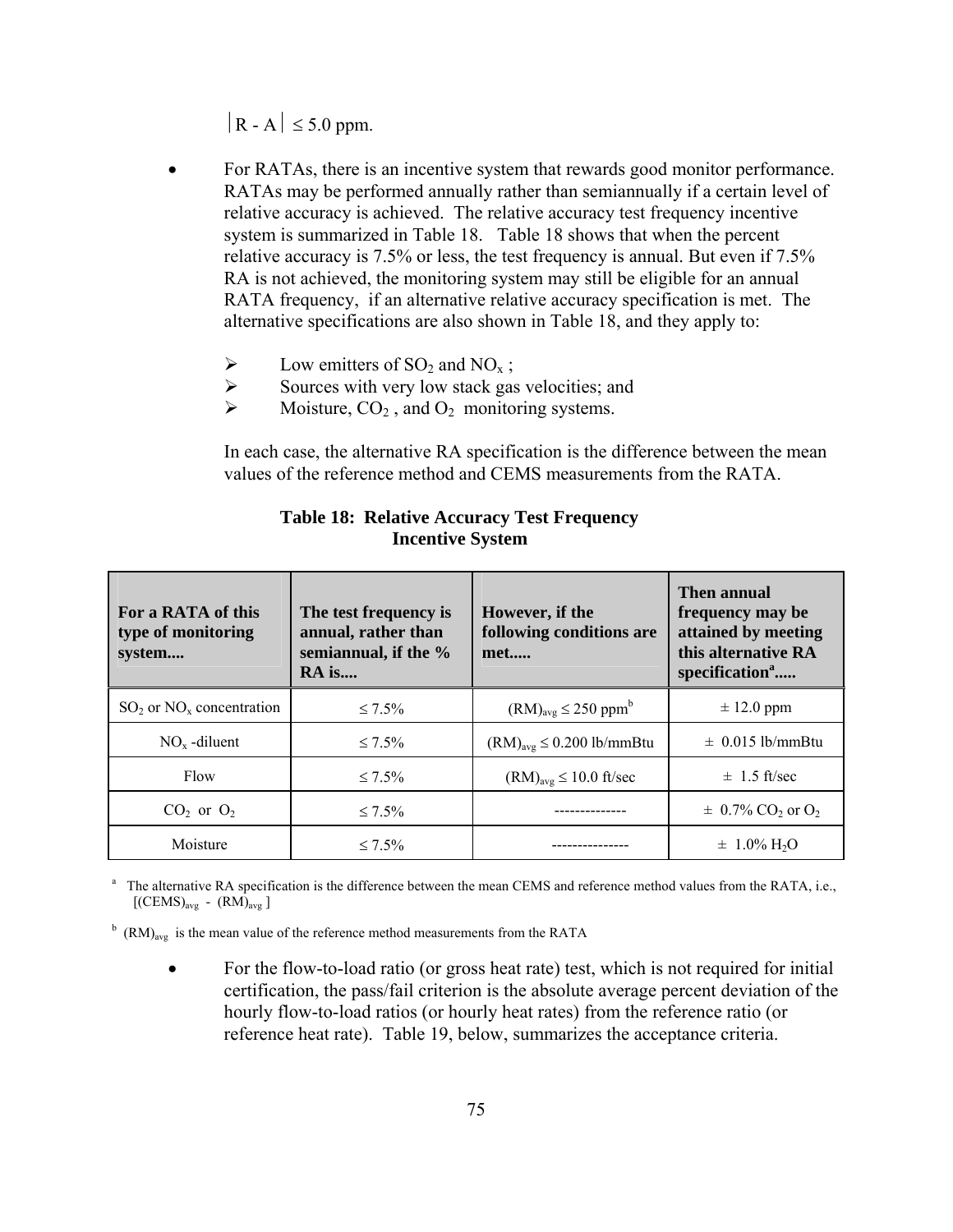## **Table 19: Flow-to-Load Ratio or Gross Heat Rate Test Acceptance Criteria**

| For this QA test      | If the unit load (or combined<br>load for a common stack)<br>during the last normal-load<br>flow RATA was | Then, to pass the test, the absolute average<br>percent deviation from the reference ratio or<br>heat rate must be |                                                         |
|-----------------------|-----------------------------------------------------------------------------------------------------------|--------------------------------------------------------------------------------------------------------------------|---------------------------------------------------------|
| Flow-to-load ratio    |                                                                                                           | $\leq$ 15.0% if unadjusted<br>flow rates are used in                                                               | $\leq$ 10.0% if bias-adjusted<br>flow rates are used in |
| or<br>Gross heat rate | $\geq$ 60 MW or $\geq$ 500 klb/hr of steam                                                                | the calculations                                                                                                   | the calculations                                        |
| Flow-to-load ratio    |                                                                                                           | $\leq$ 20.0% if unadjusted                                                                                         | $\leq$ 15.0% if bias-adjusted                           |
| or                    | $\leq 60$ MW or $\leq 500$ klb/hr of steam                                                                | flow rates are used in                                                                                             | flow rates are used in                                  |
| Gross heat rate       |                                                                                                           | the calculations                                                                                                   | the calculations                                        |

## **8.7 Are there any notification requirements for the periodic QA tests ?**

Yes. Part 75 requires sources to provide notice to CAMD, to the EPA Regional Office, and to the State, at least 21 days in advance of the following QA tests:

- RATAs
- Appendix E retests
- LME unit retests

Part 75 also allows any of the regulatory agencies to issue a waiver from these notification requirements. CAMD has waived these notification requirements. Therefore, sources are currently required to notify only the State and EPA Region, unless those agencies issue a similar waiver.

## **8.8 What are the Essential Elements of a Part 75 QA/QC Program ?**

Part 75 requires all owners and operators of affected units to develop and implement a quality assurance/quality control (QA/QC) program for the continuous monitoring systems. Each QA/QC program must include a written plan<sup>[61](#page-82-0)</sup> that describes in detail the step-by-step procedures and operations for a number of important activities. This quality assurance plan must be made available to the regulatory agencies upon request during field audits. The following are the essential elements that must be included in a QA plan:

## **8.8.1** *For all monitoring systems*:

<span id="page-82-0"></span><sup>61</sup> Electronic storage of the QA plan information is allowed by the rule, provided that the information can be made available in hard copy upon request during an inspection or audit.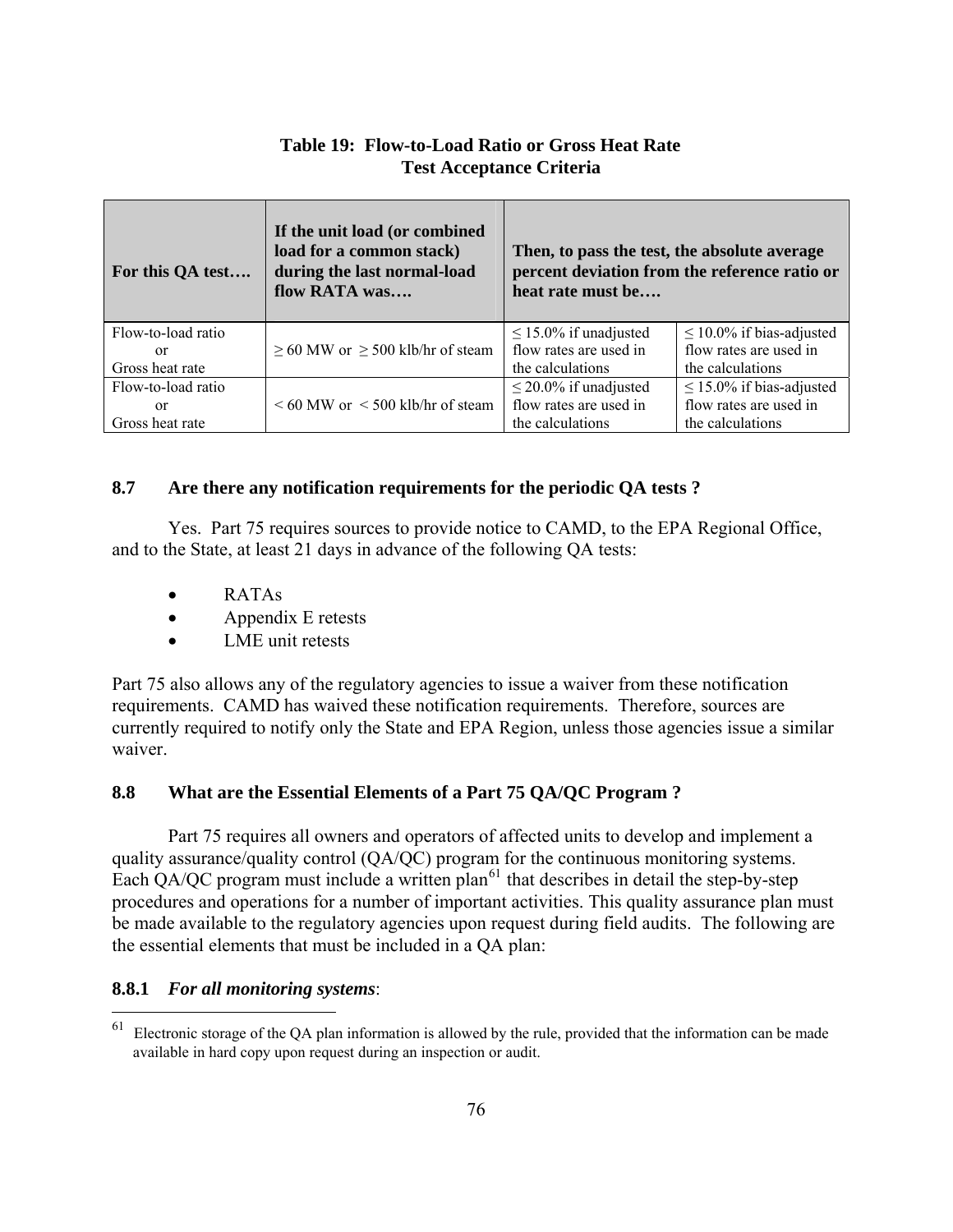- The routine maintenance procedures for the monitoring system, and a maintenance schedule;
- The procedures used to implement the Part 75 record keeping and reporting requirements;
- Records of all testing, adjustment, maintenance, repair of the monitoring system (e.g., maintenance logs); and
- Records of corrective actions taken in response to monitoring system outages.

## **8.8.2** *For CEMS*:

- A written record of the procedures used for the required QA tests (i.e., daily calibration, linearity checks, RATAs, etc.);
- The procedures used to adjust the CEMS to ensure accuracy; and
- For units with add-on  $SO_2$  or  $NO_x$  emission controls, a list of the parameters that are monitored during monitor outages to verify that the controls are working properly, and the acceptable values and ranges of the parameters.

## **8.8.3** *For units using the Appendix D and E methodologies*:

- A written record of the fuel flowmeter accuracy test procedures, including (if applicable) transmitter calibration and visual inspection procedures;
- A record of all adjustments, maintenance or repairs of the fuel flowmeter monitoring system;
- A written record of the standard procedures used to perform the periodic fuel sampling and analysis;
- For Appendix E units, a list of the operating parameters that are continuously monitored, and acceptable ranges for the parameters; and
- A record of the procedures used to perform the required Appendix  $E NO_x$  emission testing.

## **8.8.4** *For LME Units*:

For pertinent information concerning the QA/QC requirements for LME units, see Section 6.8 of this guide.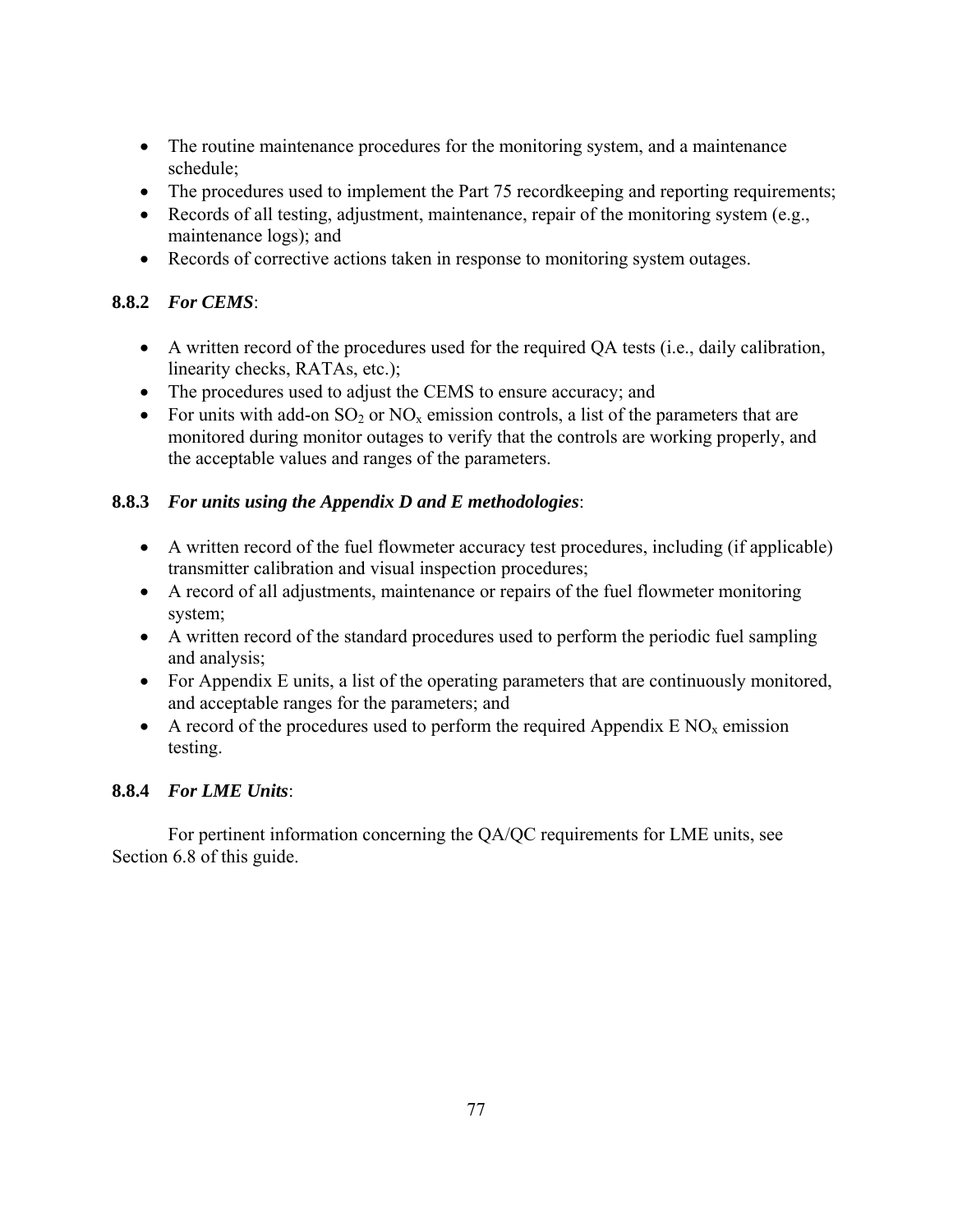## **9.0 MISSING DATA SUBSTITUTION PROCEDURES**

#### **9.1 Does Part 75 require emissions to be reported for** *every* **unit operating hour ?**

Yes. In cap and trade programs, sources are accountable for their emissions during each hour of unit operation, because compliance is assessed by comparing the total mass emissions for the compliance period (i.e., year or ozone season) to the total number of allowances held. Therefore, Part 75 requires a complete data record for each affected unit. Emissions data must be reported for each unit operating hour, without exception.

#### **9.2 How are emissions data reported when a monitoring system is not working ?**

In real-life situations, quality-assured emissions data may not be available for some hours, because monitoring equipment occasionally malfunctions or needs to undergo routine maintenance. Also, routine QA tests are sometimes not performed on schedule or are failed. When a required QA test is not performed by its due date, data recorded by the monitoring system after the test deadline are considered to be invalid. When a monitoring system malfunctions or fails a required QA test, the system is considered to be "out-of-control" (OOC). Data recorded by an out-of-control monitoring system are unsuitable for Part 75 reporting and may not be used in the emission calculations.

For any unit operating hour in which a primary monitoring system is unable to provide quality-assured data, emissions data must be reported in one of the following ways:

- Using data from an approved Part 75 backup monitoring system that is up-to-date on its required QA tests and is not out-of-control; or
- Using an EPA reference test method; or
- Using an appropriate substitute data value.

Many facilities do not have backup monitoring systems, and even if they do, there is no guarantee that the backup monitor will be in-control during an outage of the primary monitor. Using EPA reference methods to collect data can be expensive and time-consuming. In view of this, there needs to be a standard set of procedures for determining appropriate substitute data values during missing data periods (see Figure 4). The necessary missing data procedures are found in the following sections of Part 75:

- §§75.31 through 75.37, for units that use CEMS and report emissions data on a yearround basis;
- $\S$ 75.74 (c)(7), for NO<sub>x</sub> Budget Program units that use CEMS and report emissions data on an ozone season-only basis;
- Section 2.4 of Appendix D;
- Section 2.5 of Appendix E; and
- Section 5 of Appendix G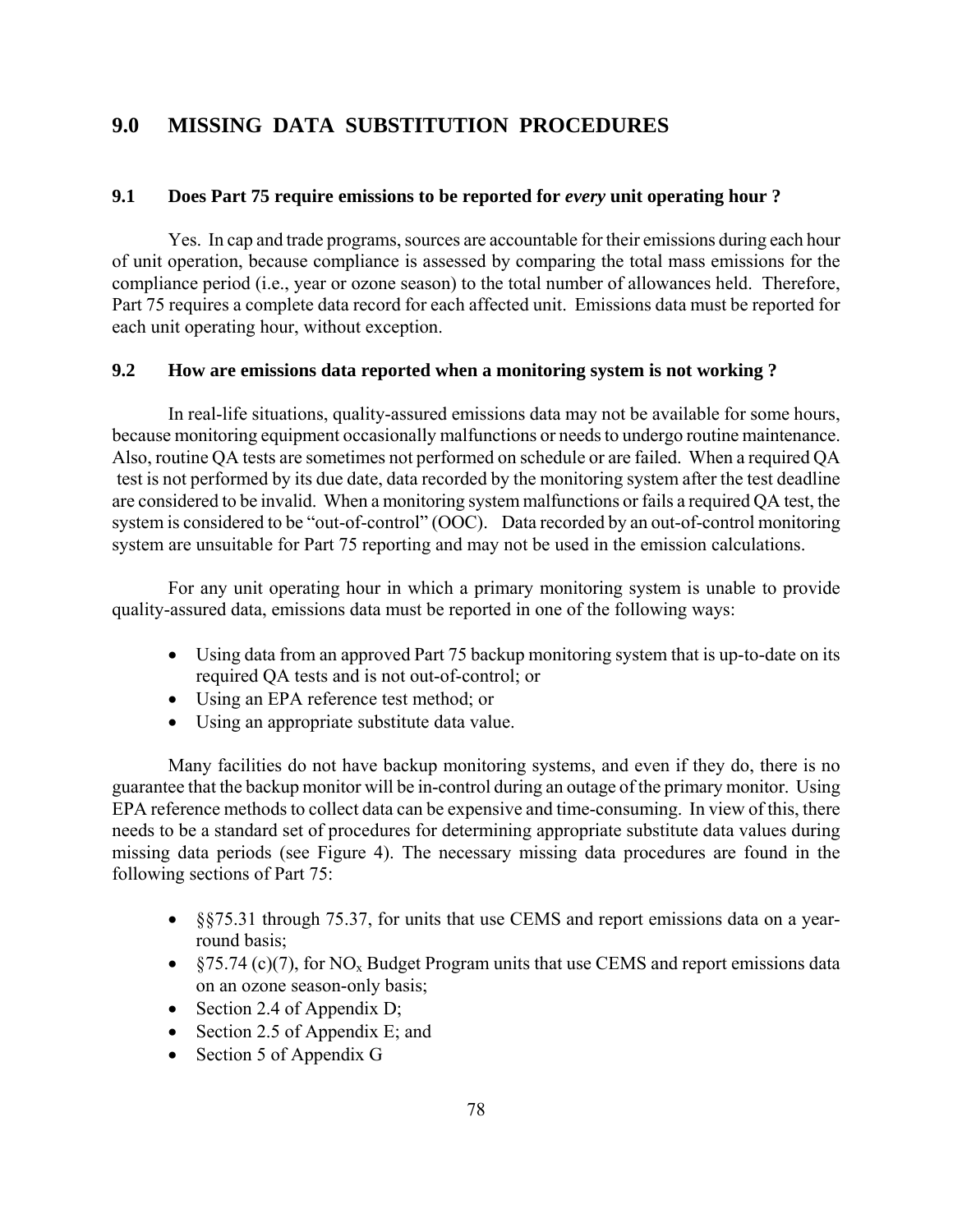

**Figure 4. Part 75 missing data substitution process**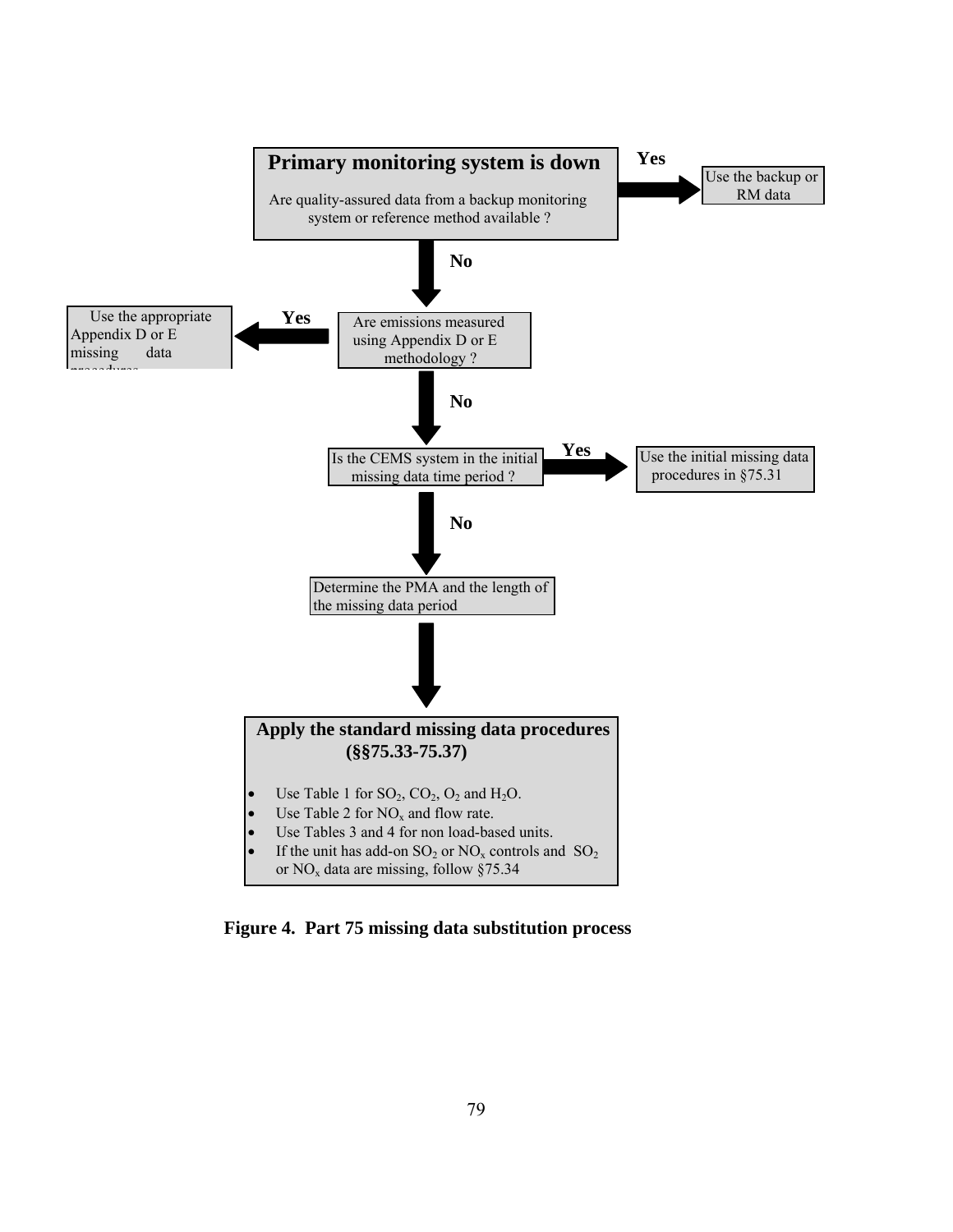#### **9.3 What are the Part 75 missing data procedures for CEMS ?**

In general, the Part 75 missing data procedures for CEMS are designed to provide conservatively high substitute data values, to ensure that emissions are not underestimated during monitor outages. Application of the missing data procedures begins either: (a) at the date and hour of provisional certification, when the CEM systems have passed all required certification tests; or (b) when the certification test deadline expires, if the monitoring systems have not yet passed all of the required tests.

Two distinct sets of CEMS missing data algorithms are described in Part 75---the "initial" and the "standard" missing data routines. The initial missing data algorithms in §75.31 are temporary "spin-up" procedures that are used for a specified period of time, after which the standard missing data algorithms in §§75.33 through 75.37 begin to be applied. For both the initial and standard missing data procedures, all of the appropriate substitute data values are calculated and applied automatically by the DAHS. If a missing data period extends past the end of a quarter, it is treated as two separate missing data periods, one terminating at the end of the current quarter and one starting at the beginning of the next quarter.

The initial missing data procedures in §75.31 are used until a certain number of hours of quality-assured CEM data have been obtained. For  $SO_2, CO_2, O_2$ , and moisture, this number is 720 hours, and for  $NO<sub>x</sub>$  and flow rate, it is 2,160 hours. The initial missing data algorithms are simple and the substitute data values derived from them are likely to be close to the actual values. For example, the algorithm for  $SO_2$  is the arithmetic average of the  $SO_2$  concentrations from the hour before and the hour after the missing data period. For  $NO<sub>x</sub>$  and flow rate, the substitute data value for each hour is an arithmetic average of the available historical data at similar load levels.

Once the requisite number of hours of quality-assured data has been obtained (i.e., 720 or 2,160), use of the initial missing data procedures ceases and the standard missing data procedures begin to be applied.<sup>[62](#page-86-0)</sup> The standard missing data routines use a tiered approach, that takes into account both the percent monitor data availability<sup>[63](#page-86-1)</sup> (PMA) and the length of the missing data period. When the PMA is high ( $\geq$  95%) and the missing data period is relatively short ( $\leq$  24 hr), the standard missing data algorithms are nearly identical to the initial missing data routines-- consequently, the substitute data values are generally not punitive. However, as the PMA decreases, the substitute data values become increasingly conservative, to ensure that emissions are not underreported. For example, when the PMA of an  $SO_2$  or  $NO_x$  monitoring system is between 80% and

 $\overline{a}$ 

<span id="page-86-0"></span> $62$  If three years have elapsed since the date of provisional certification and the requisite number of hours of qualityassured data have not yet been obtained, the owner or operator must switch to the standard missing data routines. All available quality-assured data from the previous three years are used for the "look backs", until 720 (or 2,160, as applicable) hours of quality-assured data have been accumulated.

<span id="page-86-1"></span> $63$  In its simplest form, the PMA is the ratio of the number of quality-assured hours to the number of unit operating hours, in a specified look back period. The PMA is calculated hourly by the DAHS.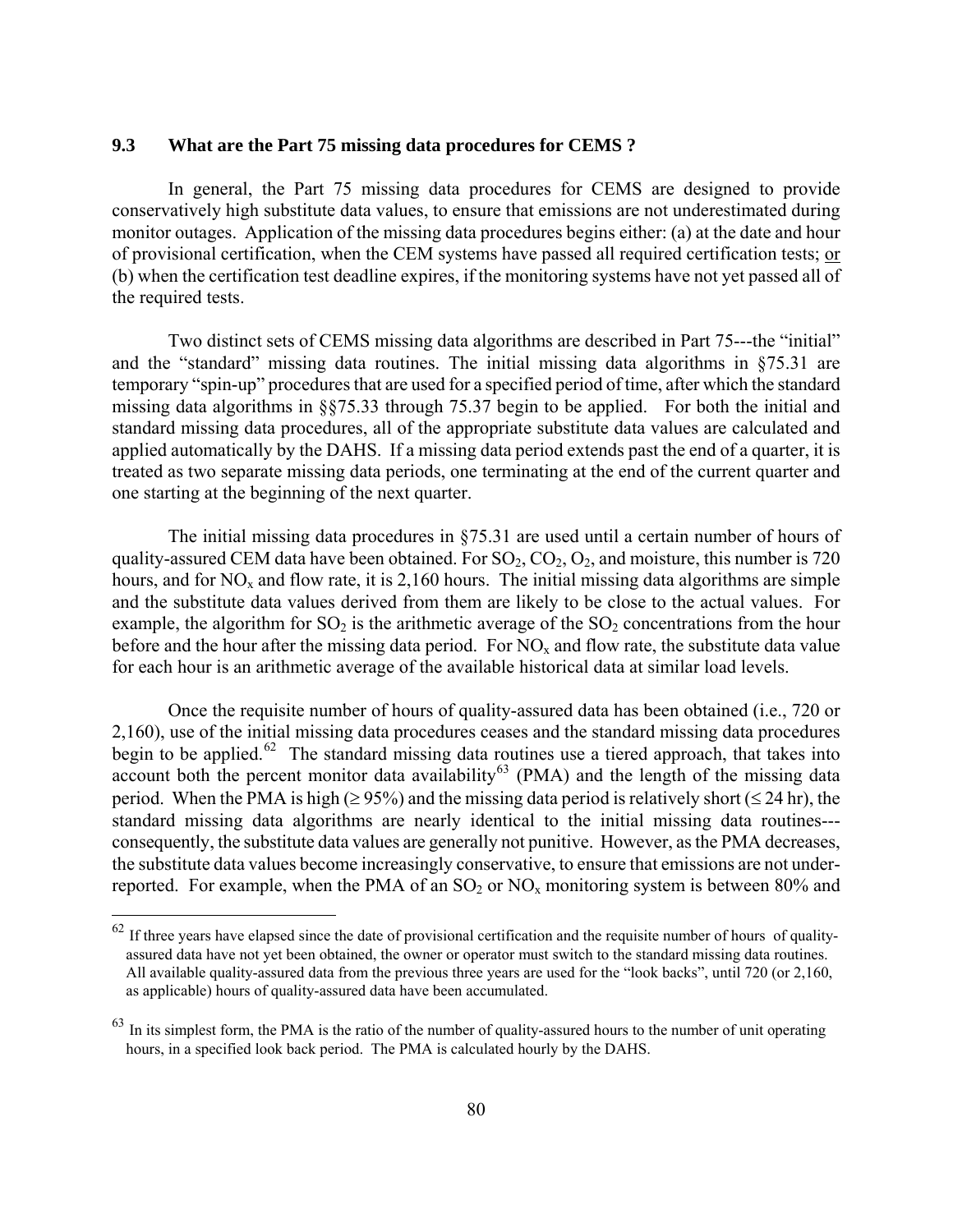90%, the substitute data value will be the maximum value observed by looking back through the last 720 hours (for SO<sub>2</sub>) or 2,160 hours (for NO<sub>x</sub>) of historical, quality-assured emissions data<sup>[64](#page-87-0)</sup> (except as otherwise noted below, for units with add-on  $SO<sub>2</sub>$  or  $NO<sub>x</sub>$  emission controls). But if the PMA drops below 80%, regardless of the length of the missing data period, the maximum potential  $SO<sub>2</sub>$ concentration or the maximum potential  $NO<sub>x</sub>$  emission rate must be reported (except as otherwise noted below, for units with add-on  $SO_2$  or  $NO_x$  emission controls).

The initial and standard missing data algorithms for  $NO<sub>x</sub>$  and stack gas flow rate are loadbased, in order to provide more representative substitute data values. Appendix C of Part 75 requires the owner or operator to establish 10 load ranges or "load bins", by dividing the entire load range of the source (e.g., 0 to 500 megawatts) into 10 equal parts<sup>[65](#page-87-1)</sup>. Then, during periods of missing  $NO<sub>x</sub>$  or flow rate data, the substitute data value for each hour is calculated using historical qualityassured data in the corresponding load bin.

However, certain non-EGUs (e.g., cement kilns and refinery process heaters) that were in the  $NO<sub>x</sub>$  Budget Program, and that may be brought into CAIR, do not produce electrical or steam load. To accommodate these non load-based sources, EPA added a series of special missing data algorithms for  $NO<sub>x</sub>$  and flow rate to Part 75 in 2002. The algorithms are structurally similar to the standard  $NO<sub>x</sub>$  and flow rate missing data routines, except that they are not load-based. To alleviate industry concerns that the substitute data values determined in this manner may not be representative, the rule allows the affected sources to define "operational bins" corresponding to different process operating conditions, and to populate each bin with CEM data. The substitute data value for each missing data hour is then drawn from the appropriate operational bin.

For units with add-on  $SO_2$  or  $NO_x$  emission controls, the use of the initial and standard missing data routines is conditional. The condition is that parametric data must be available to document that the add-on controls are working properly during the missing data period. For any hour in which this parametric evidence is unavailable, the maximum potential  $SO<sub>2</sub>$  concentration or the maximum potential  $NO<sub>x</sub>$  emission rate must be reported.

In June 2002, EPA revised the standard missing data routines in §§75.33 and 75.34 to allow certain sources to report more representative substitute data values. Specifically:

- Affected sources that burn different types of fuel were given the option to separate their historical CEM data according to fuel type and to apply the standard missing data procedures on a fuel-specific basis; and
- For a unit that: (a) is subject to the CAIR  $NO<sub>x</sub>$  ozone season program; <u>and</u> (b) is equipped

 $\overline{a}$ 

<span id="page-87-0"></span> $64$  For sources that report NO<sub>x</sub> mass emissions data on an ozone season-only basis, only data from inside the ozone season are included in the missing data look backs.

<span id="page-87-1"></span><sup>65</sup> Alternatively, at a common stack, 20 load bins may be defined for flow rate.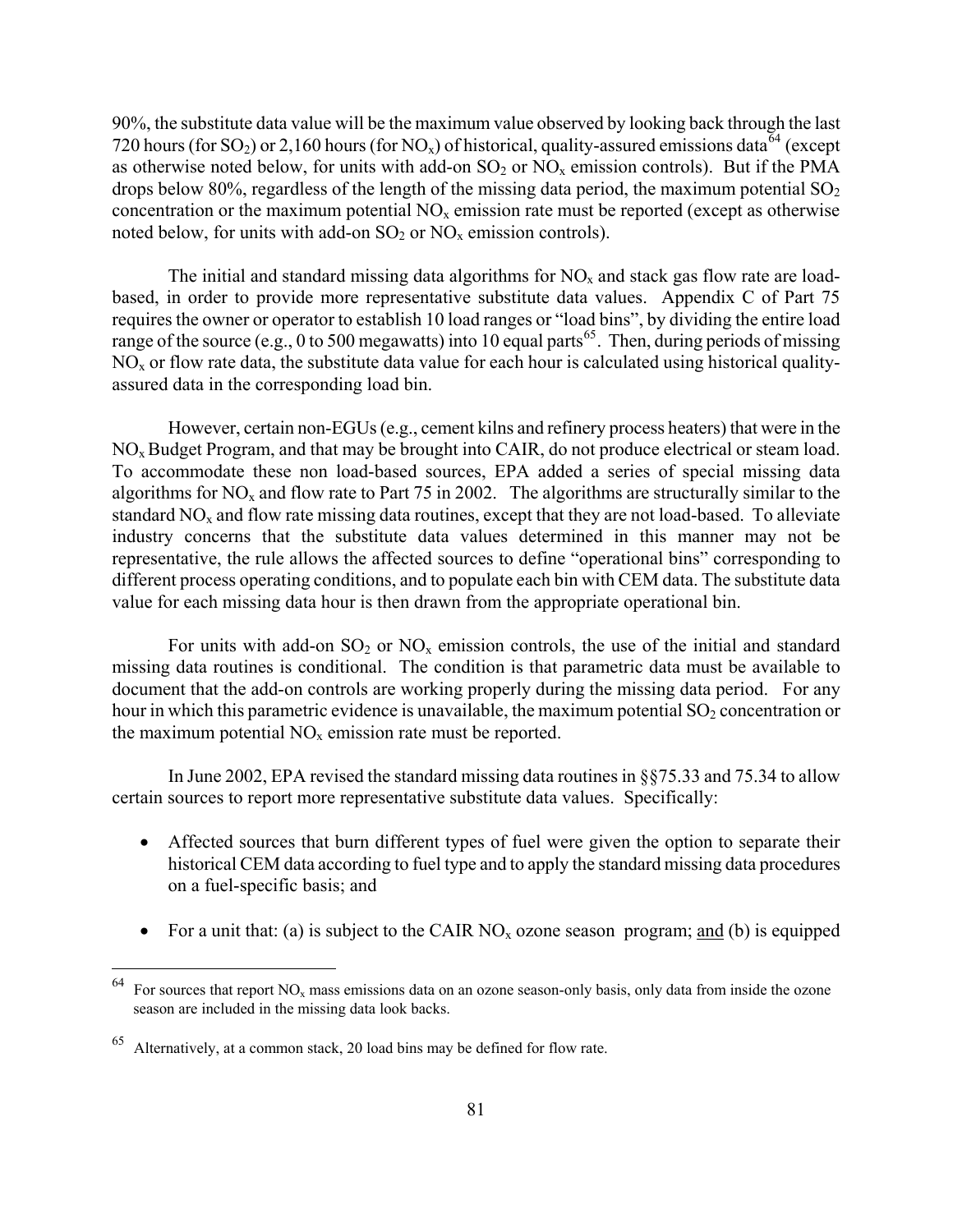with add-on  $NO<sub>x</sub>$  controls; and (c) reports emissions data year-round, the owner or operator may separate the  $NO<sub>x</sub>$  emission data into ozone season and non-ozone season data "pools". Then, depending on the time of the year that the missing data period occurs (i.e., inside or outside the ozone season), the substitute data values are drawn from the appropriate data pool. This missing data option is advantageous when the  $NO<sub>x</sub>$  emission controls are operated only during the ozone season, or if the controls are operated less efficiently in the off-season.

More recently, in January 2008, EPA revised  $\S75.34$  to provide units with add-on SO<sub>2</sub> and  $NO<sub>x</sub>$  emission controls a measure of relief from reporting both the maximum value in a look back period (when the PMA is between 80 and 90%) and the maximum potential value (when the PMA is below 80%)---provided that proper operation of the emission controls can be documented.<sup>[66](#page-88-0)</sup> In the first case, where the PMA is between 80 and 90%, you may report the maximum controlled  $SO_2$ concentration<sup>[67](#page-88-1)</sup> or the maximum controlled  $NO_x$  emission rate in the look back period instead of the maximum value. In the second case, instead of reporting the maximum potential value when the PMA is below 80%, you may report the following substitute data values:

- For  $SO_2$  concentration, the greater of: (a) the maximum expected concentration (MEC); or (b) 1.25 times the maximum controlled concentration in the look back period ; or
- For  $NO_x$  emission rate, the greater of: (a) the maximum controlled emission rate  $(MCR)^{68}$  $(MCR)^{68}$  $(MCR)^{68}$ ; or (b) 1.25 times the maximum hourly controlled NO<sub>x</sub> emission rate in the look back period.

#### **9.4 What are the missing data procedures for Appendices D, E and G ?**

#### **9.4.1** *Appendix D*

 $\overline{a}$ 

Appendix D to Part 75 includes missing data procedures for fuel flow rate, fuel sulfur content, GCV and density. The Appendix D missing data algorithms are considerably less complex than the CEMS missing data routines. The standard Appendix D missing data algorithms for fuel flow rate are the most sophisticated, in that they are fuel-specific and load-based. However, the substitute data value for each hour is simply an arithmetic average of the data in the corresponding load bin, based on a lookback through 720 hours of quality-assured data<sup>[69](#page-88-3)</sup>.

Appendix D requires missing data substitution for fuel sulfur content, GCV and density

<span id="page-88-1"></span><span id="page-88-0"></span> $^{66}$  See: 73 FR 4318, January 24, 2008.

This same alternative algorithm applies to a  $NO<sub>x</sub>$  concentration monitoring system

<span id="page-88-2"></span> $68$  The MCR is determined in much the same way as the maximum potential NO<sub>x</sub> emission rate (MER), except that the MEC, rather than the MPC, is used in the calculations.

<span id="page-88-3"></span> $69$  Note that for peaking units, Appendix D allows a simplified missing data procedure to be used for fuel flow rate. Instead of using the standard look back procedures, the maximum potential fuel flow rate may be reported for each hour of the missing data period.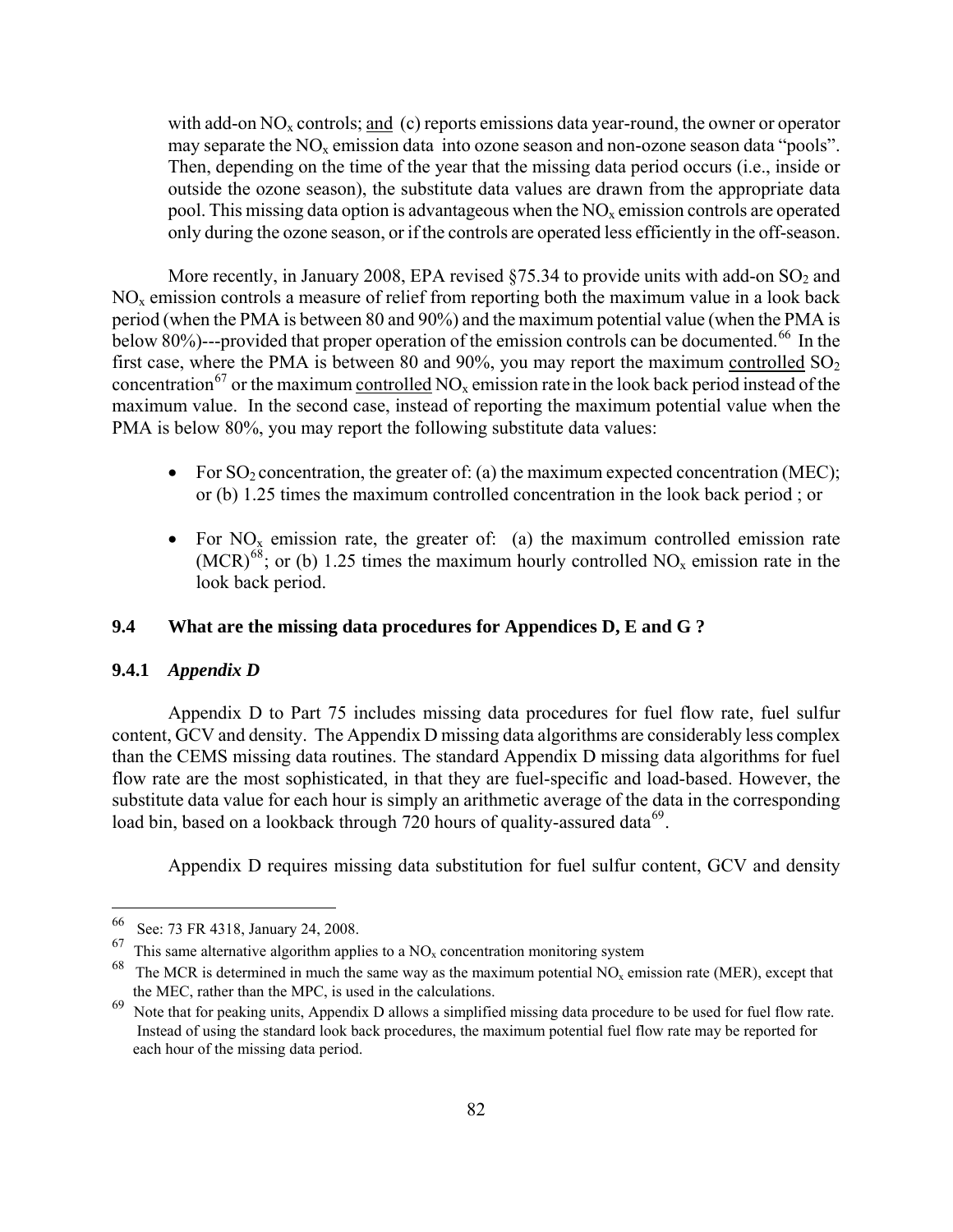whenever a required periodic sample for any of these parameters is not taken, or when the results of a sample analysis are missing or invalid. The missing data approach is quite simple, in that the maximum potential value of the parameter is reported for each hour of the missing data period. Fuel-specific maximum potential values for sulfur content, GCV and density are defined in Table D-6 of Appendix D. In some cases, a conservatively high default value is prescribed (e.g., 1.0%) sulfur for diesel fuel). In other cases, a multiplier is applied to the highest value in a lookback through recent fuel sampling results (e.g., 1.5 times the highest sulfur content from the previous 30 daily gas samples).

#### **9.4.2** *Appendix E*

For Appendix E units, missing data substitution is required for any unit operating hour in which:

- One or more of the monitored QA/QC parameters is either unavailable or outside the acceptable range of values; or
- The measured heat input rate is higher than the highest heat input rate from the baseline correlation tests; or
- For a unit with add-on  $NO_x$  emission controls, the controls are either shut off or cannot be documented to be working properly; or
- Emergency fuel is combusted (unless a separate correlation curve has been derived for that fuel); or
- The correlation curve from the previous test has expired, i.e., 20 calendar quarters have elapsed since the quarter of the last test, without a re-test.

Appendix E missing data substitution is fairly straightforward:

- When the QA/QC parameters are unavailable or outside the acceptable range of values, the substitute data value is simply the highest  $NO<sub>x</sub>$  emission rate from the baseline correlation curve.
- When the measured heat input rate is above the highest value from the baseline testing, there are two missing data options for  $NO<sub>x</sub>$  emission rate. Either:
	- $\triangleright$  Report the higher of the linear extrapolation of the correlation curve or the maximum potential  $NO<sub>x</sub>$  emission rate (MER); or
	- $\triangleright$  Report 1.25 times the highest value on the correlation curve, not to exceed the MER.
- The fuel-specific MER must be reported:
	- $\triangleright$  For units with add-on NO<sub>x</sub> emission controls, whenever the controls are either shut off or cannot be documented to be working properly;
	- $\triangleright$  When emergency fuel is combusted, if there is no baseline correlation curve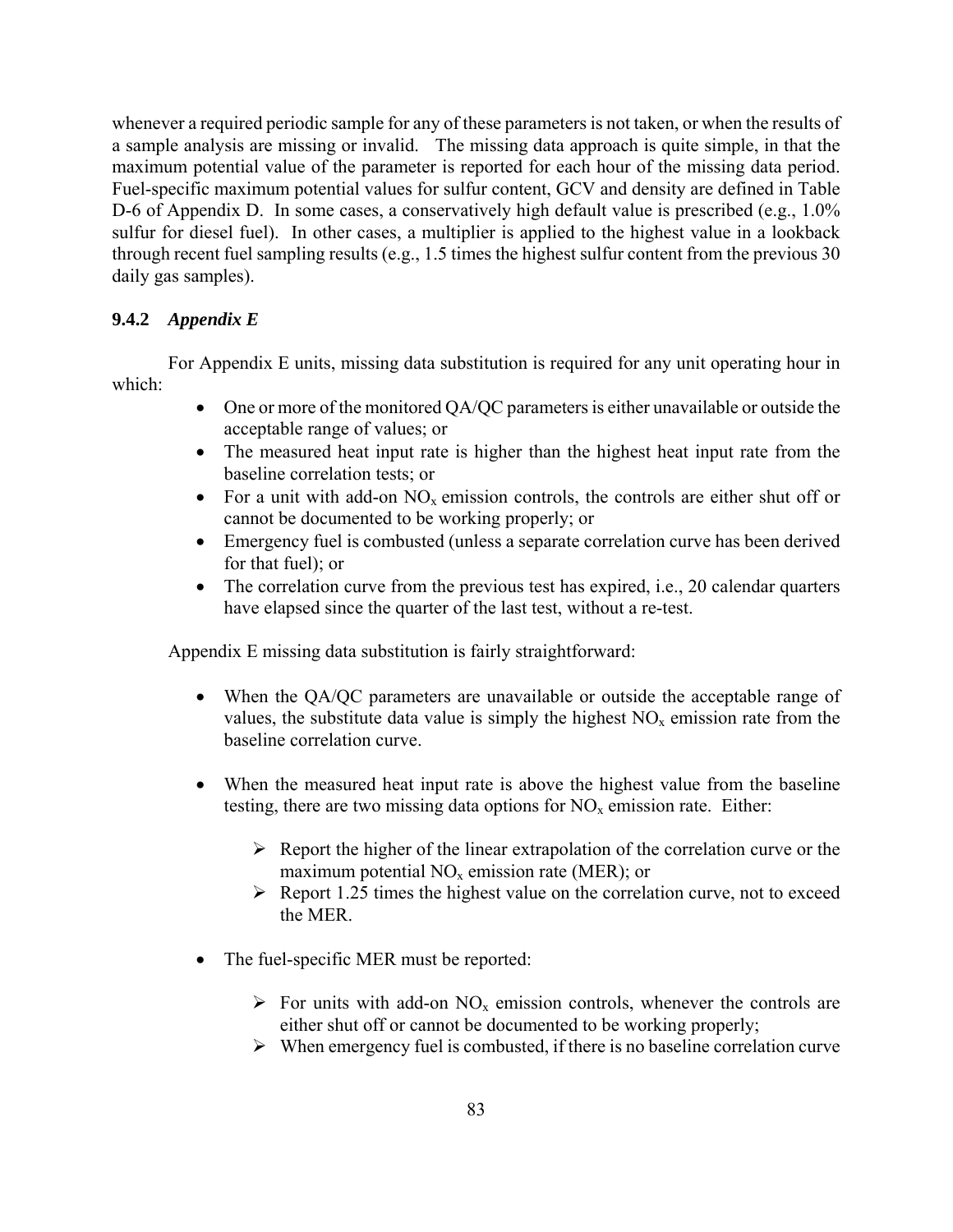for that fuel; and

 $\triangleright$  When the NO<sub>x</sub> correlation curve has expired

#### **9.4.3** *Appendix G*

 $\overline{a}$ 

For an Acid Rain Program unit that uses Equation G-1 in Section 2.1 of Appendix G to calculate daily  $CO<sub>2</sub>$  mass emissions, missing data substitution for carbon content is required whenever fuel sampling results are missing or invalid. For periods of missing carbon content data, you may report either the appropriate default value from Table G-1 in Appendix G or the results of the most recent valid sample.

For a unit that uses Equation G-4 in Section 2.3 of Appendix G to calculate hourly  $CO_2$  mass emissions, when fuel flow rate and/or GCV data are missing, follow the procedures in Appendix D of Part 75 to provide the appropriate substitute data values.

#### **9.5 What is conditional data validation?**

When a significant change is made to a CEMS (e.g., replacement of an analyzer) and the system must be recertified, the CEMS must pass a series of recertification tests before it can be used to report quality-assured data. In most cases, recertification takes at least 7 days (since a 7-day calibration error test is usually one of the required tests). However, while the recertification tests are in progress, the requirement to report emissions data for every unit operating hour remains in effect. Without regulatory relief, this could result in an extended period of missing data substitution, and possible loss of allowance credits.

To alleviate this situation, §75.20(b)(3) of Part 75 allows conditional data validation (CDV) to be used for recertification events. Conditional data validation provides a means of minimizing the use of substitute data while a CEMS is being recertified. To take advantage of this rule provision, as soon as the monitoring system is ready to be tested, a calibration error test is performed. This is called a "probationary calibration". If the probationary calibration is passed, data from the CEMS are assigned a conditionally valid status from that point on, pending the results of the recertification tests.

If the required recertification tests are then performed and passed within a certain time frame<sup>[70](#page-90-0)</sup>, with no test failures, all of the conditionally valid data recorded by the CEMS from the date and hour of the probationary calibration to the date and hour of completion of the required tests may be reported as quality-assured. However, if one of the major recertification tests (such as a linearity

<span id="page-90-0"></span><sup>70</sup> According to §75.20(b)(3)(iv), linearity checks and cycle time tests must be completed within 168 unit operating hours after the probationary calibration error test. For a RATA, 720 operating hours are allowed, and a 7-day calibration error test must be completed within 21 unit operating days.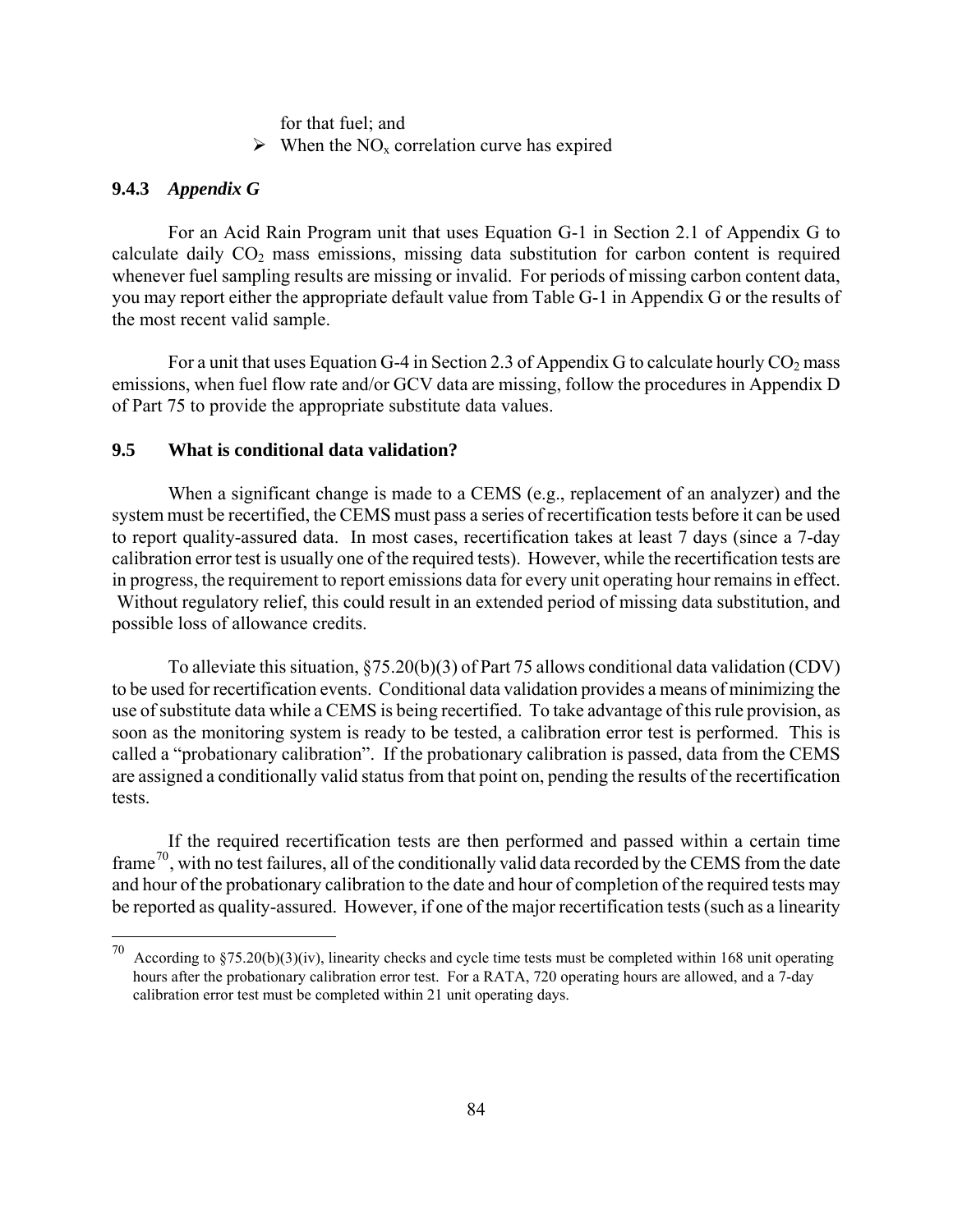check or RATA) is failed, then all of the conditionally valid data are invalidated and missing data substitution must be used until all of the required tests have been successfully completed, or until corrective actions are taken and a new period of CDV is initiated.

Part 75 extends the use of conditional data validation beyond recertification events. The procedures may also be used for initial certification, diagnostic testing, and for routine QA testing. Note that: (a) for initial monitor certification at a new or newly-affected unit; and (b) for required monitor certifications when emission controls (e.g., FGD, SCR) are added to a unit or when a new stack is constructed, CDV may be used for the entire window of time allotted to complete the certification testing (i.e., at least 90 days, and up to 180 days in some cases---see §75.4). For these events, the shorter time frames for test completion in §75.20(b)(3)(iv) do not apply<sup>70</sup>.

Conditional data validation is also useful when:

- Monitor repair or maintenance activities are performed that trigger diagnostic test requirements; or
- A routine QA test, such as a linearity check or RATA is failed or aborted due to a problem with the monitoring system and the test must be repeated.

In these instances, if a probationary calibration is done following corrective actions, CDV may be used until the required diagnostic test or QA test has been completed.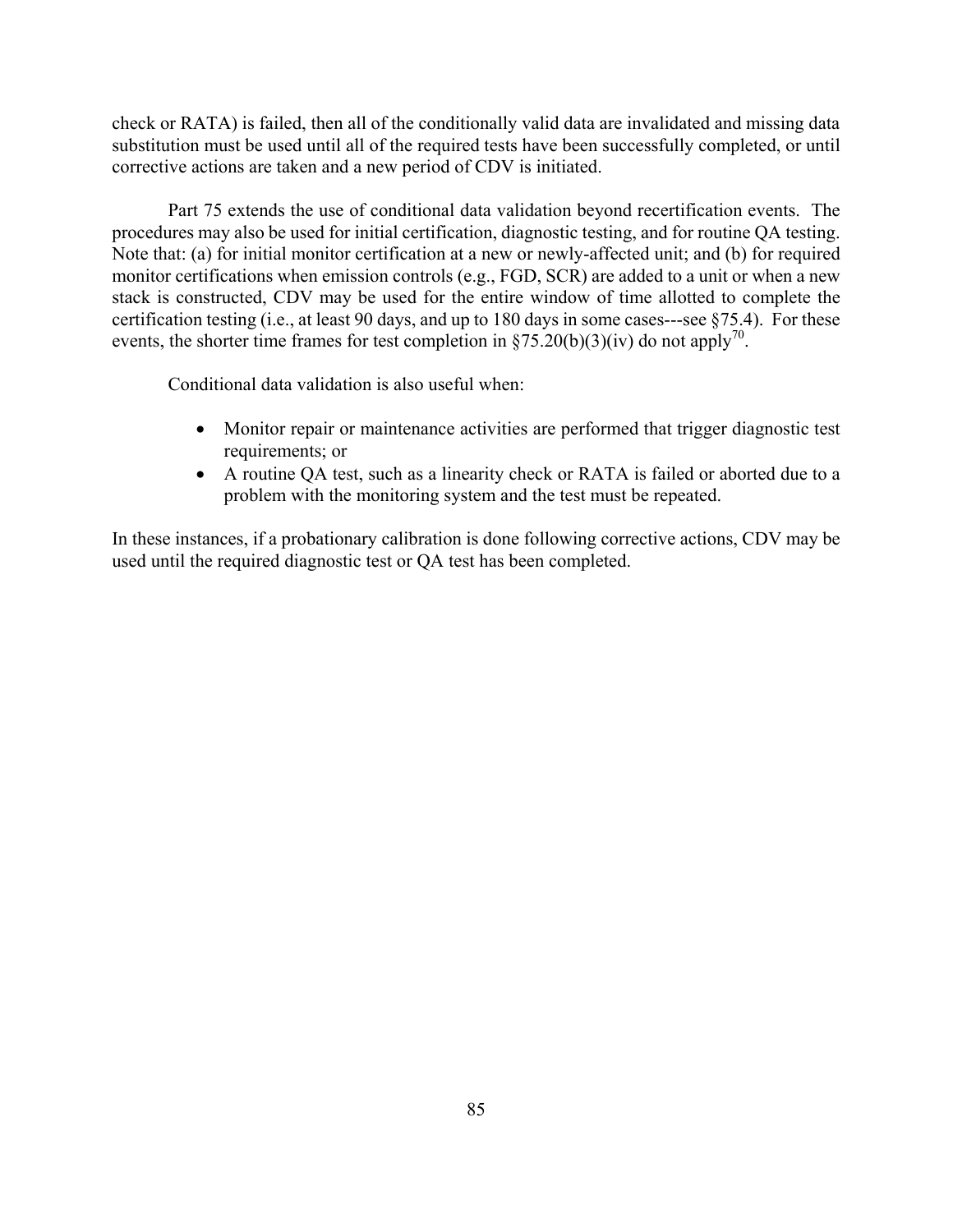#### **10.0 PART 75 REPORTING REQUIREMENTS**

#### **10.1 What are the basic reporting requirements of Part 75 ?**

Under the Acid Rain and CAIR Programs, electronic and hard copy data of various kinds (e.g., emissions data, monitoring plan information, results of certification and QA tests. etc.) must be reported to EPA and to the State at certain times, as specified in Part 75.

#### **10.1.1** *Initial Reporting*

The initial Part 75 reporting requirements include the submittal of a monitoring plan and the results of all monitoring system certification tests. These requirements have been previously discussed in Section 7 of this guide.

#### **10.1.2** *Quarterly Reporting*

In general, emissions data must be reported electronically each quarter, beginning either at the date and hour of provisional certification when all certification tests have been completed or the date and hour of the certification deadline specified in the rule, whichever comes first. EPA uses the quarterly report data to assess compliance, by comparing each unit's reported  $SO_2$  and/or  $NO_x$  mass emissions against the number of allowances held, either on an annual or ozone season basis (as applicable). For coal-fired units with annual  $NO<sub>x</sub>$  emission rate (lb/mmBtu) limits under 40 CFR Part 76, the Agency also assesses compliance with these limits.

Quarterly reporting of emissions data is vital to the success of a cap and trade program. Quarterly reporting eases the administrative burden associated with the data reconciliation and allowance accounting process, because it enables EPA and the affected sources to work together during the year or ozone season to address any problems with the data, rather than waiting until the year or ozone season is over.

The electronic quarterly reports are submitted to EPA's Clean Air Markets Division (CAMD) by direct computer-to-computer transfer, using an EPA-provided software tool known as the Emissions Collection and Monitoring Plan System (ECMPS) Client Tool. The reports are due within 30 days after the end of each calendar quarter.

Beginning with the first quarter of 2009, all affected sources are required to report their emissions data must be reported in a standardized XML "schema" format provided by  $EPA<sup>71</sup>$  $EPA<sup>71</sup>$  $EPA<sup>71</sup>$ . Prior to 2009, the quarterly reports were submitted in a fortran-based electronic data reporting (EDR) format. The XML format is the culmination of an Agency initiative to modernize and re-engineer its data collection and processing systems. This new format is Internet "friendly" and interacts more

<span id="page-92-0"></span><sup>71</sup> The XML schema and ECMPS Reporting Instructions can be accessed on the Clean Air Markets Division website, at: http://www.epa.gov/airmarkets/business/ecmps/index.html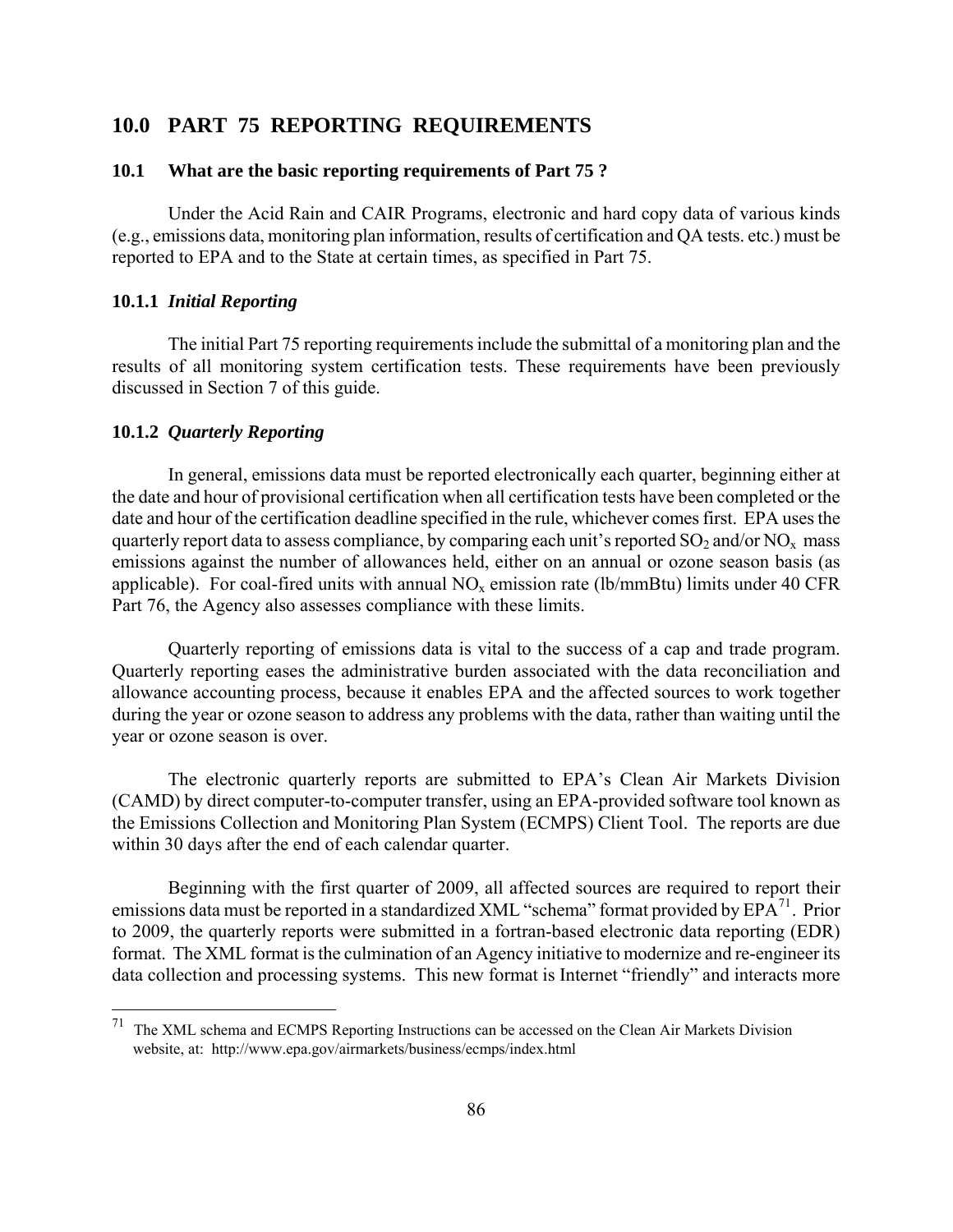efficiently with a database structure than the EDR format. Proponents of XML believe that it will streamline Part 75 reporting and make the emissions data more accessible to interested parties.

#### **10.1.3** *Essential Data*

Affected sources are required to report the following essential information to CAMD electronically:

- Facility information;
- Hourly and cumulative emissions data;
- Hourly unit operating information (e.g., load, heat input rate, operating time, etc.);
- Monitoring plan information;
- Results of required certification, recertification, and quality-assurance tests (e.g., daily calibrations, linearity checks, RATAs, etc.); and
- Certification statements from the Designated Representative (or the Alternate Representative), attesting to the completeness and accuracy of the data.

Prior to the advent of ECMPS, all of the information above was included in the quarterly reports. However, in ECMPS:

- It is no longer necessary to submit the electronic monitoring plan with every quarterly report, since monitoring plan information generally changes very little from quarter-to-quarter. Instead, a one-time submittal of the monitoring plan data is required to register the information in the EPA database. After that, only changes to the monitoring plan need to be reported. The electronic monitoring plan may be updated at any time; and
- Certification, recertification, and QA test results (with the exception of CEMS daily calibrations) need not be included in, or submitted at the same time as, the quarterly report, but may be submitted as soon as the results are received

Sources must use the ECMPS Client Tool to make monitoring plan updates and to submit test results, in addition to using the Tool for quarterly emissions report submittals.

## **10.2 How does EPA evaluate the electronic reports ?**

 The ECMPS Client Tool checks the data thoroughly and provides instant feedback to the user, so that errors can be discovered and corrected before an official submittal is made. This prescreening process results in the vast majority of the official submittals receiving "clean" feedback reports that indicate "No errors". No EPA follow-up action is needed for these submittals.

 However, correction of all errors prior to making an official submittal, though strongly encouraged, is not mandatory. Sometimes there is insufficient time to correct all known errors prior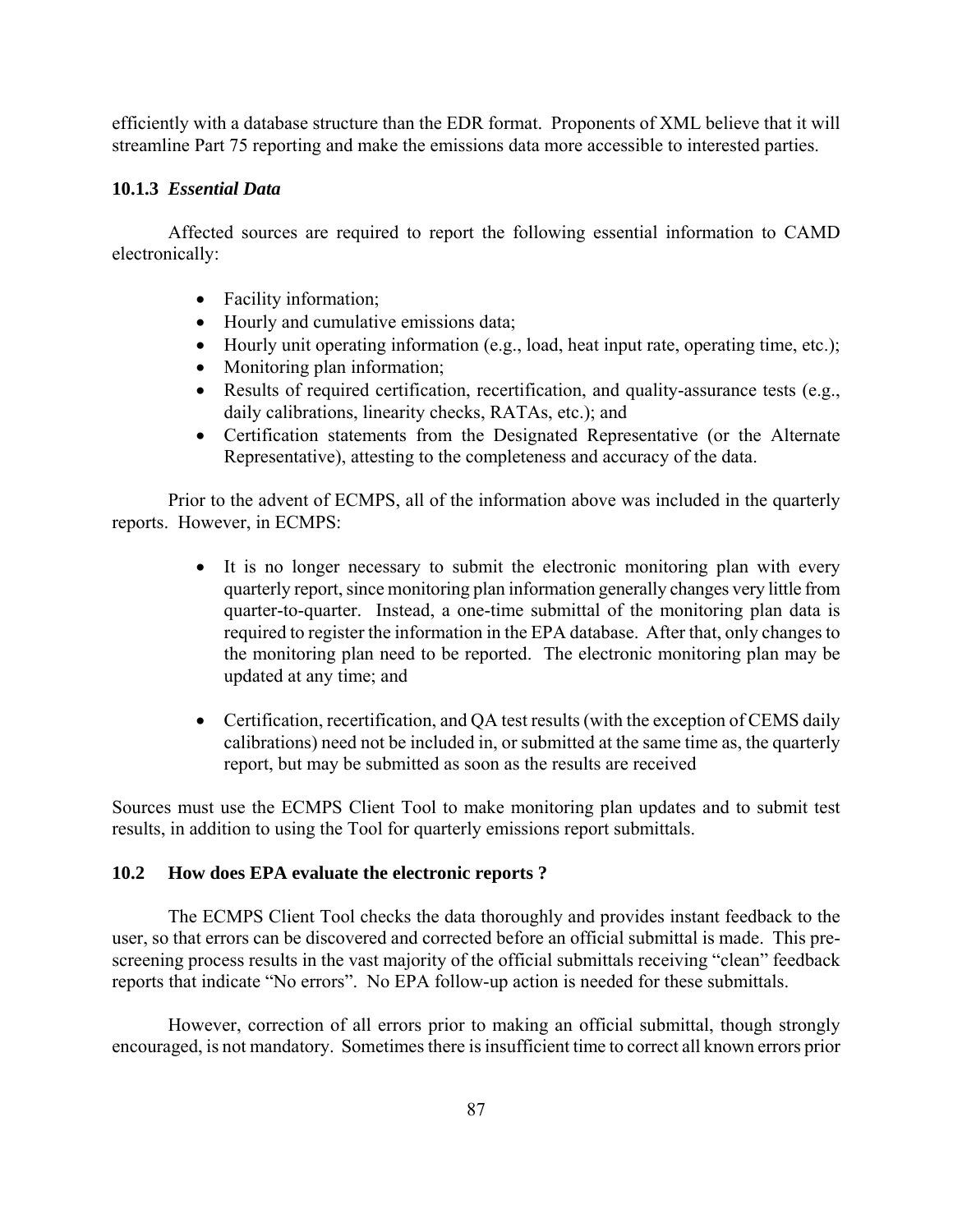to the legal deadline for the submittal. In such cases, the data can be submitted to meet the deadline, but one of two basic types of messages (or perhaps both) will appear in the feedback report:

- "Non-critical" (informational) messages, which flag relatively minor data quality issues. If only informational messages are received, the data are marginally acceptable and are transferred to the official EPA database. Resubmission is not required, but the messages should be addressed in subsequent submittals; and
- "Critical" error messages, which indicate the presence of serious errors that prevent the data from being used for allowance accounting and dissemination. When an official submittal contains a critical error, the data are not transferred to the EPA database until the critical error has been resolved by an EPA analyst working together with the affected source.

In most cases, once the cause of a critical error has been identified and the solution found, a corrected report is resubmitted, generally within 30 days after the close of the submission period. Note, however, that occasionally circumstances may arise which prevent a critical error from being fixed. For instance, a source may have received EPA approval of a petition for a minor variation from Part 75. In such cases, the EPA analyst will manually override the critical error to allow the data to be transferred to the official database, and resubmission of the report is not required.

#### **10.3 Part 75 Audit Program**

When emissions data are reported in a standardized electronic format such as XML, regulatory agencies can develop software tools with which to audit the data. The results of these electronic audits can serve as a basis for targeting problem sources, either for more comprehensive electronic audits or for field audits.

#### **10.3.1** *Special Electronic Audits*

To supplement the routine electronic audits of Part 75 data performed by the ECMPS Client Tool, EPA occasionally does special (ad-hoc) electronic audits to look for other specific data reporting problems (e.g., incorrect application of the missing data routines).

#### **10.3.2** *Field Audit Targeting Tool*

 EPA has developed an electronic auditing software tool, known as the Targeting Tool for Field Audits (TTFA). This tool is intended to be used primarily to target sources for field audits. The TTFA tool is capable of identifying a variety of CEMS operation and maintenance problems, such as gas monitoring systems with possible probe leaks, monitors with an excessive number of failed calibration error tests or linearity checks, sources with long periods of monitor down time, monitoring systems with improperly-set span and range values, etc.

#### **10.3.3** *Field Audits and Inspections*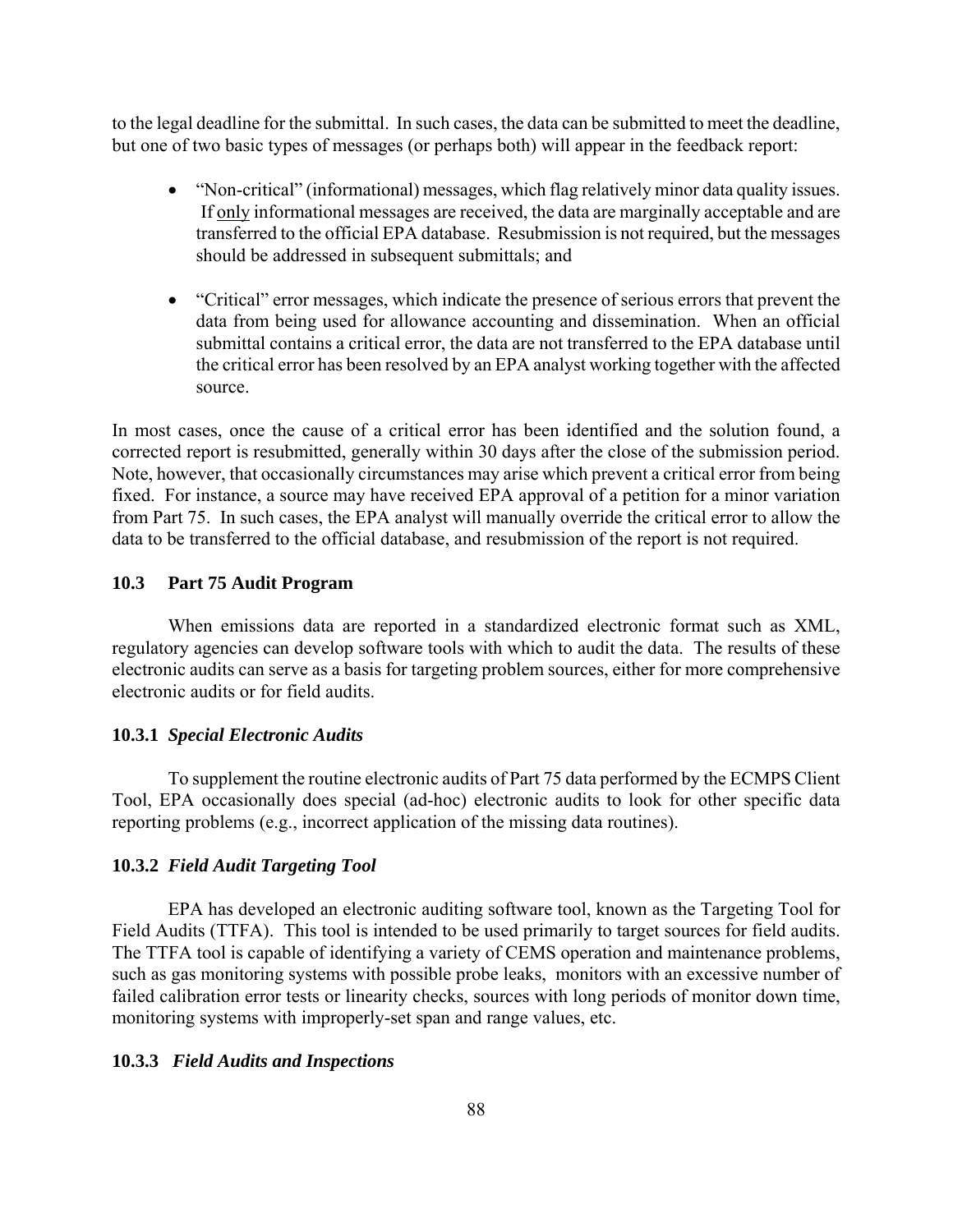EPA relies primarily on State and local agencies to conduct field audits of Part 75-affected sources. In many instances, the field audits are integrated with routine source inspections. The audits encourage good monitoring practices by raising plant awareness of Part 75 requirements. Field audits generally include the following activities:

- Pre-audit preparation (e.g., monitoring plan review, examination of historical data, etc.);
- On-site inspection of the monitoring equipment and system peripherals;
- Records review;

 $\overline{a}$ 

- QA test observations; and
- Interviews with the appropriate plant personnel.

EPA has developed a Field Audit Manual, which is available on the Internet<sup>[72](#page-95-0)</sup>. The Field Audit Manual details recommended procedures for conducting field audits of Part 75 CEMS. The Manual includes tools that can be used to prepare for an audit, techniques that can be used to conduct the on-site inspections and records review, proper methods for observing QA tests, and guidelines for preparing a final report. Checklists are also provided that can be used to ensure that all necessary data is obtained during the audit. EPA has designed the audit procedures in the Manual so that personnel with varying levels of experience can use them. Three levels of audits are described in the Manual:

- A Level 1 audit, consisting of on-site inspection of the CEM equipment, records review, and observation of a daily calibration error test;
- A Level 2 audit, including all of the Level 1 activities, plus observation of a linearity check or RATA; and
- A Level 3 audit, including the Level 1 activities, plus a performance test (linearity check or RATA) conducted by agency personnel.

Any State or local agency can perform a Level 1 or Level 2 audit, but not all agencies have the necessary equipment or expertise to conduct the performance test required by the Level 3 audit.

<span id="page-95-0"></span> $72$  The Field Audit Manual is found at: http://www.epa.gov/airmarkets/emissions/audits.html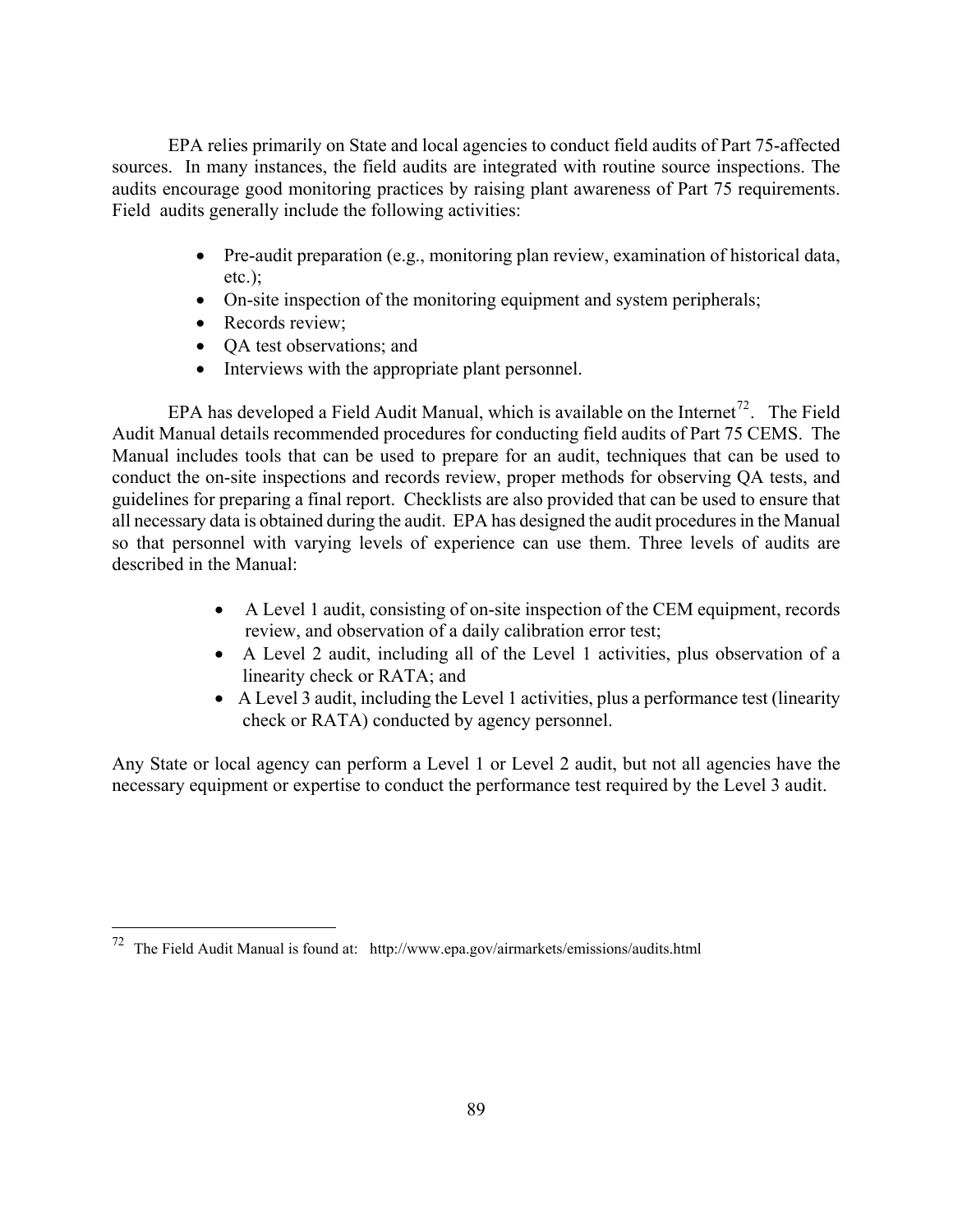# **APPENDIX A**

**Part 75 Monitoring Requirements for Common Stack and Multiple Stack Configurations**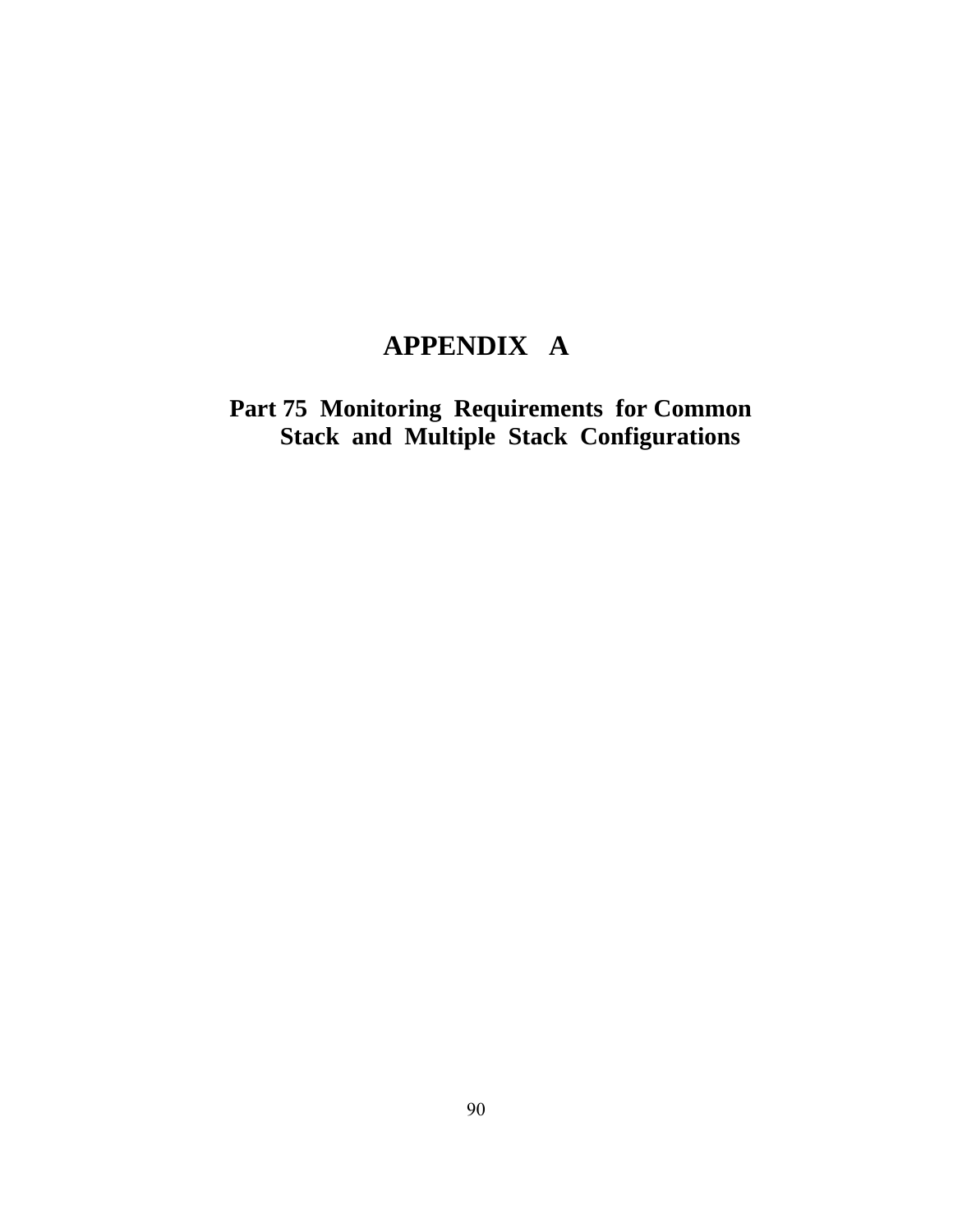The following Table summarizes the Part 75 continuous monitoring requirements for common stack and multiple stack configurations, under the Acid Rain and CAIR programs. For the RGGI program, the procedures for  $CO<sub>2</sub>$  mass emission reporting are the same as for Acid Rain sources.

| Case<br>No. | If a unit                                                                                                                                      | Then for this<br>parameter                                  | Install the following monitoring equipment**<br>at these locations                                                                                                                                                                                                                                                   |
|-------------|------------------------------------------------------------------------------------------------------------------------------------------------|-------------------------------------------------------------|----------------------------------------------------------------------------------------------------------------------------------------------------------------------------------------------------------------------------------------------------------------------------------------------------------------------|
|             | Is in the Acid Rain<br>Program and shares a<br>common stack with other<br>1<br>affected units in the<br>Program, but no non-<br>affected units | $SO2$ (or $CO2$ )<br>mass emissions<br>[lb/hr (or tons/hr)] | An $SO_2$ (or $CO_2$ ) monitor and a flow monitor on the<br>duct leading from each unit to the common stack;<br>or<br>An $SO_2$ (or $CO_2$ ) monitor and a flow monitor on the<br>common stack and report the combined emissions                                                                                     |
|             |                                                                                                                                                | $NOx$ emission rate<br>(lb/mm Btu)                          | A $NOx$ -diluent monitoring system on each duct<br>leading from each unit to the common stack;<br>or<br>A $NOx$ -diluent monitoring system on the common<br>stack, subject to certain conditions <sup>1</sup>                                                                                                        |
|             |                                                                                                                                                | Heat input rate<br>(mmBtu/hr)                               | A flow monitor and a diluent gas monitor on the duct<br>leading from each unit to the common stack;<br>or<br>A flow monitor and a diluent gas monitor on the<br>common stack and apportion the common stack heat<br>input rate to the individual units on the basis of unit<br>load (i.e., electrical or steam load) |
|             |                                                                                                                                                | Opacity $(\% )$<br>[if required]                            | An opacity monitor on each unit, if required by<br>another State or Federal regulation;<br>otherwise<br>An opacity monitor on the common stack.                                                                                                                                                                      |

## **Table A-1: Part 75 Monitoring Requirements for Common Stack and Multiple Stack Configurations**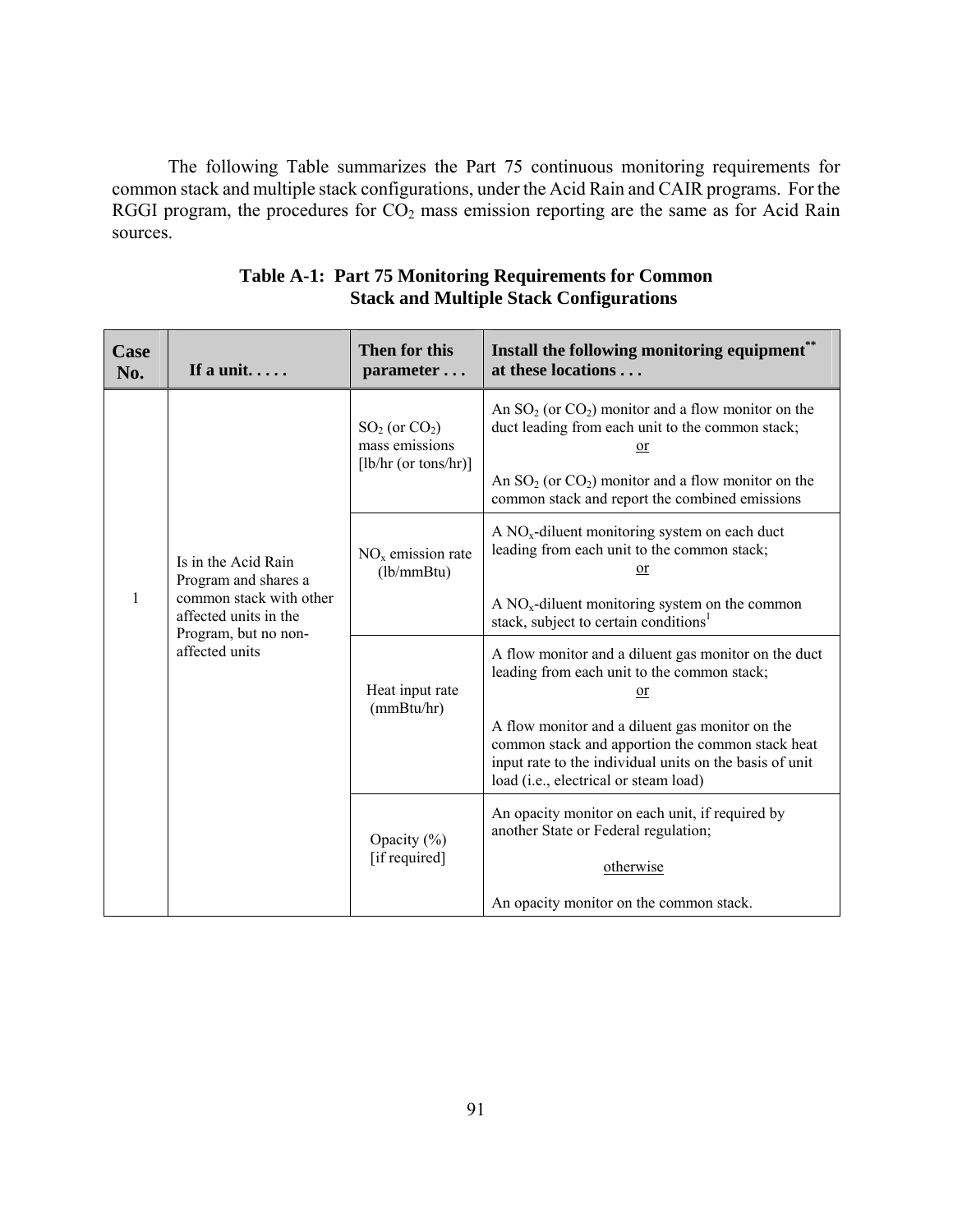| Case<br>No.    | If a unit                                                                                                                              | Then for this<br>parameter                                             | Install the following monitoring equipment <sup>**</sup> at<br>these locations                                                                                                                             |
|----------------|----------------------------------------------------------------------------------------------------------------------------------------|------------------------------------------------------------------------|------------------------------------------------------------------------------------------------------------------------------------------------------------------------------------------------------------|
|                |                                                                                                                                        | $SO_2$ (or $CO_2$ )<br>mass emissions<br>$[\text{lb/hr} (or tons/hr)]$ | An $SO_2$ (or $CO_2$ ) monitor and a flow monitor on the<br>duct leading from each affected unit to the common<br>stack;<br>$or$<br>An $SO_2$ (or $CO_2$ ) monitor and a flow monitor on the               |
|                |                                                                                                                                        |                                                                        | common stack, subject to certain conditions <sup>2</sup>                                                                                                                                                   |
| $\overline{2}$ | Is in the Acid Rain<br>Program and shares a<br>common stack with at<br>least one other unit that is<br>not in the Acid Rain<br>Program | $NOx$ emission rate                                                    | A $NOx$ -diluent monitoring system on the duct leading<br>from each affected unit to the common stack;<br>or                                                                                               |
|                |                                                                                                                                        | (lb/mm Btu)                                                            | A $NOx$ -diluent monitoring system on the common stack<br>and petition the Administrator under §75.66 for<br>approval of a strategy to apportion the common stack<br>emission rate to the individual units |
|                |                                                                                                                                        | Heat input rate<br>(mmBtu/hr)                                          | A flow monitor and a diluent gas monitor on the duct<br>leading from each affected unit to the common stack;<br>or                                                                                         |
|                |                                                                                                                                        |                                                                        | A flow monitor and a diluent gas monitor on the<br>common stack, subject to certain conditions <sup>3</sup>                                                                                                |
|                |                                                                                                                                        | Opacity (%)<br>[If required]                                           | An opacity monitor on each unit, if required by another<br>State or Federal regulation;<br>otherwise                                                                                                       |
|                |                                                                                                                                        |                                                                        | An opacity monitor on the common stack.                                                                                                                                                                    |

**Table A-1 (cont'd)**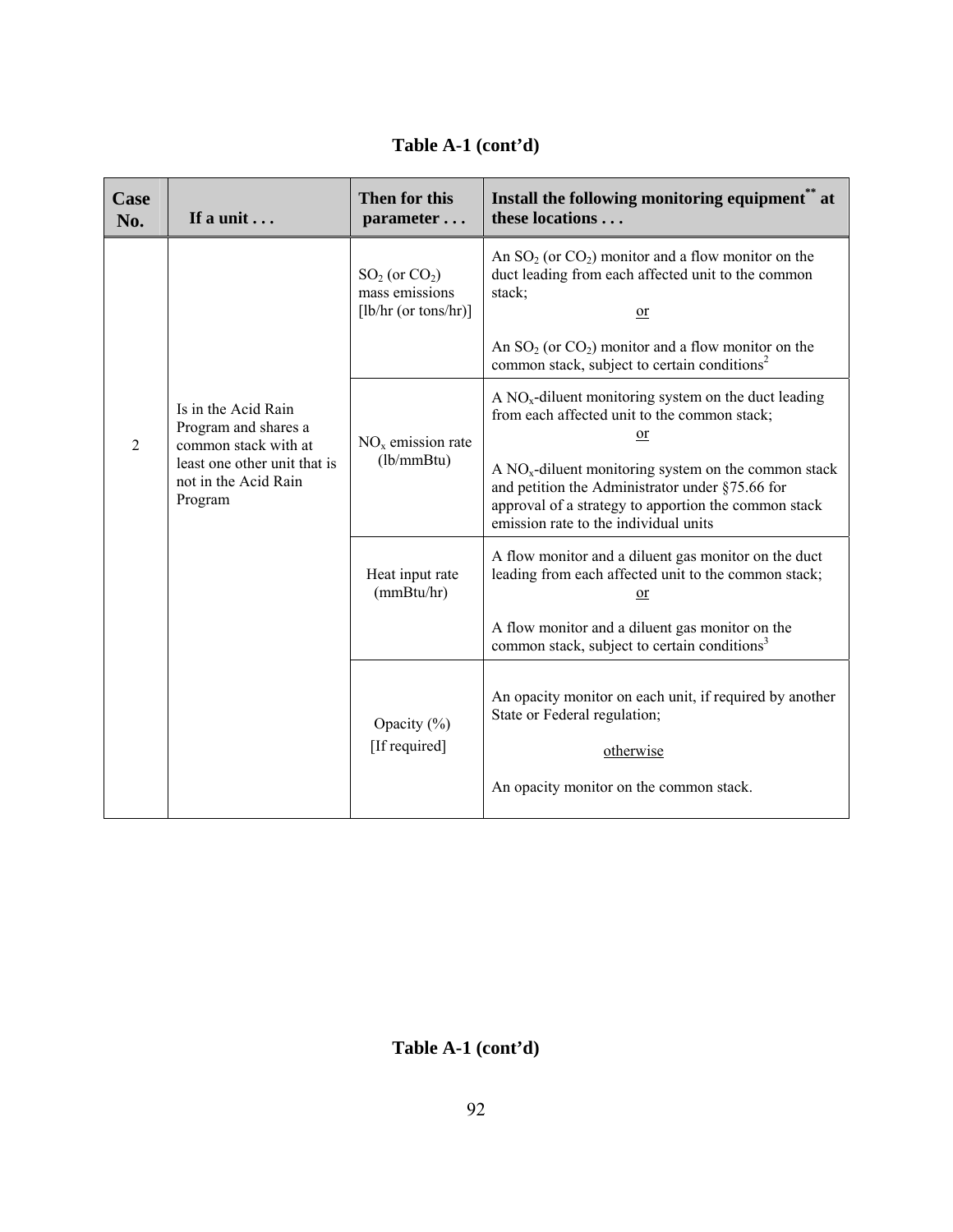| Case<br>No. | If a unit                                                                       | Then for this<br>parameter                                  | Install the following monitoring equipment"<br>at these locations                                                                                                                                                                                                       |
|-------------|---------------------------------------------------------------------------------|-------------------------------------------------------------|-------------------------------------------------------------------------------------------------------------------------------------------------------------------------------------------------------------------------------------------------------------------------|
|             |                                                                                 | $SO2$ (or $CO2$ ) mass<br>emissions<br>[lb/hr (or tons/hr)] | An $SO_2$ (or $CO_2$ ) monitor and a flow monitor on<br>each stack or duct and sum the measured mass<br>emissions.                                                                                                                                                      |
|             |                                                                                 |                                                             | A $NOx$ -diluent monitoring system and a flow<br>monitor on each stack or each duct and<br>determine a Btu-weighted $NOx$ emission rate for<br>the unit;                                                                                                                |
|             | Is in the Acid Rain<br>Program and either:                                      | $NOx$ emission rate<br>(lb/mm Btu)                          | $\overline{or}$                                                                                                                                                                                                                                                         |
| 3           | Has multiple exhaust<br>(a)<br>stacks<br>$or$                                   |                                                             | If Appendix D is used to measure the unit heat<br>input, install a NO <sub>x</sub> -diluent monitoring system on<br>each stack or each duct and report the highest<br>hourly $NOx$ emission rate recorded by any of<br>these systems as the emission rate for the unit; |
|             | Has multiple<br>(b)<br>breechings (i.e.,<br>ducts) leading to a<br>single stack |                                                             | $or$<br>If the combustion products are well-mixed,<br>install a $NOx$ -diluent monitoring system on one<br>stack or duct <sup>4</sup>                                                                                                                                   |
|             |                                                                                 | Heat input rate                                             | A flow monitor and a diluent gas monitor on<br>each stack or duct and sum the measured heat<br>input rates for the unit;                                                                                                                                                |
|             |                                                                                 | (mmBtu/hr)                                                  | $\Omega$ <sub>r</sub>                                                                                                                                                                                                                                                   |
|             |                                                                                 |                                                             | If the unit uses Appendix D methodology, use<br>the measured hourly fuel flow rates and the fuel<br>GCV to quantify the unit heat input rate                                                                                                                            |
|             |                                                                                 | Opacity $(\% )$<br>[If required]                            | An opacity monitor on each stack or duct                                                                                                                                                                                                                                |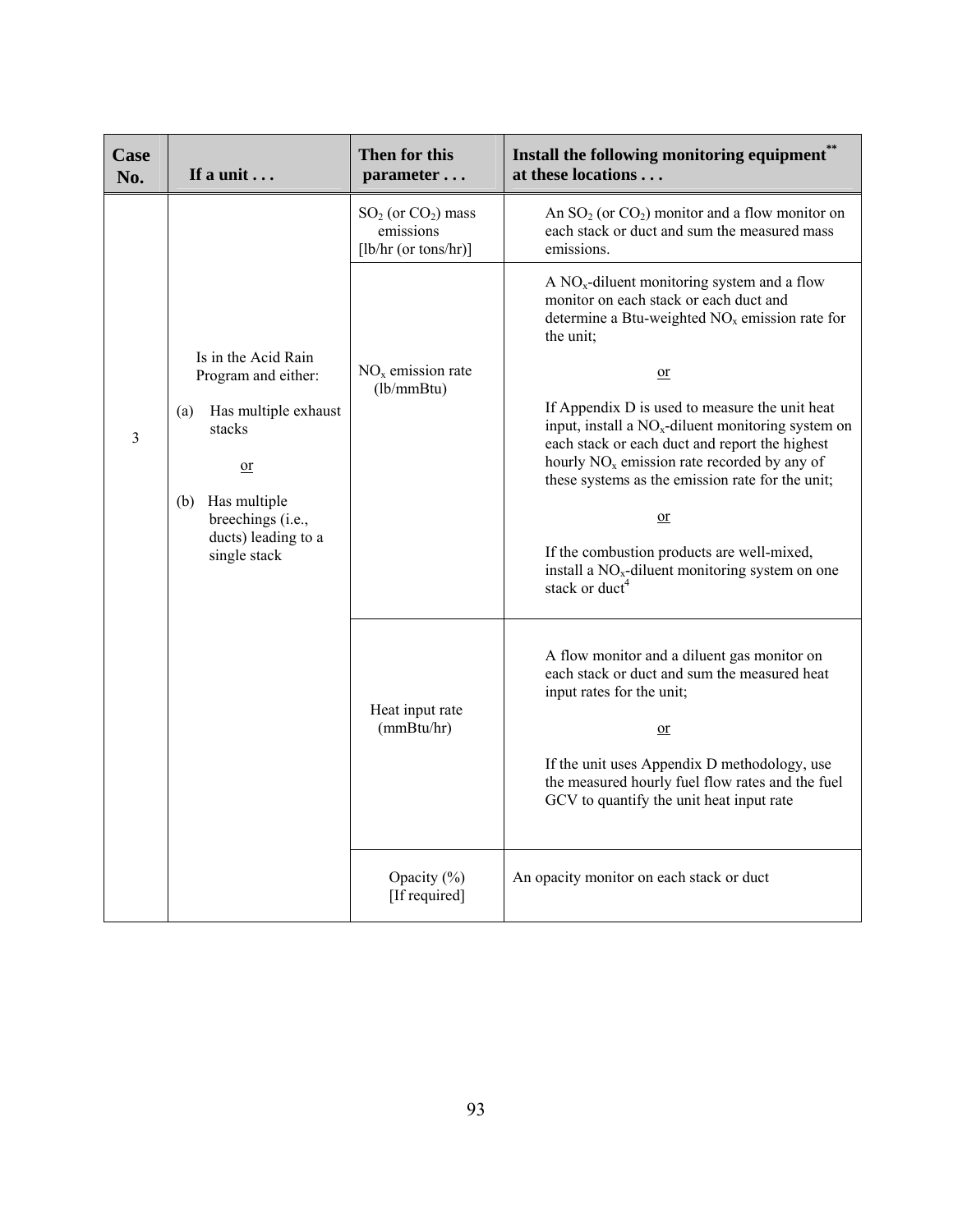| Case<br>No.    | If a unit                                                                                     | Then for this<br>parameter                                  | Install the following monitoring equipment**<br>at these locations                                                                                                                                                                                                |
|----------------|-----------------------------------------------------------------------------------------------|-------------------------------------------------------------|-------------------------------------------------------------------------------------------------------------------------------------------------------------------------------------------------------------------------------------------------------------------|
|                |                                                                                               |                                                             | An $SO_2$ (or $CO_2$ ) monitor and a flow monitor on both<br>the main stack and the bypass stack;                                                                                                                                                                 |
|                |                                                                                               | $SO2$ (or $CO2$ ) mass<br>emissions<br>[lb/hr (or tons/hr)] | $or$<br>An $SO_2$ (or $CO_2$ ) monitor and a flow monitor only on<br>the main stack and during bypass hours, report the<br>maximum potential $SO_2$ concentration <sup>5</sup> and the<br>appropriate substitute data values for flow rate and<br>CO <sub>2</sub> |
| $\overline{4}$ | Is an Acid Rain Program<br>boiler with a main stack-<br>bypass stack exhaust<br>configuration | $NOx$ emission rate<br>(lb/mm Btu)                          | A $NOx$ -diluent monitoring system only on the main<br>stack and report the maximum potential $NOx$ emission<br>rate (MER) during bypass hours <sup>6</sup> ;<br>or                                                                                               |
|                |                                                                                               |                                                             | Follow the procedures for multiple stacks (Case $3(a)$ ,<br>above)                                                                                                                                                                                                |
|                |                                                                                               | Heat input rate<br>(mmBtu/hr)                               | A flow monitor and a diluent gas monitor on both the<br>main stack and the bypass stack;<br>$\overline{\text{or}}$<br>A flow monitor and a diluent gas monitor only on the<br>main stack and report the appropriate substitute data                               |
|                |                                                                                               |                                                             | values for flow rate and diluent gas concentration<br>during bypass hours                                                                                                                                                                                         |
|                |                                                                                               | Opacity (%)<br>[If required]                                | An opacity monitor on both the main stack and bypass<br>stack;                                                                                                                                                                                                    |
|                |                                                                                               |                                                             | <sub>or</sub><br>An opacity monitor only on the main stack, subject to<br>certain conditions <sup>7</sup>                                                                                                                                                         |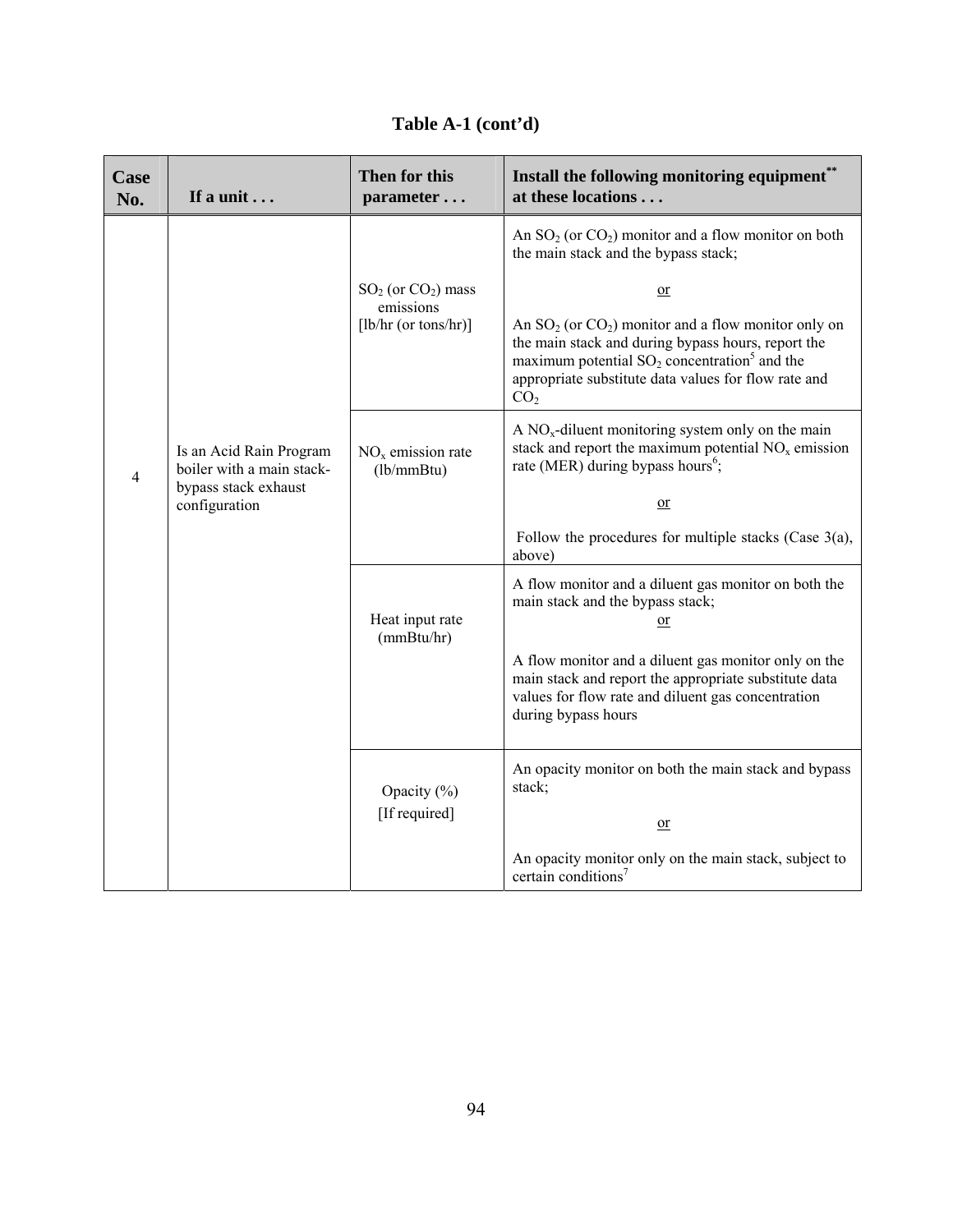| <b>Case</b><br>No. | If a unit                                                                                     | Then for this<br>parameter      | Install the following monitoring equipment**<br>at these locations                                                                                                                                                                                                                                                        |
|--------------------|-----------------------------------------------------------------------------------------------|---------------------------------|---------------------------------------------------------------------------------------------------------------------------------------------------------------------------------------------------------------------------------------------------------------------------------------------------------------------------|
|                    |                                                                                               |                                 | A $NOx$ -diluent monitoring system and a flow<br>monitor on the duct leading from each unit to the<br>common stack <sup>8</sup> ;                                                                                                                                                                                         |
|                    |                                                                                               |                                 | $\overline{\text{or}}$                                                                                                                                                                                                                                                                                                    |
|                    |                                                                                               | $NOx$ mass emissions<br>(lb/hr) | $A NOx$ concentration monitoring system and a flow<br>monitor on the duct leading from each unit to the<br>common stack <sup>9</sup> ;                                                                                                                                                                                    |
|                    | Is in the CAIR $NOx$<br>Program(s) and shares a                                               |                                 | $\Omega$ r                                                                                                                                                                                                                                                                                                                |
| 5                  | common stack with other<br>affected units in the<br>Program(s), but no non-<br>affected units |                                 | A $NOx$ -diluent monitoring system and a flow<br>monitor on the common stack <sup>8</sup> and report the<br>combined NO <sub>x</sub> mass emissions;                                                                                                                                                                      |
|                    |                                                                                               |                                 | $or$                                                                                                                                                                                                                                                                                                                      |
|                    |                                                                                               |                                 | $A NOx$ concentration monitoring system and a flow<br>monitor on the common stack <sup>9</sup> and report the<br>combined $NOx$ mass emissions                                                                                                                                                                            |
|                    |                                                                                               |                                 | A flow monitor and a diluent gas monitor on the<br>duct leading from each unit to the common stack;                                                                                                                                                                                                                       |
|                    |                                                                                               |                                 | $\alpha$                                                                                                                                                                                                                                                                                                                  |
|                    |                                                                                               | Heat input rate<br>(mmBtu/hr)   | A flow monitor and a diluent gas monitor on the<br>common stack and apportion the common stack heat<br>input rate to the individual units by load <sup>10</sup> ;                                                                                                                                                         |
|                    |                                                                                               |                                 | $or$                                                                                                                                                                                                                                                                                                                      |
|                    |                                                                                               |                                 | If any unit is oil-or gas-fired, Appendix D<br>methodology (i.e., measured fuel flow rates and fuel<br>GCV) may be used to determine its unit heat input<br>rate. If this option is selected, a flow monitor and<br>diluent monitor must be installed in the duct leading<br>to the common stack for the remaining units. |

## **Table A-1 (cont'd)**

Г

- 1

٦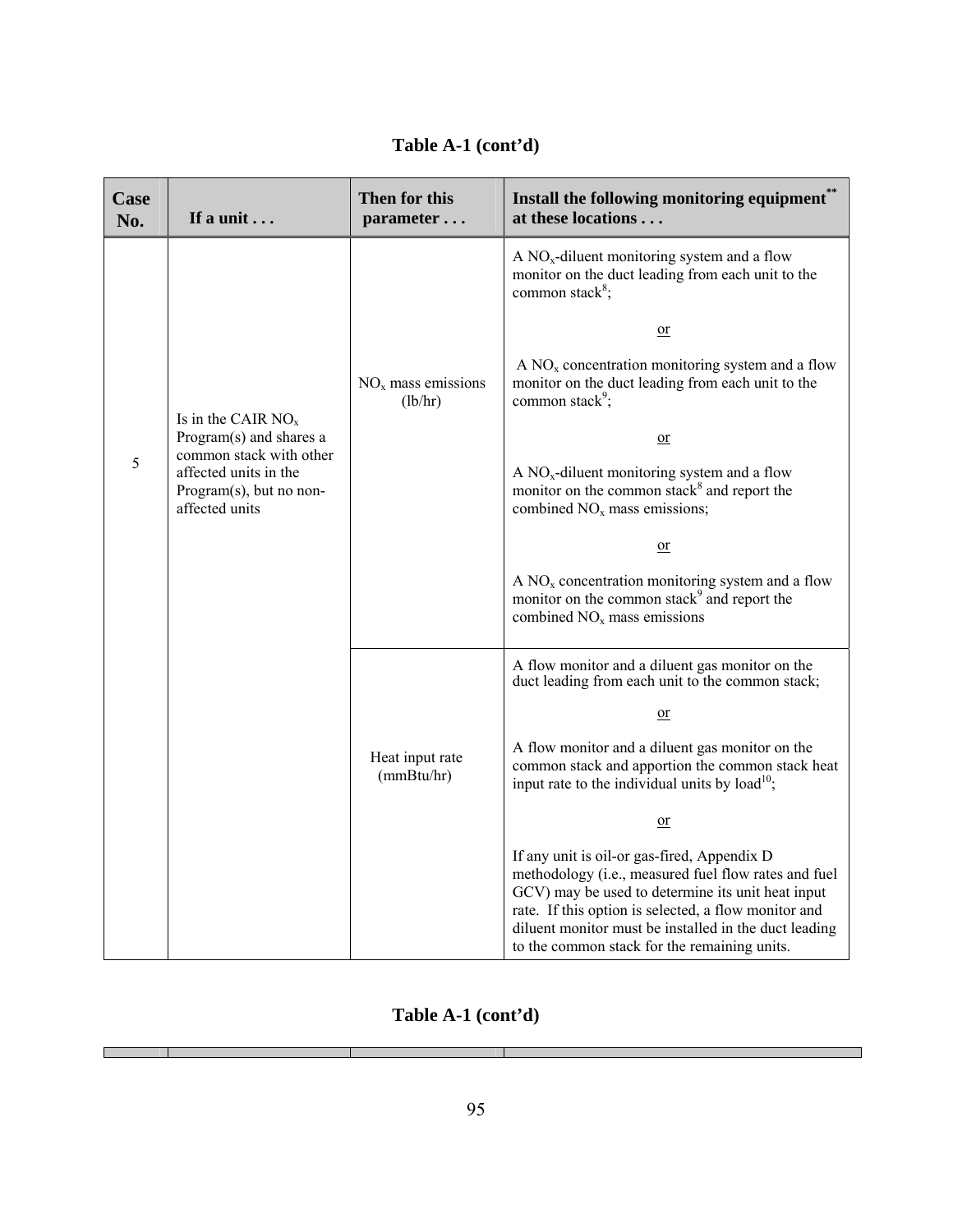| Case<br>No. | If a unit                                                                                               | Then for this<br>parameter      | Install the following monitoring equipment**<br>at these locations                                                                                                                                                                                                                                                                                                                                                                                                                                                                                                                                                                                   |
|-------------|---------------------------------------------------------------------------------------------------------|---------------------------------|------------------------------------------------------------------------------------------------------------------------------------------------------------------------------------------------------------------------------------------------------------------------------------------------------------------------------------------------------------------------------------------------------------------------------------------------------------------------------------------------------------------------------------------------------------------------------------------------------------------------------------------------------|
| 6           | Is in the CAIR $NOx$<br>Program(s) and shares a<br>common stack with at<br>least one non-affected unit  | $NOx$ mass emissions<br>(lb/hr) | A $NOx$ -diluent monitoring system and a flow monitor <sup>8</sup><br>on the duct leading from each affected unit to the<br>common stack. Alternatively, if any of the affected<br>units is oil- or gas-fired, for that unit an Appendix D<br>fuel flowmeter may be installed in lieu of the stack<br>flow monitor;<br>$or$<br>$A NOx$ concentration monitoring system and a flow<br>monitor <sup>9</sup> on the duct leading from each affected unit<br>to the common stack;<br>or<br>A $NOx$ -diluent monitoring system and a flow monitor<br>on the common stack, subject to certain conditions <sup>11</sup> .                                   |
|             |                                                                                                         | Heat input rate<br>(mmBtu/hr)   | Consistent with the $NOx$ mass emissions monitoring<br>option used <sup>12</sup> , install all necessary flow and diluent<br>gas monitors on the common stack and/or on the ducts<br>leading from the units to the common stack.<br>Alternatively, if any unit is oil-or gas-fired, Appendix<br>D may be used to determine the heat input rate for that<br>unit.                                                                                                                                                                                                                                                                                     |
| 7           | Is in the CAIR $NOx$<br>Program(s) and has a<br>main stack and bypass<br>stack exhaust<br>configuration | $NOx$ mass emissions<br>(lb/hr) | A $NOx$ -diluent monitoring system and a flow monitor<br>on each stack <sup>8</sup> . Alternatively, if the unit is oil- or gas-<br>fired, Appendix D fuel flowmeters may be used in lieu<br>of installing a stack flow monitor;<br>$\alpha$<br>$A NOx$ concentration monitoring system and a flow<br>monitor on each stack <sup>9</sup> ;<br>$\overline{\text{or}}$<br>A $NOx$ -diluent monitoring system and a flow monitor<br>$or$ a NO <sub>x</sub> concentration monitoring system and a flow<br>monitor only on the main stack, and report maximum<br>potential values for $NOx$ and flow rate when the<br>bypass stack is used <sup>6</sup> . |

Т

Г

т

٦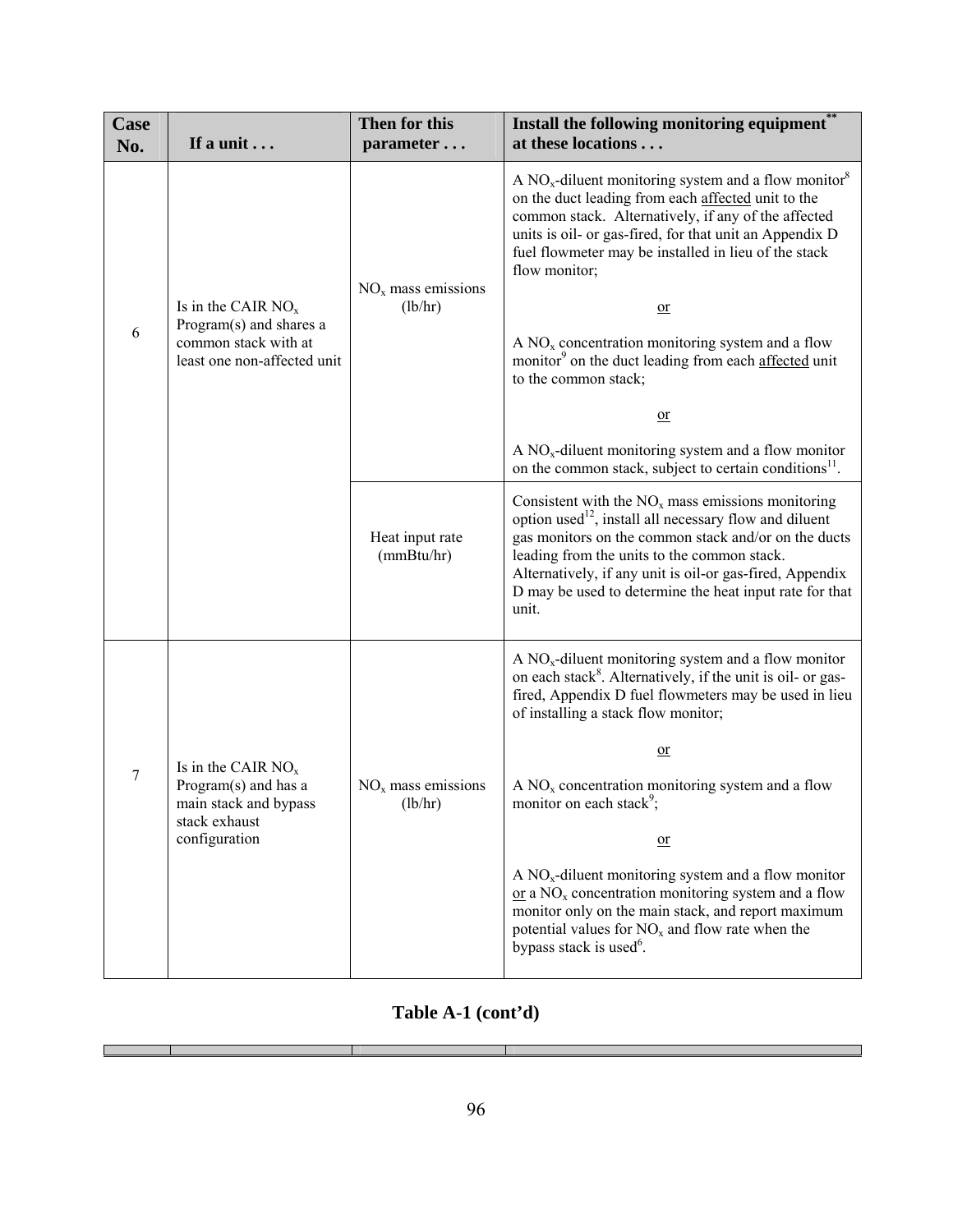| Case<br>No.                | If a unit                                                                                                                                                                    | Then for this<br>parameter      | Install the following monitoring equipment**<br>at these locations                                                                                                                                                                                                                                                                                                                                                                                                                                                               |
|----------------------------|------------------------------------------------------------------------------------------------------------------------------------------------------------------------------|---------------------------------|----------------------------------------------------------------------------------------------------------------------------------------------------------------------------------------------------------------------------------------------------------------------------------------------------------------------------------------------------------------------------------------------------------------------------------------------------------------------------------------------------------------------------------|
| 7<br>(cont <sup>2</sup> d) | Is in the CAIR $NOx$<br>Program(s) and has a<br>main stack and bypass<br>stack exhaust<br>configuration                                                                      | Heat input rate<br>(mmBtu/hr)   | If both stacks are monitored, install flow and diluent<br>gas monitors on each stack;<br>$\overline{or}$<br>If only the main stack is monitored, install flow and<br>diluent gas monitors on the main stack and then,<br>during bypass hours, use standard missing data<br>values for flow rate, and the maximum potential $CO2$<br>(or minimum potential $O_2$ ) concentration to calculate<br>heat input rate;<br>$\overline{or}$<br>If the unit is oil or gas-fired, use Appendix D to<br>determine the unit heat input rate. |
| 8                          | Is in the CAIR $NOx$<br>Program(s) and either:<br>(a) Has multiple exhaust<br>stacks<br>$or$<br>(b) Has multiple<br>breechings (i.e., ducts)<br>leading to a single<br>stack | $NOx$ mass emissions<br>(lb/hr) | A $NOx$ -diluent monitoring system and a flow monitor<br>on each stack or each duct <sup>8</sup> and sum the measured<br>$NOx$ mass emissions;<br>$\overline{\text{or}}$<br>A $NOx$ concentration monitoring system and a flow<br>monitor on each stack or each duct <sup>9</sup> and sum the<br>measured $NOx$ mass emissions;<br>$or$<br>If the unit is oil- or gas-fired, install a $NOx$ -diluent<br>system on only one stack or duct, subject to certain<br>conditions <sup>13</sup> .                                      |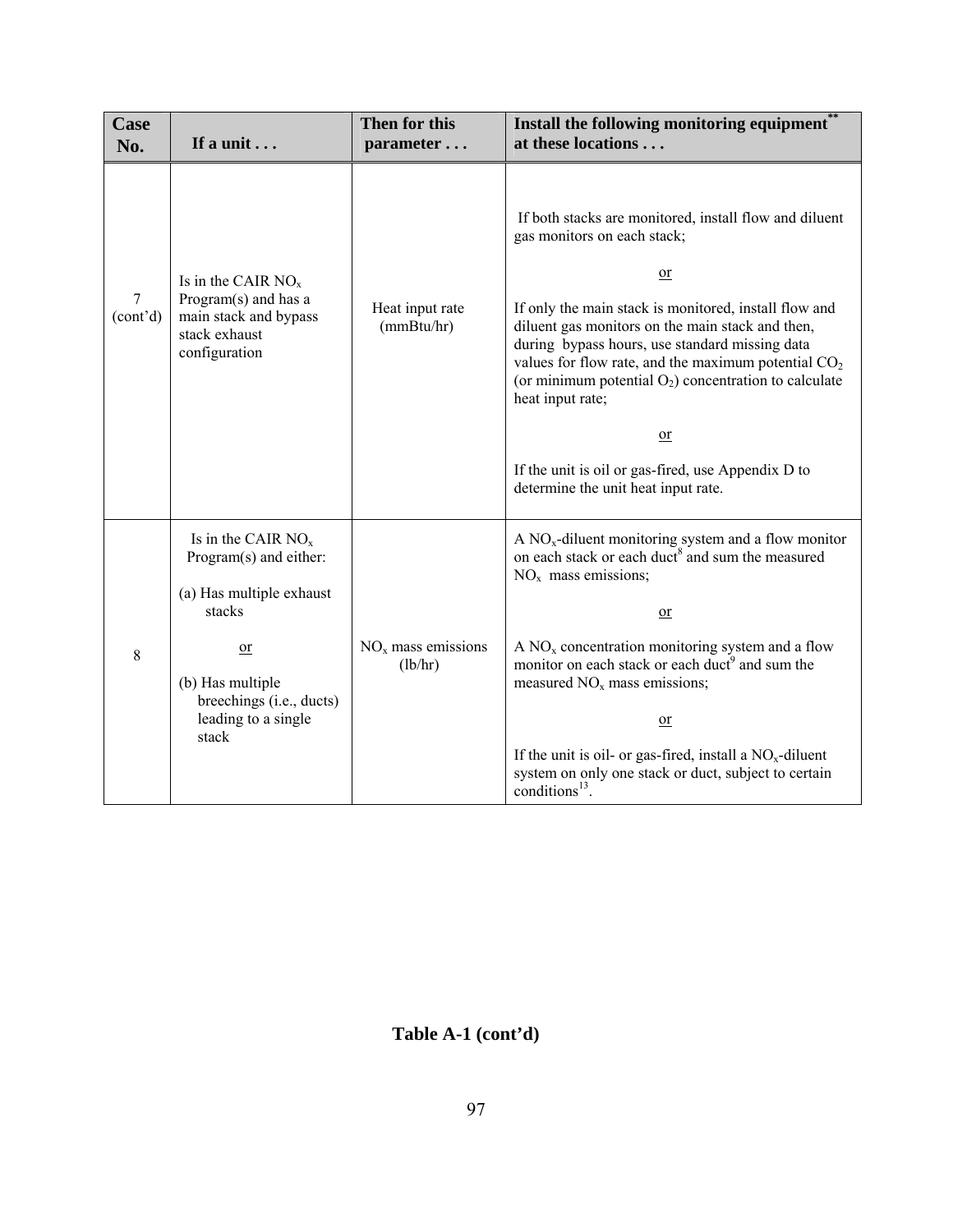| Case<br>No.                | If a unit $\ldots$                                                                                                                                                                                                                                          | Then for this<br>parameter                                       | Install the following monitoring equipment**<br>at these locations                                                                                                                                                                                                          |
|----------------------------|-------------------------------------------------------------------------------------------------------------------------------------------------------------------------------------------------------------------------------------------------------------|------------------------------------------------------------------|-----------------------------------------------------------------------------------------------------------------------------------------------------------------------------------------------------------------------------------------------------------------------------|
| 8<br>(cont <sup>2</sup> d) | Is in the CAIR $NOx$<br>Program(s) and either:<br>(a) Has multiple exhaust<br>stacks<br>$\overline{\text{or}}$<br>(b) Has multiple<br>breechings (i.e., ducts)<br>leading to a single<br>stack                                                              | Heat input rate<br>(mmBtu/hr)                                    | A flow monitor and diluent gas monitor on each stack<br>or duct and sum the measured heat input rates;<br>$\overline{\text{or}}$<br>If the unit is oil- or gas-fired and meets certain<br>criteria <sup>13</sup> , use Appendix D to determine the unit heat<br>input rate. |
| 9                          | Is in the CAIR $SO2$<br>Program and shares a<br>common stack with other<br>affected units in the<br>Program, but no non-<br>affected units                                                                                                                  | $SO2$ mass emissions<br>(lb/hr)<br>Heat input rate<br>(mmBtu/hr) | Follow the guidelines for $SO_2$ mass emissions in<br>Case 1, above<br>Follow the guidelines in Case 1, above                                                                                                                                                               |
| 10                         | Is in the CAIR $SO2$<br>Program and shares a<br>common stack with at<br>least one other unit that is<br>not in the Program                                                                                                                                  | $SO2$ mass emissions<br>(lb/hr)<br>Heat input rate<br>(mmBtu/hr) | Follow the guidelines for $SO_2$ mass emissions in<br>Case 2, above<br>Follow the guidelines in Case 2, above                                                                                                                                                               |
| 11                         | Is in the CAIR $SO2$<br>Program and either:<br>(a) Has multiple exhaust<br>stacks<br>$\overline{\text{or}}$<br>(b) Has multiple<br>breechings (i.e., ducts)<br>leading to a single<br>stack, and the owner or<br>operator elects to<br>monitor in the ducts | $SO2$ mass emissions<br>(lb/hr)<br>Heat input rate<br>(mmBtu/hr) | Follow the guidelines for $SO_2$ mass emissions in<br>Case 3, above<br>Follow the guidelines in Case 3, above                                                                                                                                                               |

## **Notes----Table A-1**

\*\* Although not shown in Cases 1 through 11 in Table A-1, in some instances, installation of a continuous moisture monitoring system will also be required. As described in Table 7 in Section 3.4 of this guide, a correction for stack gas moisture is sometimes required to accurately determine the emissions or heat input rate. When a correction for moisture is needed, the owner or operator must either use an approved default moisture value or install a continuous moisture monitoring system.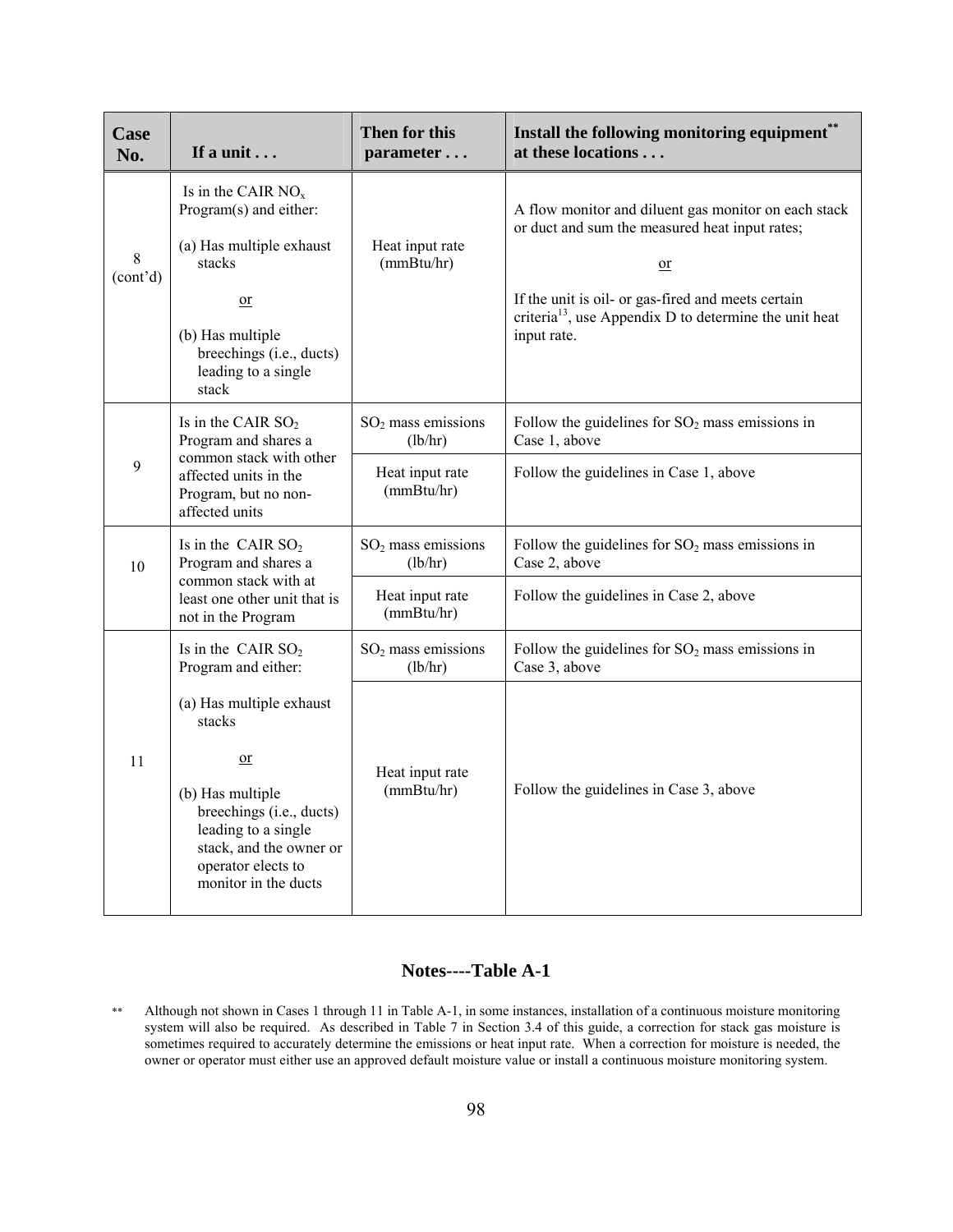- 1 The compliance options available to the owner or operator depend on: (a) which (if any) of the units has a Part 76 NO<sub>x</sub> emission limit; and (b) the magnitude(s) of any such limit(s).
- 2 Compliance options include: (a) opting the non-affected units into the Program; (b) attributing all measured emissions to the affected units; (c) monitoring the non-affected units and using a subtractive methodology; and (d) petitioning EPA for approval of an emission apportionment strategy. The owner or operator must ensure that  $SO_2$  or  $CO_2$  mass emissions from the affected unit(s) are not underestimated.
- 3 The owner or operator has the same basic compliance options for heat input rate as for  $SO_2$  and  $CO_2$  mass emissions accounting (see preceding footnote). Once the combined heat input rate of the affected units has been quantified, it must be apportioned to the individual affected units, either on the basis of load or according to a strategy that has been approved by petition under §75.66.
- 4 This option may only be used if the monitored stack or duct cannot be bypassed (e.g., with a damper). The option is also disallowed if the monitored NO<sub>x</sub> emission rate is not representative of the emissions discharged to the atmosphere (e.g., if there are additional  $NO<sub>x</sub>$  emission controls downstream of the monitored location).
- 5 Coal-fired Acid Rain Program units with this configuration have flue gas desulfurization systems (scrubbers) that reduce  $SO<sub>2</sub>$ emissions substantially (90% or more, in most cases). Therefore, during scrubber bypass hours, reporting the maximum potential  $SO_2$  concentration (or, if available, data from a certified  $SO_2$  monitor at the control device inlet) is appropriate.
- 6 If the flue gases are routed through an SCR upstream of the bypass stack, you may report the maximum controlled  $NO<sub>x</sub>$ emission rate (MCR) in lieu of the MER, provided that the SCR unit is documented to be working properly during the bypass.
- 7 An opacity monitor is not required on the bypass stack if: (a) a Federal, State, or local regulation exempts the bypass stack from opacity monitoring; or (b) an opacity monitor is already installed at the inlet of the add-on emission controls; or (3) if visible emissions observations are made using EPA Method 9 during bypass events.
- 8 These monitoring systems are required if  $NO_x$  mass is calculated by multiplying the  $NO_x$  emission rate (lb/mmBtu) by the heat input rate (mmBtu/hr).
- 9 These monitoring systems are required of NO<sub>x</sub> mass is calculated as the product of NO<sub>x</sub> concentration (ppm), stack gas flow rate (scfh), and a conversion factor.
- <sup>10</sup> To use this option, all units using the common stack must have the same F-factor.
- <sup>11</sup> Available compliance options include: (a) opting the non-affected units into the Program and reporting the combined  $NO<sub>x</sub>$  mass emissions; (b) attributing all of the NO<sub>x</sub> mass emissions measured at the common stack to the affected units; (c) installing a NO<sub>x</sub> -diluent monitoring system and a flow monitor on the duct leading from each non-affected unit to the common stack, and petitioning to use a subtractive methodology; or (d) petitioning for approval of a method of apportioning the  $NO<sub>x</sub>$  mass emissions measured at the common stack to the individual units.
- <sup>12</sup> Depending on the compliance option used, heat input rate determinations may be necessary at the common stack, in the ductwork to the affected units, in the ductwork of the non-affected units, or some combination of these.
- <sup>13</sup> The conditions are: (a) Appendix D must be used to determine the heat input rate; (b) the combustion products must be wellmixed; (c) it must be impossible to bypass the monitored stack or duct (e.g., with dampers); and (d) there must be no  $NO<sub>x</sub>$ emission controls downstream of the monitored location.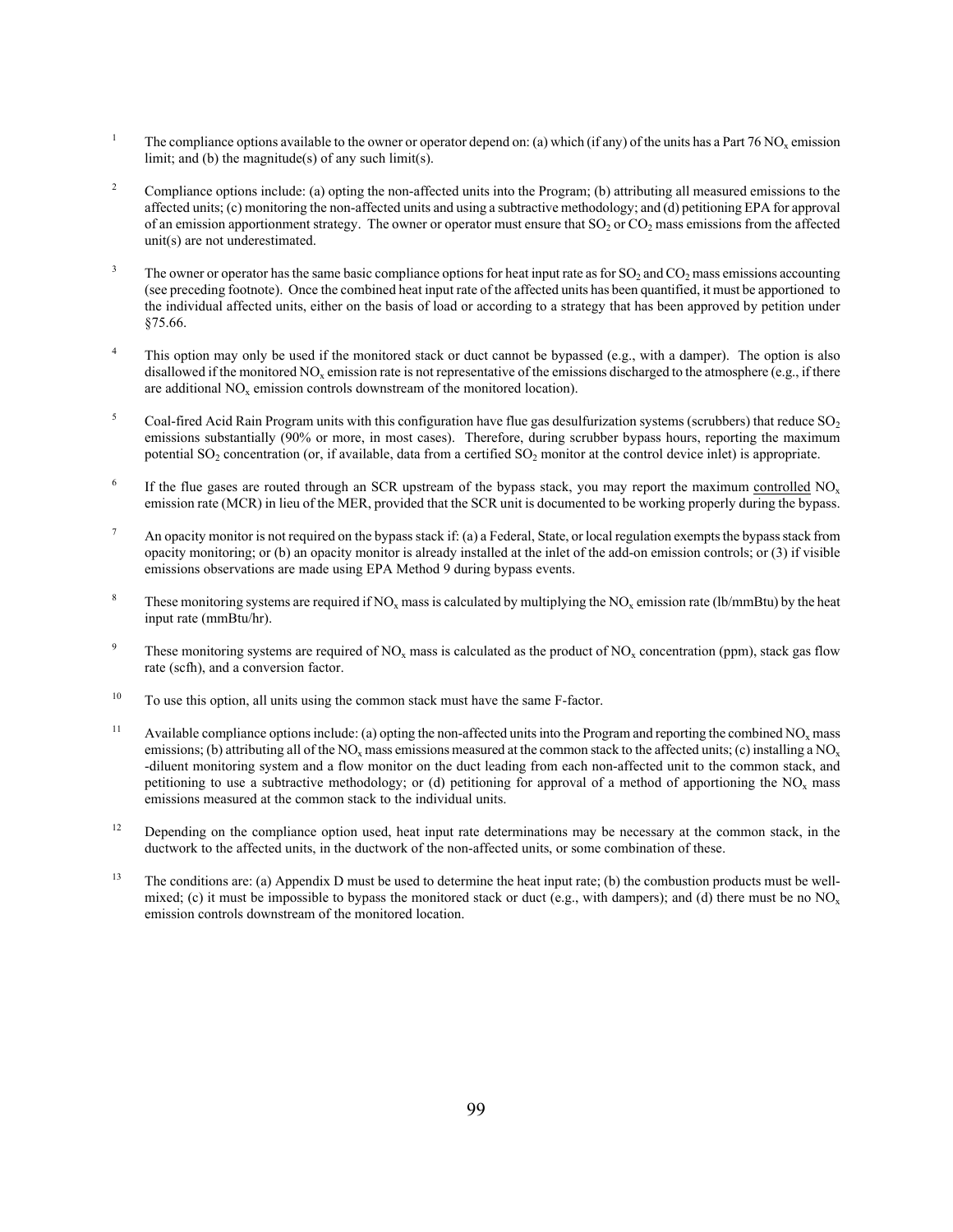# **APPENDIX B**

 **On-Going QA Test Requirements for Ozone Season-Only Reporters**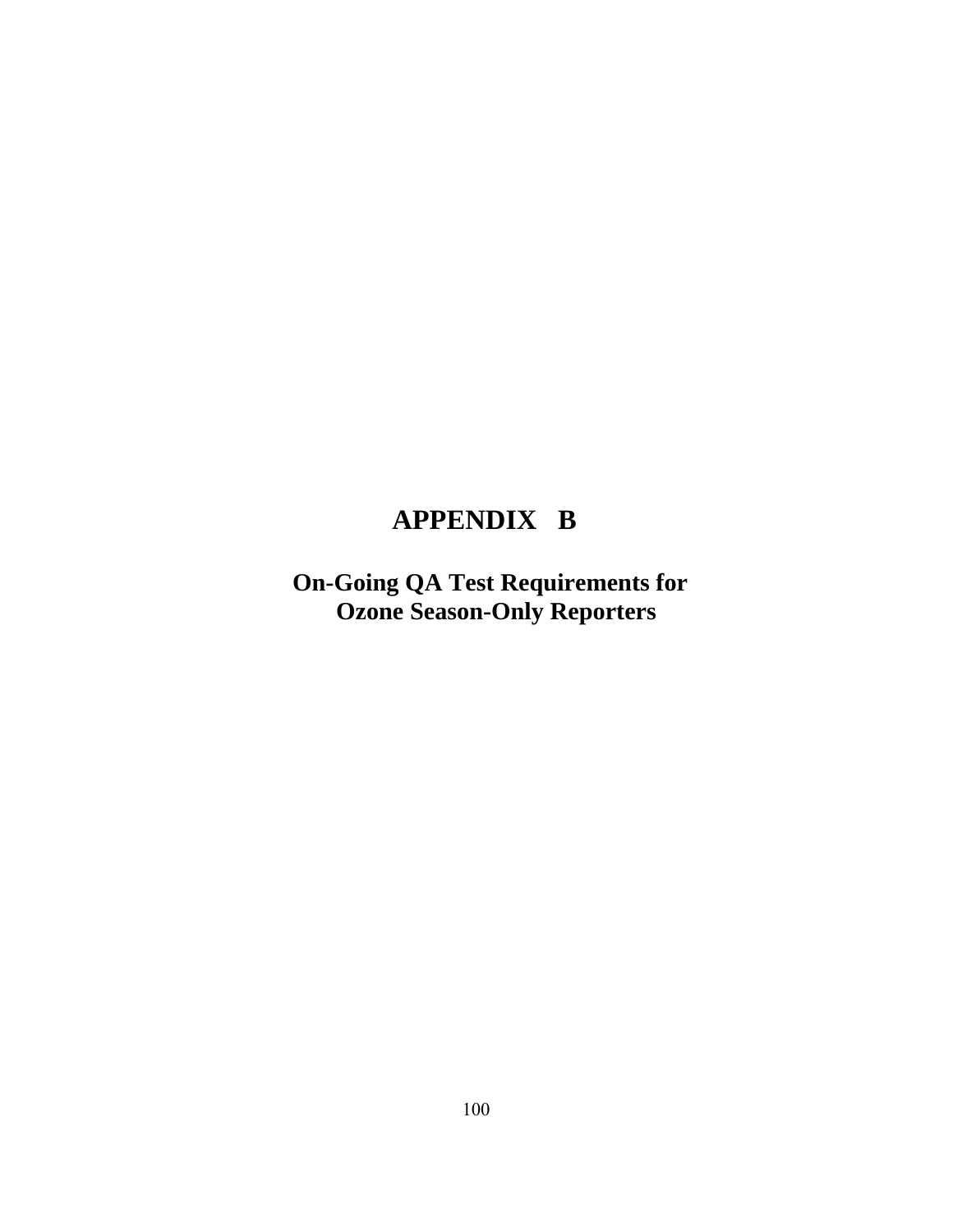The following Table summarizes the on-going QA test requirements for sources that: (1) are eligible to report  $\overline{NO_x}$  mass emissions data only during the ozone season, rather than year-round; and (2) elect to use that option. At present, this includes:

- Units that are subject only to the CAIR  $NO<sub>x</sub>$  ozone season program; and
- Certain non-EGUs that were in the  $NO<sub>x</sub>$  Budget Program, are not in CAIR, but still must continue reporting  $NO<sub>x</sub>$  mass emissions data to document emissions reductions under the 1998  $NO<sub>x</sub>$  SIP Call.

| Perform these QA<br>tests                                 | <b>On these</b><br>monitoring<br>systems | At these times                                                                                                                                                | With these qualifications and<br>exceptions                                                                                                                                                                                         |
|-----------------------------------------------------------|------------------------------------------|---------------------------------------------------------------------------------------------------------------------------------------------------------------|-------------------------------------------------------------------------------------------------------------------------------------------------------------------------------------------------------------------------------------|
| Daily calibrations<br>(outside ozone<br>season)           | Gas and flow<br>monitors                 | From the date and hour of<br>any RATA or linearity<br>check passed in the "pre-<br>ozone season period"<br>from January 1 through<br>April 30 of current year |                                                                                                                                                                                                                                     |
| Daily calibrations<br>(inside ozone season)               | Gas and flow<br>monitors                 | Throughout the ozone<br>season $(5/1$ through $9/30$ )                                                                                                        |                                                                                                                                                                                                                                     |
| Daily interference<br>checks<br>(outside ozone<br>season) | Flow monitors                            | From the date and hour of<br>any flow RATA passed in<br>the pre-ozone season<br>period from January 1<br>through April 30                                     | -------------                                                                                                                                                                                                                       |
| Daily interference<br>checks<br>(inside ozone season)     | Flow monitors                            | Throughout the ozone<br>season                                                                                                                                |                                                                                                                                                                                                                                     |
| Linearity checks<br>(outside ozone<br>season)             | Gas monitors                             | In April of the current<br>year. This test satisfies<br>the $2nd$ quarter linearity<br>check requirement.                                                     | If the test is not completed by<br>$\bullet$<br>April $30th$ , it may be done in a 168<br>operating hour period of<br>conditional data validation (CDV)<br>starting with the first operating<br>hour after April 30 <sup>th</sup> . |

#### **Table B-1: On-Going QA Test Requirements for Ozone Season-Only Reporters**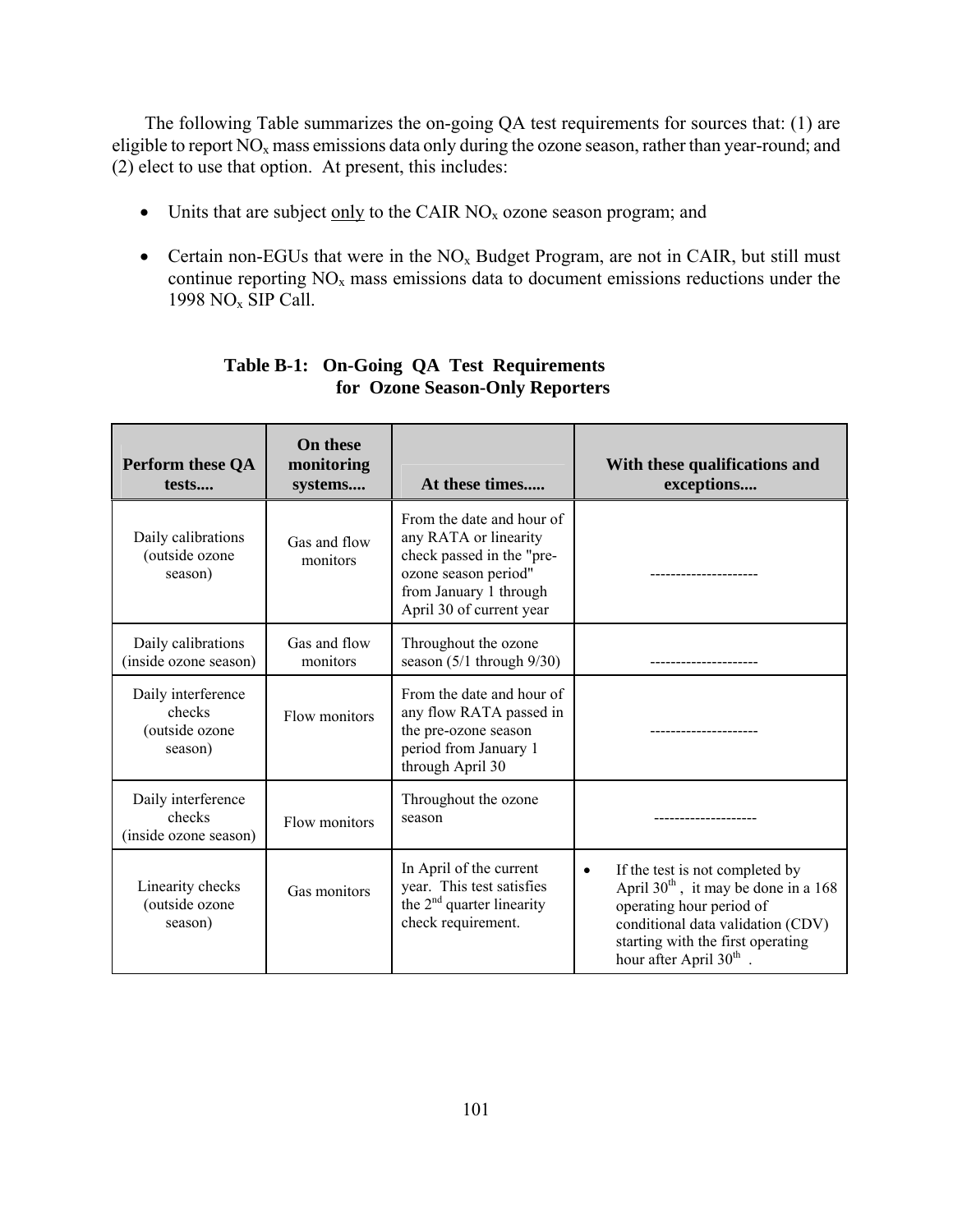**Table B-1 (cont'd)**

| Perform these QA<br>tests                     | On these<br>monitoring<br>systems                                                      | At these times                                                                           | With these qualifications and<br>exceptions                                                                                                                                                                                                                                                                                                                                                                                                                                                                                                                                                 |
|-----------------------------------------------|----------------------------------------------------------------------------------------|------------------------------------------------------------------------------------------|---------------------------------------------------------------------------------------------------------------------------------------------------------------------------------------------------------------------------------------------------------------------------------------------------------------------------------------------------------------------------------------------------------------------------------------------------------------------------------------------------------------------------------------------------------------------------------------------|
| Linearity checks<br>(inside ozone season)     | Gas monitors                                                                           | In July                                                                                  | If the $3rd$ quarter linearity check<br>$\bullet$<br>is not completed by July 31 <sup>st</sup> , the<br>test may be performed in a 168<br>operating hour period of CDV,<br>starting with the first operating<br>hour after July 31 <sup>st</sup> .<br>If a 168 operating hour CDV<br>$\bullet$<br>period in which a pre-season<br>linearity check is performed<br>extends into the $3rd$ quarter, and if<br>the test is not actually completed<br>until $3^{rd}$ quarter, the $3^{rd}$ quarter<br>linearity check requirement is<br>waived.                                                 |
| RATA and Bias test                            | Gas and flow<br>monitors<br>(Bias test applies<br>to $NOx$ and flow<br>monitors, only) | In the pre-season, any<br>time between January 1<br>and April 30 of the<br>current year. | If the RATA is not completed by<br>$\bullet$<br>April 30, it may be done in a 720<br>operating hour period of CDV,<br>starting with the first operating<br>hour after April 30 <sup>th</sup> .<br>For most units, 2-load annual flow<br>$\bullet$<br>RATAs are required and a 3-load<br>RATA is required once every 5<br>years (20 quarters) and whenever<br>the flow monitor polynomial<br>coefficients and/or K-factors are<br>changed <sup>1</sup><br>For flow monitors on peaking<br>$\bullet$<br>units and bypass stacks <sup>1</sup> , only<br>single-load flow RATAs are<br>required |
| Flow-to-load ratio or<br>gross heat rate test | Flow monitor                                                                           | In $2^{nd}$ and $3^{rd}$ quarters                                                        | Required only in QA operating<br>$\bullet$<br>quarters<br>Non load-based units exempted<br>$\bullet$<br>Complex configurations may be<br>$\bullet$<br>exempted by petition under<br>§75.66                                                                                                                                                                                                                                                                                                                                                                                                  |

<sup>1</sup> Under Section 6.5.2(e) of Appendix A to Part 75, or by special petition under §75.66, certain sources may either be exempted from performing 3-load flow RATAs, or may receive permission to perform only single-load flow RATAs.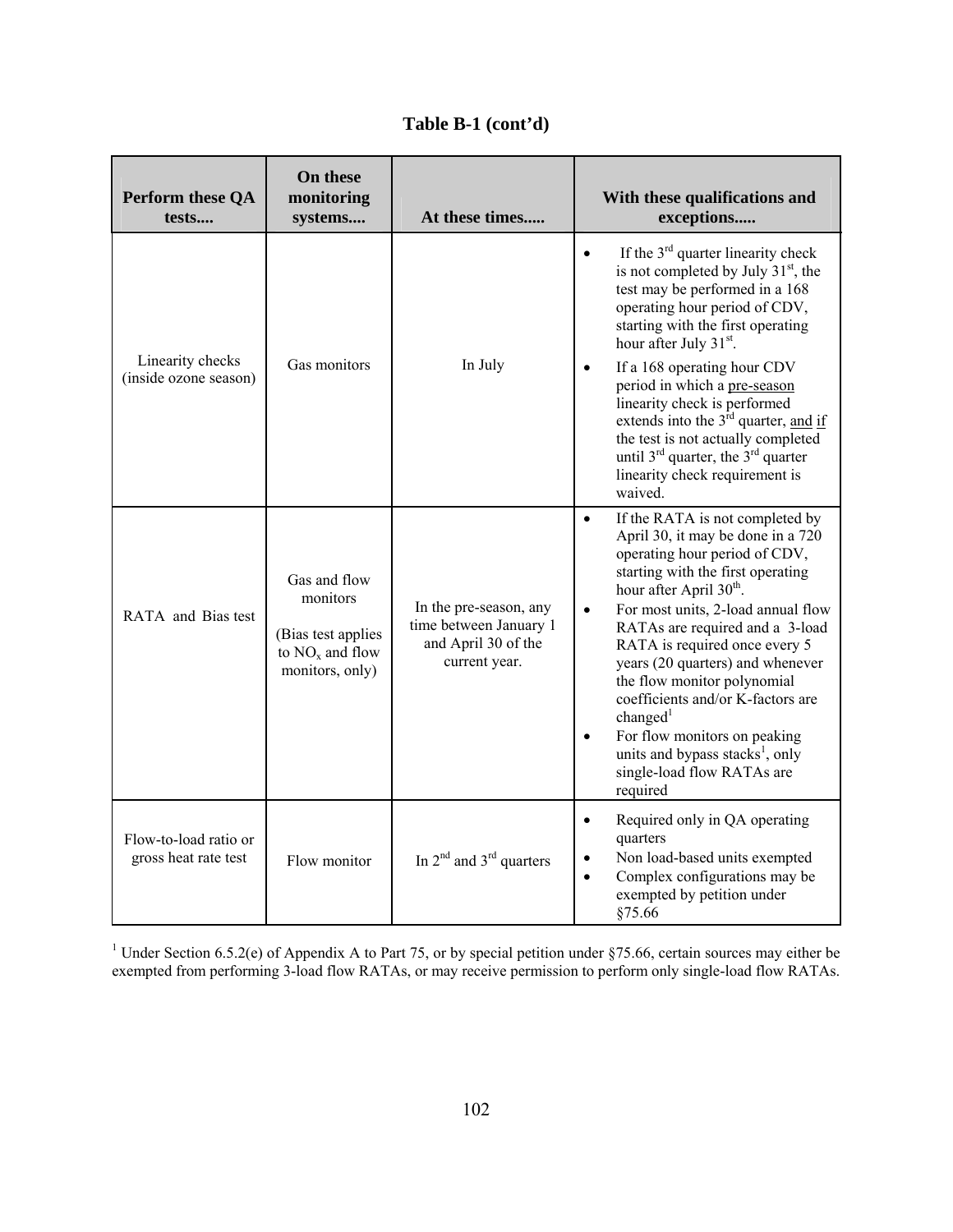**Table B-1 (cont'd)**

| Perform these QA<br>tests      | <b>On these</b><br>monitoring<br>systems | At these times                                                            | With these qualifications and<br>exceptions                                                                                                                                                                                                                                                                                                                                                                                                                                                                                                                                                                                     |
|--------------------------------|------------------------------------------|---------------------------------------------------------------------------|---------------------------------------------------------------------------------------------------------------------------------------------------------------------------------------------------------------------------------------------------------------------------------------------------------------------------------------------------------------------------------------------------------------------------------------------------------------------------------------------------------------------------------------------------------------------------------------------------------------------------------|
| Leak check                     | DP-type flow<br>monitor                  | In $2^{nd}$ and $3^{rd}$ quarters                                         | Required only in QA operating<br>quarters <sup>2</sup> , in accordance with Part 75,<br>Appendix B, section 2.2.2                                                                                                                                                                                                                                                                                                                                                                                                                                                                                                               |
| Flowmeter<br>accuracy test     | Fuel<br>Flowmeter<br>system              | Once every four "fuel<br>flowmeter QA operating<br>quarters" <sup>3</sup> | Include calendar quarters outside<br>$\bullet$<br>the ozone season when<br>determining the accuracy test<br>deadline<br>For orifice, nozzle and venturi<br>$\bullet$<br>flowmeters, visual inspections are<br>also required every 3 years<br>The optional fuel flow-to-load or<br>$\bullet$<br>gross heat rate test in section 2.1.7<br>of Appendix D may be performed<br>in the $2nd$ and $3rd$ quarters to<br>extend the interval between<br>flowmeter accuracy tests, to up to<br>20 quarters. If this option is<br>selected, automatic test deadline<br>extensions are given for the $1st$<br>and 4 <sup>th</sup> quarters. |
| $NOx$ emission<br>rate testing | Appendix E<br>systems                    | Once every 5 years<br>(20 calendar quarters)                              |                                                                                                                                                                                                                                                                                                                                                                                                                                                                                                                                                                                                                                 |

<sup>2</sup> A "QA operating quarter" is a calendar quarter in which the unit operates for at least 168 hours

 $3 \text{ A}$  "fuel flowmeter QA operating quarter" is a calendar quarter in which the type of fuel measured by the flowmeter is combusted in the unit for at least 168 hours.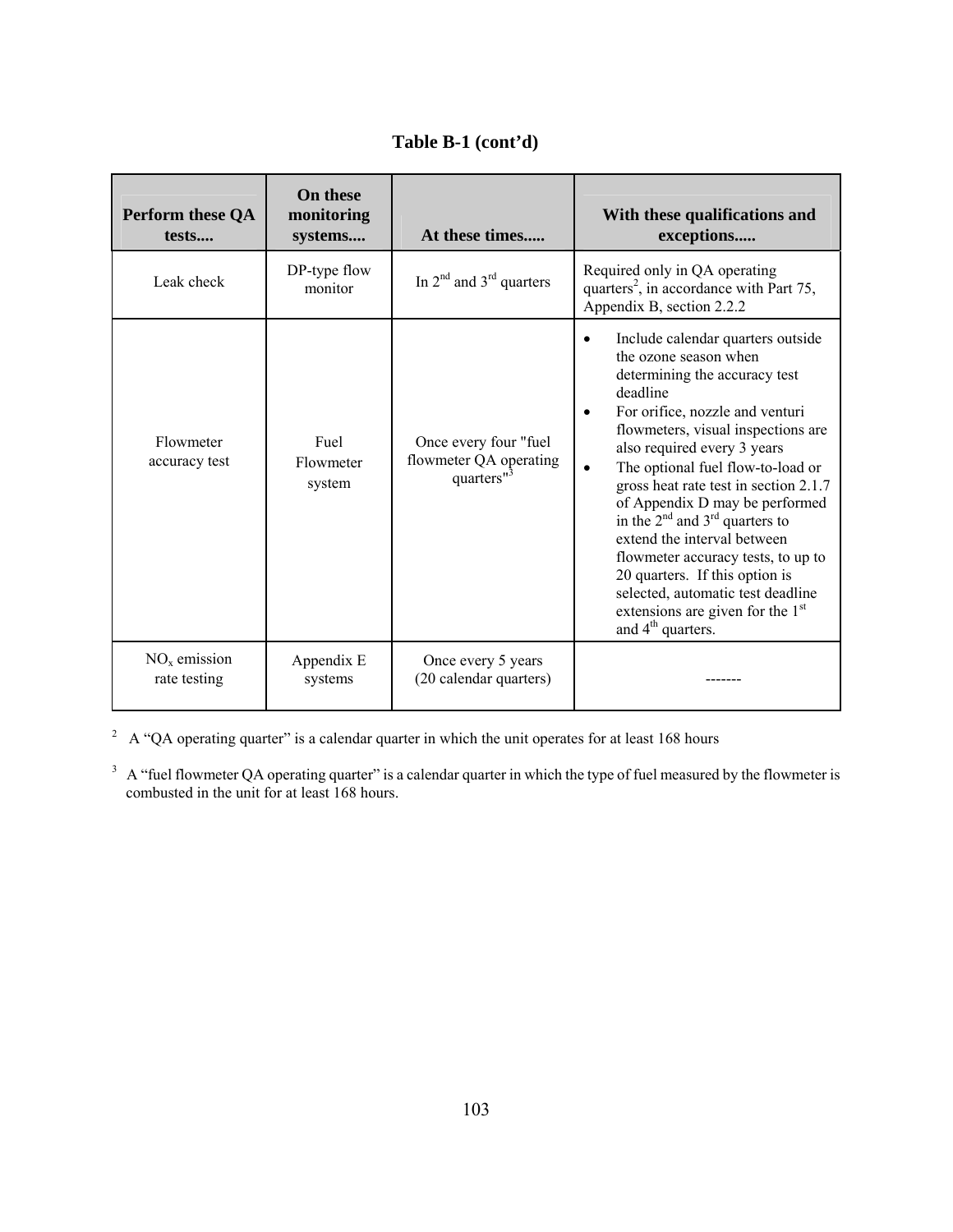# **APPENDIX C References**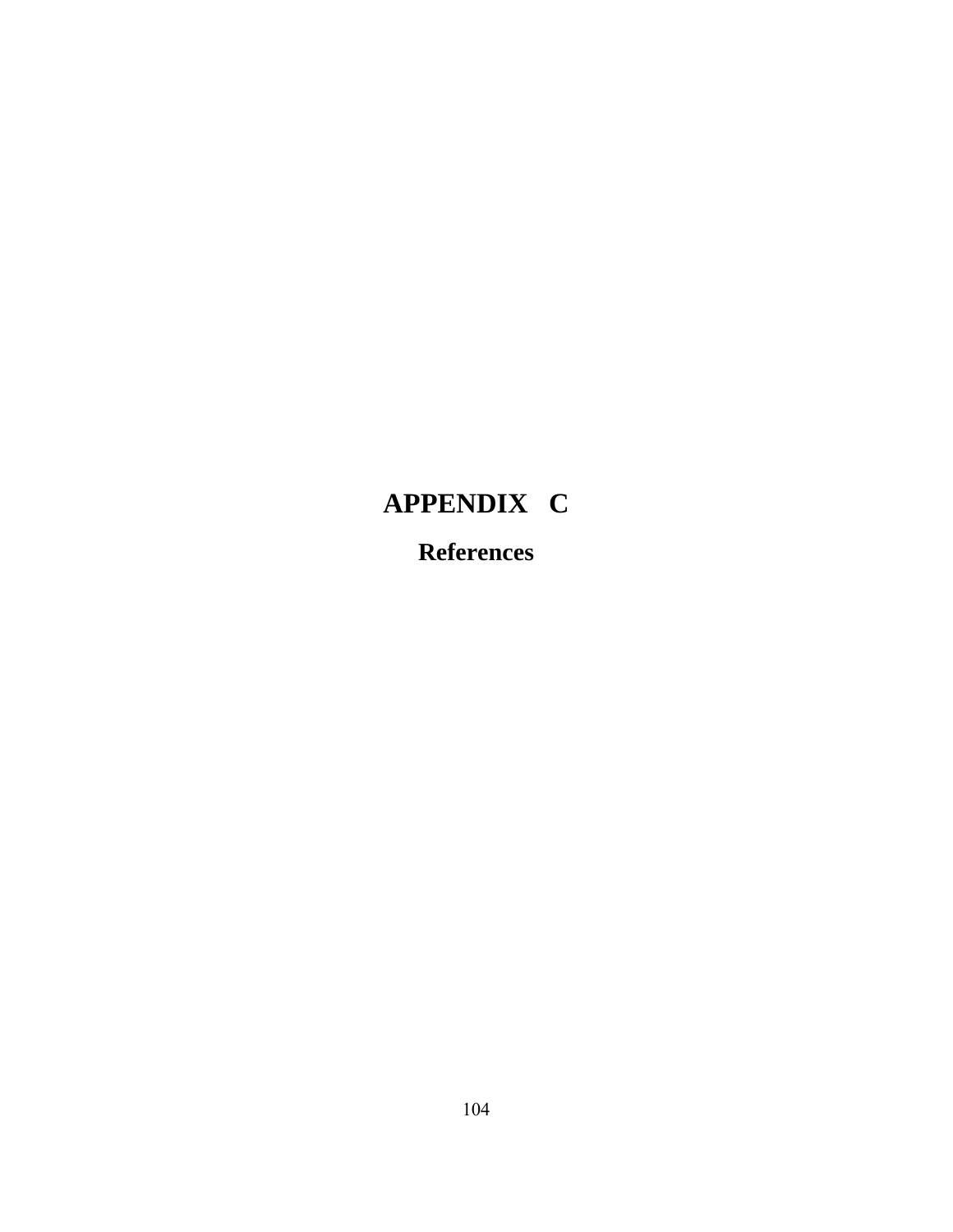#### **APPENDIX C: References**

The following underlined section numbers in **bold** print refer to sections of this guide. The relevant rule citations for each section of the document are listed beneath the section number. All referenced rule sections are from Volume 40 of the Code of Federal Regulations.

#### **Section 1**

- 40 CFR Part 60, Subparts Da, Db, and GG
- $\bullet$   $\& 72.6$
- §§75.1 through 75.75 and Appendices A through J (i.e., the Part 75 rule)
- §§76.5, 76.6, 76.7, and 76.13
- §§ 96.1 through 96.88 (model rule for the NOx Budget Trading Program), and associated SIP regulations
- §§96.101 through 96.188 (model rule for CAIR  $NO<sub>x</sub>$  annual program), and associated SIP regulations
- §§96.201 through 96.288 (model rule for CAIR  $SO_2$  annual program), and associated SIP regulations
- §§96.301 through 96.388 (model rule for CAIR NO<sub>x</sub> ozone season program), and associated SIP regulations

#### **Section 2.1**

- §72.2
- §§72.20 through 72.25
- $§96.2$
- §§96.10 through 96.14
- §§96.110 through 96.114
- §§96.210 through 96.214
- §§96.310 through 96.314

#### **Section 2.2**

- $§72.2$
- §§75.10 through 75.18
- $§75.19$
- §§75.40 through 75.48 (Subpart E)
- $•$   $$75.66$
- Appendices D, E and G to Part 75

#### **Section 2.3**

- $§$ §75.20
- $§75.53$
- $§75.61(a)(1)$
- §75.62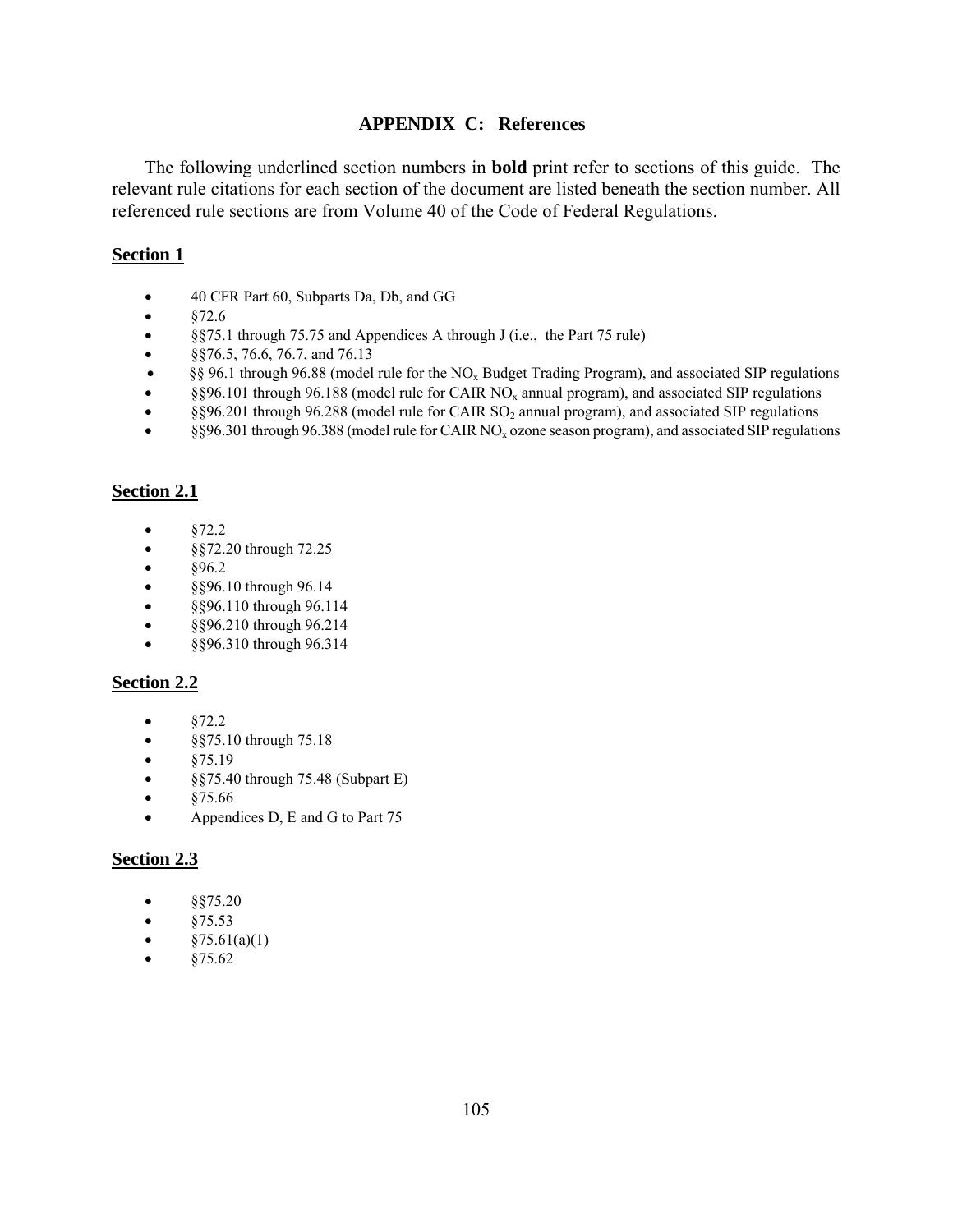# **Section 2.4**

- $§72.2$
- §§75.10 through 75.19
- $§75.20$
- §§75.30 through 75.37
- Appendices D, E and G to Part 75

#### **Section 2.5**

- $\S 75.19(c)(1)(iv)(D)$
- §§1, 2.1 through 2.4 of Part 75, Appendix B
- §§ 2.1.6 and 2.1.7 of Part 75, Appendix D
- § 2.2 of Part 75, Appendix E

#### **Section 2.6**

- §75.53
- §§75.57 through 75.59
- $§75.73$
- §§ 96.174, 96.274, and 96.374

#### **Section 2.7**

- §§75.60 through 75.64
- $§75.73$
- §§96.174, 96.274, and 96.374

#### **Section 3.1**

- $§72.2$
- §§75.10 through 75.18

#### **Section 3.2**

•  $§75.20(d)$ 

#### **Section 3.3**

•  $§75.10(d)$ 

#### **Section 3.4**

- Part 75, Appendix F—Equations
- Method 19 in Appendix A-7 to Part 60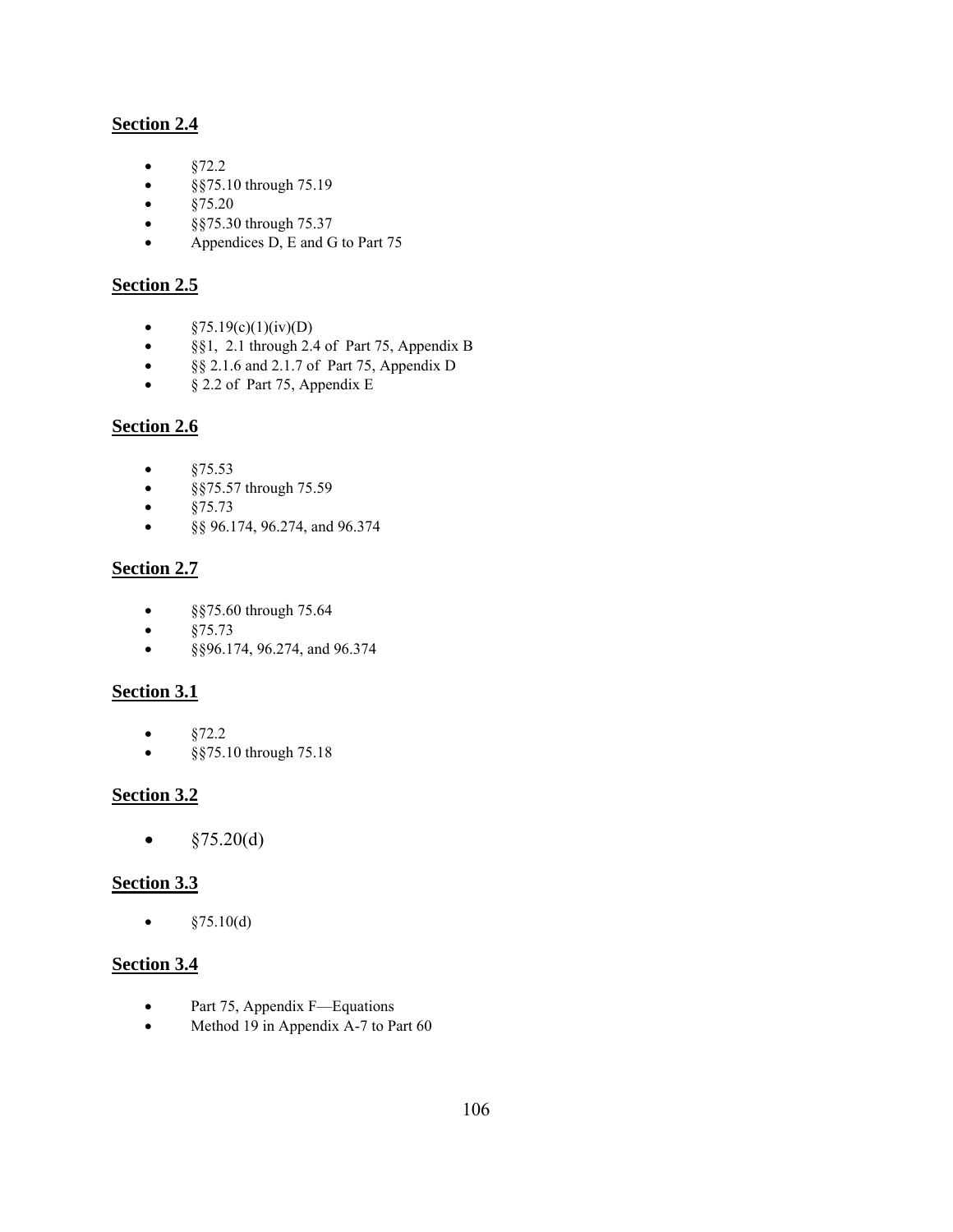# **Section 3.5**

- $§75.11(b)$
- $§75.12(b)$
- $§75.66$
- Part 75, Appendix F—Equations
- Method 19 in Appendix A-7 to Part 60

#### **Section 3.6**

- §§75.16 through 75.18
- $§75.72$

#### **Section 3.7**

• §§75.30 through 75.37

# **Section 4.1**

•  $§72.2$ 

# **Section 4.2**

• §§2.1, 2.2 and 2.3 of Part 75, Appendix D

# **Section 4.3**

• §2.1 of Part 75, Appendix D

# **Section 4.4**

• §§2.2 and 2.3 of Part 75, Appendix D

#### **Section 4.5**

• §§3.1, 3.2 and 3.3 of Part 75, Appendix D

# **Section 4.6**

• §3.4 of Part 75, Appendix D

#### **Section 4.7**

- Table D-4 in §2.2 of Part 75, Appendix D
- Table D-5 in §2.3 of Part 75, Appendix D
- §§2.3.5, 2.3.6, and 2.3.7 of Part 75, Appendix D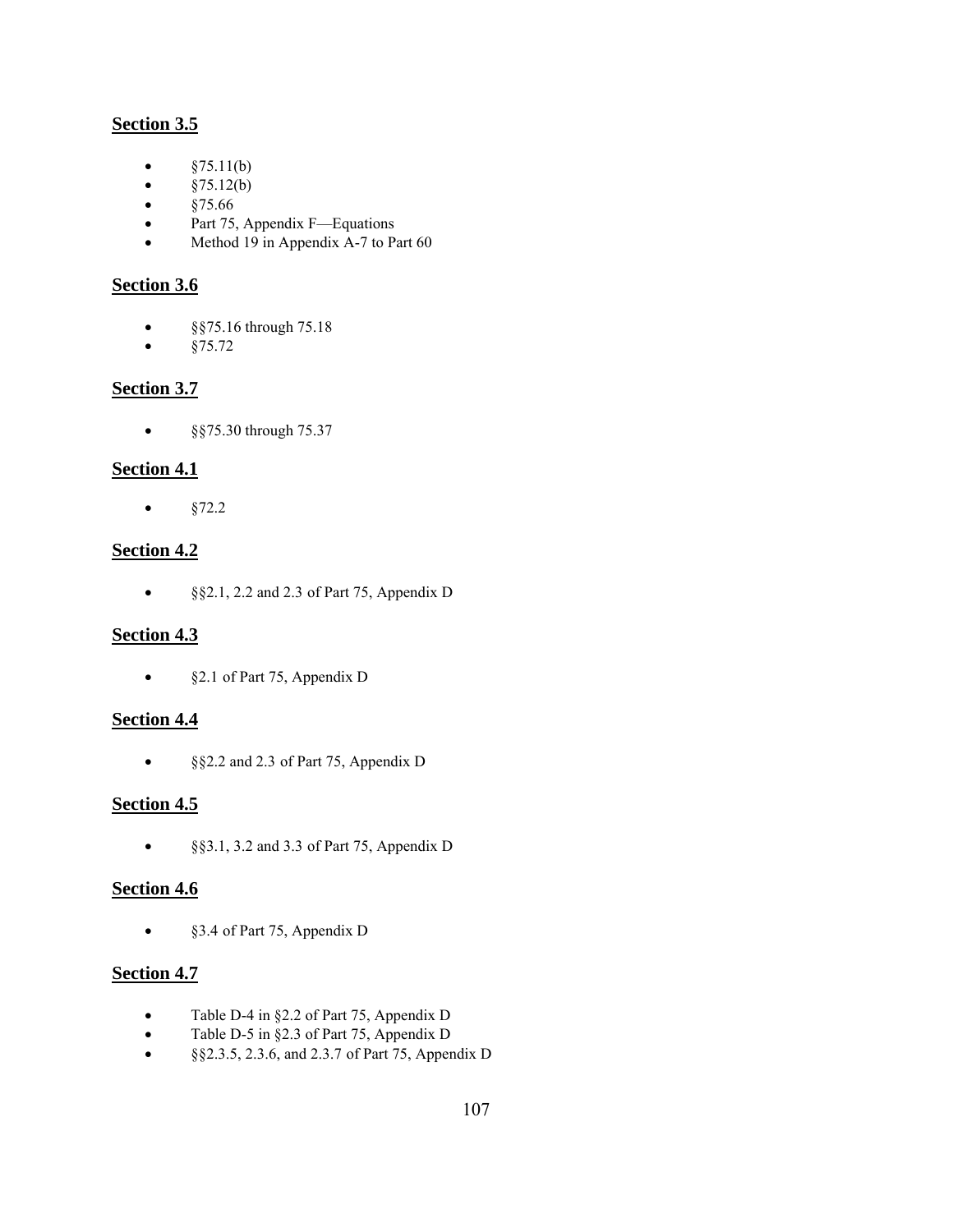#### **Section 4.8**

- $§72.2$
- §1.3 of Part 75, Appendix B
- §§2.1.6 and 2.1.7 of Part 75, Appendix D

# **Section 4.9**

• §2.4 of Part 75, Appendix D

#### **Sections 5.0 and 5.1**

- $§72.2$
- $§75.74(c)(11)$
- §§2.1 and 3.4 of Part 75, Appendix D

# **Section 5.2**

• §2.1 of Part 75, Appendix E

# **Section 5.3**

• §2.4 of Part 75, Appendix E

# **Section 5.4**

- Table D-4 in §2.2 of Part 75, Appendix D
- Table D-5 in §2.3 of Part 75, Appendix D

# **Section 5.5**

- §1.3 of Part 75, Appendix B
- §§2.2 and 2.3 of Part 75, Appendix E

#### **Section 5.6**

• §2.5 of Part 75, Appendix E

# **Section 5.7**

• §1.1 of Part 75, Appendix E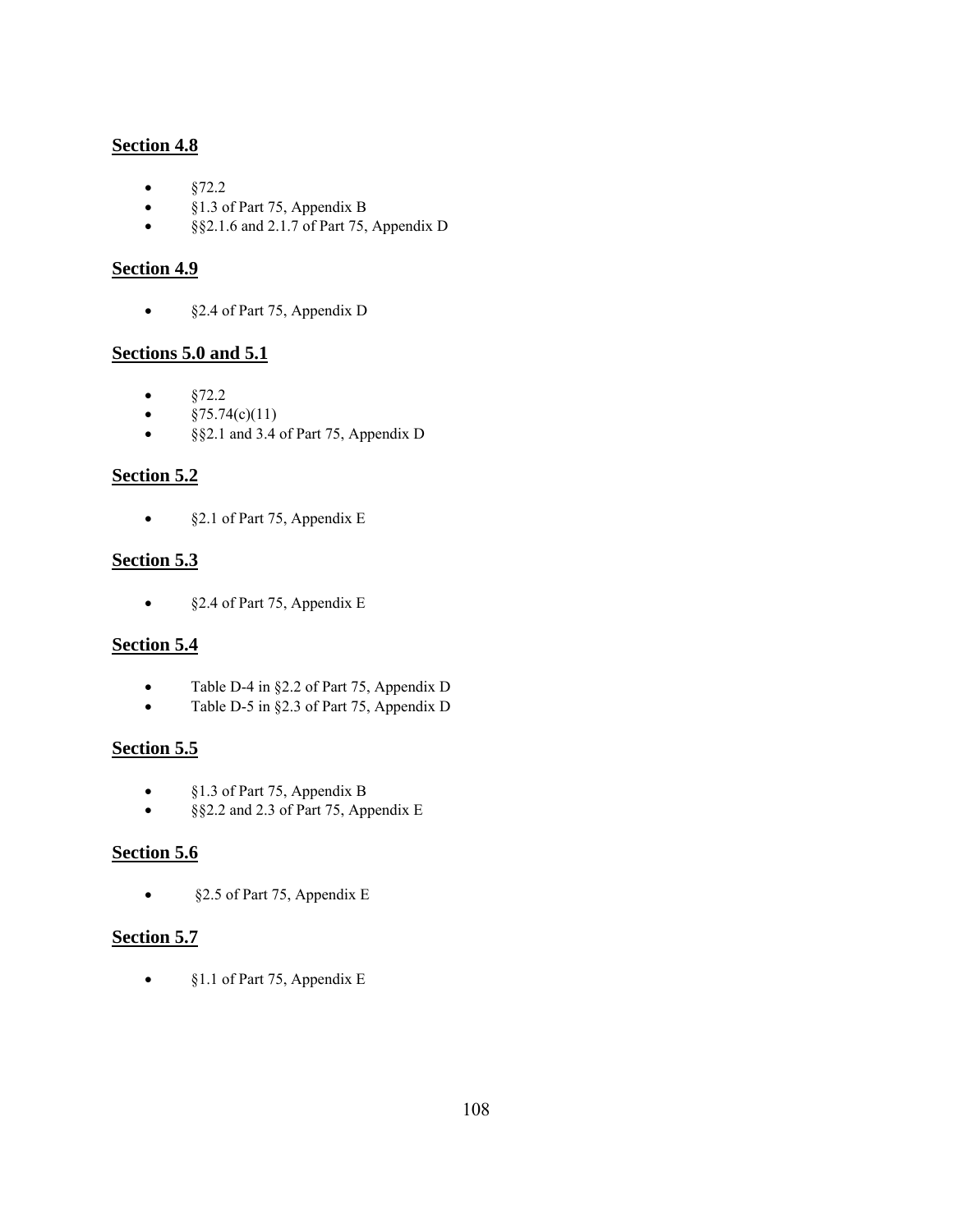# **Section 6.1**

- $§72.2$
- $§75.19$

# **Section 6.2**

- $§72.2$
- $§75.19(a)(1)$

# **Section 6.3**

- $§$ §75.19(a)(2) through (a)(4)
- $§75.20(h)$

# **Section 6.4**

• §§75.19(c)(1), (c)(3), and (c)(4)

# **Section 6.5**

•  $§75.19(c)(1)(iv)$ 

# **Section 6.6**

•  $§75.19(c)(1)(iv)(C)$ 

# **Section 6.7**

• §§75.19(c)(2), (d) and (e), 75.58(f), and 75.64

# **Section 6.8**

•  $§75.19(e)$ 

# **Section 6.9**

•  $§$ §75.19(b)(2) and (b)(3)

# **Section 7.2**

- $§75.53$
- $§75.62$
- $§$ §75.73(c) and (e)

# **Section 7.3**

- $§75.61(a)(1)$
- §§96.73, 173, 273, and 373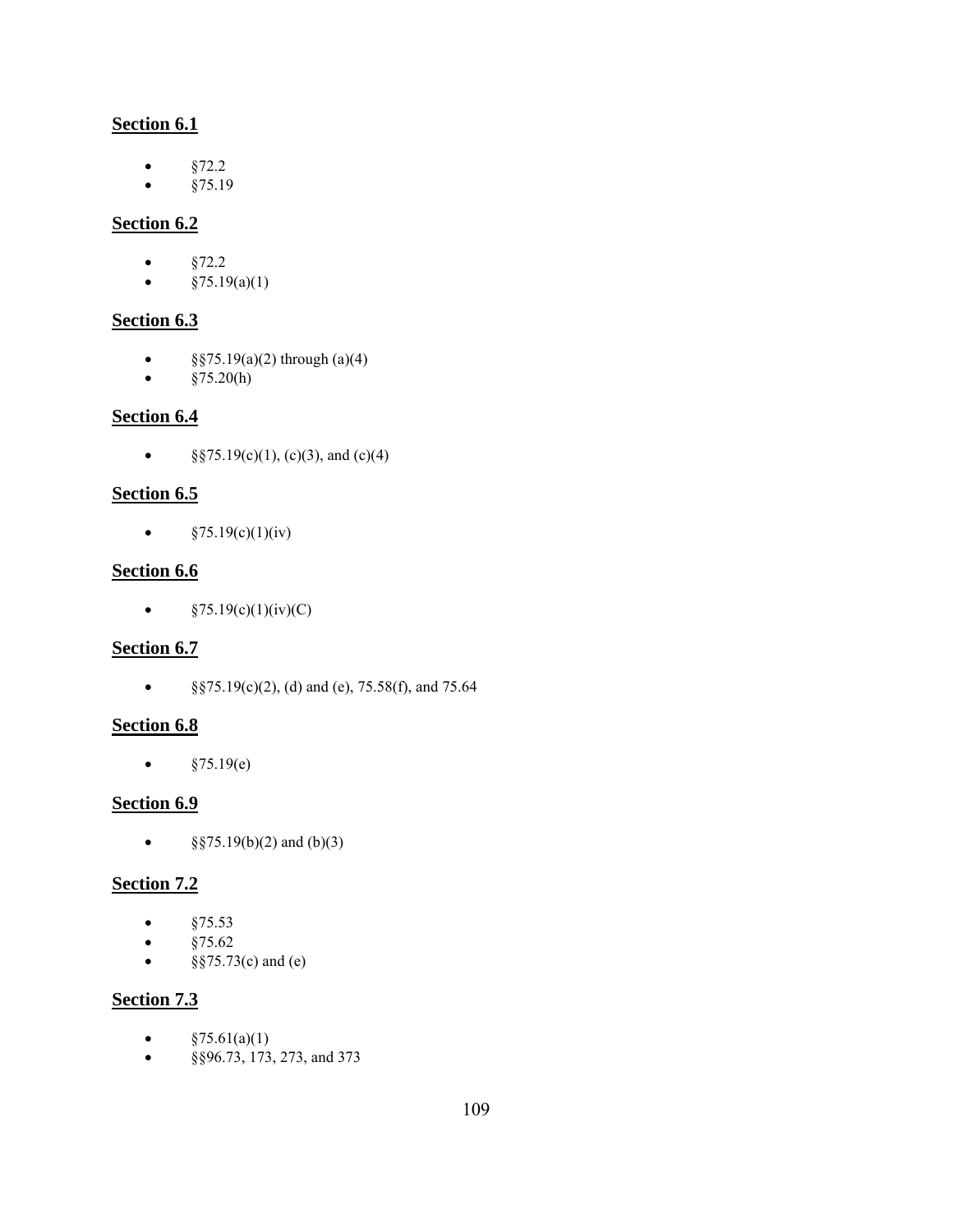# **Section 7.4**

- $\S$ §75.20(c), (e) and (g)
- $§75.70(d)$
- §§96.171, 271, and 371

# **Section 7.5**

- $§75.20(a)(2)$
- $§75.63$
- $§75.70(d)$
- §§96.171, 271, and 371

# **Section 7.6**

- $§75.20(a)(4)$
- $§75.70(d)$
- §§96.171, 271, and 371

#### **Section 7.7**

- Appendices A-1 through A-4 to Part 60
- $§75.22$
- §§5 and 6.5.10 of Part 75, Appendix A

#### **Section 7.8**

- §3 of Part 75, Appendix A
- §2.1.5 of Part 75, Appendix D

#### **Section 7.9**

- §§2.1 through 2.1.4 of Part 75, Appendix A
- §§2.2.2.1, 5.2, 6.2, 6.3.1, and 6.3.2 of Part 75, Appendix A
- §§2.1.1 and 2.1.4 of Part 75, Appendix B

#### **Section 7.10**

- $§75.20(b)$
- $§75.70(d)$
- §§96.171, 271, and 371

# **Sections 8.1 and 8.2**

- §75.21
- $§$ §75.74(c)(2) through (c)(5)
- §§2.1 through 2.4 of Part 75, Appendix B
- §§ 2.1.6 and 2.1.7 of Part 75, Appendix D
- §§2.2 and 2.3 of Part 75, Appendix E